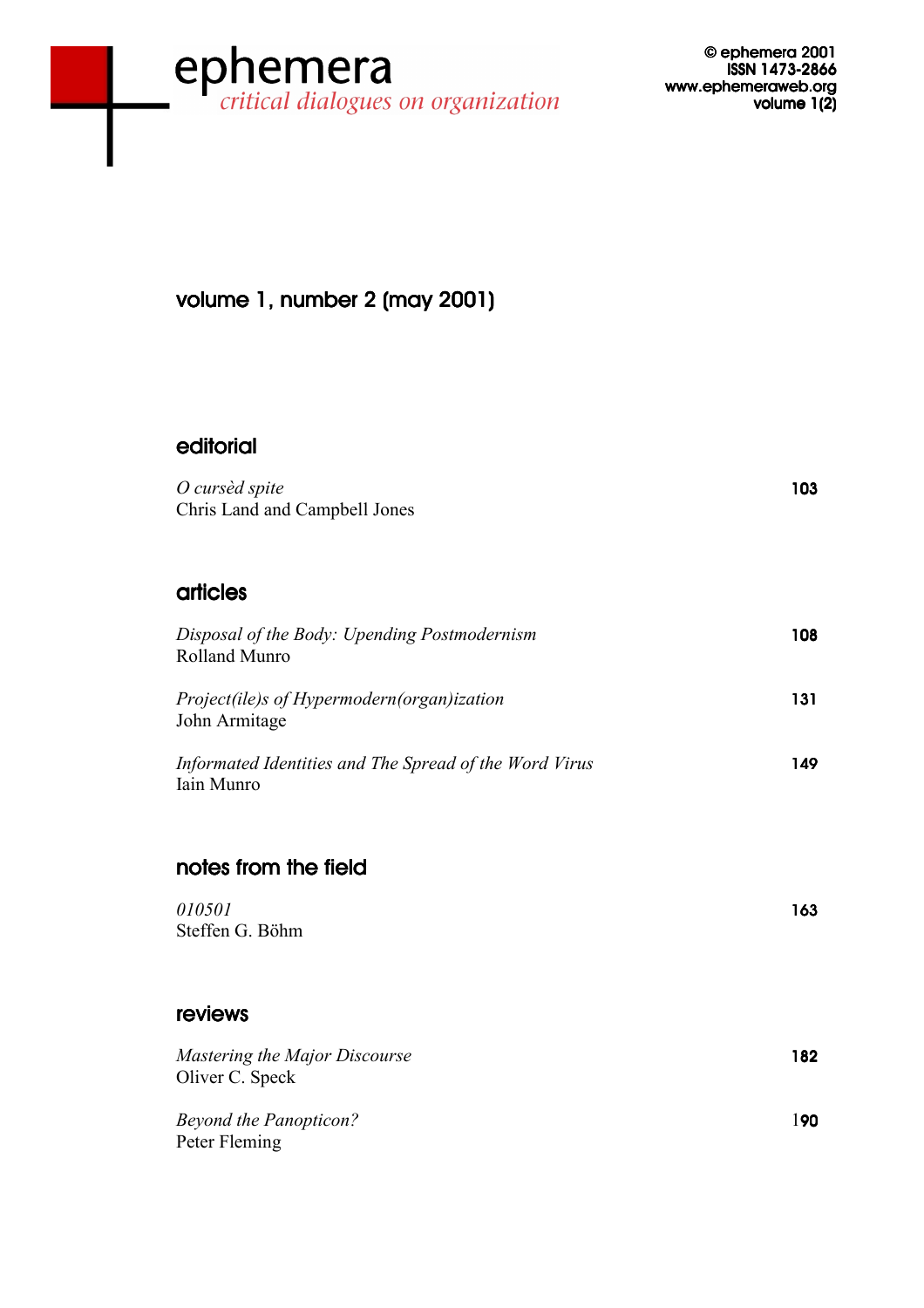# $CDIICIICI G |$ editorial www.ephemeraweb.org

© ephemera 2001 © 2001 2001 ISSN 1473-2866 volume 1(2):103-107

# O cursèd spite

#### Chris Land and Campbell Jones

University of Warwick and University of Keele, UK

Welcome to the second issue of *ephemera*. We must admit that there is already something that feels a bit tired, a bit old about this issue. Its not quite the shiny new thing that it was last time – our first, virgin issue. And we're late too. This issue should have been online on the first of May, not just because of the global significance of that day in terms of protest,

resistance and revolutionary activity, but because that was *the* deadline. But we've broken rank. We weren't quite organized

I don't think that there is any such absolutely novel and unified thing as *the* postmodern condition. It's another version of that historical amnesia characteristic of American culture – the tyranny of the New. (Stuart Hall, 'On Postmodernism and

Articulation')

enough. So we're late, and we're not that new anymore. Sorry.

In this issue we have tried to work with, and around, the twin themes of newness and resistance. And you will have noticed that there is something new, or simply odd (just plain stupid?) with how this/we present(s) itself/ourselves. But in playing with form, we do want to indicate something substantive. We want to pose some serious questions here about newness. We are not simply asking 'What's new?', with the resonant shades of mindless greetings - "welcome to new *ephemera*, whassup?". Rather, we want to resist newness a little and the far too easy,

In the first paper in this issue Rolland Munro identifies the ways in which, by focusing on meaning many writers, both modern and postmodern, have 'disposed' of material objects such as the body. His paper operates in an unusual fashion, enacting as much as it explains itself. Indeed, it enacts a certain sense of misplaced time, being published here for

his postscript to the paper, Munro explains the oddities and quirks of the paper, refusing to dispose of these 'peculiarities'. Instead he lets it stand as is, hoping that the paper will make more

the first time almost a decade after it was written. In

sense now than it could then, in light of the developments in debates over (post)modernity, which are now far from new.

Following Munro's questioning of certain all-too-presumptuous positions on the modern, John Armitage casts suspicion on the newness of the postmodern. He suggests a conception of *hyper*modernization, which involves an acceleration and amplification of the revolutionising tendencies of modernization. This process of hypermodernization is, therefore,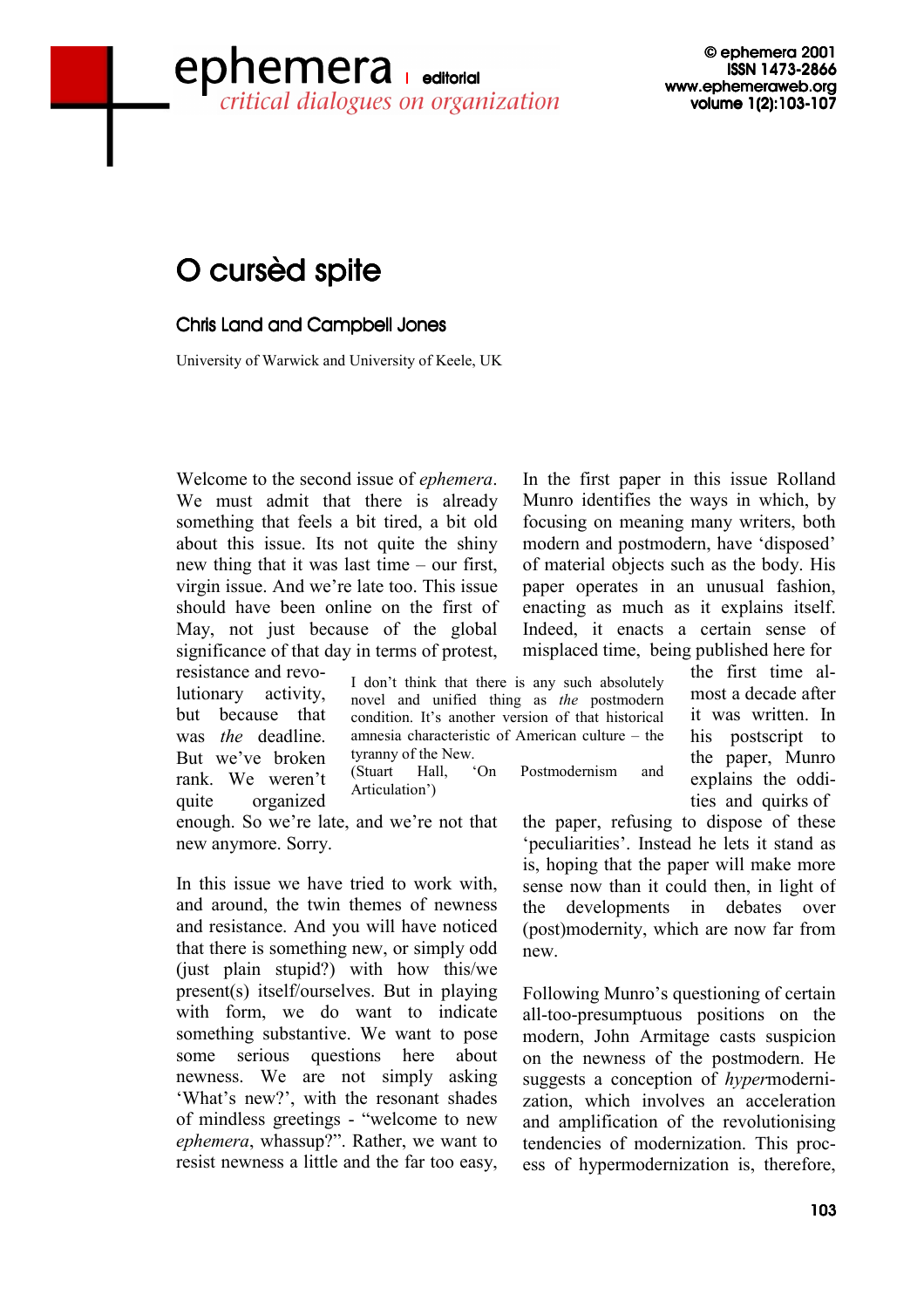over-zealous embrace of the new which is so dominant today.

Newness is, presumably, something about change, about transformation, and about difference, but these themes seem to be far from new. Indeed, they are central to the *doxa* of neo-liberalism (which, it is now clear, is far from new), and even seems to be markers of our

era. Isn't there a paradox at work in this idea of 'novelty-withoutchange'? There is both an emphasis on 'the new', as evinced by the hyper-, post-, and neo- (*etc*.), as well

Constant revolutionising of production, uninterrupted disturbance of all social conditions, everlasting uncertainly and agitation distinguish the bourgeois epoch from all earlier ones. All fixed, fast-frozen relations with their train of ancient and venerable prejudices and opinions, are swept away, all new-formed ones become antiquated before they can ossify. All that is solid melts into air, all that is holy is profaned.

(Karl Marx and Frederick Engels, *The Communist Manifesto*)

as the recognition that this 'new' is probably just more of the same-old. *Hyper*modern: the same as the modern only more so, faster, more efficient and bigger. So what of difference and monstrosity? Can we only imagine organised futures as an extension of the present? In what way might we be able to really think novelty – a transformation that is more than an extension of the present?

It seems clear that the new doesn't come 'out of the blue', so to speak. It is the result of forces acting upon a resistant present (and other oppositional forces). Our friend the manager bemoans the workforce's luddism, and its refusal to change with the times. A focus on resistance allows us to think about how change occurs; how novelty is produced. If the future is to be anything but a simplistic extension of the present, the present needs

to be challenged, disoriented and knocked off course: in a word *perturbed*. To create, the artist works

The future can only be anticipated in the form of an absolute danger. It is that which breaks absolutely with constituted normality and can only be proclaimed, *presented*, as a sort of monstrosity.

(Jacques Derrida, *Of Grammatology*)

both continuous and discontinuous with modernization: rupturing the dynamics of modernity and inducing a qualitative change through quantitative intensification. Armitage analyses this hyper-modernization, through a series of project(ile)s – hypercapitalism, globalitarianism and militarization – that 'project' the present into the future, thereby accel-

> erating 'change' and ensuring that nothing radically new or truly monstrous can ever happen. In the third paper, Iain Munro takes up that 'postmodern' technology *par excellence* – informa-

tion. Examining the emergence of the information society, he traces continuities from Joseph Goebbels to the Brave New World of Internet surveillance, whilst simultaneously recognising this very continuity constitutes a revolution – one that is being intensified by contemporary management fashions like Knowledge Management, viral marketing and mobile telephony. Rejecting the utopianism of a widely promoted informational democracy, Iain Munro considers the effects of information and communication technology on processes of subject formation and examines the ways in which informated identities are generating an 'interactive docility'. The result of this docility is to stifle and destroy creativity and novelty, producing more of the same, producing identi(cali)ty.

All of these papers share a questioning of

the new and a debunking of narratives of progress, even (and especially) where that progress comes in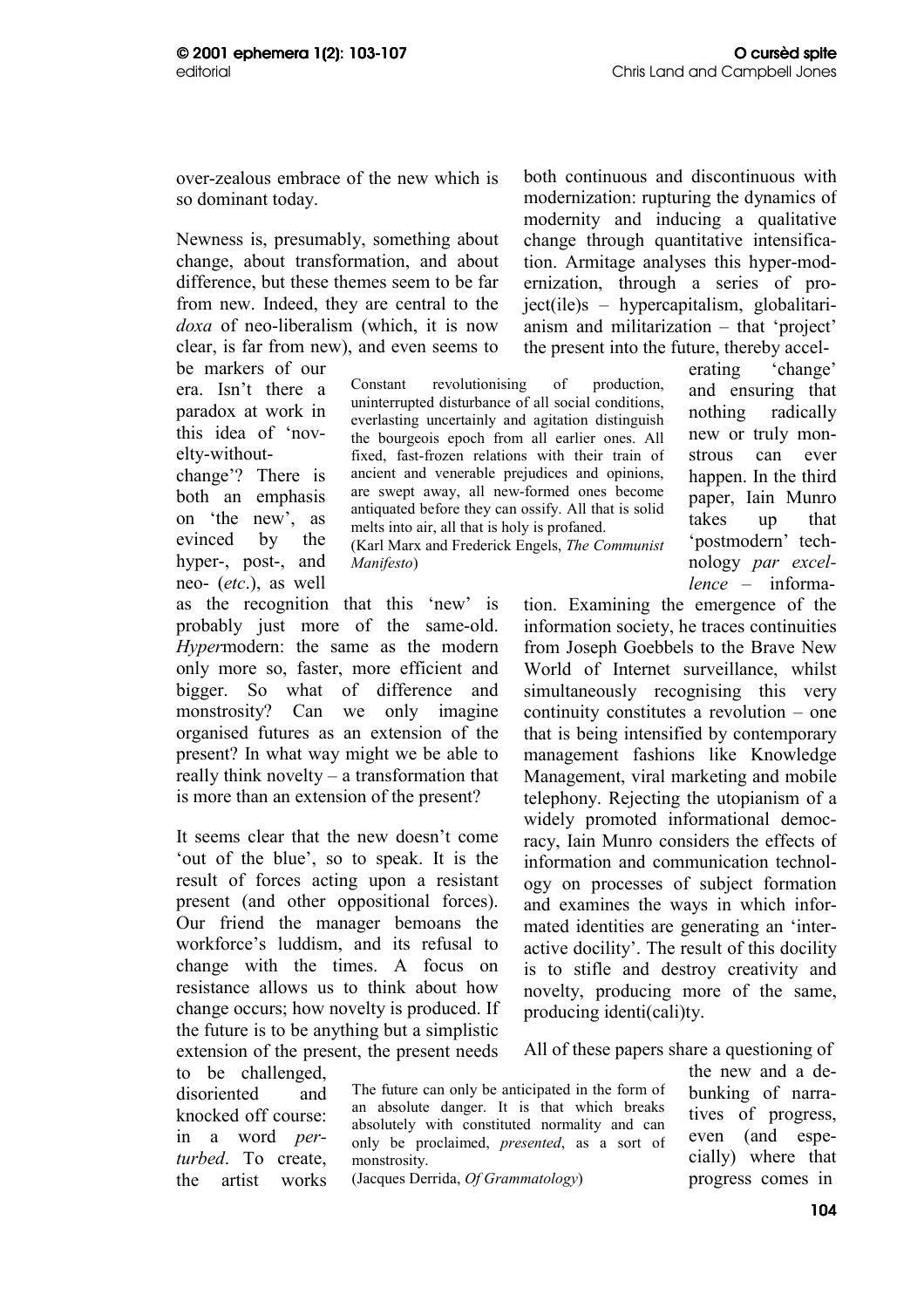with, and often against, resistant matter  $-$  a material with its own forces of expression. Creation happens somewhere in-between these forces, at the points of their intersection. In this sense the future is by definition a contested terrain. But it is never a simple contest where one side of a dualism can win out. Its becoming is always monstrous and heterogeneous and potentially dangerous (for some at least).

But perhaps we have all had enough of change. Perhaps we are sick of the unceasing search for new novelty, struck down with a serious case of retro futuristic chronosemiitis. Perhaps we are bored with novelty and want to resist it. Following Benjamin, perhaps

this boredom can manifest itself in (at least) two ways. On the one hand as the production of new (ephemeral) commodities to glut the market and accelerate consumption: 'novel' productions of the same old consumption. Or on the other hand by letting boredom manifest itself as an affirmative, critical flux: a boredom that cannot be assuaged and bought off with a shiny wrapper, low-fat dressing or twofor-the-price-of-one special effects/offer. A boredom with boredom – the remorse of the sugar junky coming down from yet another donut high and refusing the diet coke, antacid pill

and exercise regime.

vomit. (Samuel Beckett, *Proust*)

But what hope for a

'critical boredom'? Or are we simply accelerating acceleration by dreaming of a *new* resistance? Are we prematurely heralding the death knell of the 'old'

the form of new grand theory (such as the postmodern' rejection of 'progress'…). In this sense, each of these papers enacts a resistance. They call for hesitation, a break, a rupture, an escape. This is more than the conservative resistance of slowing down or 'back to basics'. If the archetypal metaphor of progress is the train, a conservative resistance at best acts as a brake, slowing progress so we

In cloning – this collective fantasy of a return to a non-individuated existence and a destiny of undifferentiated life, this temptation to return to an indifferent immortality – we see the very form of a repentance of the living toward the unliving. This repentance arises from the depths of a past time; we pine for a state that is long gone but that will be possible again by virtue of our technologies, becoming eventually an object of our fascination, our nostalgia, and our desire. This may well be the story of a deliberate project to put an end to the genetic game of difference, to stop the divagations of the living. Aren't we actually sick of sex, of difference, of emancipation, of culture?

(Jean Baudrillard, *The Vital Illusion*)

tioned and resisted in our first three papers, resistance itself takes centre stage in this issue's Note From the Field. In a kind of literary montage inspired by Walter Benjamin, Böhm reports on the anti-capitalist activities taking place this May Day by juxtaposing journalistic reportage with emails and itineraries of activists involved with the protests, and theoretical reflections on the contemporary political scene. Refusing to provide any authoritative commentary, this method aims to let the conjunctions of these discourses generate 'new' insights, trying to avoid imposing any particular reading. Habit is the ballast that chains the dog to his

> The two reviews in this issue are perhaps more conventional (i.e. not so new) in their reading strategies but in their own ways they continue the themes of

If progress and novelty are ques-

rails'.

can check on the rails ahead. Conservative resistance can only ever be *reactive*. What Munro, Armitage and Munro offer us are *active* resistances. And at times, they quite literally go 'off the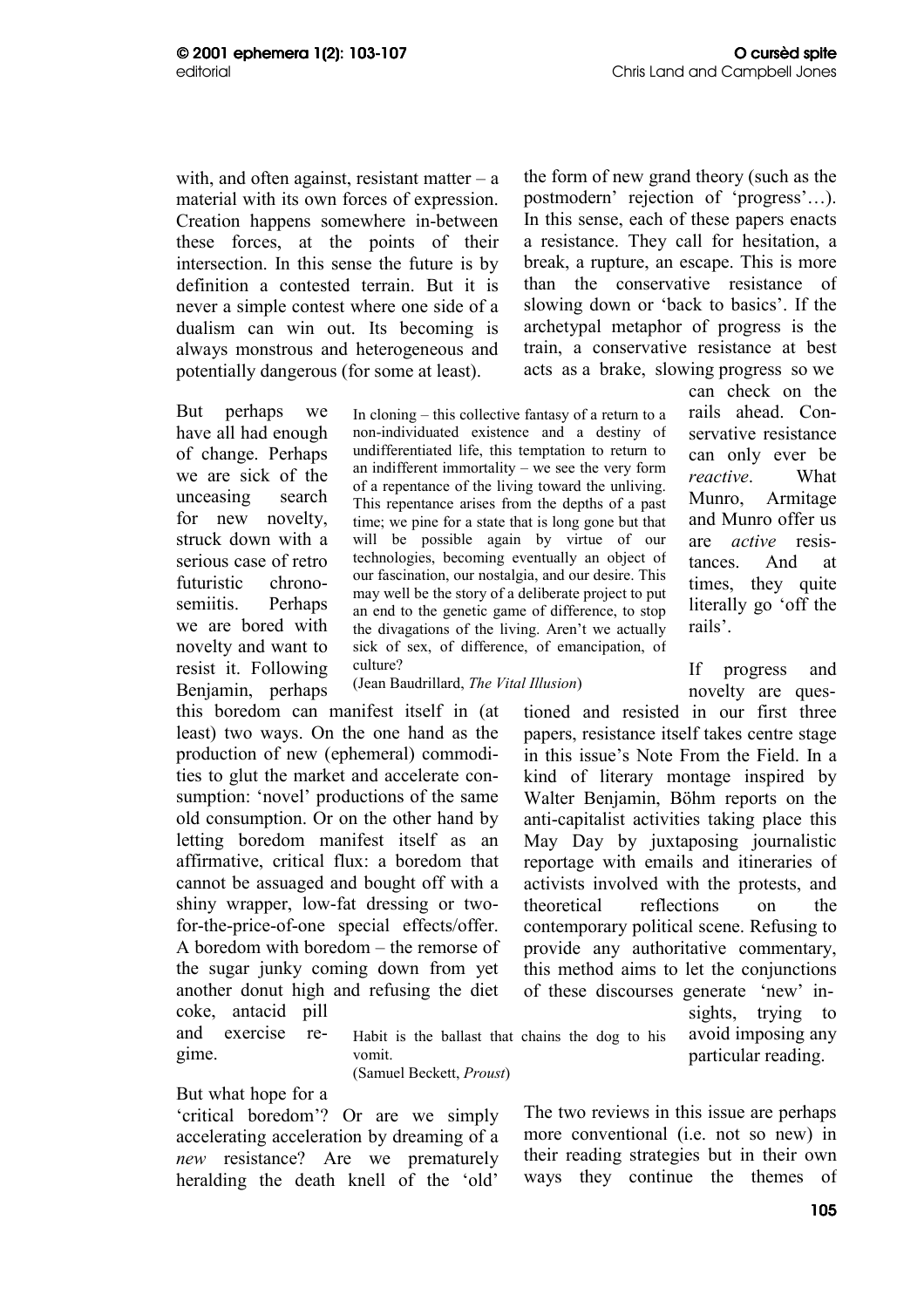resistance, a kind of ideological euthanasia? ("It was the kindest thing we could do really - he had a terminal case of Marxism you know…") Or perhaps the 'new resistances' *do* constitute something new, and perhaps something that is worthy of the name 'resistance'.

(But didn't optimism go out when the last light-bulb of the enlightenment blew?)

We have been told often enough that we would be best off thinking of resistance in forms other than opposition to a singular dominating force. This is the message of so many efforts to rethink resistance (anew?), principally those following

Deleuze and taken up so effectively by Foucault.

Resistances, then, which are not singular or simply oppositional (which would be to presuppose a power which is pre-formed and molar), but multiple and creative. In this sense,

Here, I think, we are touching on one of the forms – perhaps we should call them habits – one of the most harmful habits in contemporary thought, in modern thought even; at any rate in post-Hegelian thought: the analysis of the present as being precisely, in history, a present of rupture, or of high point, or of completion or of a returning dawn, etc. The solemnity with which everyone who engages in philosophical discourse reflects on his own time strikes me as a flaw. I can say so all the more firmly since it is something I have done myself…

(Michel Foucault, 'Critical Theory/Intellectual History')

> Time is out of joint. O cursèd spite, That ever I was born to set it right! (William Shakespeare, *Hamlet*)

resistance doesn't come 'after' an already powerful force, but is instrumental in the proliferation of openings, of movement, transformation, difference. The new?

Is this the power of the new anti-capitalist movements – a multiplicity without centre, but united in opposition?

Or will these new resistances allow that which is opposed to rally

its own forces and unite them in yet more oppressive practices, carried out in the name of 'democracy'? A 'new' democracy…(Fade out accompanied by 'The March of Progress'…)

newness and resistance. In the first review Oliver Speck engages with two recent books on Deleuze, one of the 'hip and the new' amongst recent theorists. And we must admit some sympathy with this work. Indeed, we were recently accused of being 'Deleuzian' ('*too* Deleuzian' actually), which we might be able to take as a compliment or an insult, if only we knew what this meant. (And when Foucault suggested that there might be a 'Deleuzian century', wasn't he talking about the one just passed? – damn, too late again!).

In Peter Fleming's review of Ackroyd and Thompson's *Organizational Mis-*

*behaviour*, questions of resistance return to centre stage. This book refocuses on the question of workers' strategies of resistance in the workplace. Accusing 'the Foucauldians' of failing to account for resistance at work,

Ackroyd and Thompson suggest that this neglect has led to an impoverished account of organizational reality. Here we concur in both directions. We share an excitement in this upsurge of interest in workplace resistance, but equally share Fleming's concerns about Ackroyd and

Thompson's accounts of power and resistance and all too easy rejection of Foucault. At the risk of

being vanguardist, it is quite possible that these *new* forms of resistance might only be thought through with the benefit of *new* theory…(Fade out accompanied by 'The March of Progress'…)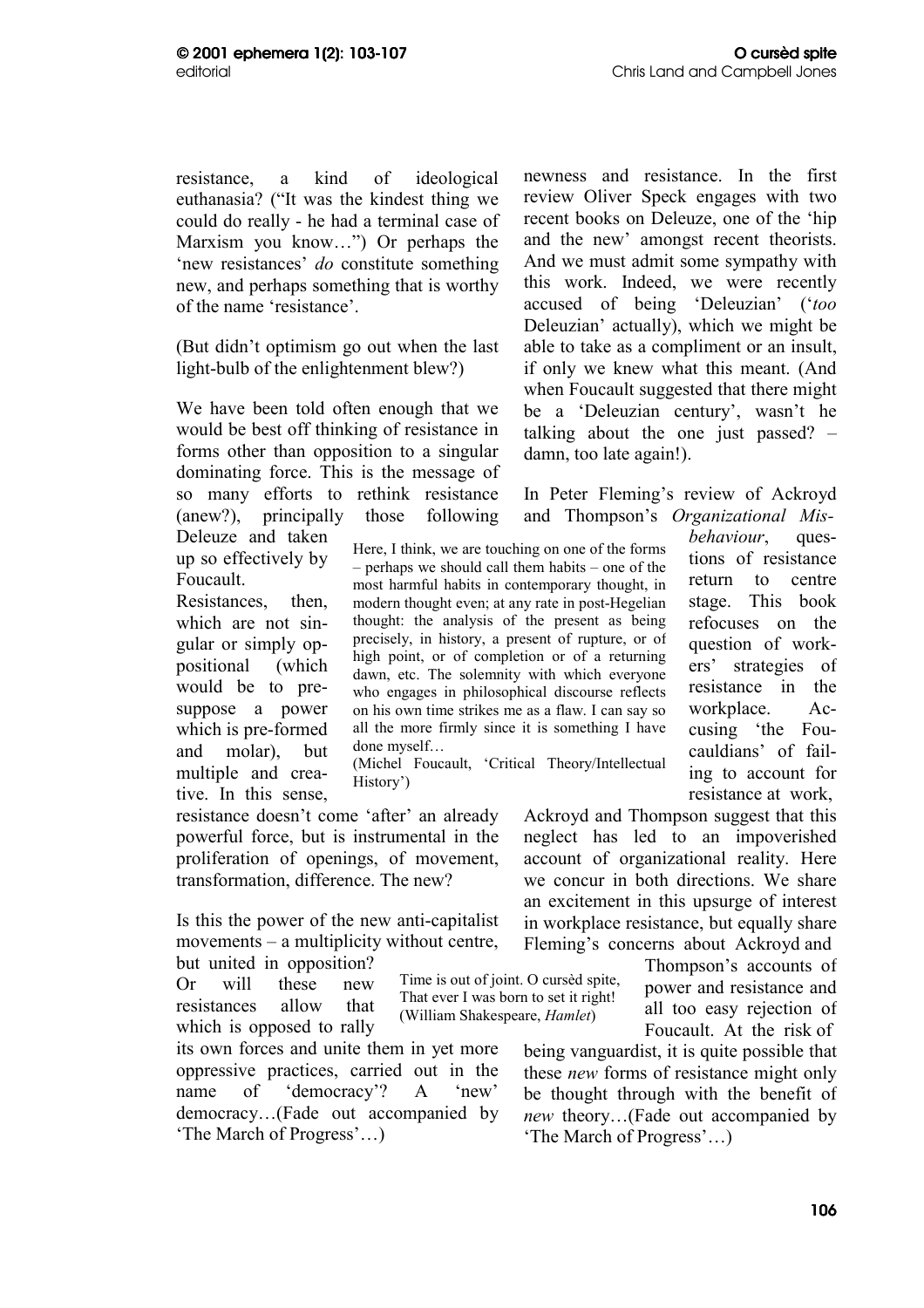#### discussion

To discuss this article, email ephemeraweb@yahoogroups.com using the following subject line: *1(2) Editorial - O cursèd spite* 

To register with ephemera|discussion, visit http://www.ephemeraweb.org/discussion The view the archive, visit http://groups.yahoo.com/group/ephemeraweb/messages The discussion archive is also searchable by keyword and/or contributor.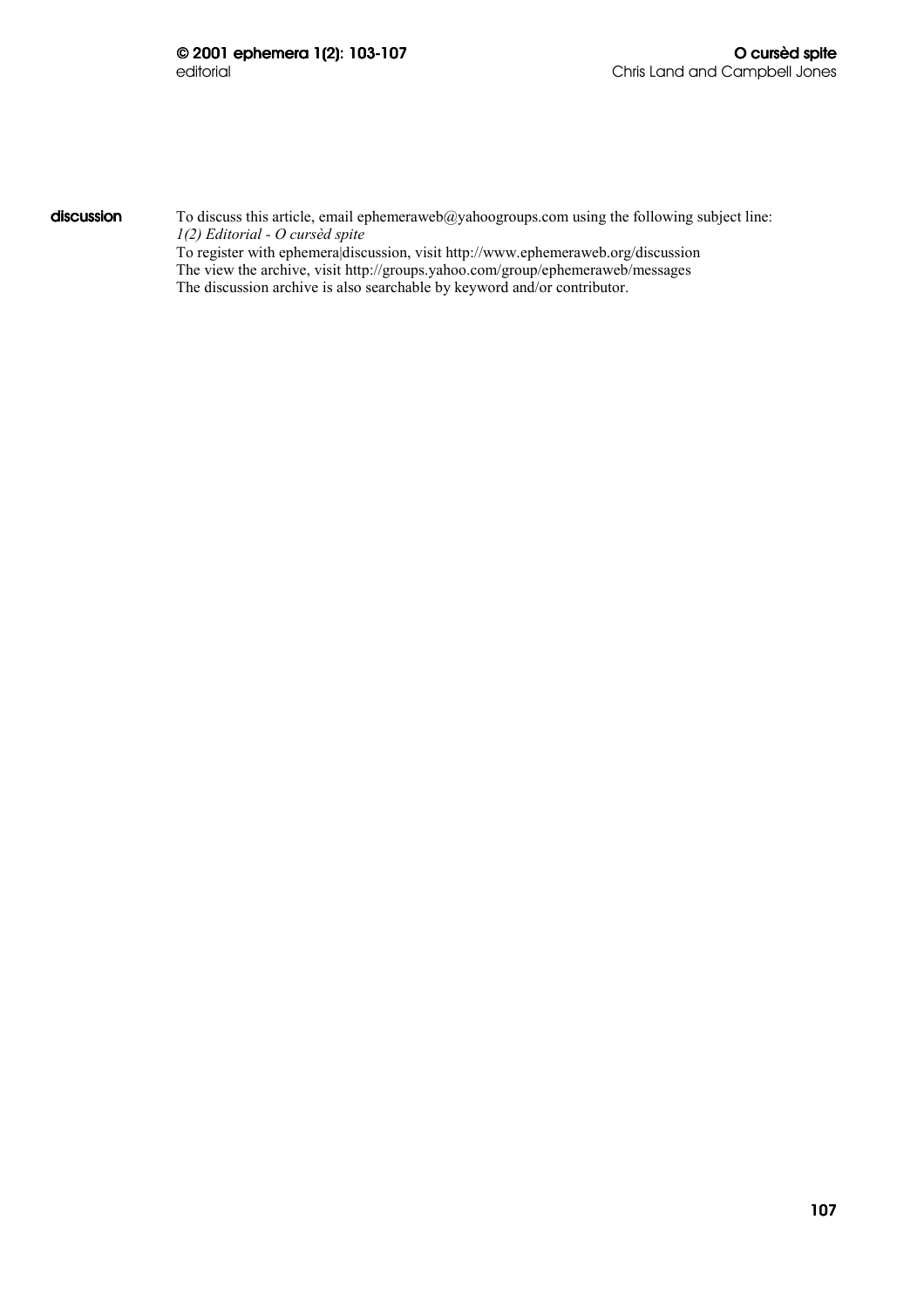# Disposal of the Body: Upending Postmodernism<sup>1</sup>

#### **Rolland Munro**

University of Keele, UK

abstract

A failure to problematise a *disposal* of meanings encloses the modernity/postmodernity debate. Modernists, with their focus on knowledge have equated the disembodied mind with the *production* of meanings. Postmodernists, with their focus on identity have equated fragmenting images of the self with the *consumption* of meanings. In this paper, drawing on the work of Heidegger and Derrida, the mode of reflection is decentred from its philosophers' throne as engaged neither in the production nor the consumption of meanings, but in the disposal of an 'excess' in meaning. Bringing back the body, without re-centring the subject, offers a more sustainable view of culture as recursively constituted by actors in the work they do to dispose of meaning. Far from any arbitrariness in the assigning of meanings to expressions preshadowing an 'end to the social', the paper goes on to argue that knowledgability about ambiguity should be seen as a key resource of social actors.

Consider a frenchman tying his shoelace. An untied shoelace is self-evidently a matter for investigation and the frenchman does not hesitate to comport himself to this sign of disorder in the universe. In throwing himself at the problem he disposes of his body likewise. He up-ends himself as 'supplement' to his investigation. In contrast, the englishman, for whom the pose is everything, refuses to be so dis-posed. While he instantly recognises the untied lace as a sign to be read by others of a disorder in him as universe, he has at his disposal his leg as a loyal and docile servant. Practised in the economy of command, he raises the knee to bring the boot to heel.

## **Introduction**

 $\frac{1}{2}$ 

In a nice turn of the meaning of 'refuse', Mary Douglas has pointed to the interpretative possibilities of examining what is pollution or taboo for identifying 'implicit meanings'. Douglas (1966, 1975) examines what is taken to be 'dirt', that which is too mundane to

<sup>1</sup> This paper was presented at the *Theory, Culture & Society* 10th Anniversary Conference, Champion, Pennsylvania, 1992 and the 10th SCOS conference, *Organisation and Theatre*, Lancaster University, July 1992, and subsequently revised later that year. As a number of people writing on disposal refer to the revised 1992 manuscript, I have resisted the temptation to refine or correct this version with the exception of adding a postscript.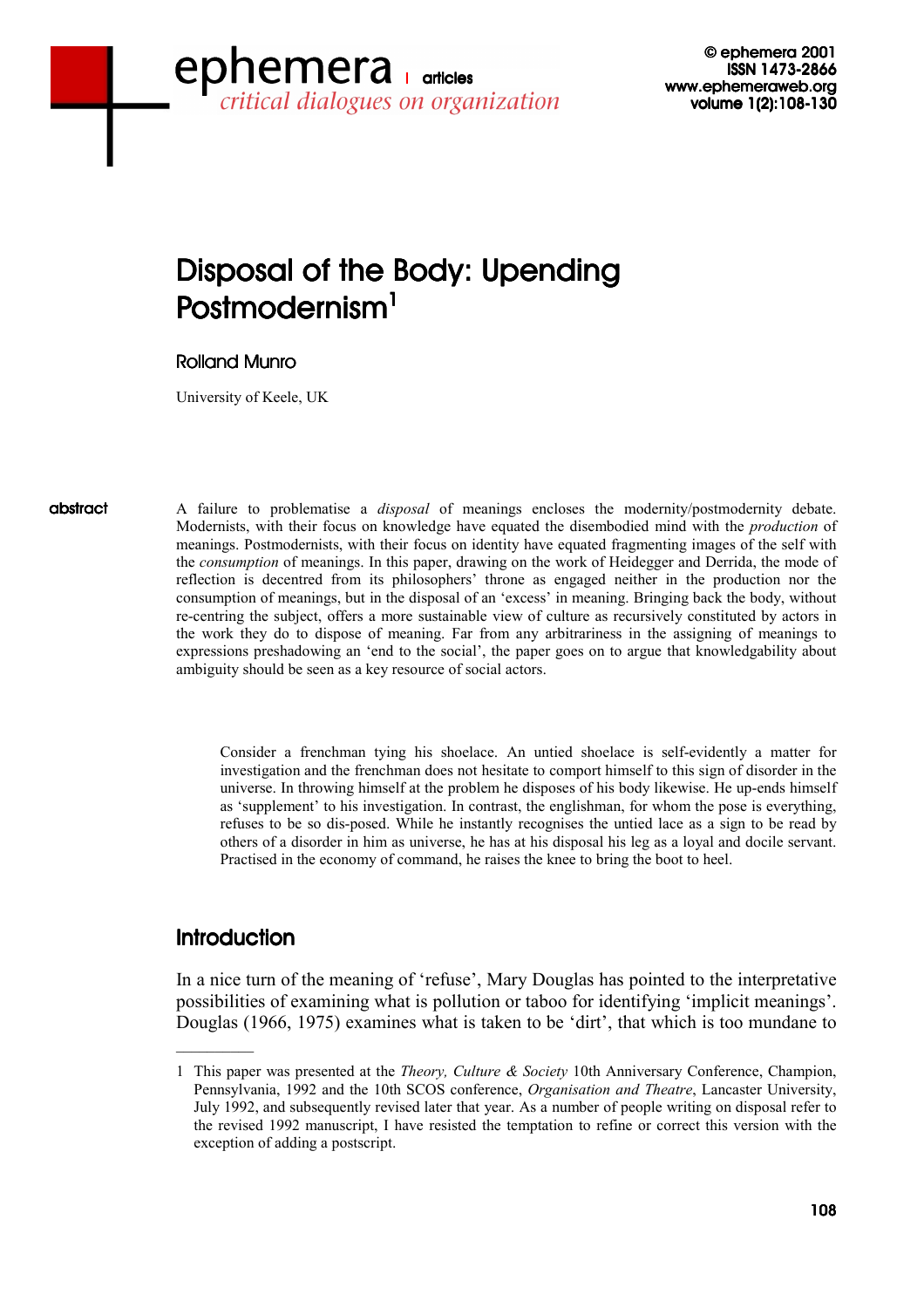be other than implicit. She relates this to the backgrounding of cosmological knowledge, which for Douglas is also implicit, since it is 'too true to warrant discussion'. Implicit meanings do not, therefore, represent opposite ends of a discursive spectrum, with some meanings beneath thought and others above talk. For Douglas implicit meanings are wholly related:

Humble rules of hygiene turn out to be rationally constructed with the way that the Lele cosmos is constructed... (Douglas, 1975: 4)

Douglas's point is that the Lele must refuse to change their belief that contagion will spread by food cooked in a fire tended by a menstruating woman, since to include a negation of this possibility requires their whole cosmos to collapse.

A less exotic example linking conceptions of refuse and conduct comes from a consumer behaviour study of 'appropriateness' in London and Newcastle. Marshall's respondents in the Newcastle area recount their problems for the disposal of fish:

'I would not do anything with left overs.'

'I mean once fish is cold and cooked no way would I think of heating it up or putting it in the fridge.'

'It would be straight into the bin.' (Marshall, 1990: 108)

As Marshall (1990: 107) points out 'this behaviour feeds (sic) directly back into the acquisition stage'; according to his study, people in the Newcastle area do not eat much fish. Problems with disposal position our consumption. Indeed, as this paper intends to demonstrate, disposal affects all we do and interpenetrates how we 'go on' in the world.

Problematising disposal inverts consumption as the mainstay of postmodern thinking. Commodification (Lukacs, 1971), symbolic capital (Bourdieu, 1984), the collapse of metanarratives (Lyotard, 1984) and Baudrillard's own thesis of cultural implosion and a universe of floating signs, all privilege the symbolic in terms of consumption, but fail to problematise questions over the disposal of meaning. This is no small failing. As a consequence of the tendency to regard consumption as derived unproblematically from production (Featherstone, 1991: 13), the spectre of consumption as meaningless haunts much of postmodern theory.

Ironically, as will be discussed, an emphasis on disposal evinces that there can be no deletion of meanings. Disposal works along *conduits* to alleviate pressure. Disposal is never effected through deletion; meanings are *arranged* and *managed* through recursively constructed 'structures' (Giddens, 1984) which facilitate their dispersal and displacement. Only in this latter sense can the production and consumption of meaning be fully understood.

Figuratively, the paper excavates the sump in con-sump-tion. Plumbing may seem an odd re-duct-ion of social life. The argument over con-duct, however, is that disposal matters wherever there is pro-duct-ion. When the septic tank is full, what goes down must come up. Another flush in the john and back up the pipes comes a brown looking liquid together with an unpleasant smell. Postmodern views that we float on endless signs takes on a new meaning. Next time you overconsume and it may be you floating.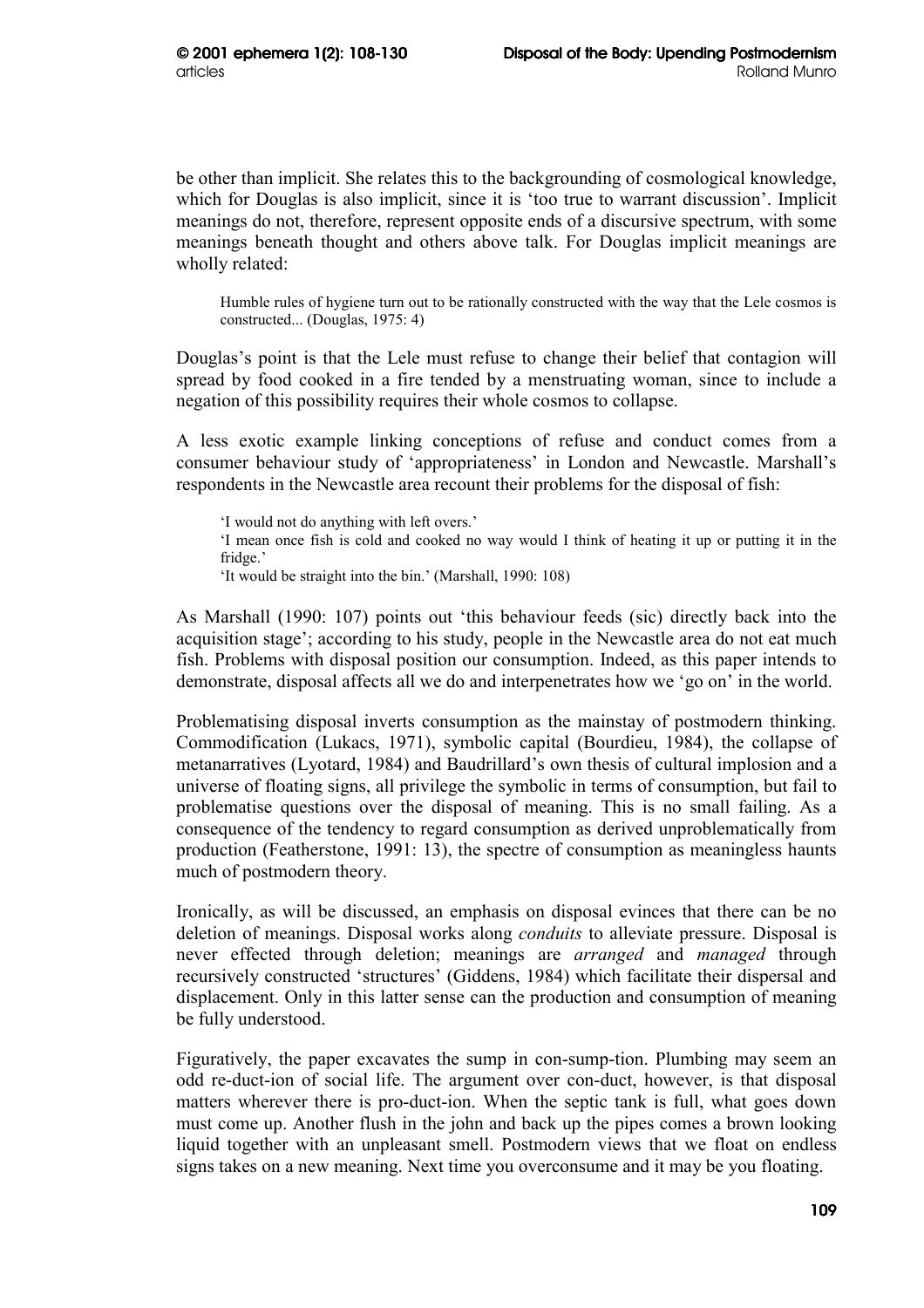More substantially, the paper makes two moves. First, disposal is introduced to the debate on modernity and postmodernity in order to unsettle the dominance of the production/consumption pairing by forming a triptych. This move allows the mode of reflection to be realigned away from that of the production or consumption of meaning, where philosophers and social theorists have always taken it to be. Instead, drawing on Heidegger and Derrida, it will be argued that the mode of reflection is largely geared to the *disposal* of meaning. That is, rather than effect a denial of the cognitive nature of cognition, I am reworking the mode of reflection away from its prior pre-eminence as that which produces or consumes meaning towards that of a secondary and 'back-up' role concerned with the disposal of meaning. The task is not to celebrate the collapse of meta-narratives (Lyotard, 1984) as irrational, but to clarify the nature of rationality.

Second, and against the thrust of much postmodern theory, I will argue that our propensity for the consumption of signs depends on how well 'plumbed out' meanings are for their dispersal and displacement. This move decenters the disposal of meanings from the self to the social. The flush of embarrassment when one discovers a block in one's con-duct. Adopting the most crude interpretation of Mary Douglas's thesis, I take 'culture' to represent the architecture of disposal. Where before many may have gained some feelings of belonging by attending a football match, today some 'take their stress' to the floatarium (Parks, 1992); instead of relating to film stars, women exercisers draw on advertisements in ways that enable slimmers to separate off their images of self from the materiality of their failure, disposing of their body as 'jello walking behind me' (Ray, 1992); others who take writing the body very literally just 'eat, fuck, tattoo' (Wauters, 1992).

Decentering the disposal of meaning away from the self and into the ducts of the social takes much of the load of interpretation out of the mode of reflection. This marginalises the mode of reflection from its historical placing as the seat of a disembodied mind, where it has been long equated with 'thinking', to a more occasional and post hoc intervening in an embodied consciousness. As will be discussed, these occasional interventions seem unconcerned with the production and consumption of meanings. Rather reflection, as will be discussed, appears more limited to, and preoccupied with, a disposal of any 'excess' in meaning.

## PART I

#### The Postmodern Challenge

The social appears challenged by the 'depthless culture' thesis. Postmodernity, in at least one of its major guises, is associated with a shift of significance away from conditions of materiality towards a universe of signs. For example, Baudrillard is read as having replaced a theory of the mode of production with a theory of 'modes of seduction' (Gane, 1991: 193). This reversing of the direction of determinism through saturating social relations with shifting cultural signs Baudrillard interprets as the 'triumph of a signifying culture' and forms the 'end of the social' (Featherstone, 1991: 6).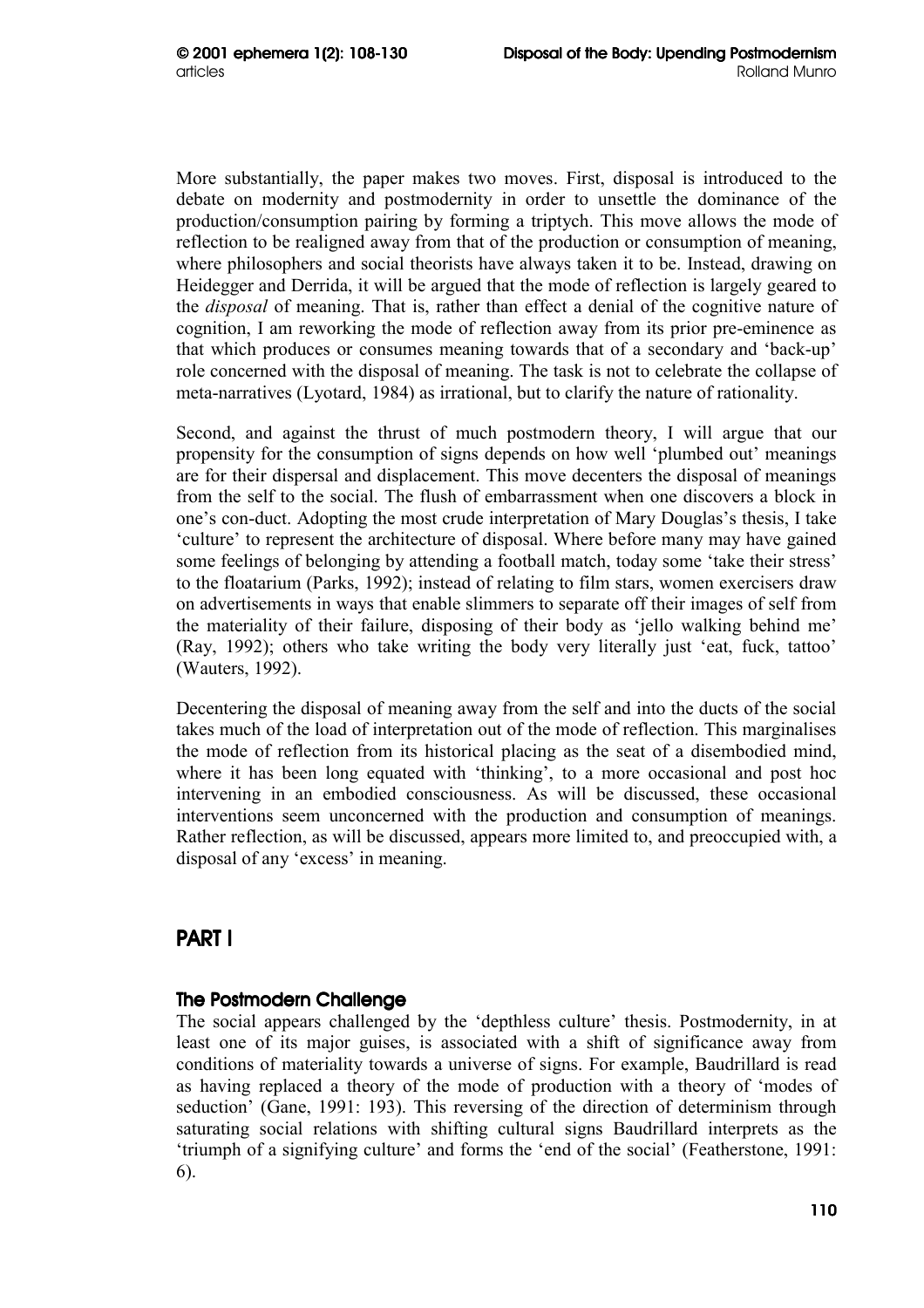For the purposes of this paper, postmodern theory, even where there is no postmodernity to address, at least raises the question of what sort of meanings can survive without the support of 'culture'. In the more extreme view, however, culture 'implodes' to reduce significance to a practice which can amount to no more than consumption of pure signs. This 'culture of consumption' constitutes the millennium, a *monstre froid* recursively constructed from a liquidation of the self into everfragmenting bundles of quasi-selves (Featherstone, 1991), a black hole of our own making into which the social vanishes.

Perhaps because of the extremity of Baudrillard's thesis, others have drawn back from describing a world emptied out into 'pure signs'. For example, de Certeau (1988) argues that consumers are the place where meaning is not only recognised and given shape but also ordered and consumed in real and symbolic terms. In drawing on de Certeau's theme, Grafton-Small adds:

..it is our understanding which adds substance, if not meat, to the menu. (Grafton-Small, 1991: 1)

But where the subject has been decentred, what is understanding? Where there is no meat to the meaning, what is substance? The melancholy of millennium postmodernism (Jay, 1986) can hardly be pushed off by a tacit return to the subject with voluntaristic intentions.

Featherstone also argues against a mere "reverse populist celebration of mass pleasures and cultural disorder". In a more deterministic mood than de Certeau, he seeks a more detached sociological account:

...it is important to focus on the growing prominence of the *culture* of consumption and not merely regard consumption as derived unproblematically from production. (Featherstone, 1991: 13)

Certainly the culture of consumption cannot merely invert the culture of production. But again there are difficulties here. Where is the space in which consumption can be examined without recourse to the projects of modernity?

Largely missing either from those who theorise consumption as a 'depthless' culture, or from those who wish to study the empiricicity of consumption, is some account of disposal. In this respect Mary Douglas's thesis does more than equate culture with social mechanisms for directing and stabilising meanings. In moving away from such structuralist concerns, she emphasises rather the importance of thinking 'culture' as it were from the bottom up. In her focus on the exchange of signs, whether in the form of goods or the form of norms, she suggests first how the social is central to consumption and second how acts of disposal reinstantiate the social.

Drawing on Levi-Strauss's insight that animals which are tabooed are chosen not because they are good to eat but good to think, Douglas and Isherwood (1980: 76) insist that "any choice between goods is the result of, and contributes to, culture". Properly understood, Douglas's thesis undercuts conditions of possibility for postmodernity. There can be no 'end to the social'. What can be expected instead is that the social is always forming and reforming; while no doubt to many, deforming (see also, Featherstone, 1991).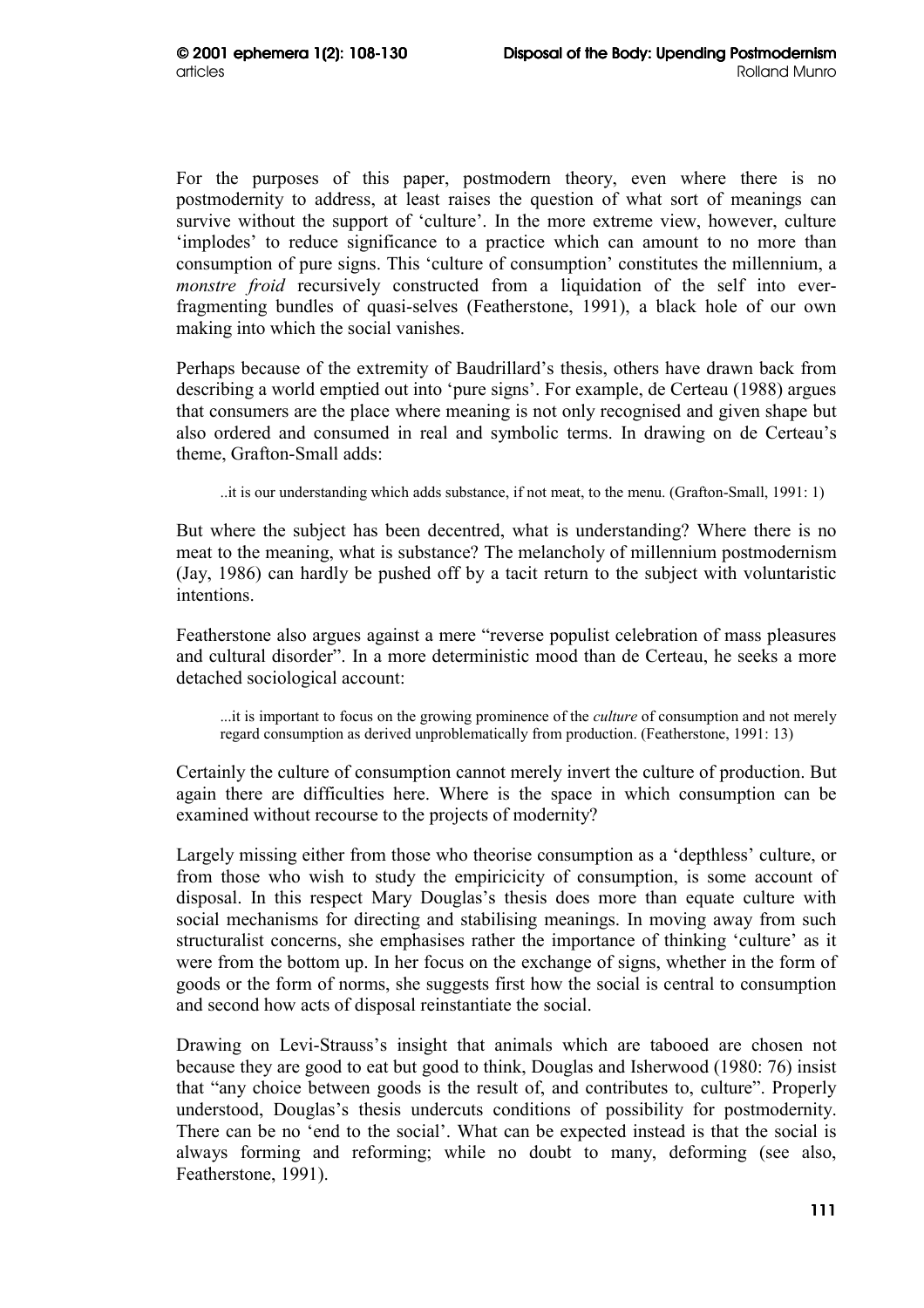The purpose of this paper, however, is not simply to point to an omission in the 'depthless' culture thesis, or even point to a failure of the 'depthless culture' critique to 'follow' Baudrillard further into his search for 'modes of disappearance' (Baudrillard, 1990a: 15). Rather, on the above cue from Douglas, the intention is to displace the implied order by suggesting that theorising disposal cannot stand as a mere addition to consumption. Instead I will argue that difficulties in the disposal of meanings dramatically affect a propensity for consumption of significance and affect our positioning towards the symbolic.

#### An Outline of the Problem

Once meanings are formed, how do we rid ourselves of unwanted images? I might, for example, have attended an orgy yesterday evening. Now I want to get back to work, but some images are recurrent. Now I am back with my partner, but some images are still present. Now I want to go on as before, but some images jar with my self-esteem. Far from my images being consumed in the early sense of "to destroy, to use up" (Williams, 1976: 68), psychoanalytic theory has re-sown meanings as "dragon's teeth which jump up as armed men".

Post-marx, post-freud, the question is: How do I throw away meaning? The question today is not: How are meanings formed? Meanings are formed; they run ahead of reflection as Hume argued in his much misunderstood discussion on 'necessary connection'. And, following Heidegger, they are pre-formed; and perhaps prefigured (Fernandez, 1986). Meanings are part of our 'thrownness'; they are sedimented and constructed into the 'projective' nature of understanding before reflection wakes that understanding up. Meanings therefore are neither determined by choice or by cause. Meanings are recognised, where they are recognised at all, *after* their formation, not before.

So how do I dispose of meaning? Answers vary. Humanist traditions espouse volition, which at least offers a last-in-first-out disposal mechanism. In contrast, rationalism so sequestrates experience, the body and the lifeworld that it dispenses with meanings altogether, since knowledge consists of objective representations alone. Inversely, although his own program for progress rested on a simplistic account of deletion through falsification, Popper (1963: 3) notes that rationalism cannot even admit the possibility of there being 'sources' of ignorance. Within the rationalist creed, since knowledge is indubitable, knowledge can never be contemplated as a disposable object, as something to trash. Kuhn's (1962) crime was to open the dustbin of history and point out that it wasn't ignorance that was thrown away, but that which stood as, and could still stand as, knowledge.

More surprisingly, postmodernists have also left unexamined problems inherent in any disposal of meanings. In their emphasis on consumption of the symbolic, disposal has not formed an explicit part of the postmodern critique of rationalism. However, setting rationalism aside re-introduces problems made invisible by that perspective. Any rejection of rationalism cannot avoid attending to the problem of disposal, or nondisposal, of meanings. Nor can postmodernists have recourse to last-in-first-out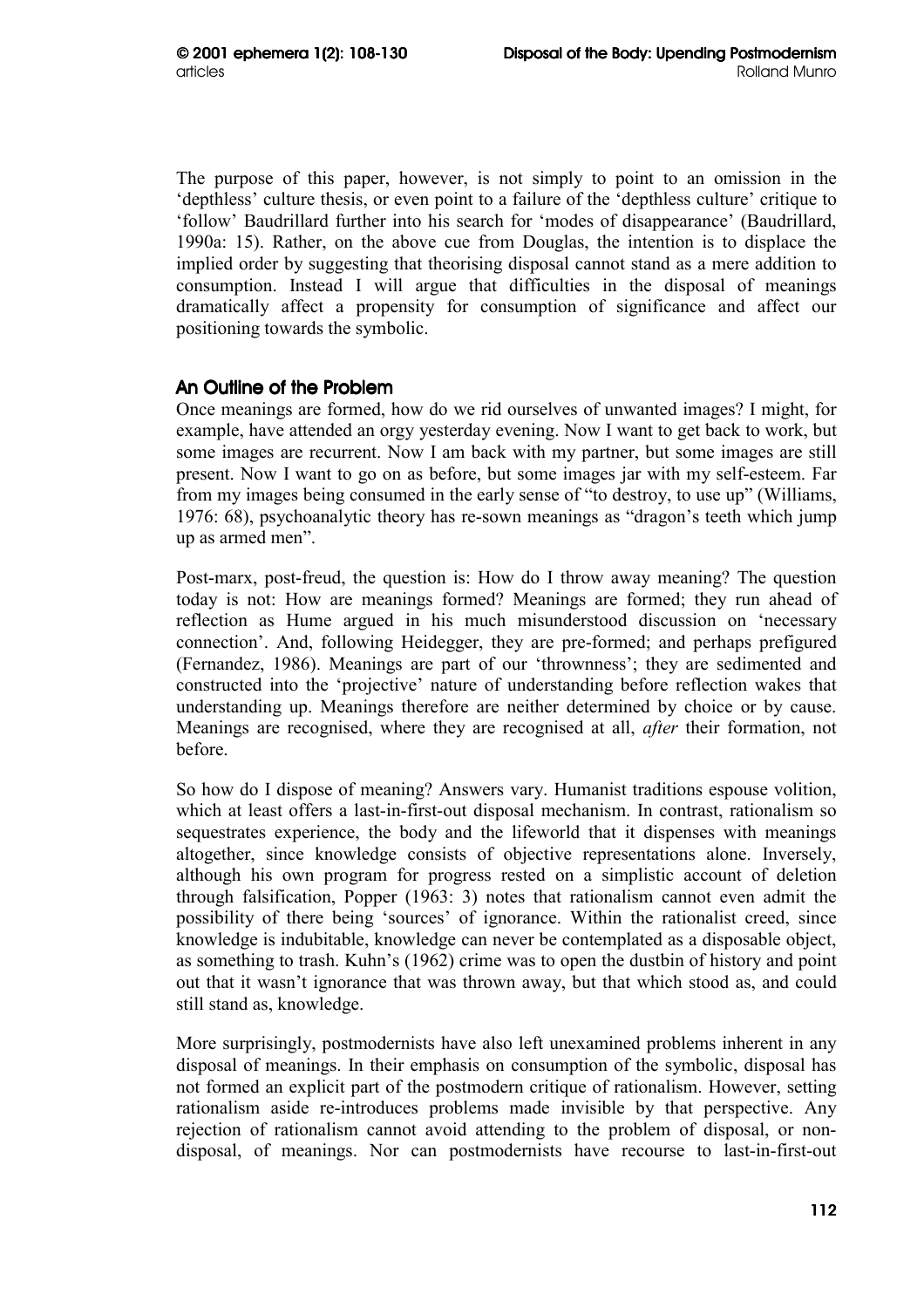deletion, unless they abandon the poststructuralists' decisive rejection of volition in their decentring of the subject.

The failure to problematise disposal is intense for postmodernists. By failing to problematise disposal, it appears that their conclusions of an emptied out universe of signs simply arise from prior assumptions about disembodied meaning. Explaining knowledge as disposable looks to be crucial for any non-foundationalist position. It is self-evident that contextualization of theorising within time-space settings is not possible without a certain disposability of meanings. Even in physics, some contextualization of what constitutes knowledge is always tacit (Kuhn, 1990) and necessary (Putnam, 1974). If meanings are not actually abandoned in order to switch settings, some ability to rearrange so as to *defer* meaning looks to be a minimum condition.

There is of course some irony in disposability being foundational to all nonfoundationalist positions. The aporia is so immediate as to suggest at once the impossibility of disposal having been completely overlooked. Such a lacuna, following Derrida, can be expected to have its absence marked by the presence of the problem everywhere within extant theories. Indeed, Baudrillard's 'modes of disappearance' is an interesting turn on his earlier positions. Bourdieu's (1984) symbolic capital manifests itself in each's 'disposal' of their body: this exceeds just the tying of shoelaces since symbolic capital affects one's shape, one's walk and an ease or discomfort with one's body. And Derrida's own emphasis on differance suggests that pre-disposals over meanings are pivotal in the processes of deferral and displacement.

# PART II

In problematising disposal I first examine meanings in respect to the 'logic of presence'. As Derrida (1982: 22) remarks, Heidegger's meditation on the ontico-ontological difference is 'uncircumventable'. Heidegger's interrogation of Being stands as a conduit through which all examination of meanings must pass. Specifically I draw out understanding as located in time-space settings (Goffman's [1958] 'neglected situation'), sharpening conceptions of modernity as being the will to act at a distance (Latour, 1987; Rose & Miller, 1992) and circumvent the 'presence' of time-space settings. Heidegger's emphasis on a 'fall' from Being suggests that some loss of meaning, essence, is the price to be paid for navigating modernity through what Margaret Donaldson has termed disembedded thinking.

I turn then to reexamine Derrida's attack on the 'logic of presence' and suggest that his deconstruction of the hierarchy of speech over writing can be reinterpreted as a recognition of text making meanings ever present. There is no deletion of meaning, merely a continuous deferral. Derrida's examination of text stresses a materiality in the signifier which reverses Husserl's failure to dispose of the signifier in his search for pure meaning. Since no signified can escape the inevitability of becoming a signifier, Derrida is raising the impossibility of abandoning meanings. Instead, any deconstruction of text pivots on a disposability of meanings in terms of their *rearrangement* through an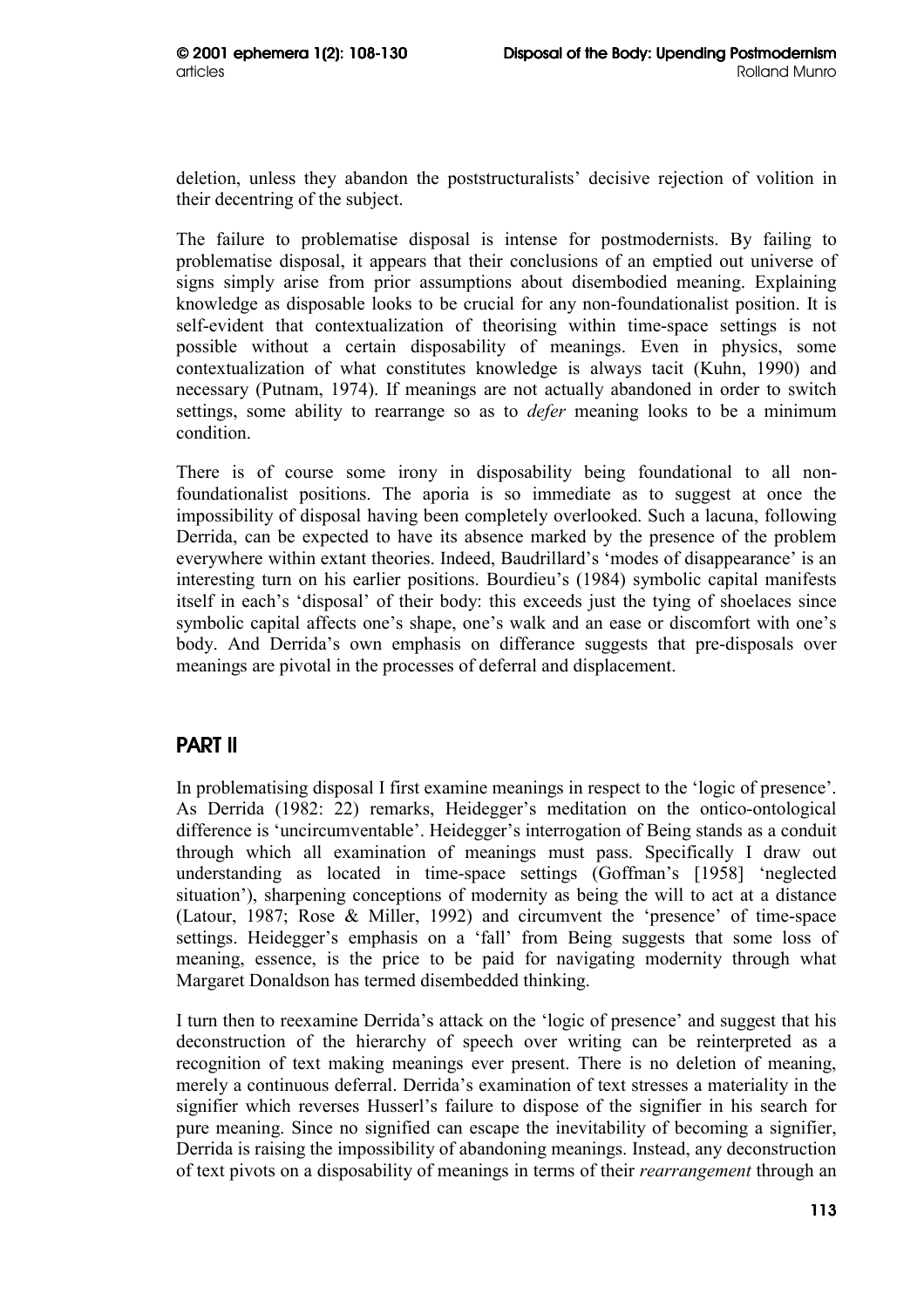$\frac{1}{2}$ 

ability to differ and defer. Writing, in Derrida's ontology, stands as a machine for moving among signifiers, expressions, in order to think the Other and pull through meanings.

#### Being-in-the-World and the Logic of Presence

As conventionally stated, Heidegger (1959, 1962) reveals traditional metaphysics to be obsessed by questions of materiality, whose poverty is governed by the either/or of questions, such as do I exist? why are there things rather than nothing? Materiality is always privileged over meaning. Or at least it seems so from these questions which arise from viewing the world as composed of/fragmented into 'things' (Siendes). Heidegger (1959) deconstructs metaphysics as a tradition within which the very questions of meaning, constantly evaded by a stress on existence *as* materiality, are brought into being in the form of questions of essence and by the very same tradition. Exposing the frailty of a foundationalism built around the (false) separation of meaning and materiality is an essential part of Heidegger's legacy.<sup>2</sup>

The logic of presence is critical to Heidegger's (1962) account of meaning. Being involves presence. Presence therefore entails meaning, understanding, as located materially in the time-space settings of being-in-the-world. Since presence is specific to a time-space setting, meanings can be expected to alter through alterations in presence and, hence, in time-space. In this way, although Heidegger would not state it so, timespace acts, movements of the body, can be conceived as a medium through which meanings change. That is, meanings are not only constructed through presence in timespace, prior meaning is *disposed* of, deleted, by changes in presence.

Central to Heidegger's account of meaning is a theory of action. Acts are central to his logic of presence. Meanings and action are always interlinked, but not always in the same way. It is important to distinguish two moods (Stimmungen) in Heidegger's analysis. The first is when we stand in 'production'. Here meanings are *ready-to-hand.* As ready-to-hand we do not notice meanings; they pivot action, not reflection. Thus in nailing down the roof, the hammer disappears into an extension of my arm. Only when the hammer slips from my fingers, or bangs my thumb, does the hammer 'announce' itself as hammer. Meanings become visible to consciousness only when they are *unready-to-hand.* Only in the mood of interrogating language, when consciousness turns on itself in the mode of 'reflection', do meanings become the object of reflection and, hence, visible *as* reflection.

<sup>2</sup> Heidegger (1962) locates meaning through his concept of Dasein, being-in-the-world. Following Husserl's call 'to the things themselves' and Brentano's tenet that only things can be the object of thought (Kotarbinski, 1976), Heidegger evolves presence as a logic in which meanings and things coconstitute each other. This unifying of signifier and signified within presence breaks radically with Husserl's attempt to form a 'pure' signified through his method of transcendental reduction. In this way Heidegger exits from the Cartesian subject/object split and repudiates the 'ontic' doctrine of meanings as merely representational of objects. Instead of focusing meaning on the epistemological question of how can we know, Heidegger gives 'meaning' and ontological turn.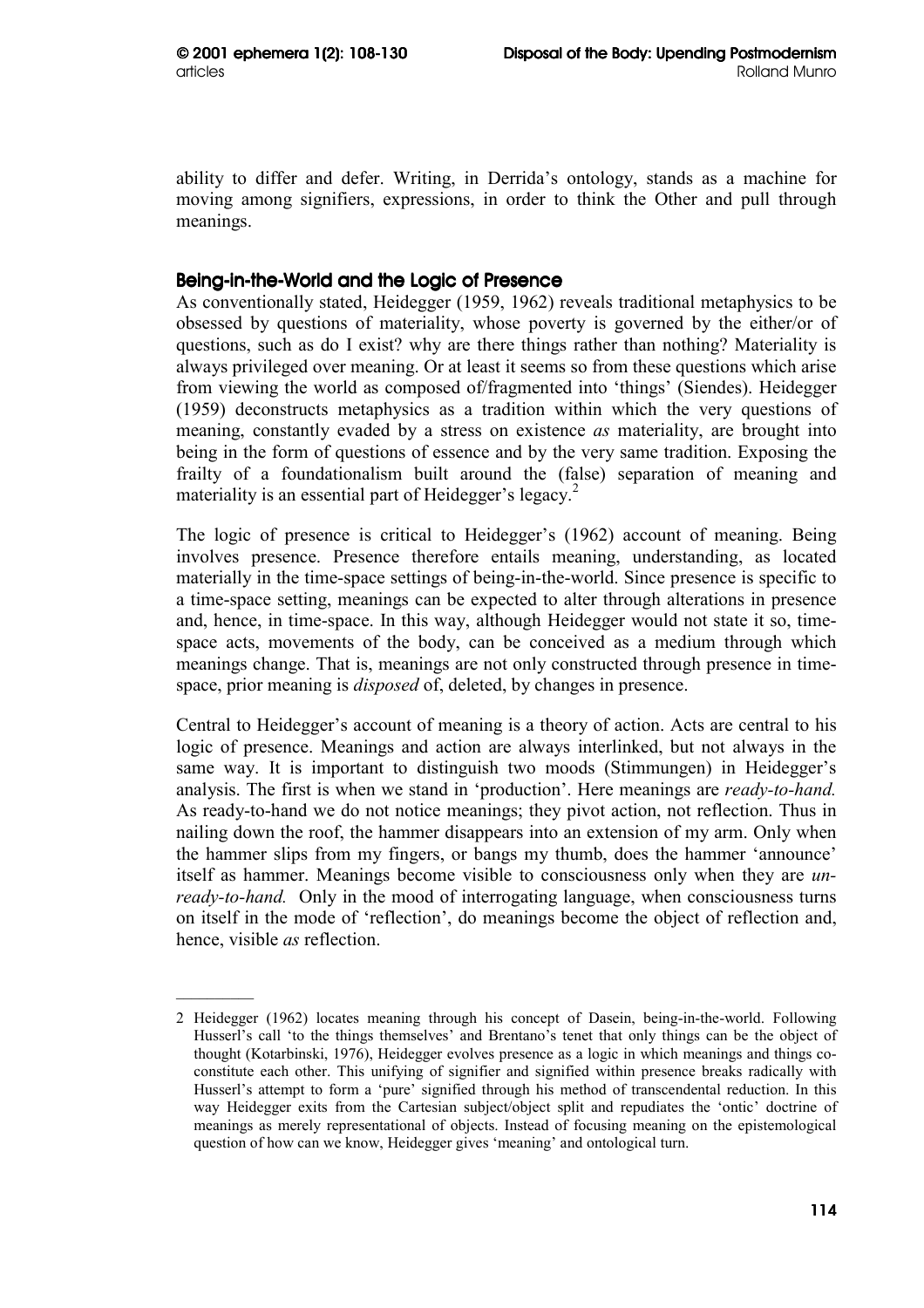It should be clear from this summary account of the logic of presence, that if meanings are accepted as not only pivotal to action, but inseparable from action, then their disposability becomes paramount for modernity and the rapid navigation of time-space settings. Unless meanings are subject to change, alteration or rearrangement, action will self-arrest. Meanings which are ready-to-hand in one setting become un-ready-to-hand in the next. Instead of helping us to 'go on' in the world, meanings become the barrier to action. Indeed, the position is worse. Not only will I shift moods, out of one characterised by 'production' to one of 'reflection', but I would become stuck for ever in the particulars of *that* reflection.

#### Language and Making Everything Present

Derrida's inversion of writing over speech can be understood as an attempt to overthrow the logic of presence.<sup>3</sup> By mobilising writing rather than speaking, Derrida wants to emphasise the impossibility of deletion. The word stroked out is a new inscription, the attempted erasure inscribes a new mark. These facts are elided by philosophers when they introspect and mistake the illusion of speaking as speaking *for* consciousness. Derrida first notes that presence, as pure presence, rules out the possibility of language:

The hinge [brissure] marks the impossibility that a sign, the unity of a signifier and signified, be produced within the plenitude of a present and an absolute presence. (Derrida, 1976: 69)

Derrida perceives language for Heidegger to be an 'undecidable supplement' to the logic of presence. Heidegger wants to rethink meaning as Being, but however close he comes to the brink of saying so, he cannot propose that language be finally abandoned. And if, instead, language is that which is to be interrogated, how can this process of interrogation escape being endless?<sup>4</sup>

 Formally stated, if philosophers has (mis)taken speech to represent reality, writing has been accorded an even more lowly status as the mere representation of speech. However, Derrida's inversion of writing over speech attacks not only this second hierarchy, he is also displacing the dogma of language as representational. In this last displacement, Derrida follows Heidegger, but no attempt will be made here to split their relative contributions to an overturning of the foundationalist view of language. Instead, in this section, I want to explore Derrida's account of language and make sense of his claim that we stand before the text and that there is only the text.

4 'Tympan' (Derrida, 1982) can be read as illustrating this dilemma. In the scientism on the left hand side of the page, Derrida demonstrates on the reader the endlessness of deconstructing a particular term. By weaving in more and more terms, the deconstruction repeats 'what is implicit in the founding concepts' and hence the text becomes more and more technical, tedious and boring:

Here one risks ceaselessly confirming, consolidating, *relifting* (*relever*), at an always more certain depth, that which one allegedly deconstructs. The continuous process of making explicit, moving toward an opening, risks sinking into the autism of closure. (Derrida, 1982: 135)

<sup>3</sup> In *Of Grammatology* Derrida (1976) contends that philosophers have always privileged speech over writing. In support of his contention, Kamuf quotes Aristotle:

Spoken words are the symbols of mental experience and written words are the symbols of spoken words. (1991: 31)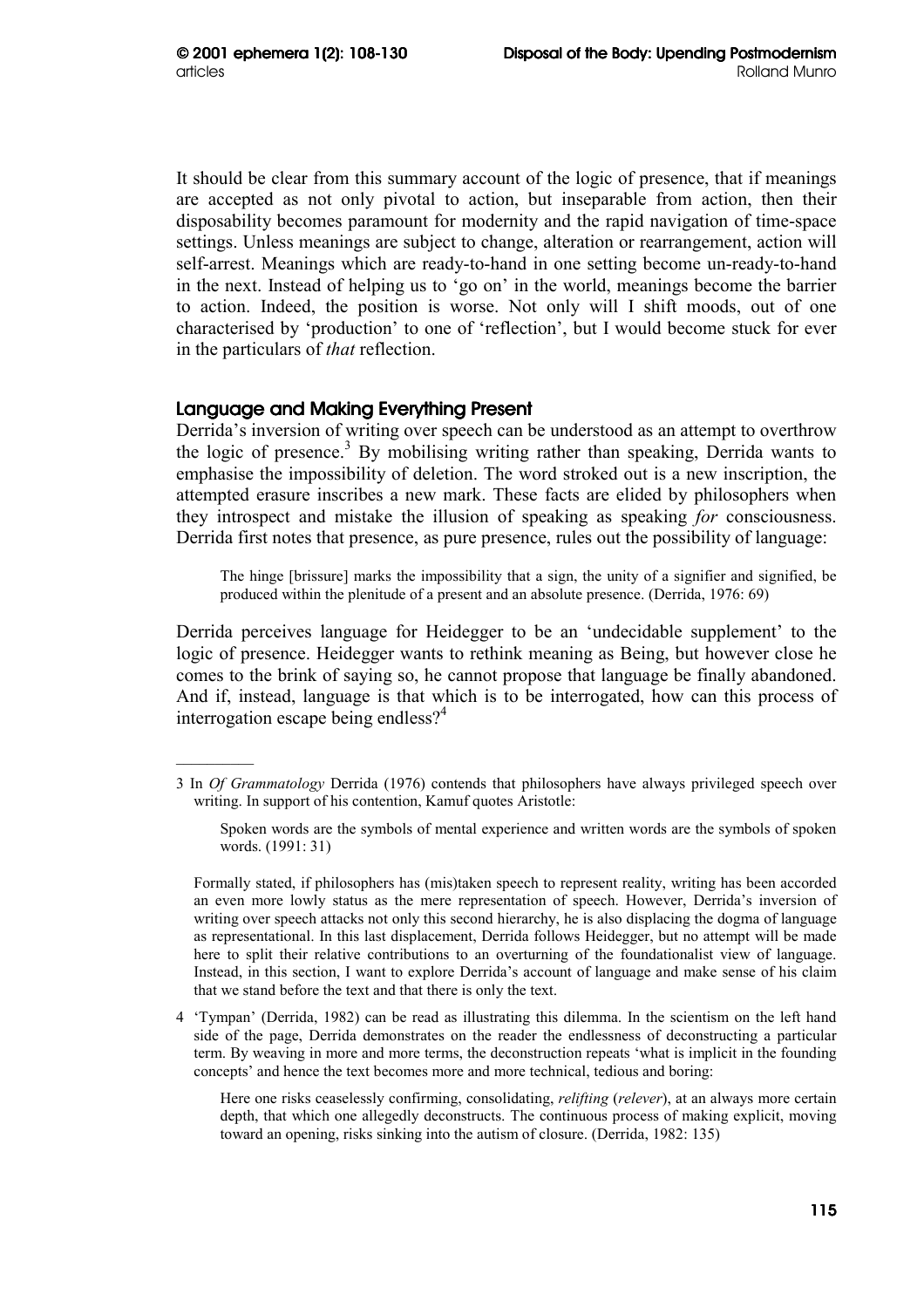$\frac{1}{2}$ 

Deriding Heidegger's account of presence as an "ontotheological determination of the meaning of Being", Derrida (1982: 33-34) seeks instead the "hidden passageway" that makes "the problem of presence communicate with the problem of the written trace". For Derrida, the hidden passageway is language. Language, Derrida argues, comes into play as a 'hinge', in the very movement across moments of presence. The double meaning of hinge, as a joint and a break, Derrida (1976: 65) takes to designate both "difference and articulation". Language enters therefore not only in the production or consumption of meanings, but acts to facilitate their disposal: first by differing, marking a distinction in meanings; and second by deferring, putting off an engagement with *those* meanings because *other* meanings are already being pulled through.

Certainly on this account language looks central to facilitating rapid movement across time-space settings. For Derrida, the catch is that through recourse to language all other experience is deferred from presence. The only artefact which can claim presence is language. But this is not to say that 'things' have absence. Rather it is to recognise that their very thingness reveals them as the residue of a mediation through language It is the disciplining powers of language which hypostatize 'things' as primary and obscure their nature as a residue of being-in-the-world. In order to invert this displacement and point to the "arche-phenomenon of 'memory'" Derrida (1976: 70) names this residue as *trace*:

That the signified is originally and essentially ...trace, that it is *always already in the position of the signifier*, is the apparently innocent proposition within which the metaphysics of the logos, of presence and consciousness, must reflect upon writing as its death and its resource. (Derrida, 1976: 73)

It is as trace that language constitutes a labyrinth of association, one of both difference and articulation.

However, in order to for trace to instantiate these powers of suggestion, language eliminates presence for all but itself.. As Derrida argues, since no signified can escape the inevitability of becoming a signifier, the text before us stands for all text. A text in which there can be nothing absent and which is all that is present. If Heidegger was always on the verge of recognising the fullness of the presence of language, it is Derrida's contribution to have revealed that through language nothing can have absence. Everything is 'lifted' into language. Since the continuous constituting of 'things' through language also acts *on* language, only specific *inscriptions* may be absent.

The literary nature of the right hand side of the page registers the second strategy of deconstruction, illustrating Derrida's argument that throwing off the discipline of a discourse merely throws discussion onto older ground:

 <sup>…</sup>the simple practice of language ceaselessly reinstates the new terrain on the oldest ground. (Derrida, 1982: 135)

Derrida does not claim any easy way out of this dilemma but suggests that 'a new writing must weave and interlace' these two motifs of deconstruction. This process is illustrated by the way in which a new margin is created through footnotes cutting across the pages of 'Tympan'.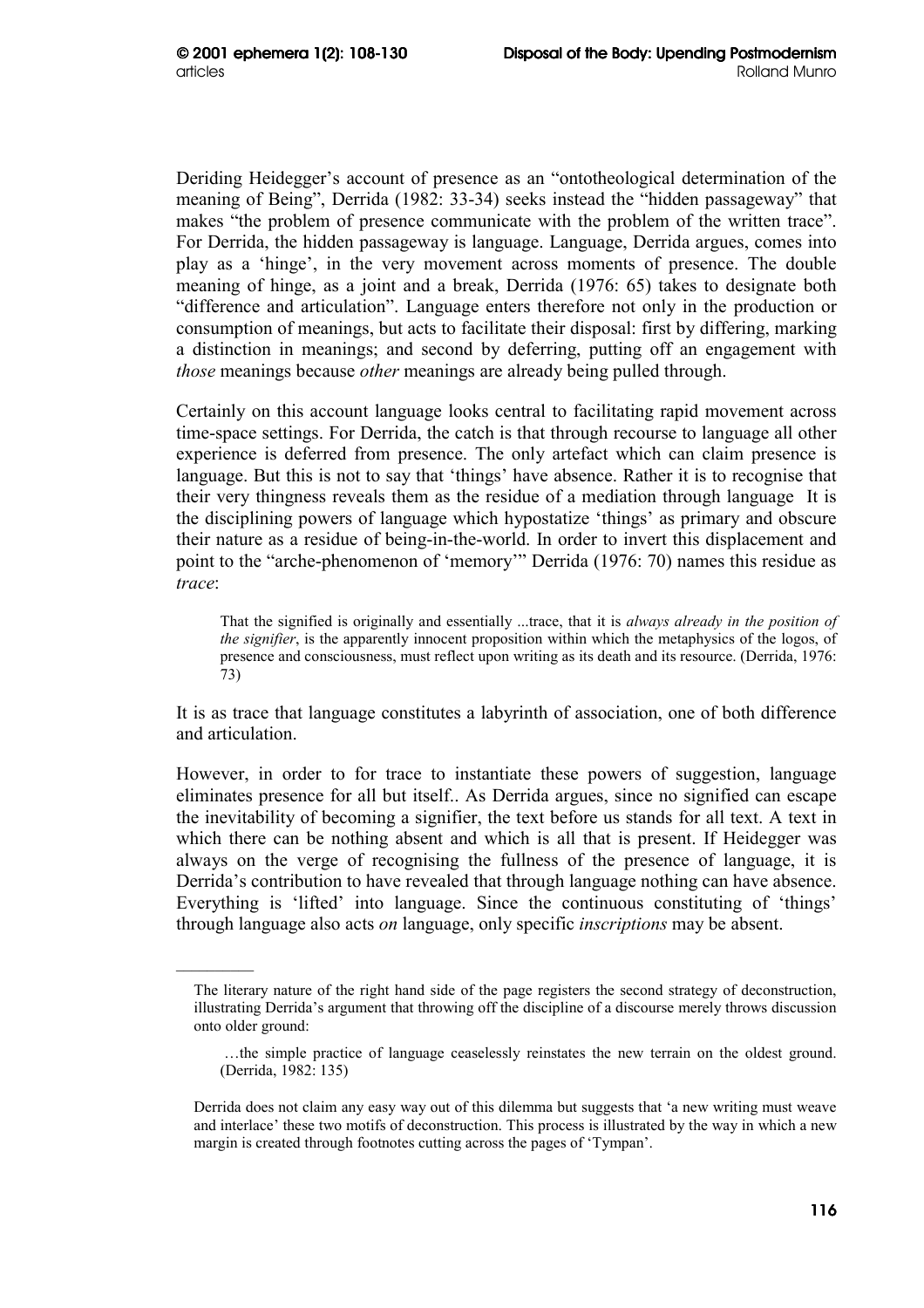In re-examining writing, Derrida has picked up language from its status as that of an 'undecidable supplement' to the logic of presence and transformed language-in-use into presence itself as *text*.<sup>5</sup> Once the simulacrum of text is entered, the logic of presence is abandoned and, in consequence, as Roland Barthes has noted, language can never be exited. In Derrida's words, we stand before the text, there is nothing but the text, etc. On this account the rapid movement across time-space settings through inscriptions (Latour, 1987) is in part illusion since language is never left and the time-space setting only ever entered as text.

#### **Bringing Back the Subject**

 $\frac{1}{2}$ 

Heidegger and Derrida offer distinct, and competing, theories of the disposal of meanings. Within the logic of presence the transition of meanings from one time-space setting to the next appears unproblematic; one minute we are consuming nailing in all its full-fill-ment; the next minute we are sucking our thumb and consuming the hammerness of a hammer. Within the logic of text the transport across meanings is also unproblematic; language stands as a machine (Derrida, 1982: 316) the productivity of whose marks and inscriptions is, in all their linearity, to pull through meanings. Stated baldly thus, each amounts to a determinative view of meaning, although the materiality constituting presence and the materiality constitutive of text register important differences.

This provisional result is due to the absence of the 'subject'. While both Heidegger and Derrida de-centre the subject, it is nevertheless, a serious misreading of their philosophies to think that either do not attend assiduously (and throughout their respective writings) to the subject. My reason for caricaturing Heidegger and Derrida respectively as the text of presence and the presence of text, however, is to note an overlap. Both the logic of presence and the logic of text offer possible worlds for understanding how a disposal of meanings can be accomplished through action or through writing.

Conceiving the mode of reflection as directed towards disposal provides a way of theorising the subject that is perhaps consonant with both Heidegger and Derrida. Although space only permits a sketch here, what directs reflection at disposal is an 'excess' of meaning. It is the excess of meaning that exerts pressure on consciousness, bringing reflection to bear upon it *in order to dispose of this excess.* For Heidegger, it is the excess of meaning that makes something 'un-ready-to-hand' and turns the projective nature of understanding upon its tools *as* tools. The hammer enters reflection when the

<sup>5</sup> Derrida sees 'presence' as the trace of the trace. Or, since language constitutes the erasure of presence, the term presence registers the death of Being and stands as 'the trace of the erasure of the trace' (Derrida, 1982: 66). Derrida's point, perhaps one of his most difficult concepts as he struggles to give due credit to Heidegger's insight, can be approached by analogy with the problem of the murderer who either has to dispose of the body or, as some popular novels might have it, dispose of the traces of the crime. It is the erasure of expected signs which constitutes a trace. For example, in Philip Friedman's *Beyond Reasonable Doubt* the absence of *any* fingerprints on the telephone indicates the pivot part a telephone call has played in the crime.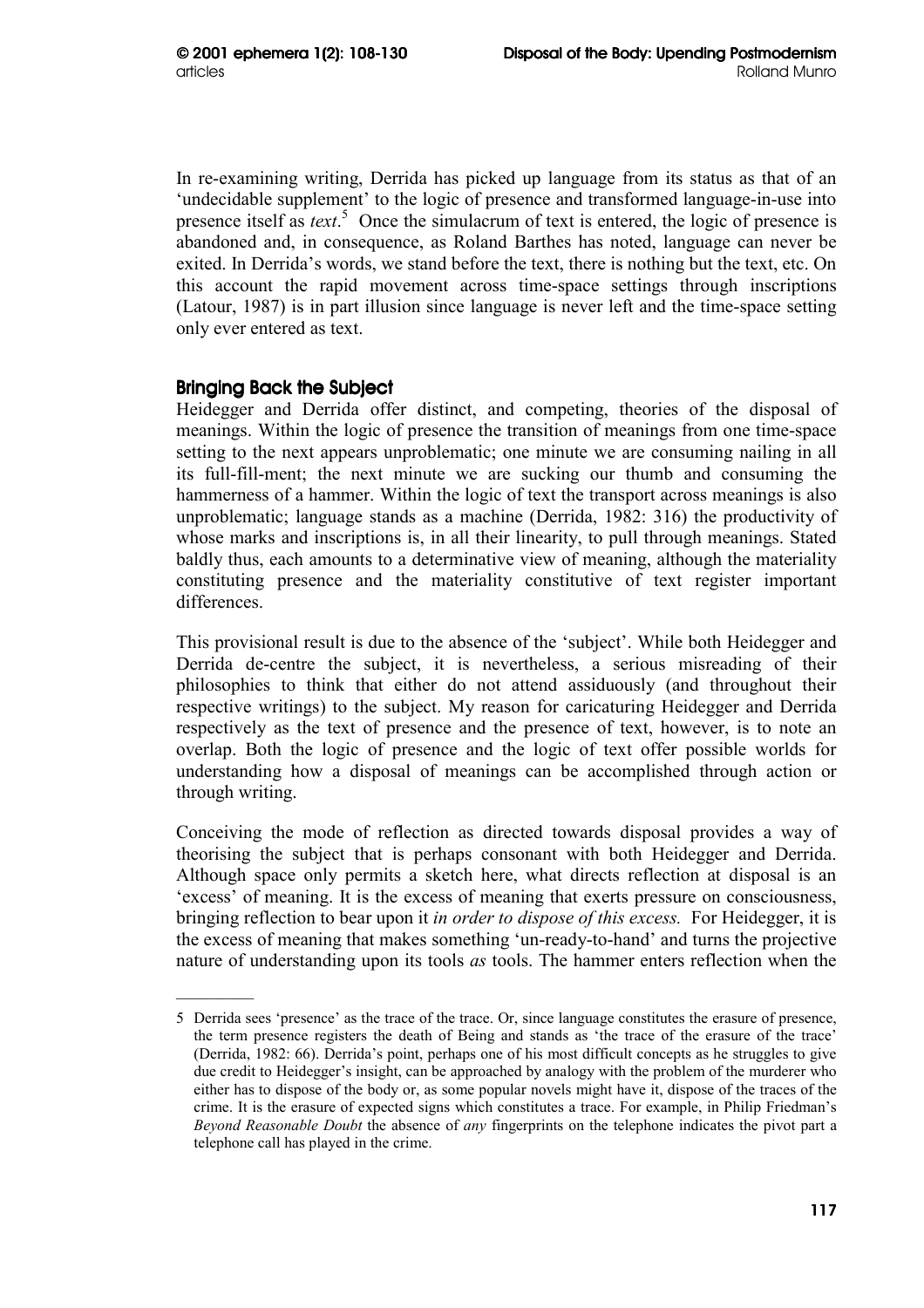nail is missed, or the hammer slips. For Derrida, the attempt to dispose of the Other, through making a difference and a deferral, always imparts to the subordinated or excluded predicate (Derrida, 1982: 329) an 'excess' of meaning. This excess of meaning re-turns the 'trace' into something present, by way of 'supplement'. For example, sucking my 'hammer bruise' sets up a trace for the next swing of the arm, throwing my confidence to dispose of the hammer into my armswing.

Conversely, if the argument that reflection centres on disposal is correct, those meanings which carry no excess of meaning pass by unnoticed. They seem more akin to Mary Douglas's 'implicit meanings'. The unnoticed are the meanings which are readyto-hand, those which are silently and centrally facilitating a 'going on' in the world. What has to be added therefore to Heidegger's view is that what are also unnoticed are the traces which are not present. Traces may not appear 'within' reflection as present but, as Derrida has shown, neither are they absent. It is the 'not absent' status of unnoticed traces which critically give the subject its fluidity to pass from meaning to meaning.

To be sure all this sounds strange and paradoxical. But this is largely a matter of metonymical confusion, a tradition of identifying 'consciousness' with its more obtrusive and distinctive counterpart 'reflection'. How consciousness is theorised can fluctuate the subject between the meaninglessness of determinism and the illusion of voluntarism. The latter exists I suggest because philosophers, in their fix on essense, have been prone to treat the mode of reflection as the essence of the subject. The heritage of rationalism is for the production and consumption of signs to be treated as a matter of choice, a matter for the constant minutia of 'decision-making'. Consciousness is always being conceived of as a pro-active consumer. To be caught in the 'mirror of nature' is to (mis)take the problematics of 'going on' in the world as a matter of 'deciding' the signifieds as if these 'meanings' reflected unproblematically the 'materiality' of the signifiers. But thinking and 'going on' in the world are much more than the process of reflection or its products and neither Heidegger's logic of presence nor Derrida's logic of text allow for any rupture of the sign into a dualism of signifiers and signified.

Problematising disposal suggests how reflection comes to constitute the subject for the subject. It seems too precipitate to dispose of either a logic of presence or a logic of text, but neither should we dispose of the subject, since Derrida merely dethrones subjectivity:

In this typology, the category of intention will not disappear; it will have its place, but from this place it will no longer be able to govern the entire scene and the entire system of utterances. (Derrida, 1982: 326)

Voluntarism accords a sovereignty to a governance of intentions which Derrida rejects. The limits of governance begin with the inescapability of the speech act being already, and always, different from intention and ends with the endless "quest for context" (Derrida, 1982: 327).

The limits of reflection to govern action do not arise simply because, once clothed in text, traces pull through un-ready-to-hand meanings from the constituting subject which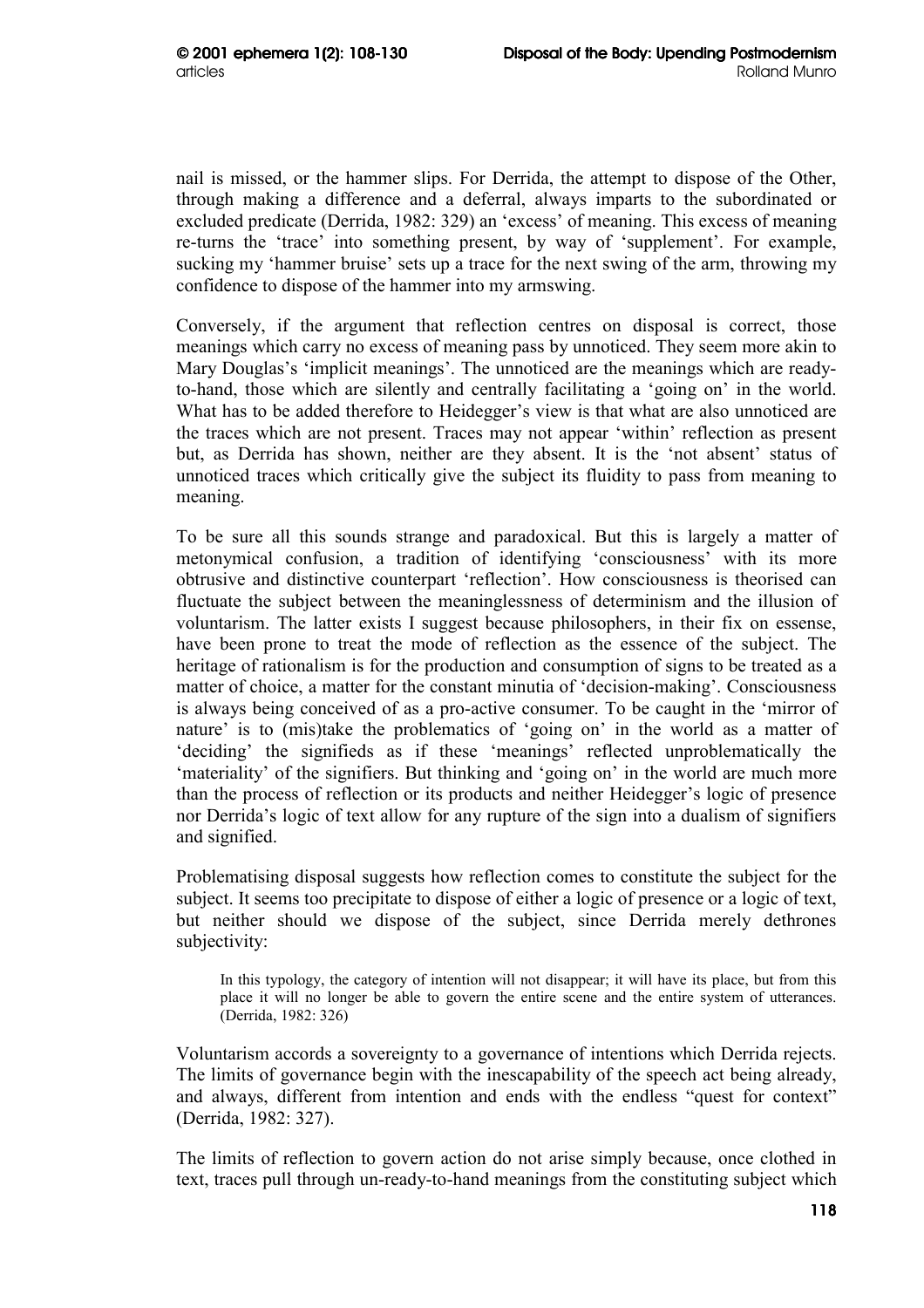result, for example, in forms which Goffman (1972) locates as embarrassment. The limits to self-governance can be better understood in terms of the mode of reflection being decentred from its philosopher's throne and figured instead to be engaged in a surveillance over disposal.

Encounters offer an intersection of text with the time-space settings of the body and these can be expected to afford meanings for the constituting subject which are both ready-to-hand and un-ready-to-hand. But it is only the un-ready-to-hand which appears 'in' reflection. Nevertheless it is their potentially for disposal, the ease with which the unready-to-hand may be turned into the ready-to-hand which 'matters' to a consciousness bent on disposal. Forgetting a name can freeze action or be turned into an opening line of conversation. Indeed, both trace which is present in its excess and trace which is absent can be important to effect disposal, since the first is pivotal for the initiating of deferral and the second is necessary to effect difference.

# **PART III**

The paper turns now to a discussion of the empirical implications of non-disposable meanings, in the sense that they may be differed, displaced or disregarded but never abandoned. Difficulties in the deconstruction of meanings suggest, against the conventional view that conduct is simply driven by prior meanings, that con-duct is anchored and shaped by the conduits of the social, Derrida's 'hidden passageways' which form the pre-disposal of meanings.

#### **Consumption Revisited**

In considering the above sketch of disposal, a tale of Baudrillard's with fatal consequences is apt:

A little boy asks a fairy to grant him his wishes. The fairy agrees on one condition, that he never thinks of the colour red in the fox's tail. 'Is that all?' he replies offhandedly. And off he goes to find happiness. But what happens? He is unable to rid himself of this fox's tail, which he believed he had already forgotten. He sees it everywhere, with its red colour, in his thoughts, and in his dreams. Despite all his efforts, he cannot make it disappear. He becomes obsessed with this absurd, insignificant, but tenacious image, augmented by all the spite that comes from not having been able to rid himself of it. Not only do the fairy's promises not come true, but he loses his taste for life. Perhaps he dies without ever having got clear of it. (Baudrillard, 1990b: 74)

"An absurd story", Baudrillard adds, "but absolutely plausible, for it *demonstrates the power of the insignificant signifier*, the power of a meaningless signifier".

While elsewhere "words and gestures are emptied of their meaning by unflagging repetition and scansion", the insignificance of the colour red of the fox's tail, Baudrillard claims, is the reason why the child was "not on his guard". From the above sketch, however, we can anticipate that the child was in mortal danger. The child had no means at his disposal with which to dispose of the image. When words have "neither context nor referent, they can take on the power of a self-fulfilling prophecy" (Baudrillard, 1990b: 75). As Baudrillard remarks: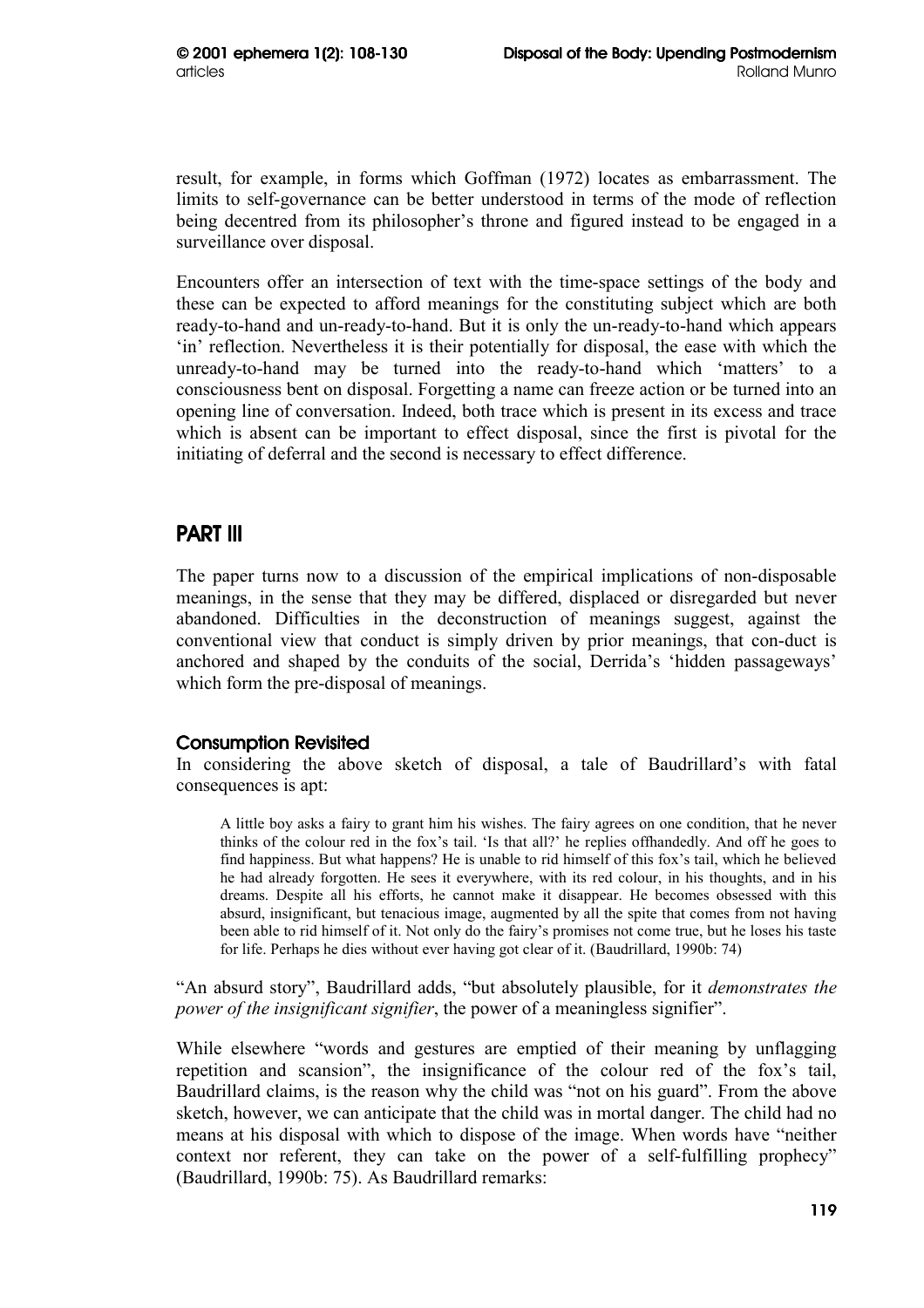If the fairy had forbidden the child from doing something serious or significant, he would have pulled through easily, instead of being seduced against his will. For it is not the prohibition, *but its non-sense that seduces him.* (Baudrillard, 1990b: 75)

Baudrillard's argument is that the sign proved "compelling because of its very nullity". This argument, in its displacement of the central actor as a 'child', calls for some examination.

The significant is disposable (although not always as easily as Baudrillard implies) since its very significance marks the existence of its ducts for disposal. However, if the boy can be understood to be seduced by the idea of (instant) happiness, what fails the boy is not his inability to find significance, but precisely his ability to connect his task to the reward! 'Significance' marks a ready-to-handness, a 'pre-disposal'. The child was not pre-disposed to think *otherwise* about the redness of the fox's tail. (Just, presumably, like people in Newcastle do not think the *otherwise* of fish). And without such a predisposal he could not be on guard. Lacking a 'gaze' (Foucault, 1973) the child could not regard it as other than that it was for him, he could not re-connect it, re-g(u)ard it so as to take care of its significance.

But Baudrillard fails to see all this. Instead he argues that seduction works on the very absence of sense:

This is why neither magic nor seduction concerns belief or make-believe, for they employ signs without credibility and gestures without referents; their logic is not one of mediation, but of immediacy, whatever the sign. (Baudrillard, 1990b: 75)

Yes, the immediacy of the redness of the fox's tail was un-refuse-able. But why? Baudrillard suggests that the child could not dispose of the sign because the requirement not to think about it was for him a sign 'without credibility', a gesture 'without referent'. Is there a harking back to a correspondence theory of meaning here?

Perhaps the better move is to recognise the likelihood of the child *assigning* correspondence: of the child attaching "red in the fox's tail" to the reward of 'instant happiness'. Perhaps the latter represented to the child the sole possibility of assignment? If the child cannot abandon the trace - the lure of gaining 'instant happiness' - then the child also cannot also erase the red in the fox's tail. Somewhat against Baudrillard's argument, it is not the nullity of significance that is important here, even if such a thing was thinkable. Rather, by not regarding *other potentialities* of the sign as significant, the child lacked all 'context or reference' with which to re-g(u)ard it and, hence, dispose of it.

#### **Effacing the Trace**

The problem of disposal, of which meditation is perhaps the classic struggle, is not that of erasing the trace. Nor is the problem even an epistemological difficulty, that of knowing which trace to erase. The recurrence of an 'unwanted' image suggests already that the *volition* of last-in-first-out disposal fails. That language cannot just be abandoned is consonant with the de-centring of the subject by poststructuralists. But will the opposite path, seeking a *determinacy* inherent in a first-in-last-out disposal, not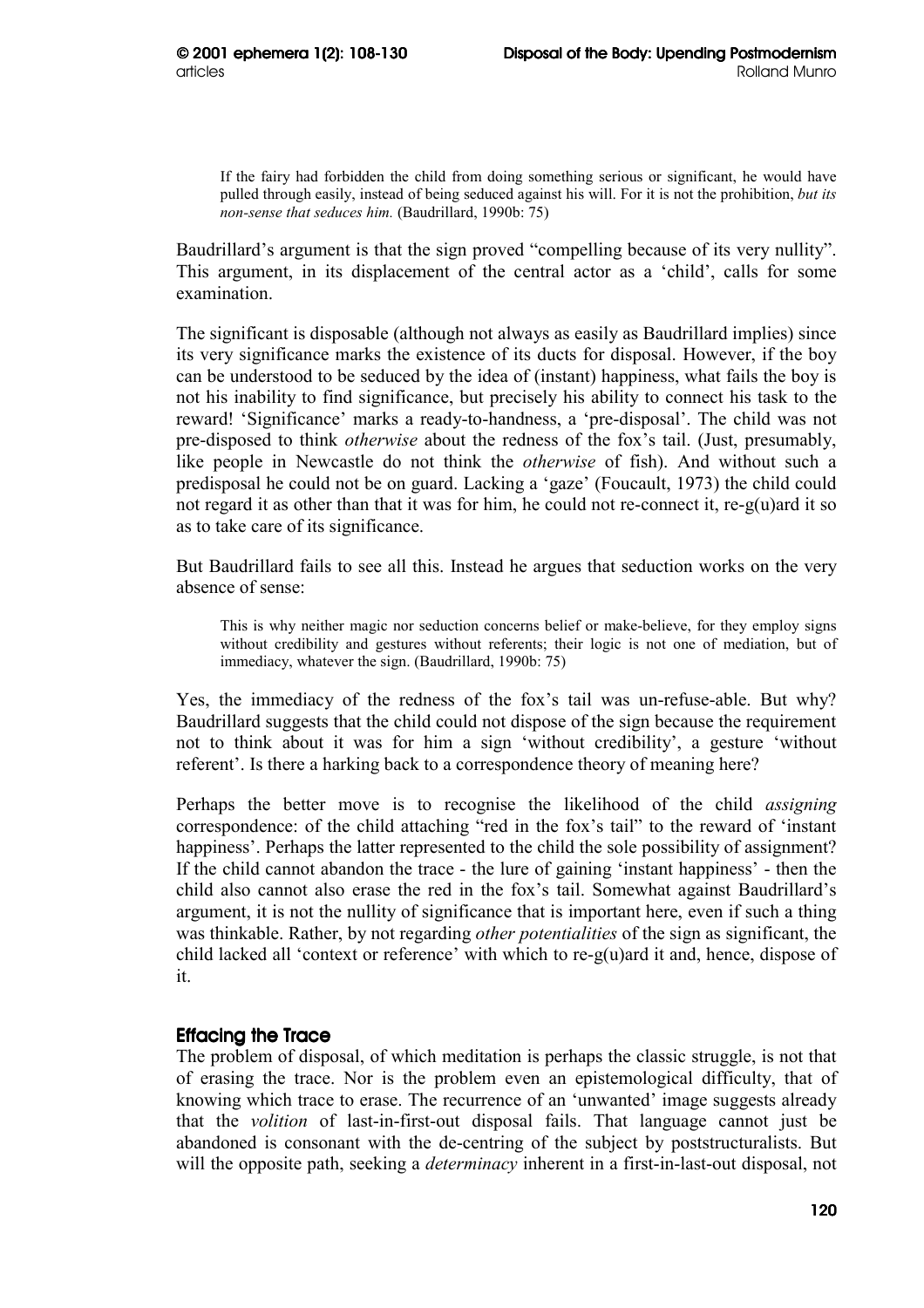fail too? If this paper were to try to follow Freud and excavate what propels the recurrent, would this not also end in an endless loop of trying to trace the trace?

Indeed if Derrida is right, an attempted erasure of a trace simply creates another trace into which all other traces become drawn. And this eventuality does not only cover a leucopathy in the fox's tail. Think of mother. Even if a lobotomy could be conducted to nullify mother, to eliminate all 'traces' of mother, very soon a red coat, a gesture in a restaurant, through the use of a particular word and mother would be back.

My point here is not that a disposal of signs, images, meanings is difficult. For much of the time disposal appears easy and effortless, affected as it is all the time through our pre-disposal. When we think *smell* the leftover fish is in the bin before we reflect on keeping it in the fridge. Our consumption of images, gestures, signs of all kinds, is constituted in part by our ability to transform meanings from these into the 'readymade'. As readymades we have pre-disposed ourselves towards their disposal. When we see *pate* instead of a cold wet fish the bin is deferred until we next open the fridge.

Nevertheless, the difficulty in disposing of signs is central to our day to day experience and is likely therefore to affect our conduct. For example, difficulties with disposal may heighten a pre-disposal towards r-out-in-es, towards those out-in experiences which we take, and possibly mistake, to be readymade for disposal. Television is turned to for relaxing but how many turn off at night more tired, more 'drained' than when they began? Boring lectures are supposed to turn people off, but intellectual challenge may stimulate boredom.

Indeed difficulties in disposal seem so central to our day to day experience that one wonders why it should be necessary to 'discover' the difficulty?<sup>6</sup> Perhaps it is this very centrality which leads us to 'dispose' of *this* difficulty and that we are, in consequence, always covering up our failure here. This is of course similar to Heidegger's argument over the existential anxiety. That our very inability to think death is brought about through our everyday experience of the certainty of our death.<sup>7</sup>

The point here, and it is hardly an original one given difficulties in accomplishing a 'death' of the centred subject within depth meditation, is that knowledge of problems

<sup>6</sup> As I have shown, it is hardly necessary to discover the problem of disposal. Rather disposal marks the subject for poststructuralists. Even if it is only by way of their 'supplement', their excess which they can't or won't efface, Derrida and Baudrillard keep rubbing our noses in the difficulty of disposal.

<sup>7</sup> One of Heidegger's insights over Dasein is that it is always covering up itself. That this gets 'forgotten' suggests the dangers of reading his example of death as a universal truth, rather than as an empirical, and context-driven, 'noticing'. In what follows I want to stress that positioning towards consumption - disposal in an early meaning of the term - is a matter of strategy, not certainty; and so underline how problems with disposal are always situated. In saying this I intend no return to the 'endlessness' of context as foundational. Rather it is to underline that the 'neglected situation' includes language not just setting. Text is always brought to settings since it is language alone which disposes of the logic of presence. Text guards against the threat of a situated 'arrest' within meaning, but text is also, always, con-text.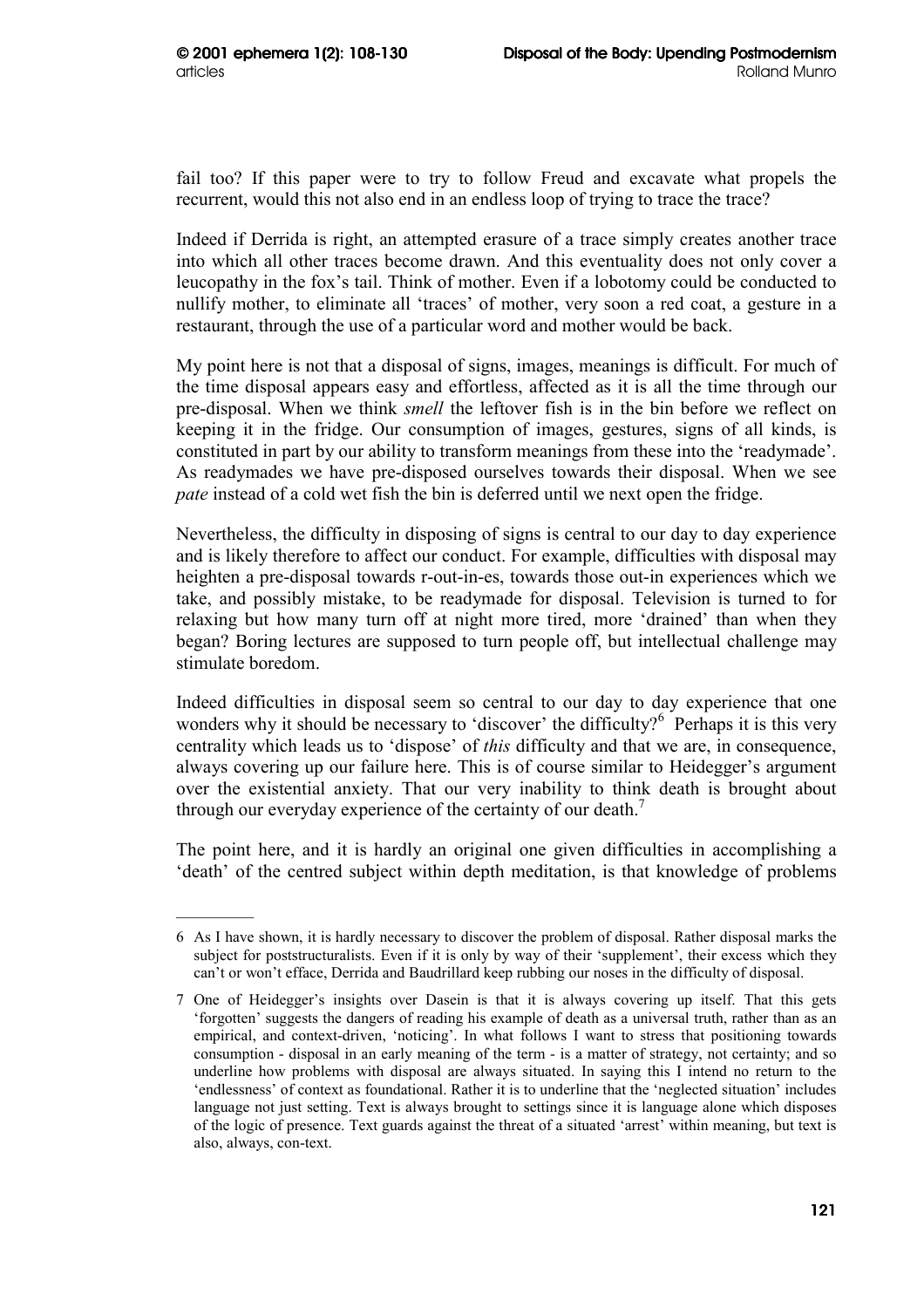over disposal of signs acts to change our conduct. Our propensity for a particular consumption of signs is affected by our positioning towards that potential consumption, both in the time-space settings of the body and of text. But further, con-duct is affected by our prior experience and its effect on disposal. The relations here are however complex. Predisposal plus outcomes does not equal future conduct. For example, I might return to the floatarium when it fails to dispose of my stress, but this time to excite myself with sensory deprivation.

Reflection is accomplished through that excess of meaning which has announced itself as un-ready-to-hand and by that trace which is so effaced as to be always be in excess and appear as supplement. The complexities here suggest that we do not, as Giddens (1984) has it, learn much about how to 'go on' in the world through accumulating rules. Rather than cognitively loading up rules, although negatives are a likely counterinstance here, we shift about on strategies which we think will help to anticipate or circumvent difficulties with disposal. This question of strategies and the ducting of language by the social is now discussed.

#### **Consequences for Conduct**

As has been discussed the importance of culture as norms for stabilising meanings has been challenged by the 'depthless culture' of postmodern theories. To the extent that postmodernist thinking has helped to decouple the concept of culture from the concept of norms, the intervention is welcome. To the extent that postmodernist thinking simply represents an attempt to delete culture as important, postmodernists place themselves alongside modernists in their misunderstanding of the nature of the social.

Hidden within postmodernist views are preconceptions that conduct is driven by prior meanings, with the feedback effects of conduct adding to, or deleting, prior meanings more or less unproblematically. These are the familiar suppositions of modernity: causality and accumulation. Against these suppositions the paper has demonstrated that conduct is affected by strategies which are anchored around a *pre-*disposal of meanings in the social. That is, the interpenetration of the self by the social, through the exchange of goods or their simulations, simultaneously instantiates one's prior experience of disposal.

Difficulties in the disposal of meanings, therefore, suggest not only more caution in interpreting Baudrillard's thesis but some revision of the 'consumption' view. For example Friedman (1990) develops the consumption thesis thus:

Following a line of argument that began with the recognition that goods are building blocks of lifeworlds, we have suggested, as have others, that they can be understood as constituents of selfhood, of social identity. (Friedman, 1990: 327)

By further assuming a global historical frame, he goes on to assert that it is possible to:

...detect and even to account for differences among broad classes of strategies of identity and therefore of consumption and production as well as their transformations in time. (Friedman, 1990: 327)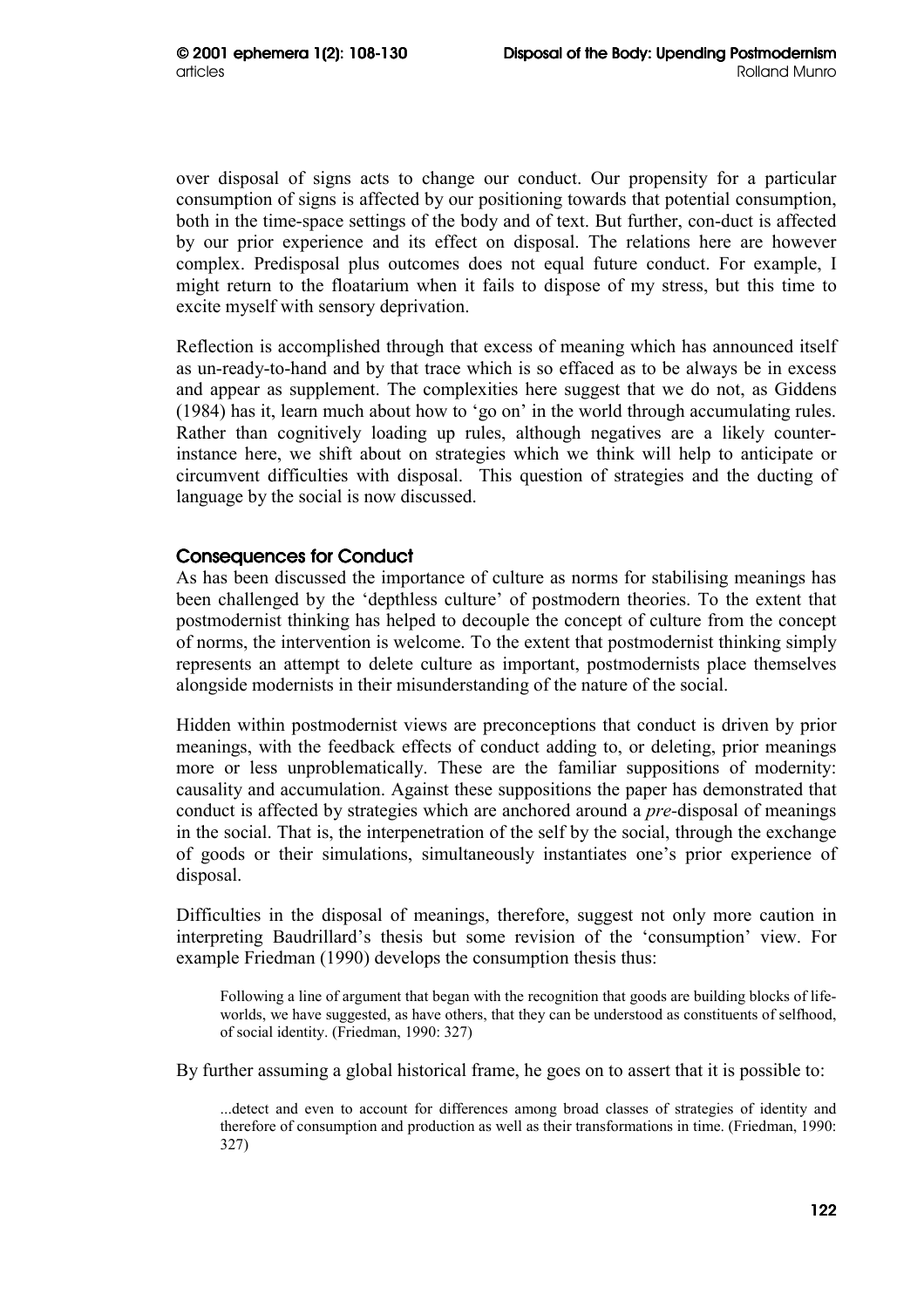No doubt, but perhaps the more local frame, which Friedman also seeks, can only be found through problematising disposal? A disposal analogous to the 'bricoleur' in using devious means (Levi-Strauss, 1966: 16) to shape and reshape conduct out of the ruins of previous engagements with the social.

Explaining the local remains fundamental. Once the fatal search for essence is abandoned *all* the dualisms of 'base' and 'superstructure', production and consumption, economics and culture, 'technical acts' and 'aesthetic frills', macro and micro, and even global and local, can be thrown out the window.

The extreme challenge here comes from Cohen (1985, 1987) who, in the tradition of Saussure's arbitrary relation of signifier to signified, has pointed up the logical consequences of ambiguity in the *semiotic gap* between 'shared expressions' and 'shared meanings' for notions of community. For Cohen it is this very ambiguity of signs which affords their binding properties. Unless Whalsey is taken as an outpost of postmodernity, Cohen's 'symbolic construction of community' both prefigures and undercuts much postmodern discussion.

At risk from an irredeemable ambiguity in meanings are not just the sacred version of culture from Durkheim, the top-down tumble of values, but also the profane. For example, much as she wants to distance herself from Durkheim and argue culture 'bottom up', Douglas posits an "elusive exchange between explicit and implicit meanings". According to Douglas, this elusive exchange arises from a large part of discourse being:

...dedicated to creating, revising and obliquely confirming this implicit background, without ever directing explicit attention on it. (Douglas, 1975: 4)

Perhaps. Certainly this is a less grand culture, even if it still appears totalising. But if the gap between shared expressions and shared meanings is to be taken seriously, Douglas's proposed 'elusive exchange' is elusive indeed.

Relating con-duct towards disposal suggests a less totalising view. Sedimentation processes, as hinted to by Schutz, would *contextualise* paths between shared expressions and shared meanings and further contextualise these paths specifically as written into each knowing subject. The remaining difficulty is to see how these paths, having become sedimented as ducts, conduits for disposal, can *also* be avoided and by-passed.

Given a knowledgability of ambiguity in meanings, actors will not necessarily rely on the availability of these conduits. Unlike Baudrillard's child they may add, or even deliberately seek out, other possibilities for treating some sign *as* something else. Part of 'experience' is surely to learn to as-sign other potentialities; to know that things could be other than *as* they seem. On this version, conduct is an engagement in the social which draws upon, but is not fixed by, the network of disposal strategies that culture represents. Where the making of fish into pate is absent from the day to day in Newcastle, fishsellers may attempt to simulate a pate-making culture within their advertising.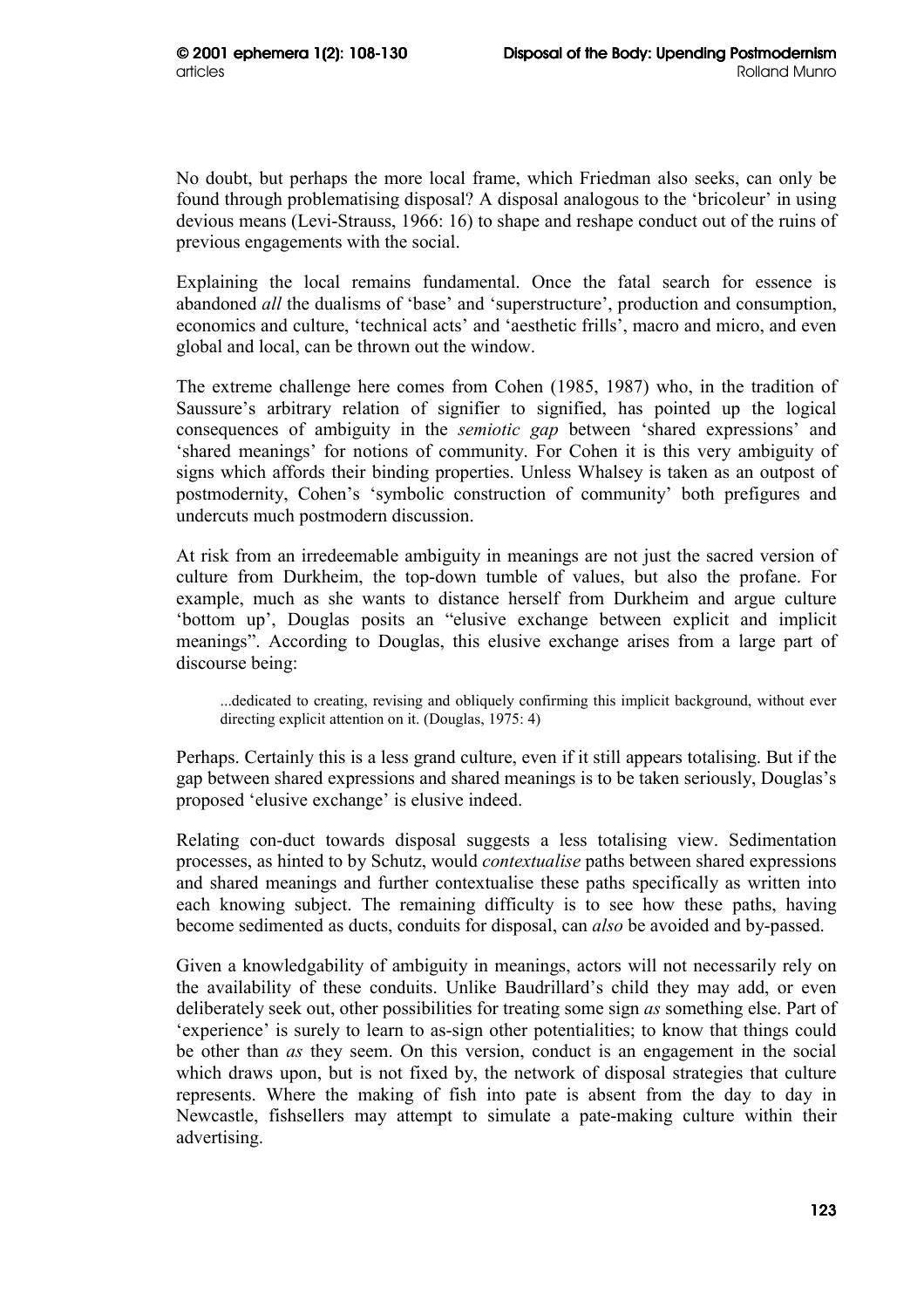This drawing on disposal strategies as resources is a chiasmic interplay of bets and noticings. The interiority of strategies, which governs the bets by which each actor deports text to setting and imports setting through text, by the same token registers an exteriority of these strategies, which will be read by others. Broadly, although brush strokes are inadequate here, settings become 'read' explicitly for their excess of meaning and it is this excess of meaning which may be communicated in gestures such as a grunt or a raised eyebrow. Whereas we can actively dispose of an excess through constant rearrangement, conversely we may also comport ourselves in ways which preface, or efface, the excess of meaning afforded by the setting.

Actually what 'encounters' afford are *account-able* experiences within which or from which one can examine one's standing 'with' and 'in' the social. But when all bets are on, and this is the force of knowledgability about ambiguity in signs, we are more bookkeepers than bookmakers. With great irony Bauman depicts this examination within modernity thus:

...actors are challenged to justify their conduct by reason as defined either by the goal or by the rules of behaviour. Only actions thought of and argued in such a way, or fit to be narrated in such a way, are admitted into the class of genuinely *social* action, that is *rational* action, that is an action that serves as the defining property of actors as *social actors.* (Bauman, 1991: 144)

In understanding the projects of modernism as one of a re-disposal of bodies through our accounting to and for ourselves, this rearrangement, the examination depicted by Bauman has to be seen as *continuous.* There are no separate 'accountability' encounters, although there are certainly in a manner of speaking moments of reckoning. But moments of reckoning have become fractionalised and internalized and are likely to have occurred long before those those encounters staged as calls to account.

# **Concluding Remarks**

Postmoderists have been busy celebrating the implications of Saussure's semiotic gap long after linguists quietly abandoned it (Hopper, 1992). By drawing attention to different strategies for disposal, I am not suggesting that there *is* a gap between expressions and meanings which could be addressed linguistically or sociologically. What the poststructuralist, postmodern and postfeminist debates have shown is that the problem for everday conduct is not one of producing meanings to close gaps. Meaning is produced from closure. The problem is how to *open up* gaps, create the clearings, break into the fissures and *make* the spaces.

In theorising disposal I have tried to show why there are no gaps to close. The connections between signifiers and signifieds are already made. They are always prior to reflection. Our astonishment at the holocaust is already in place (Bauman, 1991) and *must* be in place if we are to dispose of it as a one-off event of history, if we are to hold it aside as that ultimate of all abberations.

The problem, when there is a problem, is one of not *liking* the connection. It is some *discomfort* that obtrudes meanings into reflection as an excess of meaning. Far from the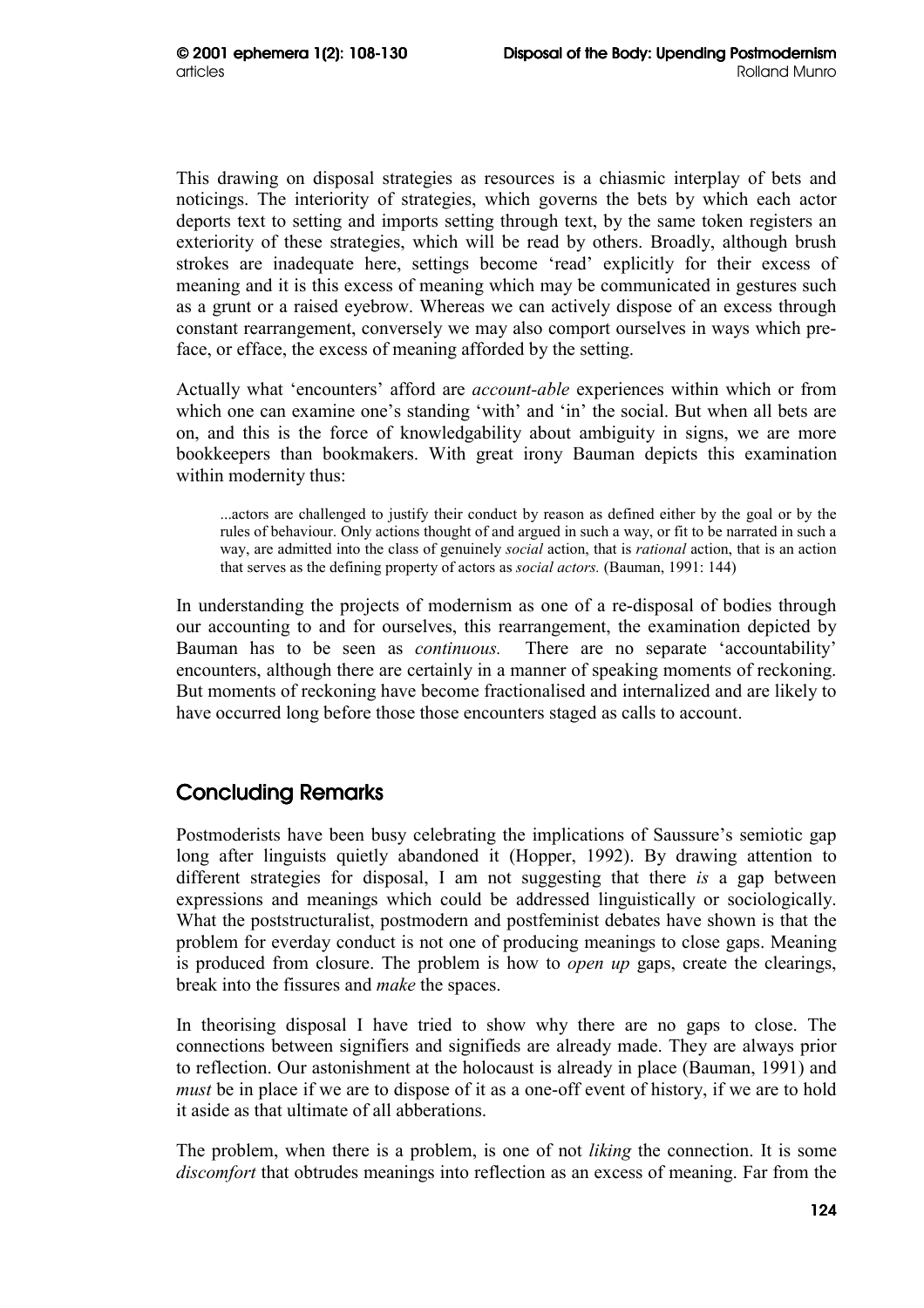mind writing the body, it is the body that writes the mind. But this ability to write into reflection is a very limited compared to the extent that the body is written on by the social.

Our bets on the social are written into us, I have argued, as conduits for disposal. Thes conduits form a *distribution* of knowledge that pre-fixes closure in our readings of the social. What Baudrillard's child, the good people of Newcastle and this paper all fail to do, is to pre-guard against this closure by re-assigning that potential excess which we won't like into a different trace. We fail to do this because it doesn't occur to us to do this. And further because it can only occur to us *after* the opportunity for reflection to engage has given rise to an excess. Opening up my bets into other meanings is not something that is much under my governance and depends on my noticings interweaving with interventions from others.

This said, the likelihood that actors are apperceptively aware of their own *semiosis* (Eco, 1984) between meanings and expressions should not be overlooked. Specifically this entails recognising that members' knowledgability about moves in a language game (Lyotard, 1984), which may be poor or tacit, enters as part of their resource and facility to engage in the social, whether this is conceived as traversing the time-space settings of modernity or not. Derrida (1976: 76) is surely at the heart of the matter here when he reminds us that 'ambiguity' is a trace of the logic of presence and that instead of ambiguity we should call it 'play'. Stated as such the 'semiotic gap' cannot be denied of social actors, but the question is why members of organizations 'forget' to deploy this central resource. All research on conduct should confront this question before fixing their theories: where is the play?

Whatever the epoch, and the paper *is* questioning the dichotomising of modern/postmodern over its exclusion of the non-western as 'primitive', disposal strategies matter. Whereas in close island communities such as Whalsay apperceptions about ambiguities, the play in meaning, may be turned inward to construct a 'private' space in which differences in meanings can be celebrated as the self, a different strategy may be adopted where culture is perceived to be receding or 'depthless'. For example, a would-be member may adopt one of Baudrillard's 'saturated' signs as an *overcoding*  (Eco, 1977) to upstage ambiguity, a floating fortress of meaning with which to advertise their affiliation. Why else do Tory ladies wear those hats?

Or register disaffiliation? Nationalism has long been associated with a 'standing against' and a mainstay of Douglas's thesis is to point out that *all* inclusion necessitates exclusion across *all* cultures and, presumably, *all* epochs.

Through problematising the disposal of meaning, the paper has questioned preconceptions of reflection in an attempt to unsettle the existing order which pairs together production/consumption with modernity/postmodernity. A safety pin through the nose may not prevent a raised eyebrow but, in advertising a readiness to excite disapproval, its difference blocks a 'normal' transfer of the problem of disposal and thereby both anticipates and defers the secret exchange of the social.

Through 'culture', the everday making of moves in language games, the social serves the disposal of meanings. And such pre-disposal in turn instantiates culture *as* the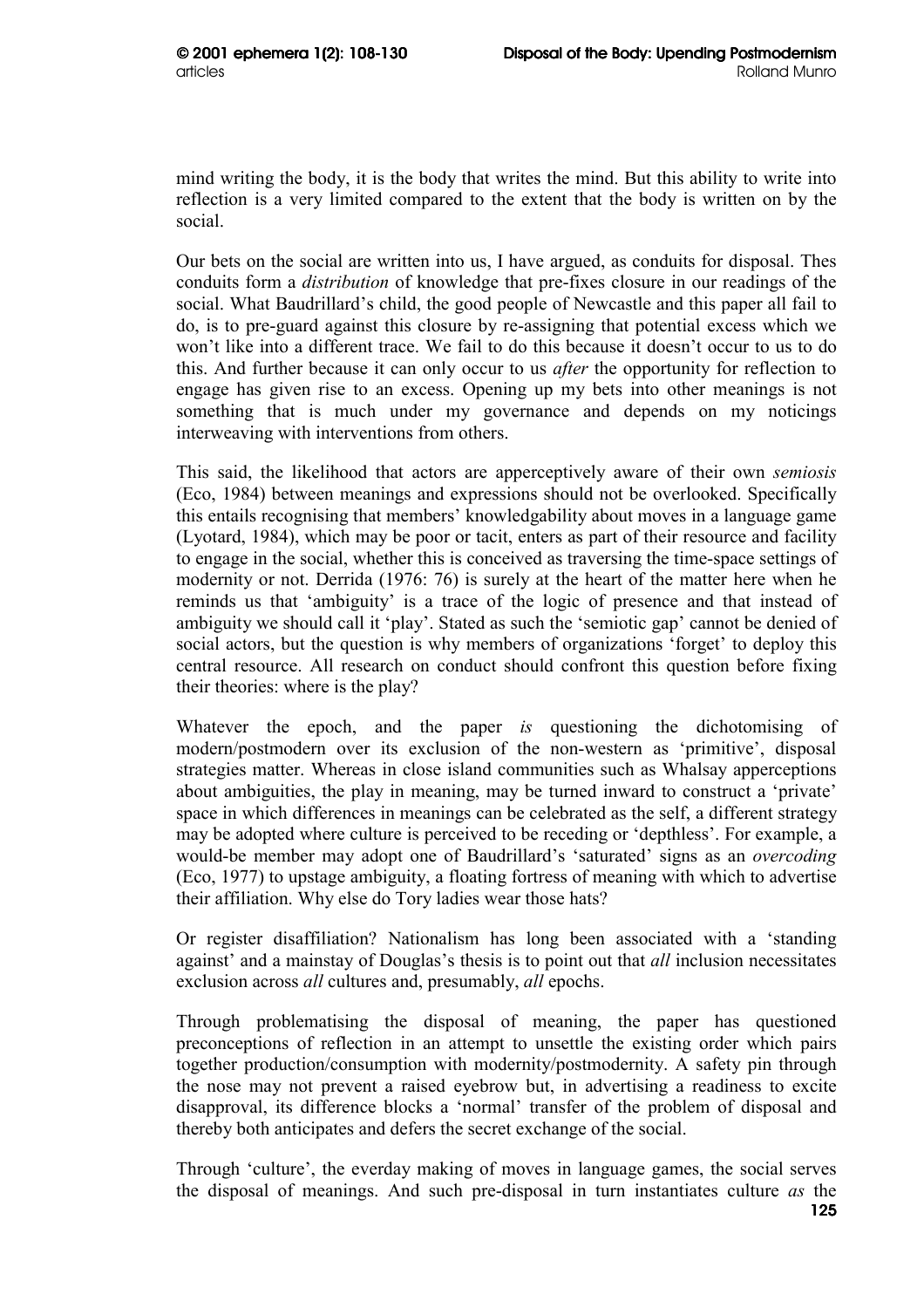social. But just as neither is the other, so neither determines the other. Nor do they together determine conduct. For example, although one strategy of disposal may involve complicated accounts of the self to the self, another strategy might involve avoidance of settings, such as orgies or death camps, which may be thought to lead to those meanings which require an intensive accounting to the self for their 'internal' disposal.

Whereas either strategy followed relentlessly might be experienced as a 'loss' of culture, the everyday excavation and dissemination of disposal strategies also offers new conditions of possibility for 'culture' to mutate away from its 'deep' and highly localised form. For example, a more reflective and deliberative 'switching' of strategies can be expected to have implications for both culture in both its production and consumption; we have all learned that to *refuse* a joke unexpectedly can radiate power. Or again, domination may be effected particularly through shifting language games rather than staying within that of a particular expertise. For example, managers shift from the production numbers to the accounting numbers in order to perform power. Where all this is so the concept of culture calls less for its disposal, millennium or not, but for revision, in order to see its what and where.

A Parthian shot. Given the age and ubiquity of language, competence in the disposal of meanings surely goes a long way back? But does play only begin with the invention of the phonetic alphabet, the division of the world , as McLuhan (1962) suggests, into visual and aural spheres? And then end in cold print? Only to come back after the ruinous projects of modernism through film? Of course *technologies* change and these may create conditions of possibility for different conduits and new strategies for disposal. But McLuhan (1962: 25) in his retelling the myth of the invention of writing, skips over Plato's point. The upshot is one of writing helping people not to remember, but 'to forget'. Featherstone is right to call for more focus on the 'culture of consumption' but the entire triptych of primitive/ modern/postmodern could still be located as an accommodation by the social of differences in technology, were it not more exciting to figure each as staging posts in a race towards a millennial deletion of the social.

#### references references

Baudrillard, J. (1990a) *Fatal Strategies,* trans. P. Foss *et al*. New York: Semiotext(e).

Baudrillard, J. (1990b) *Seduction,* trans. B. Singer, Basingstoke: Macmillan.

- Bauman, Z. (1991) 'The Social Manipulation of Morality: moralising actors, adiaphorizing action', *Theory, Culture & Society*, 8(1): 137-151.
- Bourdieu, P. (1984) *Distinction: A Social Critique of The Judgement of Taste*, trans. R. Nice. London: Routledge.
- Burgess, R.G. (1984) *In the Field: An Introduction to Field Research*. London: Allan & Unwin.
- Cohen, A.P. (1985) *The Symbolic Construction of Community.* London: Tavistock.
- Cohen, A.P. (1987) *Whalsay: Symbol, Segment and Boundary in a Shetland Island Community*. Manchester: Manchester University Press.

de Certeau, M. (1988) *The Practice of Everyday Life.* Berkeley: University of California Press.

- Derrida, J. (1976) *Of Grammatology*, trans. by G.C. Spivak. Baltimore: John Hopkins Press.
- Derrida, J. (1982) *Margins of Philosophy,* trans. A. Bass. Hemel Hempstead: Harvester Press.
- Douglas, M. (1966) *Purity and Danger: An Analysis of the Concepts of Pollution and Taboo.* London: Routledge.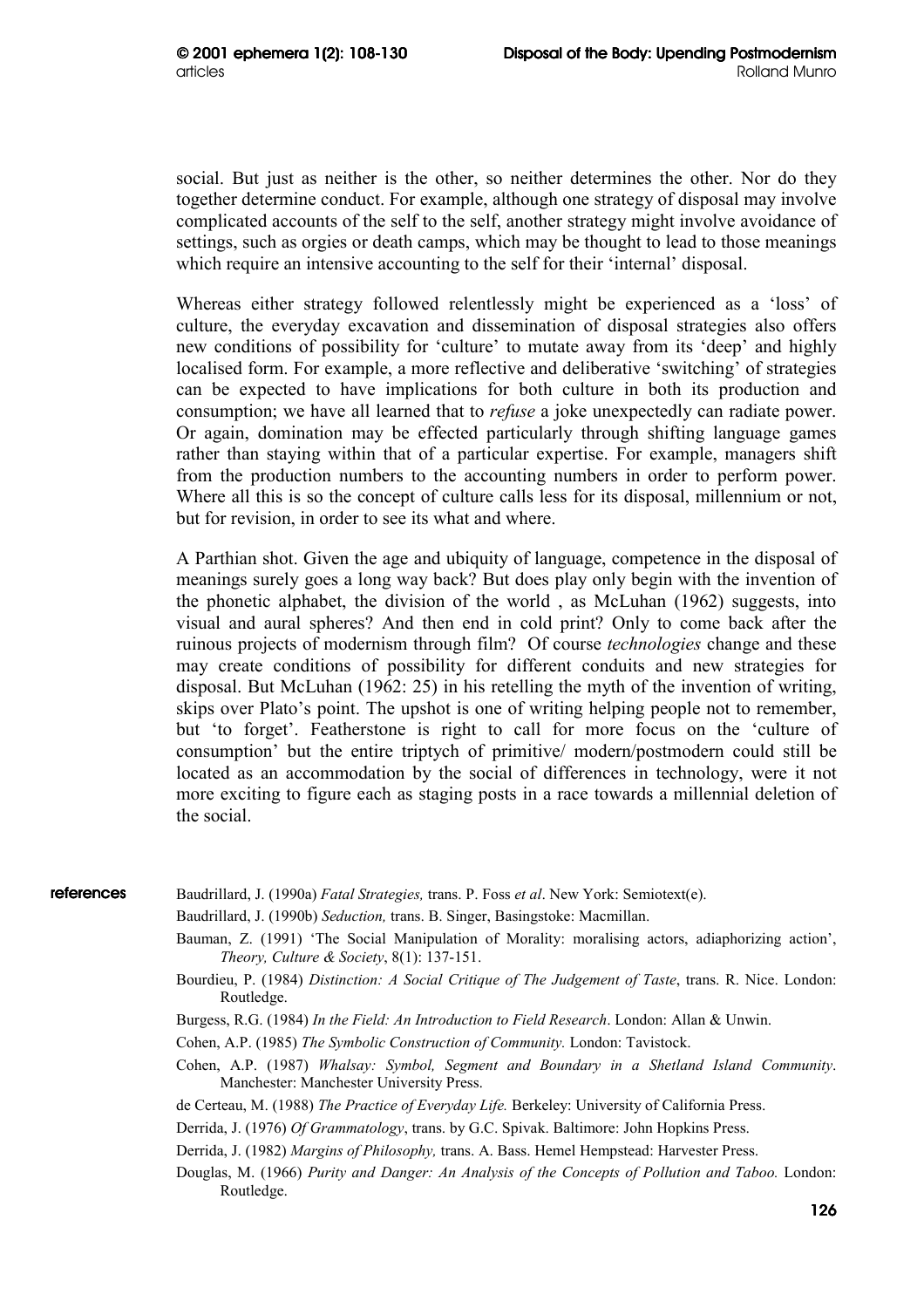Douglas, M. (1975) *Implicit Meanings: Essays in Anthropology.* London: Routledge.

- Douglas, M. and B. Isherwood (1980) *The World of Goods: Towards an Anthropology of Consumption*. Harmondsworth: Penguin.
- Eco, U. (1977) *A Theory of Semiotics.* London: Macmillan.
- Eco, U. (1984) *Semiotics and the Philosophy of Language.* Basingstoke: Macmillan.
- Featherstone, M. (1991) *Consumer Culture and Postmodernism.* London: Sage.
- Fernandez, J. (1986) *Persuasions and Performances: The Play of Tropes in Culture.* Bloomington: Indiana University Press.
- Foucault, M. (1973) *The Birth of the Clinic*, trans. A. Sheridan. London: Tavistock.
- Friedman, J. (1990) 'Being in the World: Globalization and Localization', *Theory, Culture & Society*, 8(4): 311-328.
- Gane, M. (1991) *Baudrillard: Critical and Fatal Theory*. London: Routledge.
- Giddens, A. (1984) *The Constitution of Society*. Cambridge: Polity Press.
- Goffman, E. (1958) *The Presentation of Self in Everyday Life.* Social Sciences Research Centre, University of Edinburgh: Edinburgh.
- Goffman, E. (1972) 'Embarrassment and Social Organization' in *Interaction Rituals*. London: Allen Lane.
- Grafton Small, R. (1991) 'Consumption and Significance: the Shape of Things to Come', *Proceedings of the 8th International Standing Conference on Organisational Symbolism.* Copenhagen: Copenhagen Business School.
- Heidegger, M. (1959) *An Introduction to Metaphysics*, trans. R Mannheim. New Haven: Yale University Press.
- Heidegger, M. (1962) *Being and Time*, trans. J. McQuarrie & E.Robinson. London: SCM Press.
- Hopper, P. (1992) 'Times of the Sign: Discourse, Temporality and Recent Linguistics', *Time & Society* 1(2): 223-238.
- Jay, M. (1986) 'In the Empire of the Gaze: Foucault and the denigration of vision in twentieth-century French thought', in D.C. Hoy (ed.) *Foucault: a critical reader*. Oxford: Basil Blackwell, 175-204.
- Kamuf, P. (ed.) (1991) *A Derrida Reader.* Hemel Hempstead: Harvester Wheatsheaf.
- Kuhn, T.S. (1962) *The Structure of Scientific Revolutions*. Chicago: University of Chicago Press.
- Kuhn, T.S. (1990) 'A Function for Thought Experiments', in I. Hacking (ed.) *Scientific Revolutions*. Oxford: Oxford University Press, 6-27.
- Latour, B. (1987) *Science in Action: How to Follow Scientists and Engineers Through Society*. Milton Keynes: Open University Press.
- Levi-Strauss, C. (1966) *The Savage Mind.* London: Weidenfeld and Nicolson.
- Lukacs, G. (1971) *History and Class Consciousness,* trans. R. Livingstone. London: Merlin Press.
- Lyotard, J.-F. (1984) *The Postmodern Condition: A Report on Knowledge,* trans. by G. Bennington and B. Massumi. Manchester: Manchester University Press.
- McLuhan, M. (1962) *The Gutenberg Galaxy.* London: Routledge & Kegan Paul.
- Marshall, D. (1990) *A Study of the Behavioural Variables Influencing Consumer Acceptability of Fish and Fish Products*. Unpublished Ph.D thesis, University of Newcastle-upon-Tyne.
- Parks, L. (1992) 'A Float Away from the Everyday: Disciplinary Power, the Stressed Body and the Floatation Tank', Paper presented at the *Theory Culture & Society* 10th Anniversary Conference, Champion, Pennsylvania.
- Popper, K. (1963) *Conjectures and Refutations: The Growth of Scientific Knowledge.* London: Routledge & Kegan Paul.
- Putnam, H. (1974) 'The "Corroboration" of Theories', in P. A. Schlipp (ed.) *The Philosophy of Karl Popper*. Open Curt, 221-240.
- Ray, M. (1992) 'I Don't Like Feeling There's Jello Walking Behind Me: Women's Exercisers, Control and Discipline', Paper presented at the *Theory Culture & Society* 10th Anniversary Conference, Champion, Pennsylvania.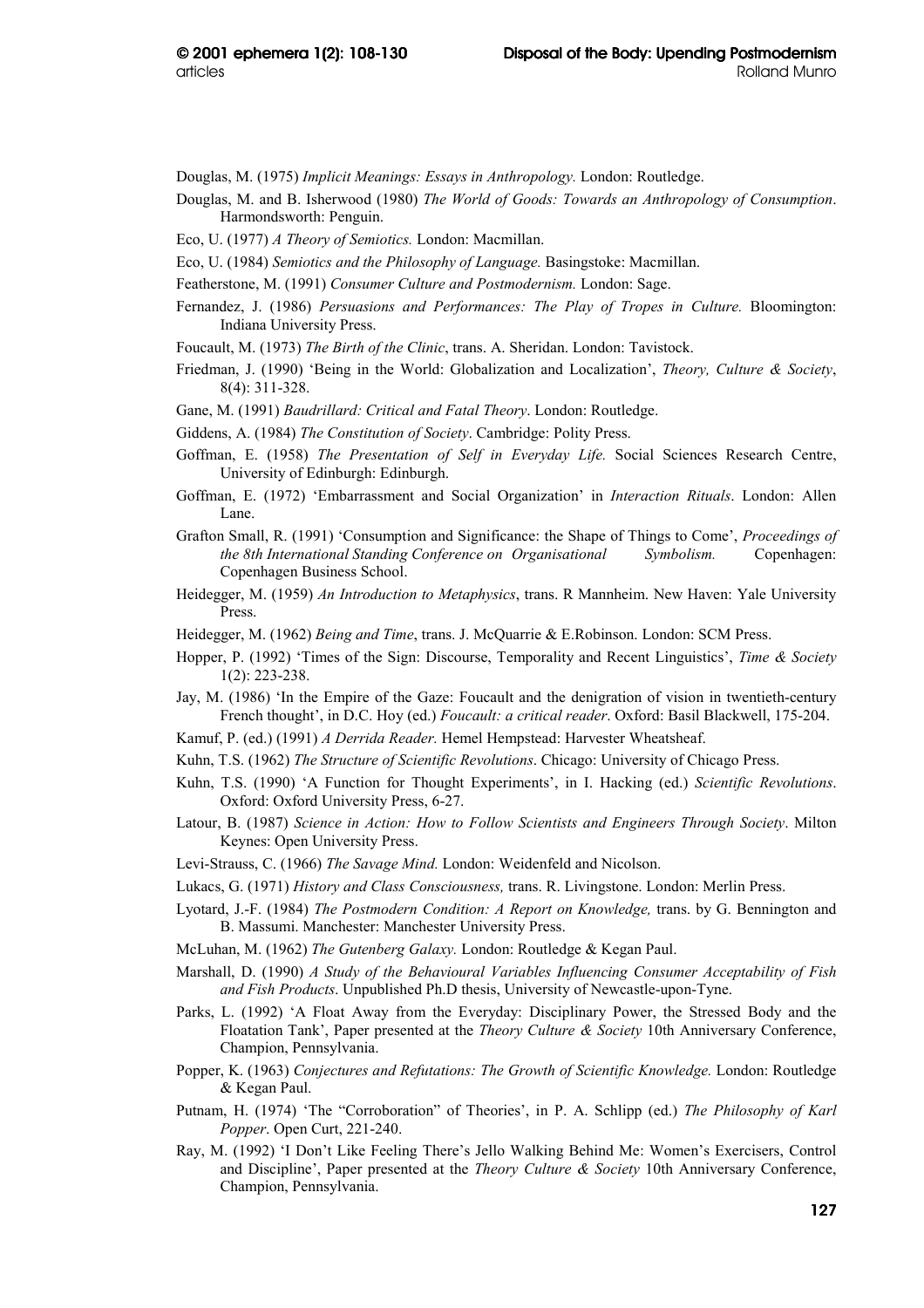- Rose, N. and P. Miller (1992) 'Political Power beyond the State: Problematics of Government', *British Journal of Sociology*, 43(2): 173-205.
- Wagner, H. (ed.) (1970) *Alfred Schutz on Phenomenonology and Social Relations*: *Selected Writings*. Chicago: University of Chicago.
- Wauters, B. (1992) 'Tatoo: An Analysis of Body Text(s)', Paper presented at the *Theory, Culture & Society* 10th Anniversary Conference, Champion, Pennsylvania.

Williams, R. *Keywords.* Oxford: Oxford University Press.

## **Postscript**

*There is a notion (in crime novels) that no-one can be tried for murder in the absence of a body. No body, no crime. A clear implication is that a perfect murder requires the perfect disposal of the body.* 

*The title of the paper borrows this trope. For a disappearance of the body from the sociological canon long pre-dates the postmodernists and their confessions. The death of materiality can be traced to earlier, modernist emphases on meanings in which symbolism replaced culture, the subject replaced the social and decisions replaced deeds. Once meanings are made precise and valorised as real - and this double production of meanings is the modernist project - the mumblings of materials are silenced. Putting postmodernists on trial for dematerialising the world reminds one of those inversions of the middle ages in which the village fool is made Pope for the day.* 

*This is my first 'upending' of postmodernism: the ephemera of finding a world upside down. The moral panic over relativism heralding an outbreak of lynchings in which postmodernists and poststructuralists were being roped together for the same crimes. Like others, I found myself engaged in a critique of consumption theory, particularly over its dalliance with postmodern ideas of a universe of signs. But I also felt arguments against 'dematerialisation' had to avoid a return to brute empiricism and take seriously the interpretive mood of twentieth century sociology. Hammering materialism back into the world would likely just reinstate the dualisms of mind and body, form and substance, word and object.* 

*The second 'upending' came from the intuition that the endless inversions beloved by postmodernists could themselves be inverted. The gambit was to take postmodernism at its word: over the supposed omnipresence of meanings, not over postmodernism's dismissal of the object world. (The cry to 'to the things themselves' seems a fatal strategy in a world which has already renounced materials in its attachment to meanings). So my tactic was to pursue the meanings themselves. And pursue them to excess. What happens to meanings? Where do they go? How do they not just accumulate and jumble up the world?* 

*My answer, then, to the conundrum of excess posed by the paper was that it was not us who disposed of meanings. Rather, as I would say in the light of my subsequent work with Strathern, it is the circulation of materials that disposes of us. I assumed the*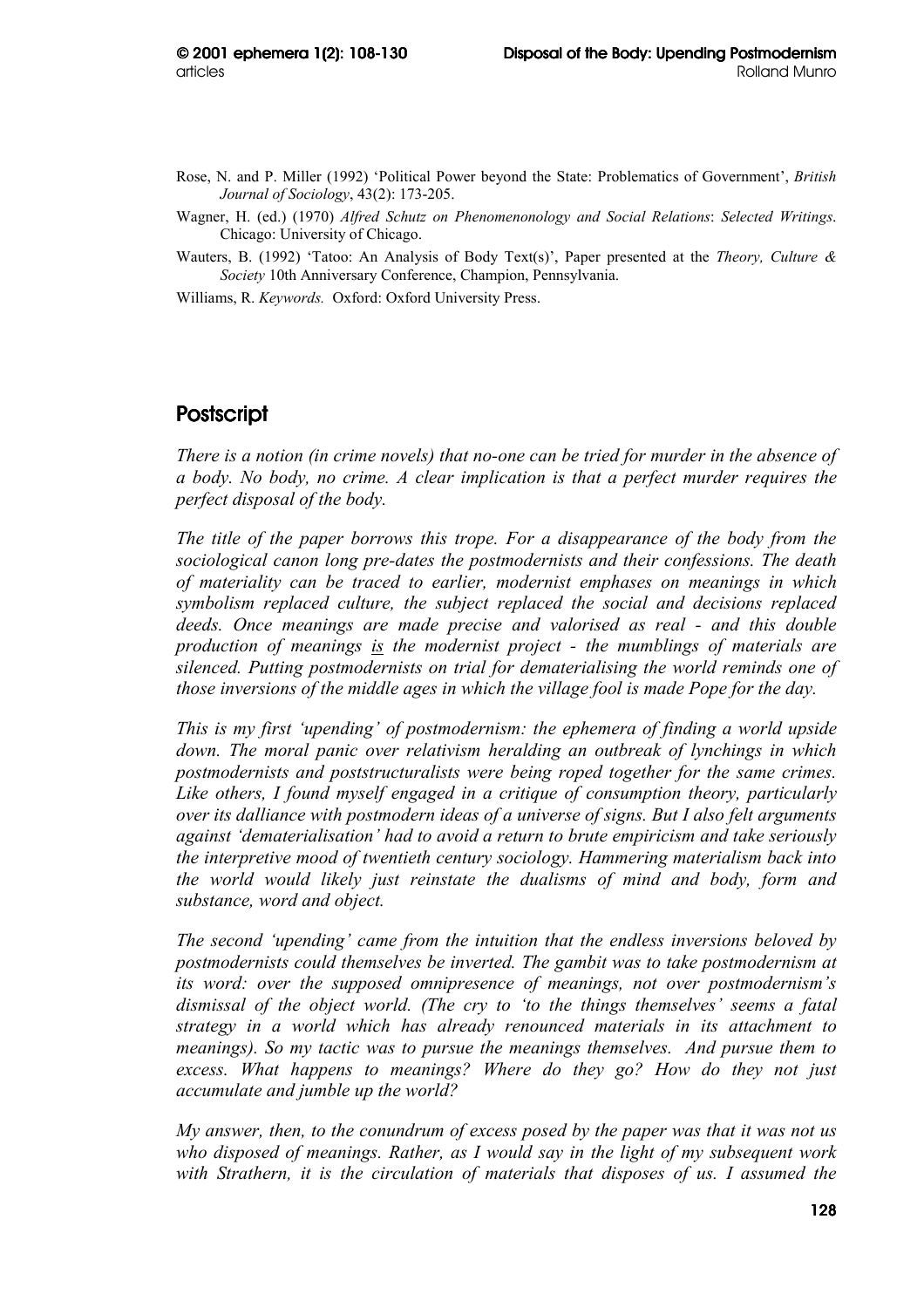*impossibility of actually disposing of meaning - as if by volition - was made self-evident in the paper. Instead, drawing on poststructuralist thinking, the analysis stressed the importance of materials as offering conduits for disposal. Thus, far from suggesting 'anything goes', a putative superfluity of meanings implied a (hidden) presence of (moving) bodies. Regrettably, at the time, I took this answer - that there never was any murder - to be too obvious to explicate fully and no doubt, for this reason, this crucial move in the paper remains obscure.* 

*Certainly the irony of the writing seems lost on commentators who have taken the disposal theme itself at face value. The point of introducing a third term - disposal - was not primarily an attempt to theorise a new concept. It was as much a move to challenge an implicit priority of consumption over disposal and so destabilise the 'seesaw' of production and consumption (a pairing of perspective and supplement complicit in their 'violent hierarchy'). My intuition was that the contemporary turn to consumption - for all its focus on fluidity - remained in the thrall of production. Yes, materials were again being made present - in the form of Mary Douglas's goods - but more as vehicles for the exchange of meanings. In the name of consumption, commentators were still mapping out the production and reproduction of highly static identities and overlooking any motility to belonging: the way in which one is inside one moment and outside the next.* 

*The kind of radical interpretivism in which I was engaged accepts meaning - the ephemera on which the world turns - but rejects any reification of movement into 'meanings'. Confusion, as I still see it, arises from a failure to observe the ontological difference between meaning and meanings. A key part of the paper therefore lay in making associations here with Heidegger's notions of truth as momentary - the 'unrevealing' of silver as the ore is beaten into the form of a goblet. The existential phenomenology of this 'logic of presence' was extended by making a comparison with Derrida's 'logic of text'. The reasons for doing this are clear enough, but the convoluted play on Derrida's more usual dismissal of presence (in the classical sense) distract from the argument that Derrida's desire to 'dispose' of Heidegger leaves him over-valorising language as 'text' rather than re-membering it as 'extension'.* 

*By way of an historical note, the paper was performed dressed in a black bin liner at the 10th SCOS conference, Organisation and Theatre, Lancaster University, July 1992. The chiasmus of the frenchman tying his bootlaces took on the body of Derrida and the paraphrase of Kennedy's notorious Berlin speech - Ich bin ein Binliner! - found its way into a radio show some years later. I made one attempt to get the paper published, but* Theory, Culture & Society *rejected it on the basis of a one paragraph review suggesting more clinical evidence was needed! (To be fair, Mike Featherstone suggested I resubmitted the paper with a new introduction - the wisdom of which I guess this postscript confirms).* 

*Centre for Social Theory & Technology, Keele; 14 May 20001*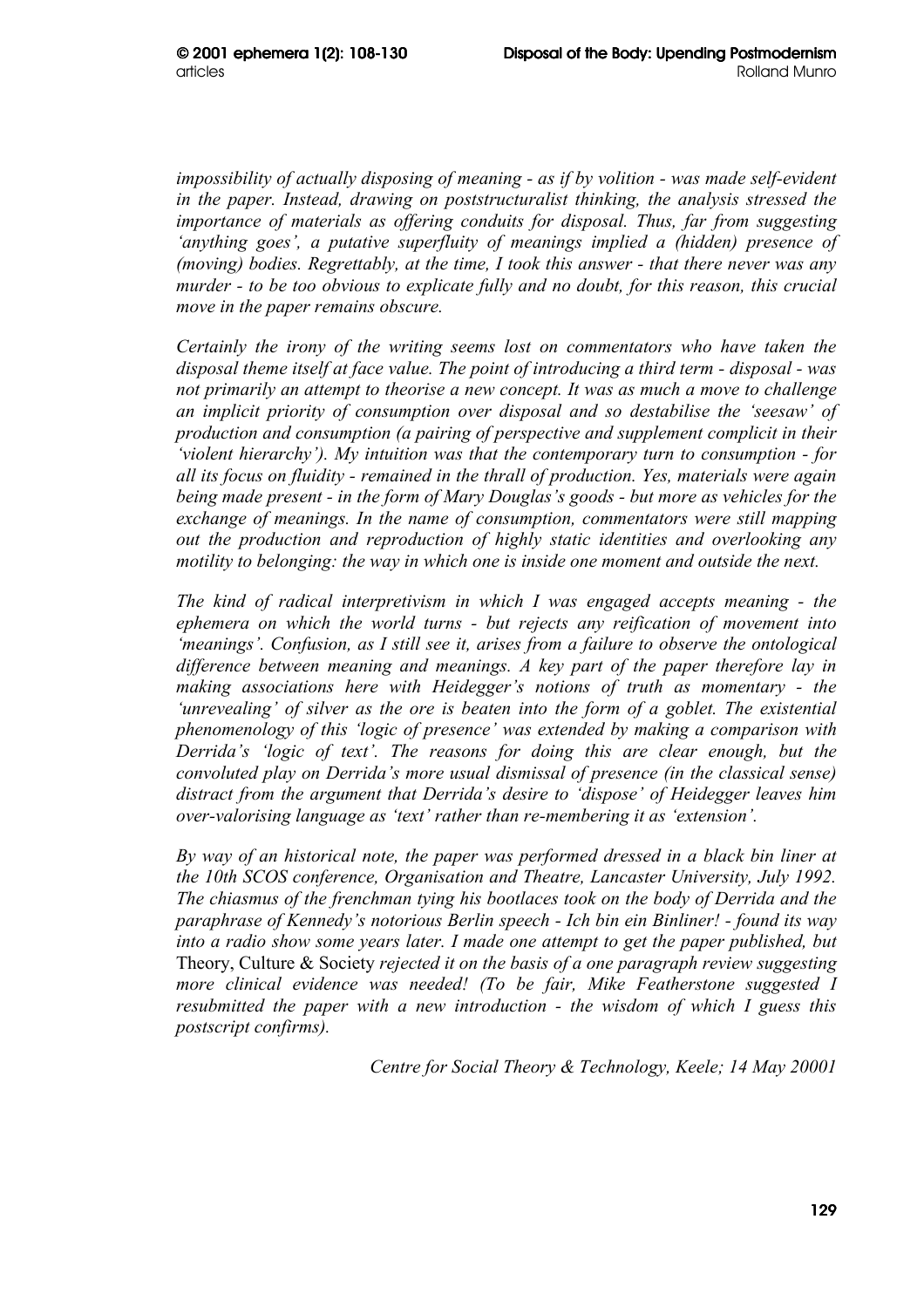| the author | Rolland Munro is Professor of Organisation Theory and Director of the Centre for Social Theory &<br>Technology at Keele University. He is currently writing a book on the Euro-American's cultural and<br>social entanglement with technology, provisionally called <i>The Demanding Relationship</i> , to clarify ideas<br>like motility, disposal, discretion and punctualising. He has co-edited two Sociological Review<br>Monographs: Ideas of Difference: Social Spaces and the Labour of Division (Oxford: Blackwell, 1997);<br>and <i>The Consumption of Mass</i> (Oxford: Blackwell, 2001).<br>Address: Centre for Social Theory & Technology, Darwin Building, Keele University, Staffordshire ST5<br>5BG, UK<br>Email: mna13@mngt.keele.ac.uk |
|------------|----------------------------------------------------------------------------------------------------------------------------------------------------------------------------------------------------------------------------------------------------------------------------------------------------------------------------------------------------------------------------------------------------------------------------------------------------------------------------------------------------------------------------------------------------------------------------------------------------------------------------------------------------------------------------------------------------------------------------------------------------------|
| discussion | To discuss this article, email ephemeraweb@yahoogroups.com using the following subject line:<br>$1(2)$ R.Munro – Disposal of the Body<br>To register with ephemeral discussion, visit http://www.ephemeraweb.org/discussion<br>The view the archive, visit http://groups.yahoo.com/group/ephemeraweb/messages                                                                                                                                                                                                                                                                                                                                                                                                                                            |

The discussion archive is also searchable by keyword and/or contributor.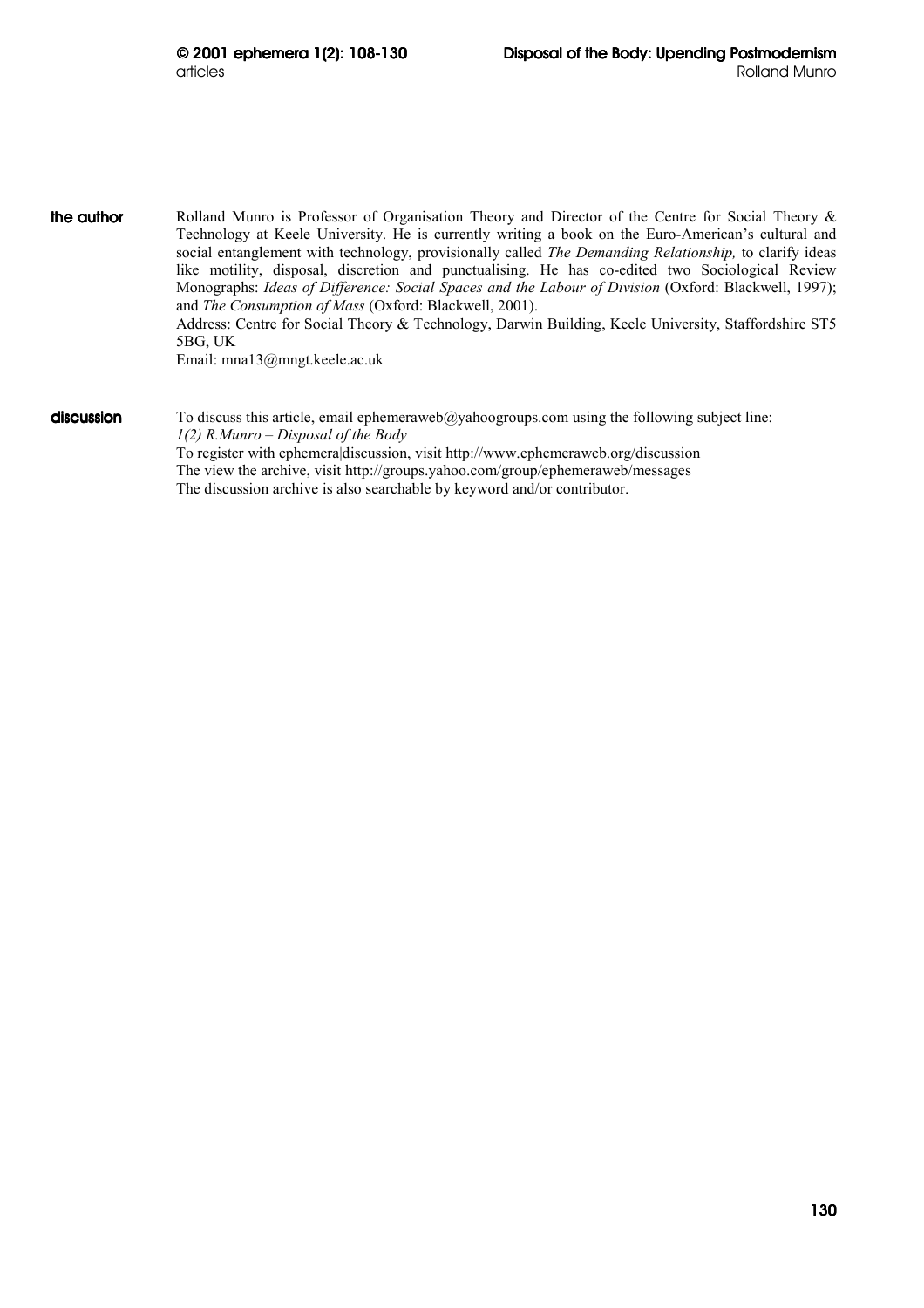# Project(ile)s of Hypermodern(organ)ization<sup>1</sup>

#### John Armitage

 $\frac{1}{2}$ 

University of Northumbria, UK

This article on the ephemeralization of organizations and institutions considers the meaning of ephemeral environments and, from a speculative critical and 'hypermodern' theoretical perspective, argues that we are currently witnessing the obliteration of the time-space of the private and the public, the peaceful and warlike, through the introduction of the concept of 'hypermodern(organ)ization'. It suggests that the 'project(ile)s' of hypermodern(organ)ization, namely, 'hypercapitalism', 'globalitarianism' and 'militarization', are key components of an emergent 'hypermodernity'. Focusing on hypercapitalism, the article proposes that 'dromoeconomics' and the 'economies of excess', 'ephemeral commodities', digital technologies and 'chronopolitics' in the 'hypermodern city' can only be understood within the context of 'total mobilization'. Additionally, it argues that Virilio's hypermodern conceptions of globalitarianism, together with the terminology of 'molar' and 'molecular' project(ile)s, 'polar inertia' and the critique of the military origins of industrialization and the events of the Kosovo war should be prominent in any contemporary socio-cultural theoretical interpretation, rather than postmodern conceptions of so-called globalization and the crisis of the nation state. Considering 'Pentagon Capitalism' and universal 'human rights' through a critical engagement with Virilio, Chomsky and Bauman, the article suggests that Lingis' philosophical writings on 'phallocentrism' and those of the 'anarchitect' Woods on 'everyday war' in the hypermodern city are especially relevant to such concerns. It concludes that the project(ile)s of hypermodern(organ)ization can usefully be reconsidered within Lingis' framework of the 'institution of the dimension of verticality' and Virilio's cultural globalitarianism or 'the face of hypermodern(organ)ization man'. abstract abstract

> Bombs are to be placed somewhere – but, first of all, at the roots of most of our contemporary modes of thought. (Antonin Artaud, from the 'Manifesto' of November 13, 1926)

# Introducing Hypermodern(organ)ization

We live today in an increasingly ephemeral environment. Critical dialogues on the ephemeralization of business corporations, public organizations and military institutions envelop us, from discussions of the activities of the Internet giant Microsoft to the

<sup>1</sup> I would like to thank Steffen G. Böhm, two anonymous referees and Joanne Roberts for their valuable comments on an earlier draft of this article.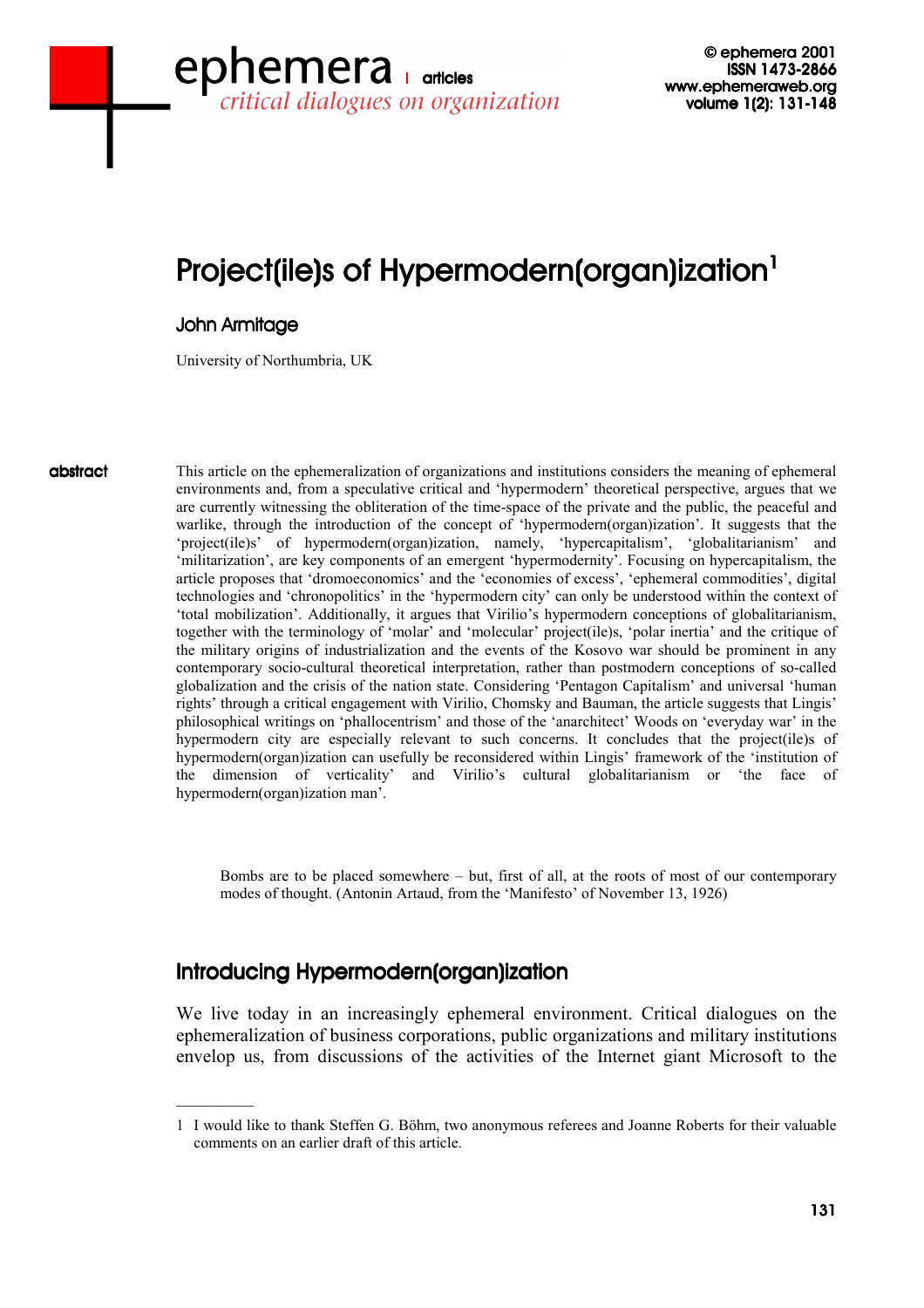digitalisation of the advanced democracies or NATO's recent prosecution of 'cyberwar' in Kosovo and beyond. What does the development of ephemeral environments mean for our everyday social and cultural life? From the suppositional explanatory standpoint of 'hypermodern' cultural and social theory founded on the appreciation of the *excesses* of modernism and modernity, in this article I want to comment upon a number of developments associated with what I call 'hypermodernism' (eg., Armitage, 2000a: 18- 19) and 'hypermodernity'. However, since it is the latter term that features most prominently below, I shall only define hypermodernity here. Hypermodernity refers to any contemporary social process containing a greater than usual amount of various elements relating to the quality or state of modernity (eg., excessive speed). Indeed, I want to argue in this article that the process of ephemeralization presages profound changes. Broadly, I suggest that we are currently witnessing the effacement of the differentiation between the time-space of the private and the public, peace and war. Nevertheless, before we proceed any further, it is important to introduce a number of key concepts, most importantly the concept of the time-space of hypermodern(organ)ization.

I want to introduce the concept of hypermodern(organ)ization with a view to describing a collection of *excessive* social phenomena that are not usually described together. However, Augé's (1995) *Non-Places: Introduction to an Anthropology of Supermodernity* is similar in inspiration if different in its objectives. Certainly, the term hypermodern(organ)ization is missing from today's analytical debates over organizational and institutional change that is the central focus of this article. Even so, as numerous authors utilise the concepts of 'modernization' and 'organization' in their writings, I shall accordingly firstly elucidate these sometimes-difficult ideas.

Employing the concepts of modernization and organization as the basis for an analysis of hypermodern(organ)ization would be straightforward if these terms had not been routinely applied in order to delineate a host of partisan, contentious and frequently irreconcilable processes that characterise the present period. For the central difficulty with these ideas is that, almost from the outset, the modern method of wielding them has been predisposed towards a 'meta-narrative' of 'progress' (Lyotard, 1984). This approach has led to a fixed way of observing varieties of business corporations, public organizations and military institutions as influenced more or less exclusively by 'development economics' and the 'rational' disposal of political and social power. Moreover, the current debates over 'post-industrial business', 'neo-disciplinary organizational studies', war and the 'new politics of conflict', with their stress on the shift from modern to 'postmodern' organizations, institutions and practices are more typical descendants of the debate over modernization and organization than is my interpretation of hypermodern(organ)ization (see, eg., Kelly, 1999; 'Editorial', 1994; and Gray, 1997).

Within the positivist social sciences, the prevalent approach to modernization and organization remains within the realm of modernity. To be sure, contemporary evaluations using these terms are for the most part focused upon the processes of business, organizations and military institutions. Yet, in this article, I want to use the ideas of modernization and organization creatively, that is, within the terms of the timespace of hypermodern(organ)ization. It is therefore helpful to begin by partly divesting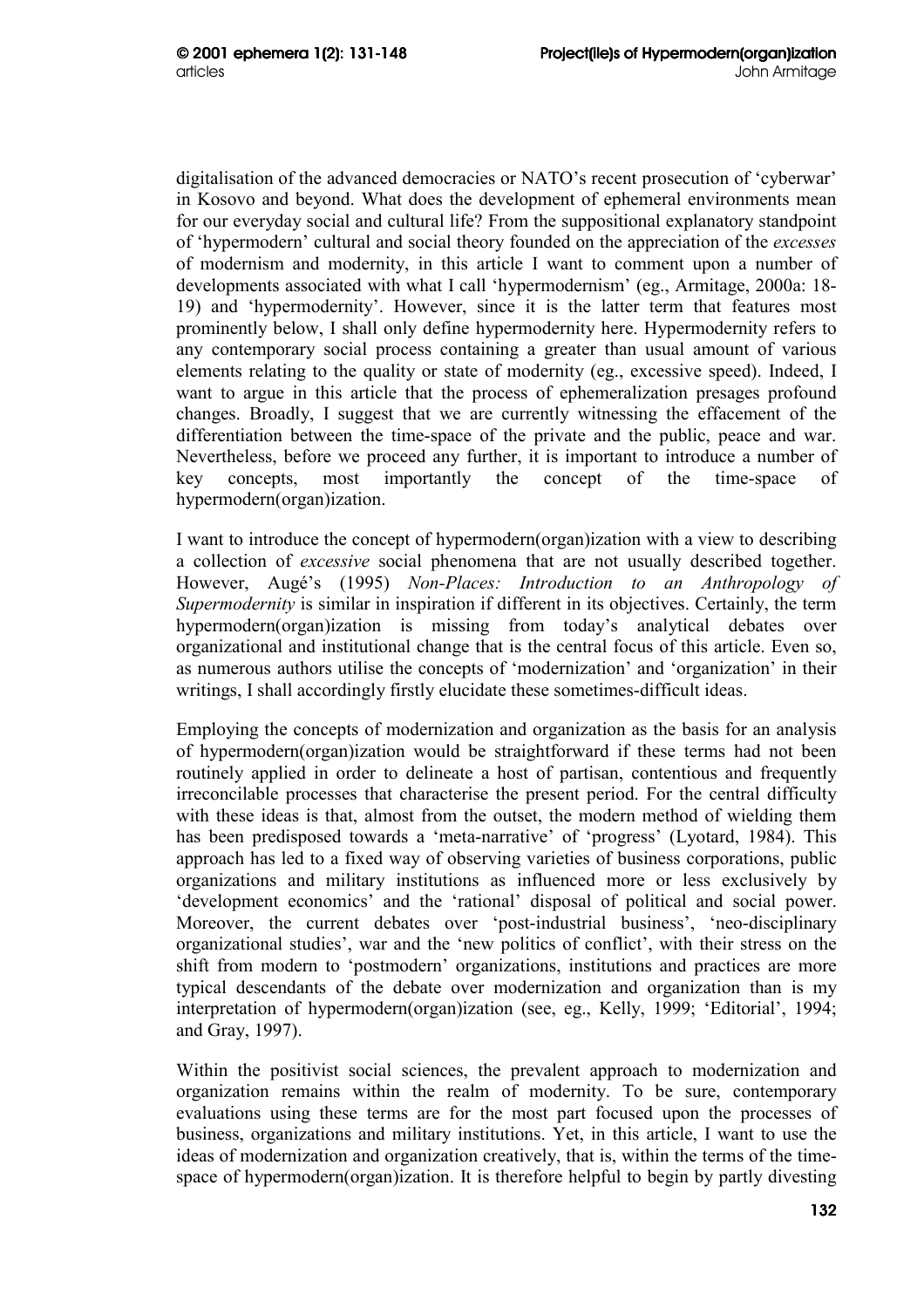modernization of its business and corporate associations and organization of its preoccupation with, for example, the specification of institutional aims, goals and the composition, function and place of individual roles and occupations. This is because, for me, the central theme and important aim of this article is to trace the time-space continuum of organizational and institutional change through an analysis of the 'project(ile)s' of hypermodern(organ)ization.

By project(ile), I mean, first, a *project*; that is, a set of proposals or tasks requiring concerted effort, such as proposals relating to the possibilities of production or the tasks of co-ordination and strategy undertaken by the individual functionaries of business corporations, organizations and military institutions. Second, a project is also a *projection* or a prediction of future needs based on current knowledge and the assumption that it will be 'thrown' forwards to become a real manifestation in the timespace of the future and/or an imagined vision of it. Such temporal and spatial projections (eg., about 'the future of the Internet' or 'the coming of cyberwar') continually restructure the objective physical and spatial environment as well as arouse the subjective mentality and desires of individual functionaries presently predicting the future needs of organizations and institutions. Furthermore, projections are increasingly reliant on corporate, organizational and militarized knowledge being hurled forth into the future through the use of Information and Communication Technologies (ICTs) such as the Internet. A *project(ile)* can therefore be defined as any project or projection that entails physical objects and environments or human subjects being thrown forwards in the manner of a self-propelling rocket, especially one that is powered by or fired from business corporations, organizations and military institutions. The time-space continuum of organizational and institutional change is thus a time-space powered by the project(ile)s of hypermodern(organ)ization. But it is also one where modern capitalism and globalization morph into a 'hypercapitalism' (Graham, 2000) of excessive speed founded on emphemeralized commodities provided by the Internet and 'globalitarianism', Virilio's critique of the development of a totalitarian 'world time' (Armitage, 2000b: 37-38). What the development of ephemeral environments appears to mean for our everyday social and cultural lives in the context of a dematerialising hypermodernity, then, is an increasing immersion in the militarized electronic landscape of the Internet and the militarization of all human social and cultural values.

Clearly, the transdisciplinary project(ile)s of hypermodernity cannot easily be incorporated into the traditional models of the political economy of corporations, organizations and the military. Ordinarily, of course, it is the explicit rules governing corporate, economic and institutional relations between roles that are of paramount interest to most political economists. In this article, therefore, I am not primarily concerned with traditional political economy but, rather, with theoretical and critical as well as social and cultural discussion, discovery and analysis. The prelude to this sort of approach must be the theoretical examination of corporations, organizations, military and institutional or bureaucratic determinants in their broadest sense, along with additional pertinent social and cultural determinants. Those that are of interest to the hypermodern theorist are characterised by, for instance, hypercapitalism and 'dromoeconomics' or the political economy of speed (Armitage and Graham, 2001), the hypermodern 'economies of excess' (Armitage, 2001a) production and consumption and, in particular, the 'ephemeral commodities' of digitised information and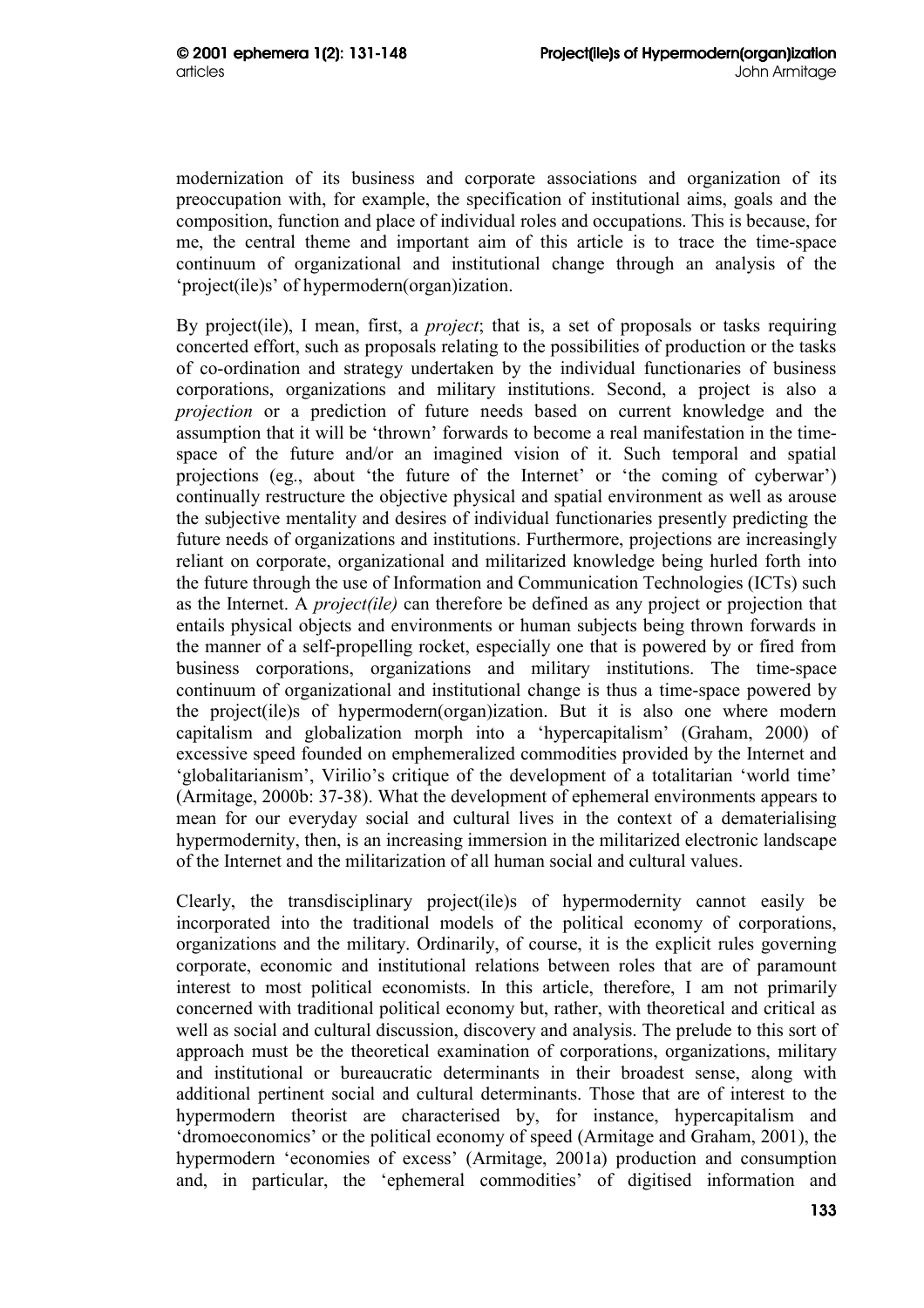communication. Such determinants are of course characteristic of the age of what Virilio (eg., 1999) calls 'chrono' or speed politics as life in the 'hypermodern city' of all encompassing social project(ile)s and the accelerated mentality of the movement of people gears up for what I label 'total mobilization' (Armitage, 2001b).

This method of procedure is therefore representative of my present-day inquiries into hypermodern(organ)ization as well as hypermodernity, if not into modernization and organization. In this article, I shall use Virilio's *The Information Bomb* (2000a), as a guidebook for an exploration of the transition from modernity to hypermodernity. My own conception of hypermodern theory is thus one of a philosophical theory founded on a synthesis of phenomenology and contemporary poststructuralist, postmodern and other cultural and political studies. It is within this theoretical framework, then, that I situate this article on the excessive social project(ile) that is hypermodern(organ)ization.

This theoretical framework and definition is important for my interpretation because I want to suggest that the current hypermodern and globalitarian project(ile)s of hypermodern(organ)ization are not merely technological but social and cultural in character. Simultaneously, such globalitarian project(ile)s are also caught up in the often-contradictory development of 'molar-project(ile)s' such as globalitarianism in which particular events and processes are terminated and 'molecular-project(ile)s' that allow for their initiation into the time-space of terminal velocities. Virilio (Armitage, 2000b: 11), for example, refers to these project(ile)s in terms of a 'polar inertia' or 'the situation in which every city [and every person] will be in the same place – in time'. In my exposition, therefore, the logic of globalitarianism is predicated on the military origins of industrialization and international trade rivalry (Sen, 1995). This is what Virilio (2000b: 43), writing from within the circumstances of the war in Kosovo in 1999, calls 'Pentagon Capitalism', the ensnaring of one's economic rivals in unproductive military expenditure. Yet, I argue that it is important to exercise caution not only when confronted with those states promoting militarized 'human rights' but also when reading those writers like Virilio, Bauman (2001a) and Chomsky (2000) urging a critique of militarized human rights. For such critiques seem unaware of what Lingis (1984: 67-68) calls 'phallocentric culture' and the 'institution of the dimension of verticality' regarding cultural values. Consequently, and adopting a rather different interpretation of globalitarianism to Virilio, I turn to the 'anarchitect' Woods' (2000) conception of 'everyday war' and warring identities for an explanation of what I call the 'de(con)struction' of the hypermodern city.

This concludes my compressed conceptual account and the introduction of the essential themes of my attempt to further an understanding of hypermodern(organ)ization. In the next section, I will pay attention to the core features of the project(ile)s of hypermodern(organ)ization and their importance and, in the following section, focus on the project(ile) of hypercapitalism. Globalitarianism and militarization are the concerns of the last substantial section, and, as noted, these concepts are crucial to my interpretation and particular contribution to the apprehension of the project(ile)s of hypermodern(organ)ization. The final parts of this section contain a critical assessment of Chomsky and Virilio's work on globalitarianism while Lingis' and my own evaluation of the project(ile)s of hypermodern(organ)ization are contained in the conclusion.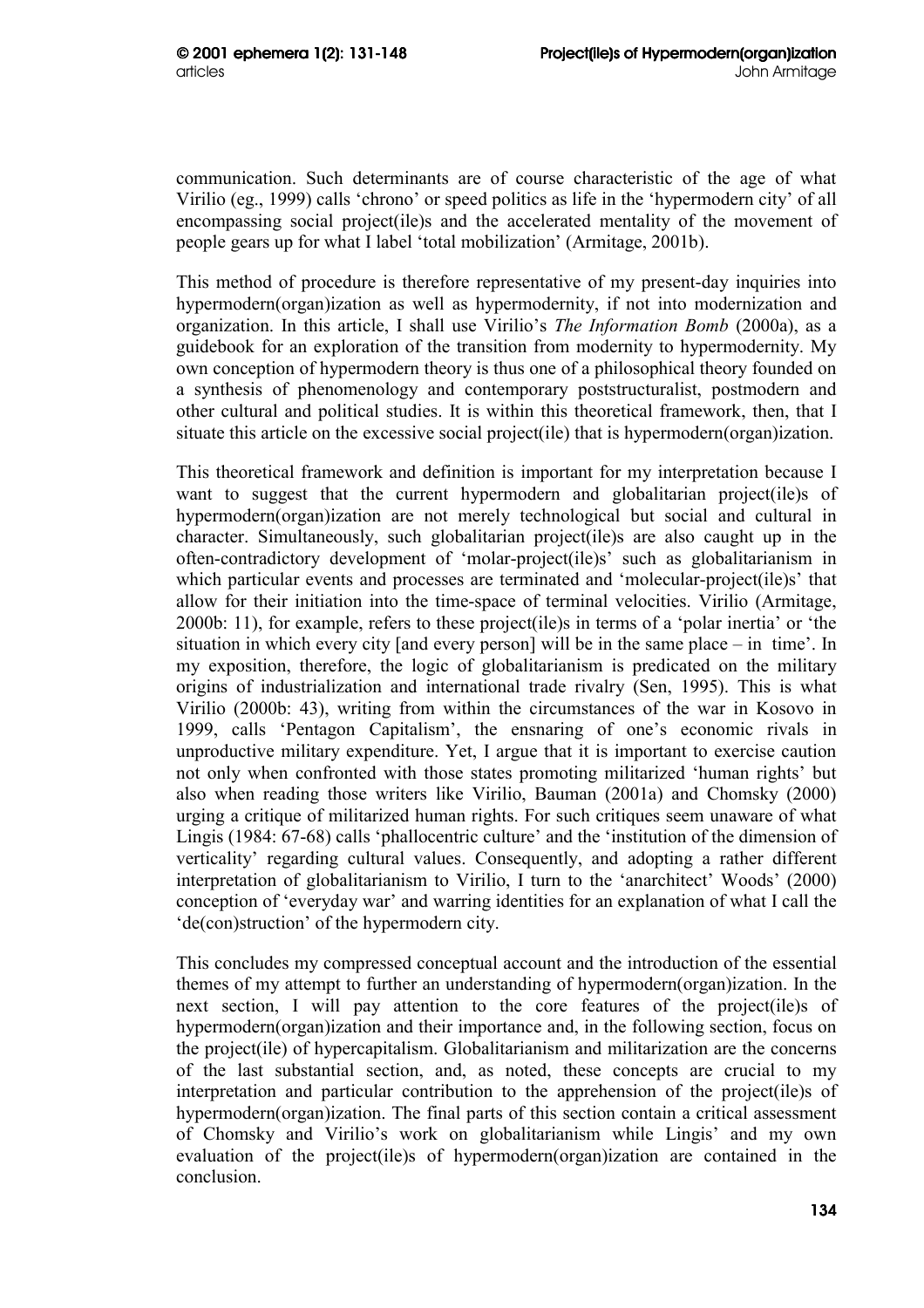# Project(ile)s of Hypermodern(organ)ization

I want to suggest that although the project(ile)s of modernization and organization characterised modernity, the accelerated and intensified project(ile)s of hypermodern(organ)ization characterise hypermodernity. From this perspective, contemporary business corporations, organizations and military institutions are viewed as hypermodern(organ)izations rather than as modern on the grounds that significant transformations have taken place during the past quarter century, even though the increasing levels of acceleration and intensification belie a certain degree of continuity between modern and hypermodern(organ)izations. But what are the important transformations and how might we describe and analyse the transition from modernity to hypermodernity?

As I have indicated, I identify such transformations and transitional arrangements with a move from modern capitalism to hypercapitalism. However, the project(ile)s of hypermodern(organ)ization encompassing the dromoeconomics of ephemeral commodities and the economies of excess also include 'shopping disorders' (Lieberman, 1993) and exorbitant consumption (Bauman, 2001b), uncertainty (Armitage, 2000c) and chronopolitics as well as a consideration of the hypermodern city. Further, a second set of identifying markers concerning the present transition not only include globalitarianism and militarization but also the 'information bomb' and the 'integral accident' (Virilio, 2000b) and the critical interrogation of the intensification of ultra-modern political and economic, cultural and military values.

It is not my aim to try to synthesise all of the concepts listed above into one coherent theoretical structure. I merely wish to indicate the emerging and significant literature and debate over hypermodernity arriving at this terminological transit lounge from different points of departure and often heading for different destinations. Nor do I wish to attempt to construct what might be thought of as a generally agreed schema or give a convoluted account of the various positions adopted in this developing debate since it is far too early to do so.

What I do want to do is to convey my own perspective on hypermodernity, a perspective that is neither scientifically empiricist nor metaphysically idealist. Merleau-Ponty's (1962) efforts to overcome the distinction between extreme objectivism and extreme subjectivism, with their conception of consciousness as immutably corporeal in the world, examined in his *Phenomenology of Perception*, are productive and suggestive in terms of the fact that phenomenology finds its real vocation in a philosophy of *ambiguity*. In other words, my conception of hypermodernity is concerned with an approach to the project(ile)s of hypermodern(organ)ization that is self-consciously ambiguous. Hypermodernity therefore lies in the realm of the 'in-between', a transient realm that perhaps pre-exists the division into objects and subjects and which can only be articulated and weighed in the balance in the particular historical conditions that we are currently living through. Thus, any evaluation made of phenomenology and terms such as hypermodernity must from the beginning take into account phenomenology's intrinsic taste for and commitment to ambiguity. The question is what particular historical conditions are we currently living through?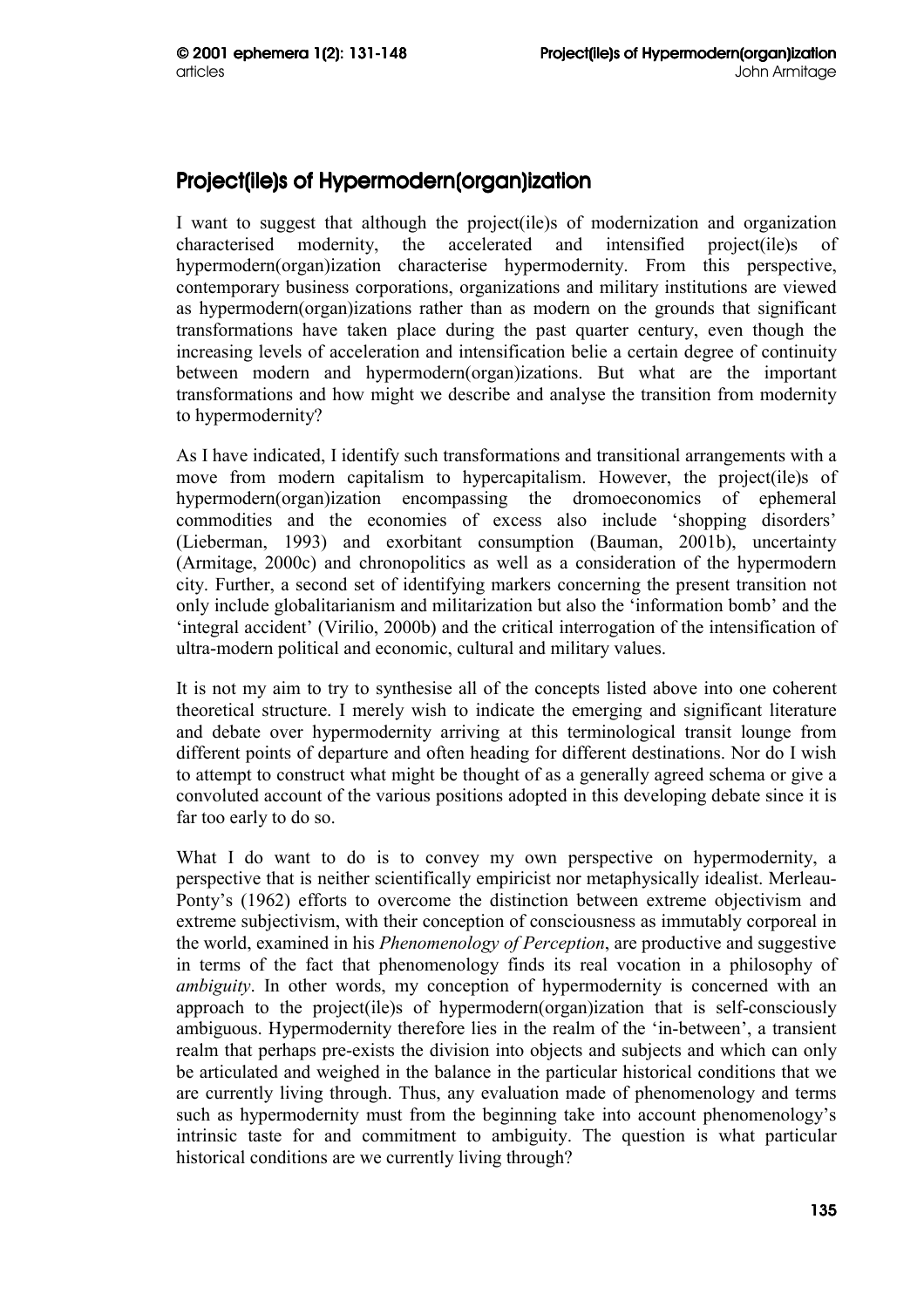Bauman (2000: 113-114; emphases in original) argues that the "part of history" that is "now coming to its close" is "the era of *hardware*, or *heavy* modernity". For Bauman, heavy modernity was an era obsessed with 'bulk' and centred on ideas founded on a discourse conceived in terms of large is best, 'size is power' and that 'volume is success'. Bauman's description of the demise of 'heavy modernity' and the rise of 'liquid modernity' are obviously in keeping with a critical and hypermodernist disposition. Nevertheless, this is neither the time nor the place to advance into the contemporary debate over Bauman's characterisation of modernity or postmodernity (see, eg. Smith, 1999). Rather, and in keeping with a phenomenological methodological stance befitting an archaeologist of the future, I shall underline several related features that I consider to be significant signs of an emergent and near terminal hypermodernity.

My hypermodern analysis is centred on the 'uncertainty principle' (Armitage, 2000c) that connects 'dromology' (Virilio, 1986) or the logic of speed to the intensification and complex networking of contemporary organizations and institutions with the aim of identifying and comprehending what I see as the three most important project(ile)s of hypermodern(organ)ization.

First, and according to the uncertainty principle, hypermodernity is not governed by the business rationale of modern capitalism that ruled modernity but by hypercapitalism. Moreover, the increasing levels of uncertainty relate to the principles of present-day business corporations and organizations in the context of the appearance of dromoeconomics and the ephemeralization of commodities.

Second, military, informational and globalitarian project(ile)s are progressively moulding the development of hypermodernity around the world and, as a result, are exposing whole populations to the dangers of the information bomb – the 'explosive' transmission of information and interactivity from one nodal point of the planet to another. Such explosions are of course the scenes of Virilio's (2000a: 134; original emphases) integral accident, an accident that is "no longer *local* and precisely situated, but *global* and generalized". The scene of the integral accident can thus be witnessed in a variety of temporal and spatial sites ranging from the "collapse of the [New York] stock exchange" in 1987 to NATO's war in Kosovo in 1999 (Armitage, 2000b: 41; Chossudovsky, 2001).

Third, we are all increasingly subject to the demands of military dominated configurations. Much of our temporal and spatial existence is now militarized rather than civilianized. It is by way of militarized ICTs such as the Internet, for instance, that we are becoming conscious of the juxtaposition and eradication of the temporal and spatial distinctions between the private and the public, the peaceful and the warlike. With the near-compulsory imposition of militarized technologies, including that ubiquitous 'Walkie Talkie', the cellphone, it is practically impossible to escape from 'decontextualized' business and corporate, organizational or militarized cultural values and contacts with others whether we are at home or abroad, at peace or at war (Richardson, 2001). Even our phallocentric and vertical bodies are now part of the militarized business and corporate sphere (Virilio, 2000c).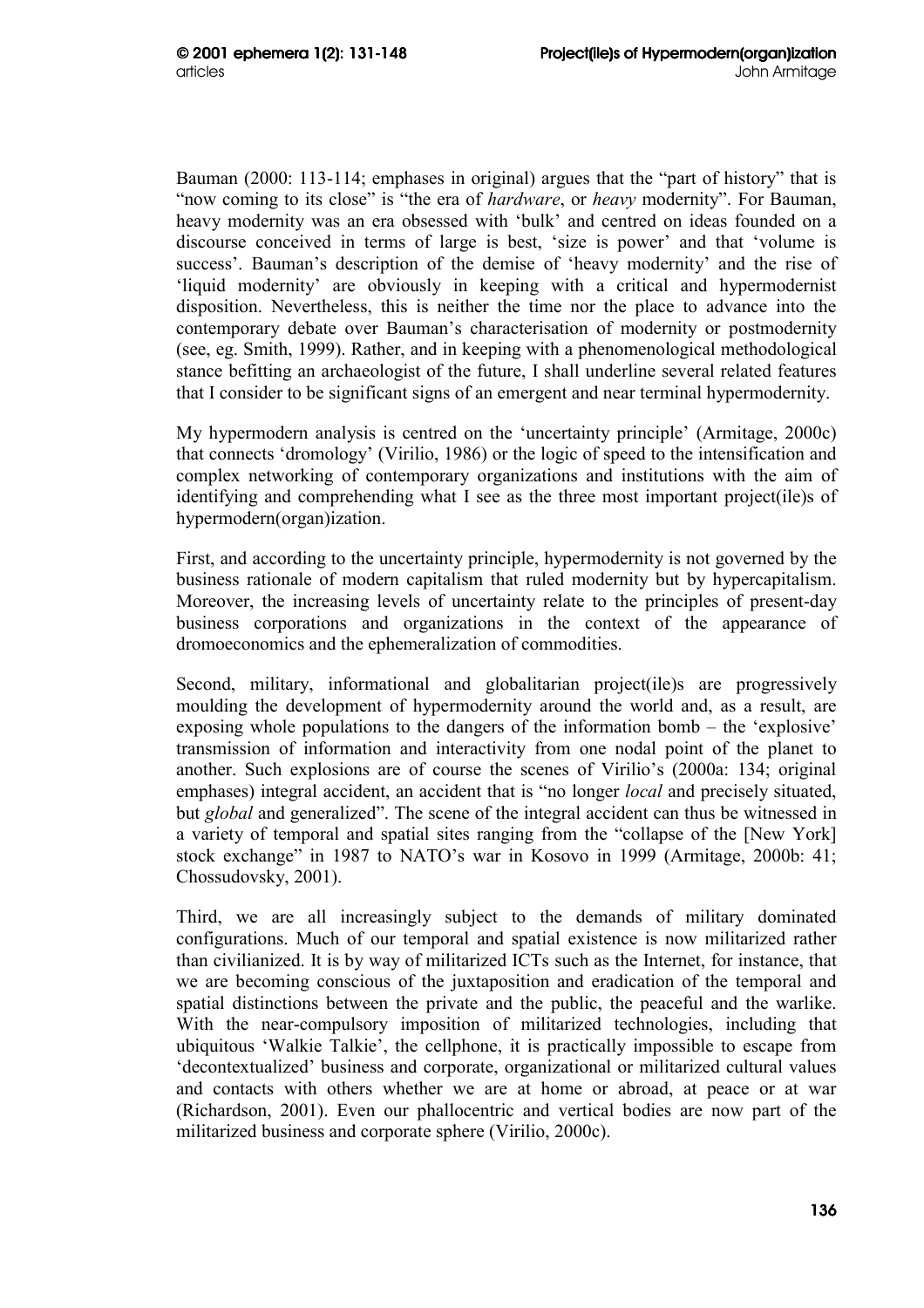The hypermodern configurations and project(ile)s that prepare contemporary businesses, organizations and institutions for hypermodern(organ)ization are thus hypercapitalism, uncertainty, globalitarianism and the relentless militarization of everyday life. In short, hypermodernity is principally characterised by the acceleration and intensification of modernity, inclusive of the levelling and what I call the 'de(con)struction' of the distinction between the private and peaceful, public and warlike realms. What we are presently living through, then, is not merely what Deleuze and Guattari (Goodchild, 1996: 218-219) call 'deterritorialization' (leaving home and travelling in foreign parts) and 'reterritorialization' (making a new dwelling place) but the total mobilization and militarization of the economic, social, political and cultural field. Consequently, instead of conceptions of modernization, organization or heavy modernity, I prefer the terms hypermodernity and hypermodern(organ)ization because it is hypermodernity and hypermodern(organ)ization, together with the three project(ile)s of hypercapitalism, globalitarianism and militarization, that are 'de(con)structing' all important temporal and spatial distinctions. I discuss hypercapitalism and globalitarianism in detail in the following sections of this article. Current questions of militarization, while addressed at relevant points of the overall argument are not given a separate section for reasons of space. However, I have developed the idea of militarization in a related article (Armitage, 2001c). In the next section, then, I want to pay attention to the project(ile) and significance of hypercapitalism.

# Hypercapitalism

A critical facet of the contemporary shift from modernity to hypermodernity is that business corporations and organizations are transforming themselves into 'fast companies' (Thrift, 2000) and 'network enterprises' (Castells, 2000) in the context of seemingly permanent restructuring. However, what is new in hypermodernity is that as the rate of speed accelerates it results in increasing levels of unpredictability and the rise of dromoeconomics along with the appearance of ephemeralized commodities and the economies of excess. Moreover, and precisely because they are fast companies and network enterprises restructuring themselves at speed, it becomes harder for these organizations to calculate their forthcoming production and data requirements, a phenomenon that 'throws' hypermodern(organ)izations forwards into a realm that is part fact, part fantasy and wholly uncertain.

Phil Graham and I have suggested that dromoeconomics is the latest historical manifestation of a successive number of forms of capitalism. In the nineteenth and twentieth centuries, for example, first 'proto' and second 'modern' capitalism functioned respectively on the geographical scales of the local and the national while in the twenty first century – the century of hypermodernity – hypercapitalism functions on the global scale. In our account, the "two most distinguishing differences between hypercapitalism and its previous forms is the speed at which processes of circulation and self-valorisation occur, and the ephemeral nature of hypercapitalist commodities associated with its speed-of-light infrastructure of communication technologies" (Armitage and Graham, 2001: 114-115). Given the rise of hypercapitalism and dromoeconomics at the global scale, how might we characterise the role of speed and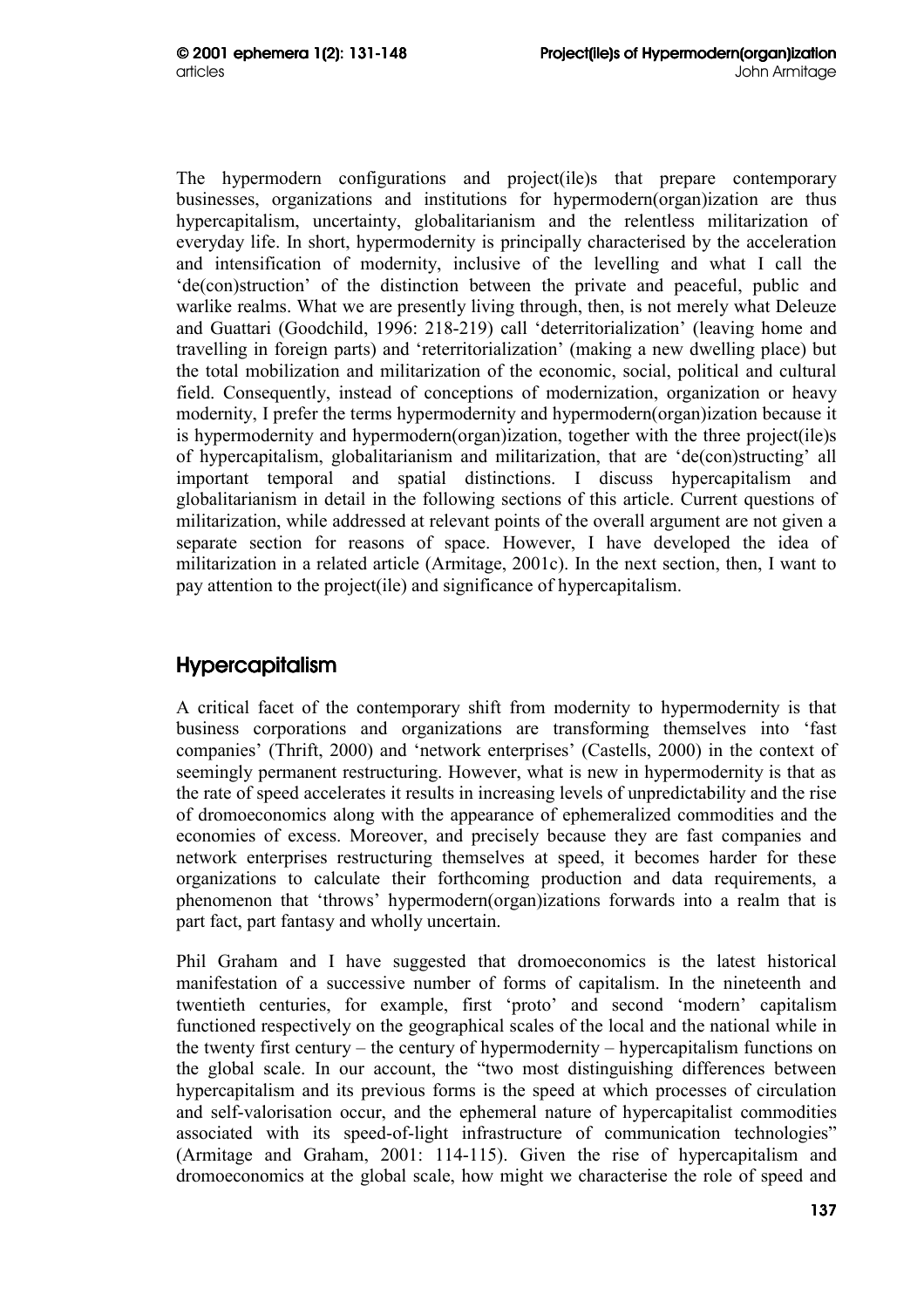the ephemeral nature of hypercapitalist commodities in the context of the development and spread of ICTs and the emergence of the economies of excess?

As Smith (1985) has demonstrated, the production project(ile) underpinning proto and modern capitalism was the militarized production of *weaponry*. It was therefore weapons production that laid the foundations for the large scale manufacture of ever cheaper commodities for the consumption needs of national groups or what, after Lieberman's (1993) 'disorderly shoppers', might be termed 'orderly shoppers'. Thus, first weapons in the early nineteenth century through what Smith labels the 'American system of Manufacturing' and second commodities in the early twentieth century through 'Fordism' were homogenised while their organization was streamlined and assembly-line production introduced for the manufacture of commodities and increasingly today, consumer services.

Nevertheless, as today's project(ile)s of hypermodern(organ)ization illustrate, disorderly shoppers reject even the *idea* of a limited variety of commodities and insist on making choices in *excess* of earlier norms and at an increasing speed. Consequently, an ever changing and ceaselessly 'exciting' product range must be delivered to disorderly shoppers in the market place of excess. As Lieberman argues, the accelerated "disordered shopper acts in the interest neither of utility nor of pleasure. The phenomenal experience of its body is always one of discontent, chronic unrest and stimulation" (1993: 246).

In addition, dromoeconomic production is no longer centred on modern capitalist commodities but on ephemeralized hypercapitalist commodities. In brief, hypercapitalist production and consumption is increasingly focused on commodities incorporating essentially circulating, sometimes self-referential and at all times fleeting, digital and easily reproducible images where material ocular persistence 'disappears' into the cognitive sphere (Virilio, 1991). Further, the economic and social value of ephemeral commodities can only become progressively uncertain as fast companies and network enterprises, the architects of digital production on the Internet, provide their clients, disorderly shoppers all, with an economy of excess. Based on the values of corporate advertizing speak and on an overabundance of social communication, disorderly Internet shoppers are seduced by the myriad possibilities and permutations for ephemeral consumption and evaluation. Of course, as Richardson argues, such 'empty babbling' includes "no restraining constituent able to provide a context that any medium of genuine communication needs in the long run" (2001: 82). The ephemeralized commodity is accordingly a commodity that has reached what Baudrillard calls the 'fractal' stage of value where "there is no point of reference at all, and value radiates in all directions … by virtue of pure contiguity" (1993: 5).

Also, as the project(ile)s of deterritorialization, reterritorialization and the militarized logistics underpinning dromoeconomics accelerates, the contemporary strategy of deterritorialization becomes evident to all as it discards the constraints of modern capitalism and triggers the new project(ile)s of hypercapitalism, inclusive of the need to project business corporations and organizations into the fast lane of the networked enterprise. Hypercapitalism thus compels its functionaries to operate in a decisionmaking environment characterised by 'social overload' (Jeudy, 1994), endless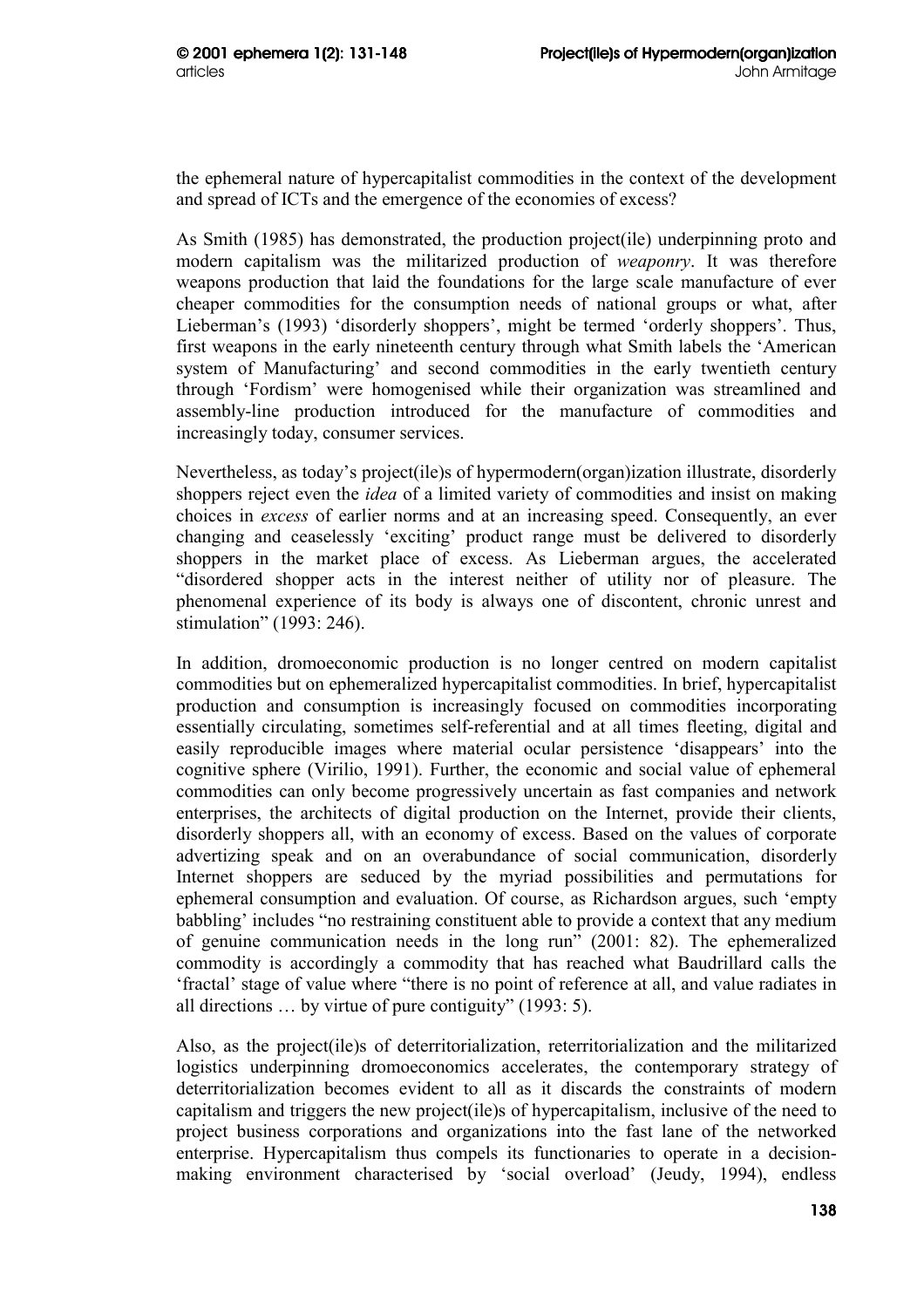circulation, self-valorisation and the increasing ambiguity, if not the complete absence, of consumption norms under conditions of hypercapitalist commodity production conducted at the speed of light (see, eg., Fleming, 1998).

What, then, distinguishes the current hypermodern project(ile) of reterritorialization in the speeding network enterprise from the modern business corporation or organization? It is the realization that while production, knowledge and authority became increasingly deterritorialized through the temporal and spatial separation of the private, emotional and political life and responsibilities of the family from the public realm of production, knowledge and the state in modernity, in hypermodernity the project(ile) of reterritorialization is accelerating and intensifying the necessity of making new dwelling places.

The militarized logic beneath dromoeconomics, for instance, not only reveals that hypercapitalist disorderly shoppers consume at differential yet increasing speeds but also that they cannot be analysed as if they were all part of a single project(ile) of circulation and self-valorisation. Indeed, through the search, purchase and use of various ephemeralized hypercapitalist commodities, and by means of the Internet in particular, people increasingly articulate themselves in the manner of those inhabiting what Agamben (1999) terms the 'gray zone'. The gray zone is a kind of reterritorialized nonplace where disorderly shoppers, perhaps 'surfing' silently through cyberspace with the mentality of the dead, are detached from the social world beyond the computer screen. Starved of genuine communication, such shoppers are often obsessed not with the search for ephemeral commodities as such but with the quest for the means of processing ever more quantities of 'information'. There is, therefore, an accelerating and intensifying 'rhythm of reterritorialization' associated with that new dwelling place, the gray zone of the Internet. The pursuit of a novel place to live is of course linked to the invention and pursuit of human 'happiness'. As Bauman (2001b: 88-90) argues, today, this pursuit is "shaped in the likeness of a road-movie", and, like a road-movie, is little more than a "picaresque string of adventures" that discard their allure the minute they have "been tried and tasted". Thus, if in modernity it was conceivable to differentiate between "the irritating length of delay" and the "dreamed of bliss a long distance away", in hypermodernity it is impossible to distinguish between "the nondimensionality of moments" where "reward comes instantaneously". A related argument to Bauman's is advanced by Robins (1999) but with regard to the spatial dissatisfactions voiced by the advocates of 'virtual communities' and their consequent desire for the overcoming of the 'burden' of physical geography.

However, and while the increasing rhythm of hypermodern reterritorialization does indeed involve the end of a certain kind of geography, a project(ile) that Virilio (1999: 18) calls a movement from "geopolitics to chronopolitics", it also implies that the typical spaces of modernity, such as the modern city, are once and for all losing what Sennett (2001: 1), following Levinas, labels the "neighbourliness of strangers". This, together with the emergence of chronopolitics, can be witnessed in the dromoeconomic relationships between globalised hypercapitalism and the appearance of what Sennett speaks of as 'skin architecture' and the 'standardisation of the environment'. For it is in the context of present day speed capitalism and the accelerating processes of circulation that any semblance of family life or civic public space is being destroyed.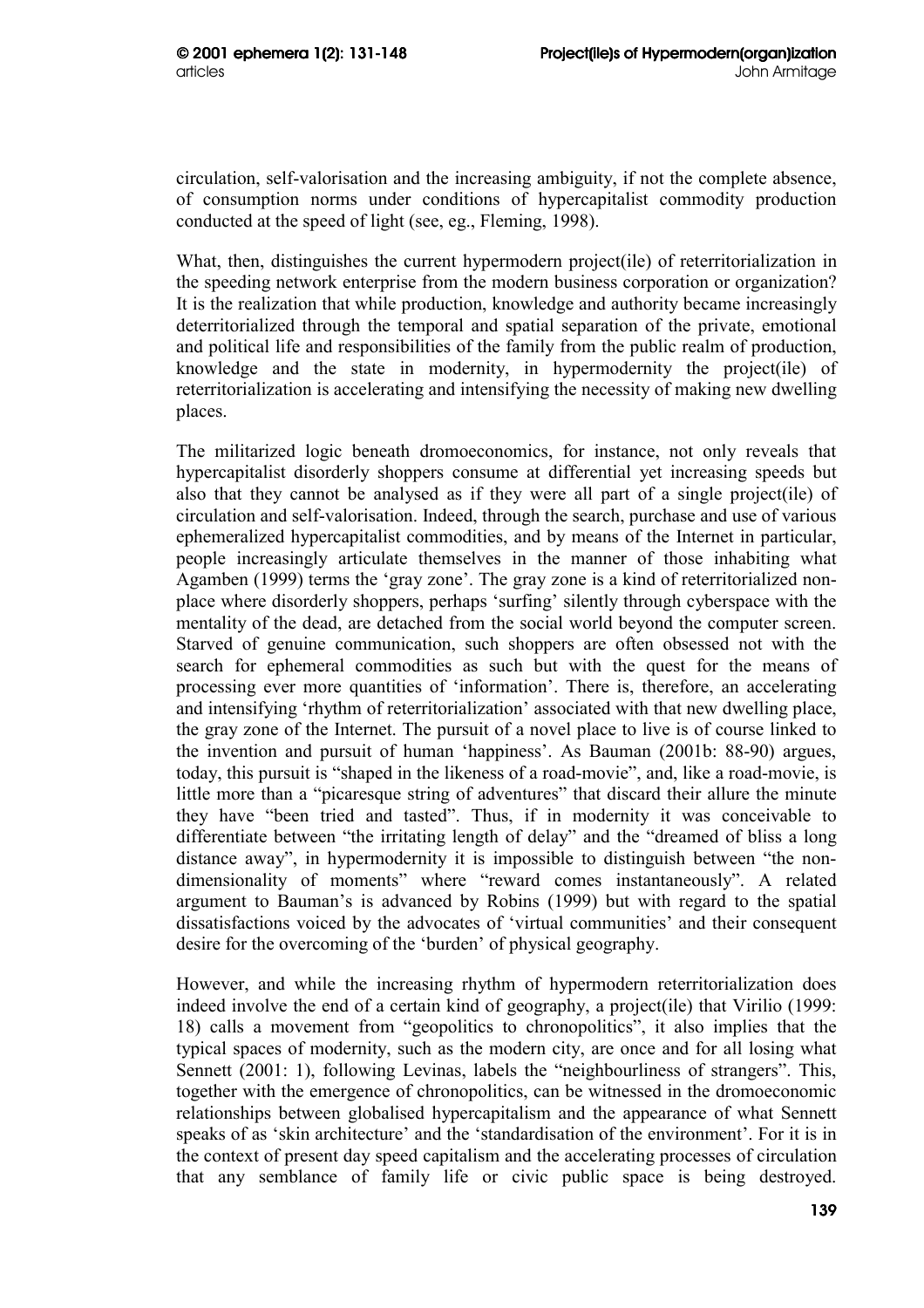Chronopolitics is also visible in relation to those new movers and shakers of hypermodernity in the hypermodern city, the 'global kinetic elite' (Armitage, 2000d). Operating out of the top floors of skyscrapers in hypercapitalist New York, London and Tokyo, the global kinetic elite is the chief purveyor of the ephemeral commodities conjured up on its computer screens and launched into circulation over the Internet and over the heads of the strangers below. Although chronopolitics is obviously predicated on the avoidance of strangers, it is also crucially founded on the avoidance of the urban political realm altogether and any responsibility for the consequences wrought by fast companies and networked organizations on family relationships or public citizenship. Public servants in hypermodern cities, for example, "can't tap into the wealth of these corporations" and the corporations themselves "take little responsibility for their own presence in the city" (Sennett, 2001: 4). It is thus ephemeralization or what Sennett (2001: 4) describes as the "threat of absence, of leaving" that allows for the "the avoidance of responsibility". In short, for Sennett (2001: 4), no one has the "political mechanisms to make unstable, flexible institutions contribute fairly for the privileges they enjoy" in the hypermodern city.

In such circumstances, it is appropriate to end this section on the theme of total mobilization. This is because in my discussion of the accelerating and intensifying rhythm of reterritorialization across the dromoeconomic and social field I merely alluded to the making of one new dwelling place in the gray zone of the Internet. In so doing, I did not convey what I consider to be another significant aspect of today's hypermodern(organ)izational project(ile)s. For what is characteristic about the important global project(ile)s I have been describing is that they are presently casting aside all 'unnecessary' connections to local or national time-space as a direct result of their abolition of the temporal and spatial distinction between the private and working lives of the population. Fast companies and network enterprises are therefore abolishing such distinctions to make way for the generalized introduction of part-time or even 'zero-hour' contracts of employment, supplemented by the furnishing of a cellphone. Or, as Virilio (2000a: 67; original emphasis) puts it, if "the company needs you, *it calls and you come running*". In the next section, I shall argue that when the company does call, it does so from the accelerated time-space of globalitarianism.

#### **Globalitarianism**

The transition from modernity to hypermodernity is framed by the project(ile)s of hypercapitalism and globalitarianism. Virilio's genealogy (Armitage, 2000b: 38) of globalitarianism begins with the critique of the totalitarian era of Stalin and Hitler and continues today with the critique of the globalitarian epoch of Bill Gates and Time-Warner-AOL. Globalitarianism thus provides those seeking a genuinely critical dialogue on organization with an important alternative conception of the present period to that of the increasingly apolitical banalities of 'globalization' and the 'crisis of the nation state'.

Virilio (Armitage, 2000b: 38) speaks of globalitarianism as the "convergence of time towards…a world time…which comes to dominate local time". Globalitarianism is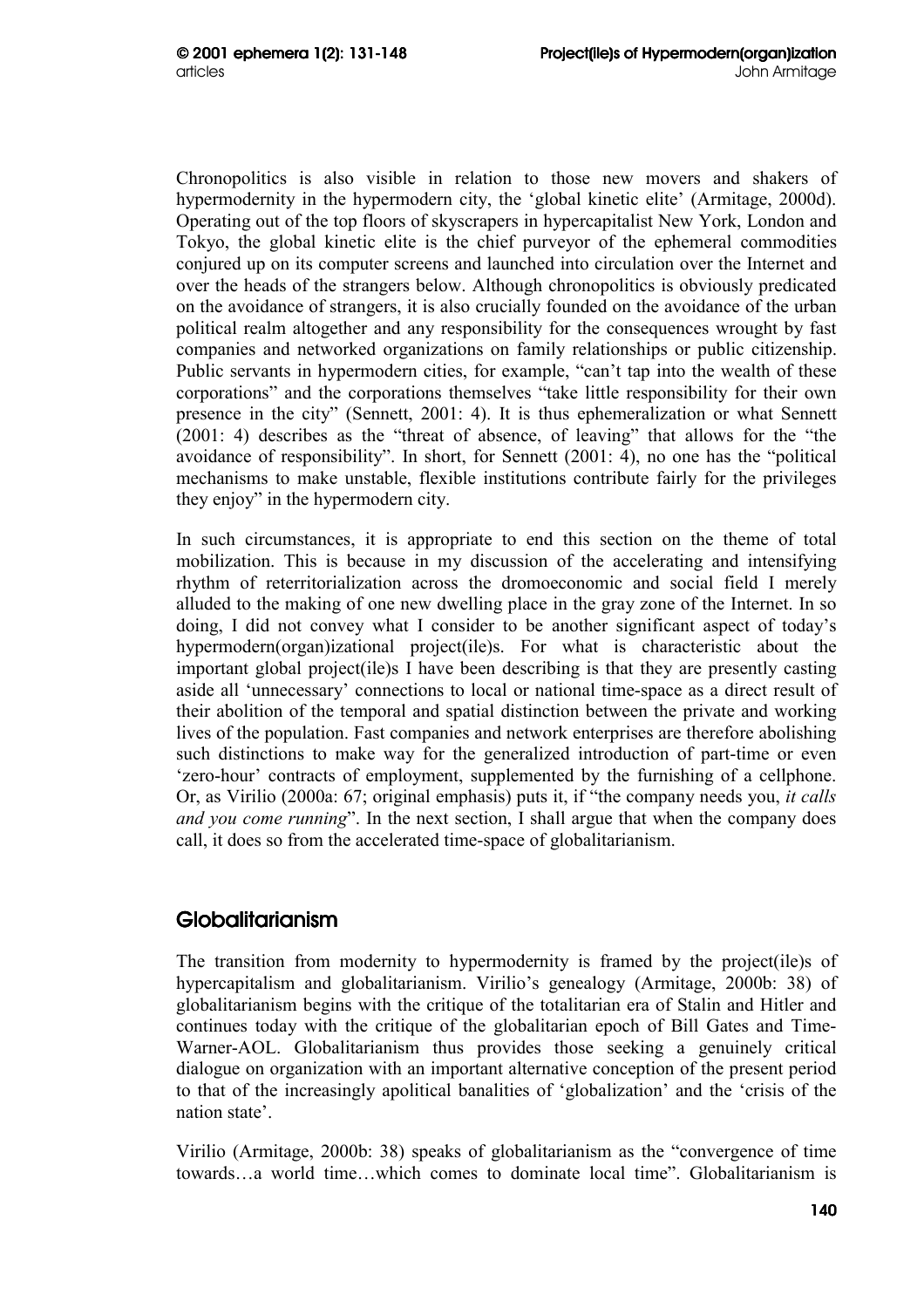therefore a molar project(ile) – a project(ile) comprised of "rigid sedimentations which function according to laws of statistics, so that the effects, precise details, differences and singularities are cancelled out" (Goodchild, 1996: 218). Having defined globalitarianism, I now want to identify it with the molar-project(ile) of militarization that collides with what the American anarchitect Woods (2000: 310-313) terms everyday war or the continuing de(con)struction of urban time, space and human existence. However, it is important to make clear that the molar-project(ile)s of globalitarianism and militarization do not inevitably become molecular-project(ile)s or project(ile)s based on "flexible processes, whose nature may be affected by the process or its constituents…working according to specific interactions…occurring in local or small-scale situations" (Goodchild, 1996: 218). From this standpoint, then, it is sensible to consider globalitarianism and militarization as molar-project(ile)s, and to examine the distinctions between them and molecular-project(ile)s as qualitative disparities among the project(ile)s of business corporations, organizations and military institutions.

Globalitarianism is accordingly a molar-project(ile) that, under the technological signs of 'world citizenship' and 'social cybernetics', control, surveillance, the world market and generalised political, economic and cultural transnationalisation compresses the time-space of the planet through a project(ile) that Virilio labels polar inertia. In other words, thanks to the arrival of ICTs, we are entering a situation in which "it is no longer necessary to make any journey" since "one has already arrived". But the "consequence of staying in the same place is a sort of Foucauldian imprisonment" because "it means that the world has been reduced to nothing" (Armitage, 2000b: 39). The uncritical corporate hype ('Where do you want to go today?' ask the Microsoft advertisements without any hint of irony) surrounding the deployment of the Internet is an instance of how the hypermodern(organ)izational world continues to deny its militarized incarceration and ephemeralization.

The project(ile)s of globalitarianism and militarized ICTs thus call for a reconsideration of the military origins of industrialization and the emergence of transnational business corporations and organizations. In particular, such a reexamination must consider the contemporary increase in international trade rivalry in the context of total mobilization, inclusive of related topics involving the increasing levels of trafficking in women, sex tourism and the repatriation of remittances by growing numbers of migrant workers (Sen, 1995; Sassen, 2001). For globalitarianism, militarization and ICTs are all enmeshed in the uncertainties associated with the integral accident and the hazards connected with the possible detonation of the information bomb. The unpredictable and perilous project(ile)s of globalitarianism and militarization were for example recently at the centre of the cybernetic cyclone during NATO's still undeclared 'low intensity nuclear war' on Serbia in Kosovo in 1999. Moreover, the use of 'anti-tank killer' depleted uranium shells by NATO troops has now resulted in the latter's inability to contain the radioactive dust it left behind either by 'cordoning off' the 'affected areas' or by treating its increasingly diseased troops (Chossudovsky, 2001). To live with globalitarianism, then, is to live with '*global systemic risk*' (Virilio 2000a: 134; original emphases) in the context of the total mobilization of fast companies, network enterprises and the militarization of all technological and economic, social, cultural and political zones.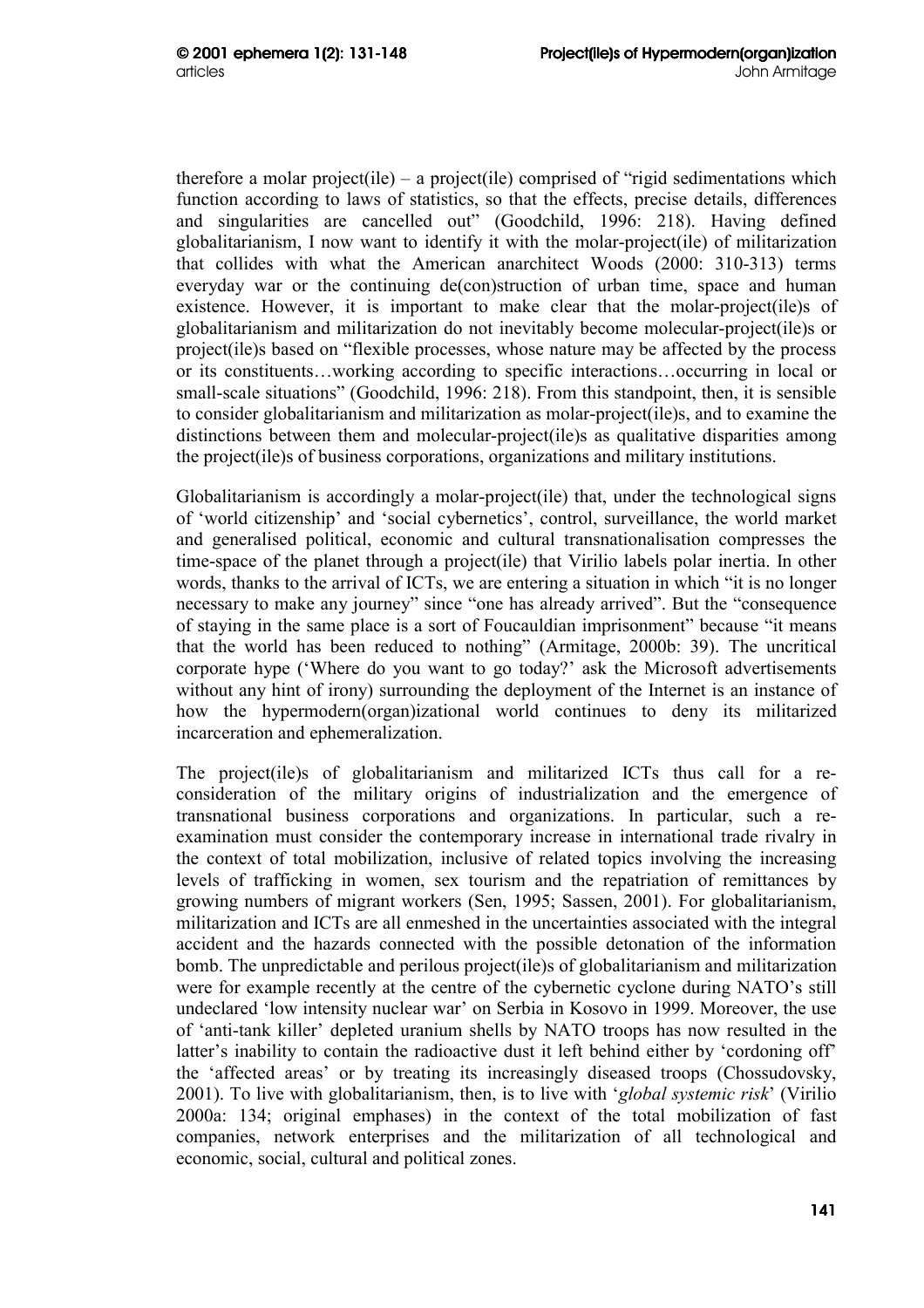In an analogous approach to that of Virilio, Bauman (2001a: 11-28) has produced a critical analysis of the political economy of "wars of the globalization era". Incorporating an examination of 'globalizing wars' directed at the 'abolition of state sovereignty' and the 'neutralising' of its 'resistance potential', Bauman highlights the contemporary significance of the avoidance of "territorial conquest and administrative responsibilities" by the advanced states when at war. Indeed, Bauman argues that globalizing wars threaten the very existence of the nation state. This is because such wars emerge in large part from the expanding number of United States and other transnational business corporations under the guise of promoting 'universal humanitarian cultural values' or 'human rights' for short. Nevertheless, today, transnational corporations are primarily concerned with the elimination of the 'problem' of especially weaker nation states. Accordingly, states such as Serbia and anti-war movements like Radio B92 in Belgrade became the focus of NATO's globalitarian rage during the conflict in Kosovo. But, equally importantly, the spotlight was adjusted from the vantagepoint of a globalizing war conducted from 'orbital space' (Armitage, 2000e). Furthermore, the US directed the war from a position of such aerial strength that to this day it simply refuses to take any administrative responsibility for the disposal and removal of the "thousands of cluster-bombs scattered over Kosovo, anti-personnel weapons that are far more lethal than landmines" (Chomsky, 2000: 133).

Bauman and Chomsky's perceptive descriptions and accurate critique of what Virilio (2000b: 43) calls 'Pentagon Capitalism' also touch on the relations between the US and its allies and involve the termination of the latter's privileged position in the global geopolitical economy of the advanced nations. For, as never before, the project(ile) of globalitarianism has led the US to the "re-launch of the arms race" and "the pursuit of a second deterrence, capable of re-establishing, if not stability in the age of the 'single market', then at least American leadership" (Virilio, 2000b: 36). Triumphing over the "spatial dimensions of the old geo-strategic supremacy of the Atlantic Alliance" by means of the Pentagon's high speed, high-tech "revolution in military affairs", the US is currently bidding for "full spectrum dominance" (Virilio, 2000b: 37-42). There is, then, an increasing disparity between the US arms economy and that of its allies, whose only function appears to be to admit defeat in this developing economic war.

Yet the widening gap between the US arms economy and those of its partners is not merely involved with increasing international trade rivalry. It is also bound up with growing political, globalitarian and cultural imbalances founded on the US conceived and globally enforced understanding of sovereignty and its particular cultural interpretation of human rights. As Chomsky puts it: "One of the leading principles of the new era is that sovereignty may now be disregarded in the interests of defending human rights; disregarded by the 'enlightened states', that is, not by others'' (2000: 25). Thus, for Chomsky, political and cultural globalitarianism are the products of a new strain of US imperialism that routinely tortures the concepts of sovereignty and human rights around the globe until they, and its 'enlightened' allies, confess military allegiance to the American flag. What is more, the risks of not professing allegiance to the US are grave. The US State Department, for example, has recently branded China its 'No 1 enemy'. For China to even contemplate living outside of Washington's orbit of influence is therefore to be "perceived as the principal threat to American dominance" and consequently the target of "long-range power projection" (Kettle, 2001). Such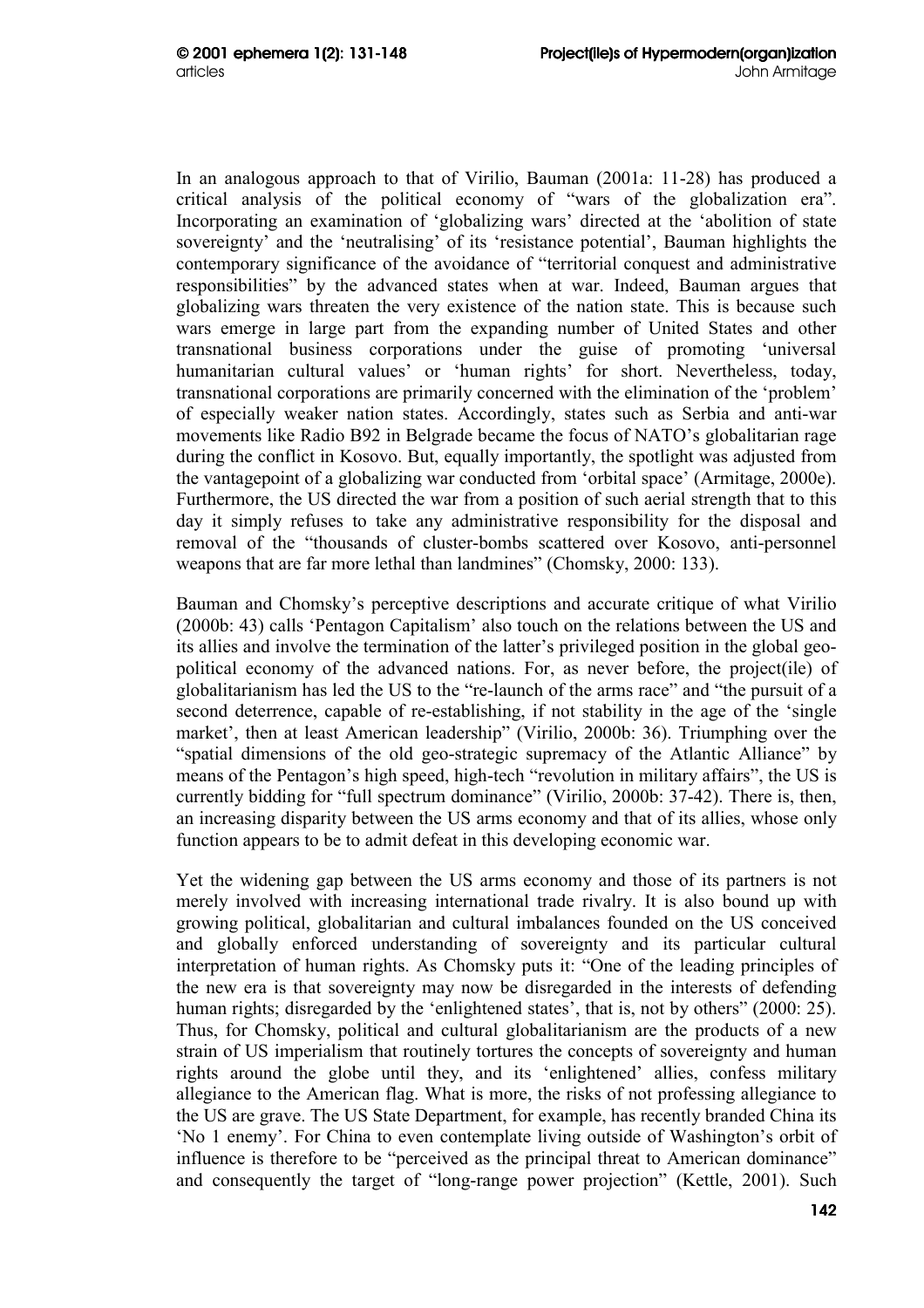developments have recently been amply demonstrated by the events surrounding China's dangerous confrontation with the US over the latter's 'spyplane' surveillance mission along the Chinese coastline in April 2001. For not only was the Chinese pilot who brought the US' spyplane down to earth on Hainan Island killed in the attempt to abort its mission but the spyplane's crew were detained by the Chinese authorities for several days. Meanwhile, the gutted spyplane remains grounded on Hainan's runway as a potent symbol of contemporary US-Chinese relations.

Chomsky is correct to point to the US' actual rationale for its trade in the rhetoric of human rights. For it is by means of such a trade that is indulged in by all the advanced states that the 'enlightened' sale of military weaponry, training and the inculcation of militarized cultural values can take place. In Indonesia, for instance, the US' trade in the rhetoric of human rights has always been tied to state-approved weapons sales that, according to Chomsky, have amounted to over \$1 billion since Indonesia's 1975 illegal invasion of East Timor. Indeed, in the fiscal year 1997-1998 alone, US state-approved sales of weaponry to the rest of the world soared from \$3.3 million to \$16.3 million, with the UK, France and other 'enlightened' states not far behind in terms of ambition if not in sales (Chomsky, 2000: 67).

Even so, one complication with Chomsky's critique of the US' motivation for trading in the hyperbole of human rights in the context of increased arms sales is that he does not appear to appreciate the full complexity of the 'imposition' of cultural globalitarianism on 'third world' cultures such as Indonesia. It cannot be assumed, for example, that the progressively brutalised peoples of Indonesia are either committed to some alternative model of human rights or that they automatically wish to dispense with their weaponry or the state-sponsored savagery in East Timor and the rest of the archipelago once and for all. In this respect, it is important to recognise that the present-day de(con)struction of Indonesia and other similar countries is not always only the result of Western cultural globalitarianism but can sometimes include indigenous and ancient cultures of militarization. Of course, as Lingis has suggested, the West continues to institute its phallocentric cultural practices around the world, most notably in the form of the "institution of the dimension of verticality" (1984: 67-68). After all, says Lingis (2000: 187), how else are we to explain the West's propensity for human armies flying at stratospheric heights or the Third World War that it is currently waging on nature itself? It is important, therefore, to seek to appreciate the complex distinctions between the obvious trade in US-style cultural globalitarianism and human rights with third world countries like Indonesia and the often-ambiguous meaning, even suffering, that can arise from the self-initiated experience of militarization. Lingis is surely correct, then, when he writes that the "suffering we see may well be a suffering that does not seek to be consoled" (2000: 50). We must beware, he goes on, "of setting out to alleviate a suffering that another needs and clings to as his or her destiny – the inner torments of Beethoven, the hardships and heartaches of the youth who has gone to join the guerrillas in the mountains …" (2000: 50).

Lingis' concerns lead us to a second and final difficulty not with Chomsky's position but with Virilio's recent and near-total fixation on the social consequences of the project(ile)s of cultural globalitarianism and militarization. Against Virilio (2000a: 1), I want to suggest that the question of the information bomb cannot be posed in the binary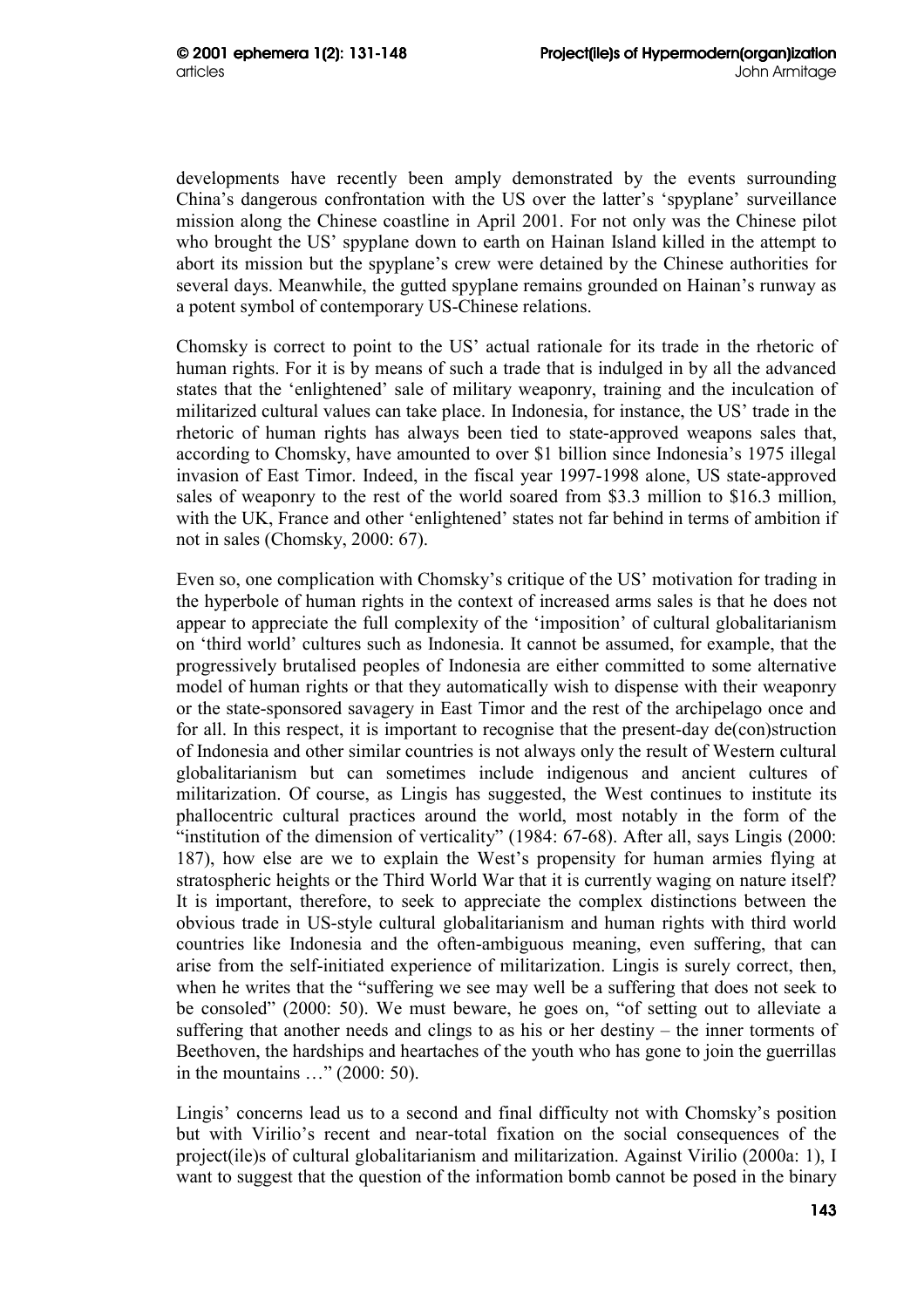terms of "The civilianization or militarization of science?". For to pose the question in this way is to privilege the civilianization over the militarization of science and to ignore or to suppress their perpetual integration into the singularity of technoscience and the resultant and relentless contemporary transformation of everyday life into everyday war. Unlike Virilio, therefore, I argue that the project(ile)s of hypercapitalized fast companies, organizations and military institutions are truly an extraordinary and singularly *networked enterprise*. Similarly, Woods (2000: 310-313) does not differentiate between everyday life and everyday war, proclaiming that "Architecture is war. War is architecture". Indeed, Woods contends that all identities, inclusive of corporate, organizational and military identities, are "transformational, sliding and shifting in an ongoing complex stream of becoming" (2000: 311). For Woods, then, architecture can be simultaneously construction and destruction or de(con)struction, since both are indispensable to the creation not only of buildings but also fast companies and the networked enterprise of militarization. By its very nature, hypermodern(organ)ization is founded on aggressive and warlike acts, incorporating the dynamiting of sites, an indifference to contemporary culture and the disposal of pure power. This, therefore, is the war universe of the hypermodern city. In short, as Woods writes: "the everyday is not innocent of the violence by which war is usually stigmatized, or elevated, depending on point of view; it merely conceals domestic violence and other forms of physical and emotional aggression under the label 'abnormal'" (2000: 12). The existence of everyday violence and war therefore raises a challenge to Virilio's binary question. For it is no longer a question of *either* the civilianization *or* the militarization of science, but rather of how we are to interpret their *fusion* into what might be termed the 'hypermodern military-scientific complex' of the twenty first century.

#### The Face of Hypermodern(organ)ization Man

In this article I have introduced, considered and examined the concepts and major project(ile)s of hypermodern(organ)ization that frame today's business corporations and organizations, military institutions, hypercapitalism and globalitarianism. In this conclusion, I want to emphasize some features of my previous discussion and analysis.

To reiterate, in introducing the term hypermodern(organ)ization, I have tried to enter into the time-space of ephemeral environments in order to investigate their significance for everyday social and cultural life from the perspective of hypermodern theory and with a view to developing my own approach to hypermodernity. As I have suggested, the process of ephemeralization foreshadows deep transformations because its development is also the development of configurations dominated by the equalisation and eventual annihilation of the differentiation of economic and social, military, private, public, peaceful and warlike domains. However, the concept of hypermodern(organ)ization is most useful as a way of elucidating an assemblage of *excessive* organizational, institutional and social occurrences that are generally disassociated in time-space. The present period can thus usefully be described as movement from modernity to hypermodernity or perhaps as a shift to what Augé (1995: 7-41) calls the excesses of 'the near and the elsewhere' of 'supermodernity'. For me,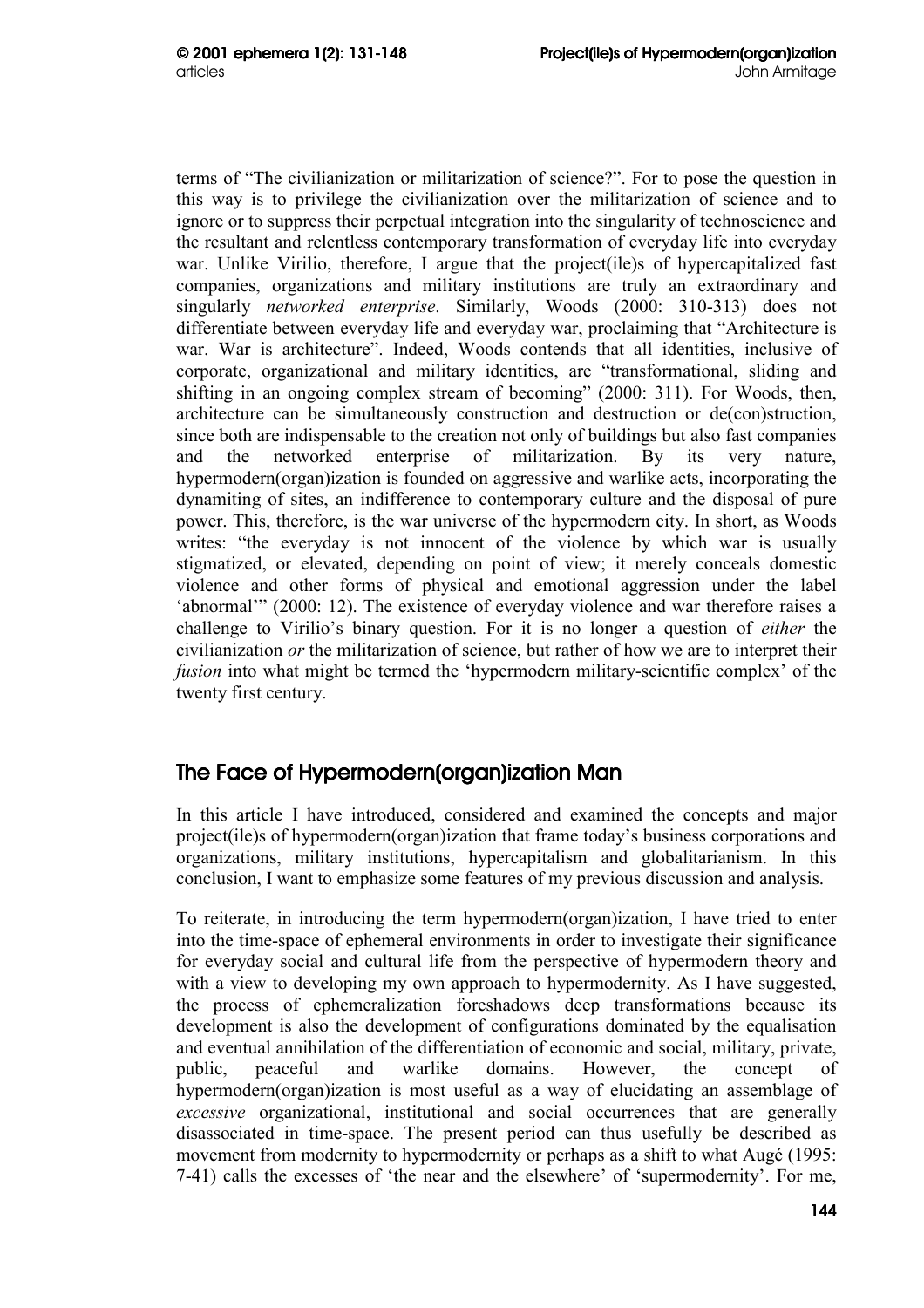and for Augé, it is the overabundance of the effects of time-space, the individualization of references and uncertainty, speeding and intensifying hypercapitalism that gives rise to the present era of globalitarianism and militarization. It is an era in which what Augé terms our awareness of the 'principles of intelligibility' has disappeared into the realms of ephemeralization. It is through a reconceptualisation of modern terms of modernization and organization, then, that I have attempted to demonstrate how my own approach diverges from modern, postmodern and positivist perspectives on the political economy of fast companies and network enterprises as well as military institutions. I noted in my introduction to this article, for instance, that my purpose is to develop the concepts of modernization and organization through an imaginative and, perhaps for some, a provocative engagement with the time-space of hypermodern(organ)ization. None the less, I consider that the principal significance of this article is its discovery of the time-space continuum of the project(ile)s of hypermodern(organ)ization.

In addition, and following Merleau-Ponty, I spoke of the project(ile)s of hypermodern(organ)ization as being accelerated and intensified yet ambiguous, signifying that they are at once unequivocal and, given present historical and cultural conditions, located in the time-space of the in-between or what Bauman calls the current transition from heavy to liquid modernity. However, as noted, I characterise the significance of the current period of hypermodernity in terms of the project(ile)s of hypermodern(organ)ization and hypercapitalism, globalitarianism and militarization.

I also considered the importance of the project(ile)s of hypercapitalism and dromoeconomics for an understanding of the economies of excess, as analysed by cultural theorists such as Richardson and Bauman in relation to the violation of modern shopping norms and the genesis of novel excessive and ephemeral relationships between the project(ile)s of deterritorialization and reterritorialization. These analyses are leading to a re-conceptionalisation of the function of cultural norms and values as the obvious concepts for conceiving of excess, to a re-consideration of deterritorialization and reterritorialization and their connections in a hypercapitalist environment increasingly comprised of the absence of cultural norms and the presence of excess. The project(ile)s of hypermodernity, deterritorialization and reterritorialization are therefore accelerating and intensifying the sphere of the ephemeral. Thrown by such project(ile)s into the gray zone of the Internet where the rhythm of reterritorialization quickens and its moody discontents multiply, human subjects are forced to abandon the time-space of geopolitics in the modern city and adapt to the fearful world of chronopolitics in the hypermodern city by those masters of the known universe of total mobilization, the global kinetic elite.

Moreover, and in adopting a hypermodern methodology and theoretical perspective on hypermodern(organ)ization, it soon becomes clear that the project(ile)s of globalitarianism necessitate a critical reconsideration of contemporary technological, political, economic and cultural molar and molecular project(ile)s. Philosophers as different as Virilio and Bauman, Chomsky, Lingis and Woods now question the role of the military in everyday life and war around the world. They are all searching for alternative paths to a hypermodernity that rejects the polarised inertia of militarized and industrialized political economies and the 'humanitarian' cultural values of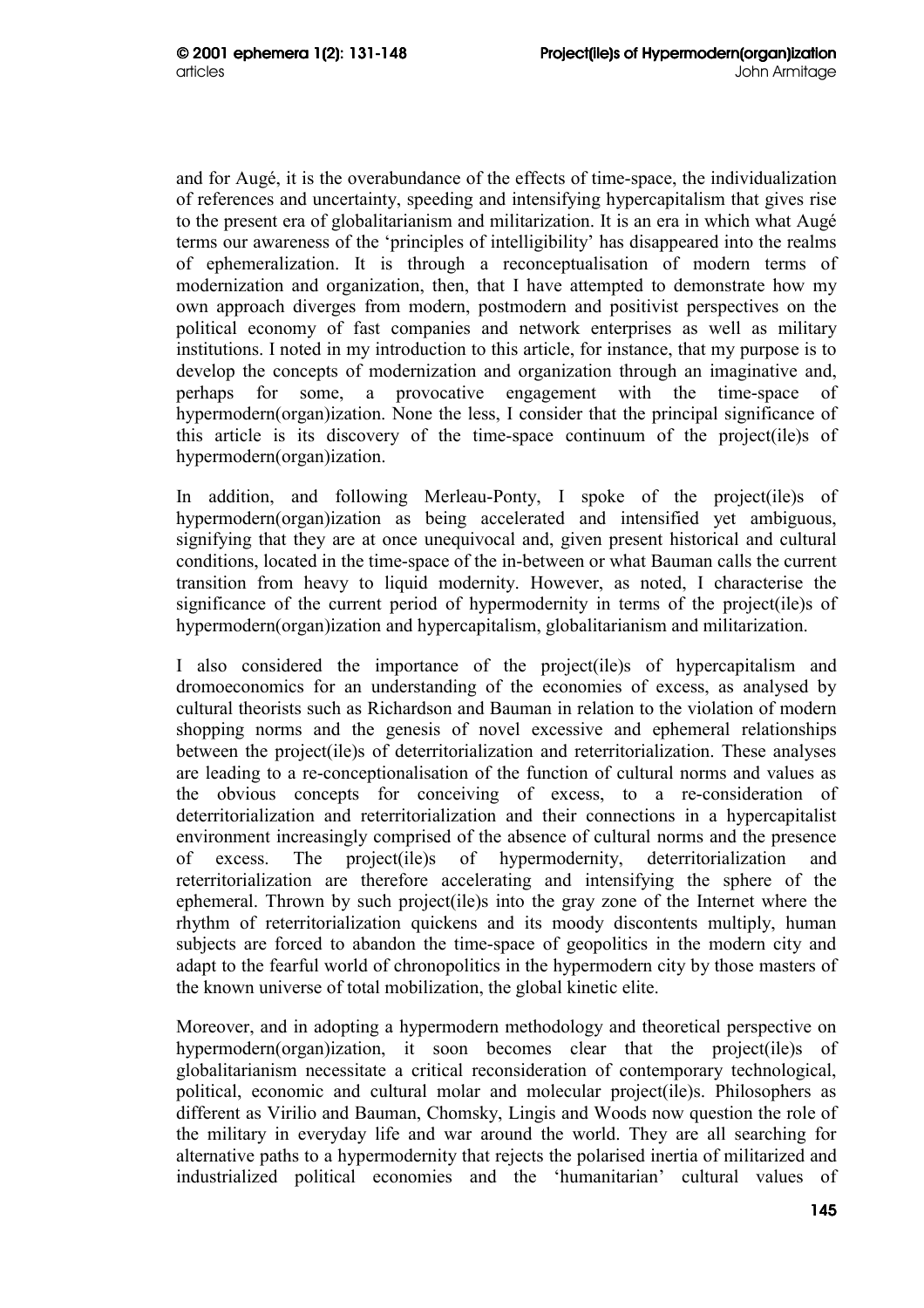globalitarianism. In following such examples, we might focus on Lingis' concern with the link between the phallocentric culture of the West, the institution of the dimension of verticality and Virilio's conception of cultural globalitarianism. Perhaps our gaze, like that of Lingis, should be turned towards what I have labelled the '(s)lower classes' (Armitage, 2000d), towards a different conception of cultural values in social thought. For Lingis rightly questions analyses that are wholly centred on examining corporate campaigns directed from the top floors of skyscrapers in the hypermodern city or the activities of military personnel soaring off into the stratospheric heights of orbital space. Instead, Lingis (2000: 41-51) makes it clear that, when considering the project(ile)s of hypermodern(organ)ization, one need not always zoom in on the negative repercussions of the Third World War on nature or the joyless reverberations of the globalitarian, hypercapitalist free-trade economy. For instance, writing of the impact that such project(ile)s have had on the sufferings of a Brazilian street kid he met in Rio, Lingis (2000: 51) nevertheless vividly illustrates how the orders of present-day business corporations, organizations and military institutions cannot dampen the resistance of this particular street kid to hypermodern(organ)ization through something as simple as his totally mobilized life on the run. Who knows, caught as he is in the dead centre of the cross hair sights of the project(ile)s of hypermodern(organ)ization, this Brazilian street kid may yet become the youth that Lingis speaks of and join the guerrillas in the mountains? In sum, it is clear that the de(con)structive work of the global kinetic elite, five star generals and even that of anarchitects and social theorists does not always produce the results that they would like it to do. Any genuine critical dialogue on organization must understand not only acceptance of the contradictions of hypermodern(organ)ization but also the earthbound resistance of the Brazilian street kid. For his, like ours, is the face of hypermodern(organ)ization man.

#### references references

Agamben, G. (1999) *Remnants of Auschwitz: The Witness and the Archive*. New York: Zone Books.

- Armitage, J. (2000a) 'Paul Virilio: An Introduction', in J. Armitage (ed) *Paul Virilio: From Modernism to Hypermodernism and Beyond*. London: Sage, 1-23.
- Armitage, J. (2000b) 'From Modernism to Hypermodernism and Beyond: An Interview with Paul Virilio', in J. Armitage (ed) *Paul Virilio: From Modernism to Hypermodernism and Beyond*. London: Sage, 25-56.
- Armitage, J. (2000c) 'The Uncertainty Principle: Paul Virilio's The Information Bomb', in G. Redden and S. Aylward (eds), *M/C-A Journal of Media and Culture*, 3(3), 'Speed'. (Electronic Journal: http://www.api-network.com/mc/).
- Armitage, J. (2000d) 'Beyond Postmodernism? Paul Virilio's Hypermodern Cultural Theory', *CTHEORY* (electronic journal: http://www.ctheory.com/article/a90.html).
- Armitage, J. (2000e) 'Ctheory Interview With Paul Virilio: The Kosovo War Took Place in Orbital Space: Paul Virilio in Conversation with John Armitage', *CTHEORY* (electronic journal: http://www.ctheory.com/article/a89.html).
- Armitage, J. (2001a)(guest editor) *Economies of Excess*. *Parallax*. 18, (7) 1.
- Armitage, J. (2001b) 'The Hypermodern City: Total Mobilization in Manila', paper prepared for R. Bishop and J. Phillips (eds) *Perpetuating Global Cities: Postcolonial Urbanism in South East Asia*, May-June, National University of Singapore.
- Armitage, J. (2001c, forthcoming) 'The Military is the Message', in J. Armitage and J. Roberts (eds) *Living With Cyberspace: Technology & Society in the 21st Century*. London: Continuum.
- Armitage, J. and Graham, P. (2001) 'Dromoeconomics: Towards a Political Economy of Speed', *Economies of Excess. Parallax* 18, (7) 1: 111-123.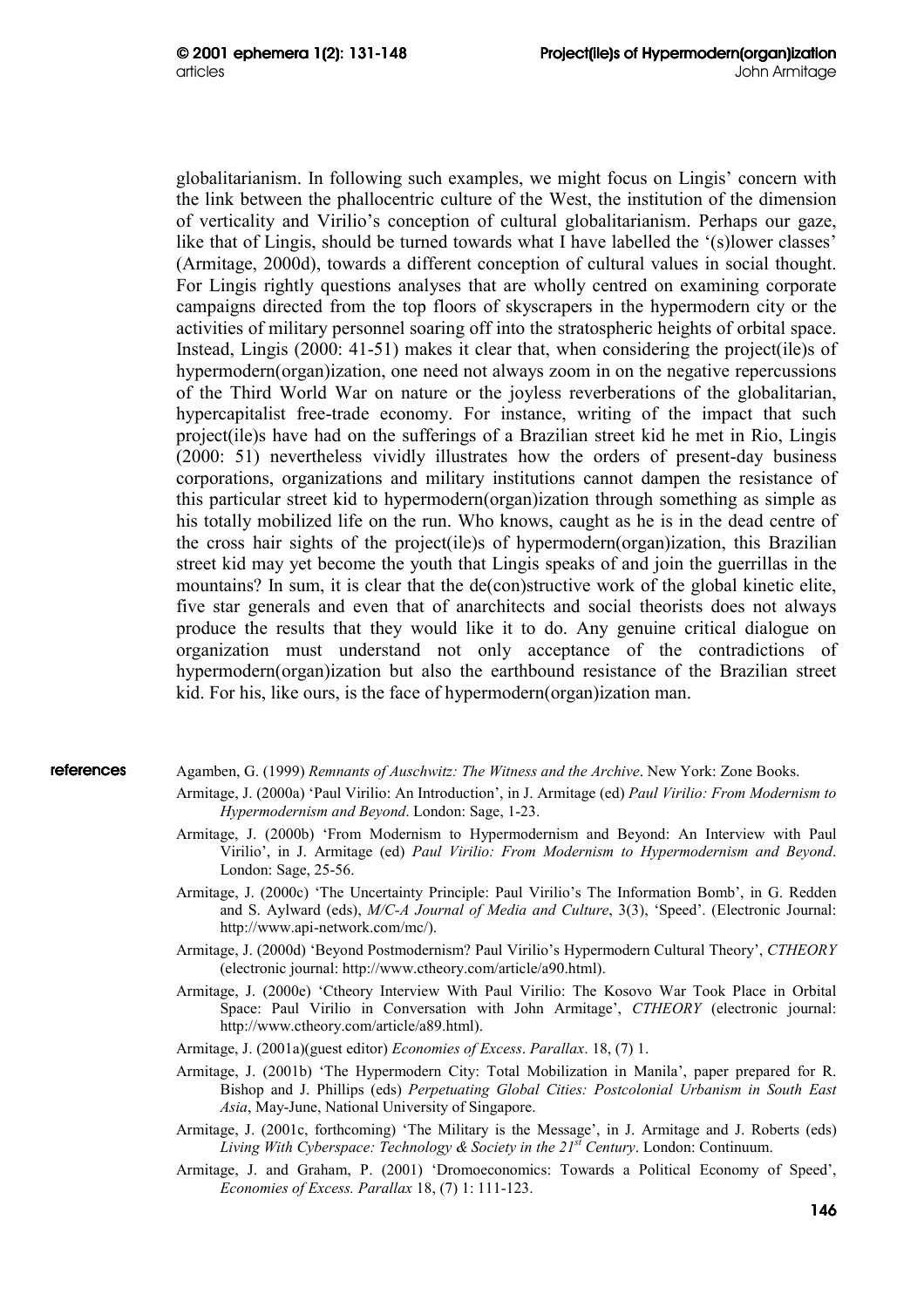- Augé, M. (1995) *Non-Places: Introduction to an Anthropology of Supermodernity*. London: Verso.
- Baudrillard, J. (1993) 'After the Orgy', in *The Transparency of Evil: Essays on Extreme Phenomena*. London: Verso, 3-13.
- Bauman, Z. (2000) *Liquid Modernity*. Cambridge: Polity.
- Bauman, Z. (2001a) 'Wars of the Globalization Era', *European Journal of Social Theory*, 4 (1): 11-28.
- Bauman, Z. (2001b) 'Excess: An Obituary', *Economies of Excess*. *Parallax* 18, (7) 1: 85-91.
- Castells, M.  $(2000)(2<sup>nd</sup> edn)$  <sup>The</sup> Network Enterprise: the Culture, Institutions and Organizations of the Informational Economy', in *The Rise of the Network Society*. Oxford: Blackwell, 163-215.
- Chomsky, N. (2000) *A New Generation Draws the Line: Kosovo, East Timor and the Standards of the West*. London: Verso.
- Chossudovsky, M. (2001) 'Low Intensity Nuclear War', *nettime*. (Electronic mailing list. Archive at: http://www.nettime.org). Distributed on Wednesday 24<sup>th</sup> January 9.17 p.m.
- 'Editorial' (1994) 'Why Organization? Why Now?, *Organization* 1(1): 5-17.
- Fleming, C. (1998) *High Concept: Don Simpson and the Hollywood Culture of Excess*. London: Bloomsbury.
- Goodchild, P. (1996) *Deleuze and Guattari: An Introduction to the Politics of Desire*. London: Sage.
- Graham, P. (2000) 'Hypercapitalism: A Political Economy of Informational Idealism', *New Media & Society*, 2(2): 131-156.
- Gray, C. H. (1997) *Postmodern War: The New Politics of Conflict*. London: Routledge.
- Jeudy, H.-P. (1994) *Social Overload*. New York: Autonomedia.
- Kelly, K. (1999) *New Rules for the New Economy*. London: Fourth Estate.
- Kettle, M. (2001) 'US told to make China its No 1 enemy', in *The Guardian*. London: Electronic edition: http://www.guardianunlimited.co.uk: 1-2: Saturday, March 24.
- Lieberman, R. (1993) 'Shopping Disorders', in B. Massumi (ed) *The Politics of Everyday Fear.* Minneapolis: University of Minnesota Press, 245-268.
- Lingis, A. (1984) *Excesses: Eros and Culture*. Albany: State University of New York Press.
- Lingis, A. (2000) *Dangerous Emotions*. Berkeley: University of California Press.
- Lyotard, J-F. (1984) *The Postmodern Condition: A Report on Knowledge*. Manchester: Manchester University Press.
- Merleau-Ponty, M. (1962) *Phenomenology of Perception*. London: Routledge.
- Richardson, M. (2001) 'Engulfed by the Surf', *Economies of Excess*. *Parallax* 18, (7) 1: 81-84.
- Robins, K. (1999) 'Against Virtual Community: For a Politics of Distance', in J. Armitage (ed), Machinic Modulations: New Cultural Theory & Technopolitics. *Angelaki,* 4(2): 163-170.
- Sassen, S. (2001) 'The Excesses of Globalisation and the feminisation of Survival', *Economies of Excess. Parallax* 18, (7) 1: 100-110.
- Sen, G. (1995) *The Military Origins of Industrialisation and International Trade Rivalry*. London: Pinter.
- Sennett, R. (2001) 'New Capitalism, New Isolation', in *Le Monde diplomatique*, February 2001. (Electronic edition: http://www.monde-diplomatique.fr/en/2001/02/16cities).
- Smith, D. (1999) *Zygmunt Bauman: Prophet of Postmodernity*. Cambridge: Polity Press.
- Smith, M. R. (1985) 'Army Ordnance and the "American system" of Manufacturing, 1815-1861', in M. R. Smith (ed), *Military Enterprise and Technological Change: Perspectives on the American Experience*. Cambridge, Mass: The MIT Press, 39-86.
- Thrift, N. (2000) 'Animal Spirits: Performing Cultures and the New Economy', Conference Paper, *8th (Millennium) Conference of the International Joseph A. Schumpeter Society*,  $28<sup>th</sup>$  June-1<sup>st</sup> July 2000, University of Manchester, UK.
- Virilio, P. (1986) *Speed & Politics: An Essay on Dromology*. New York: Semiotext(e).
- Virilio, P. (1991) *The Aesthetics of Disappearance*. New York: Semiotext(e).
- Virilio, P. (1999) *Politics of the Very Worst*. New York: Semiotext(e).
- Virilio, P. (2000a) *The Information Bomb*. London: Verso.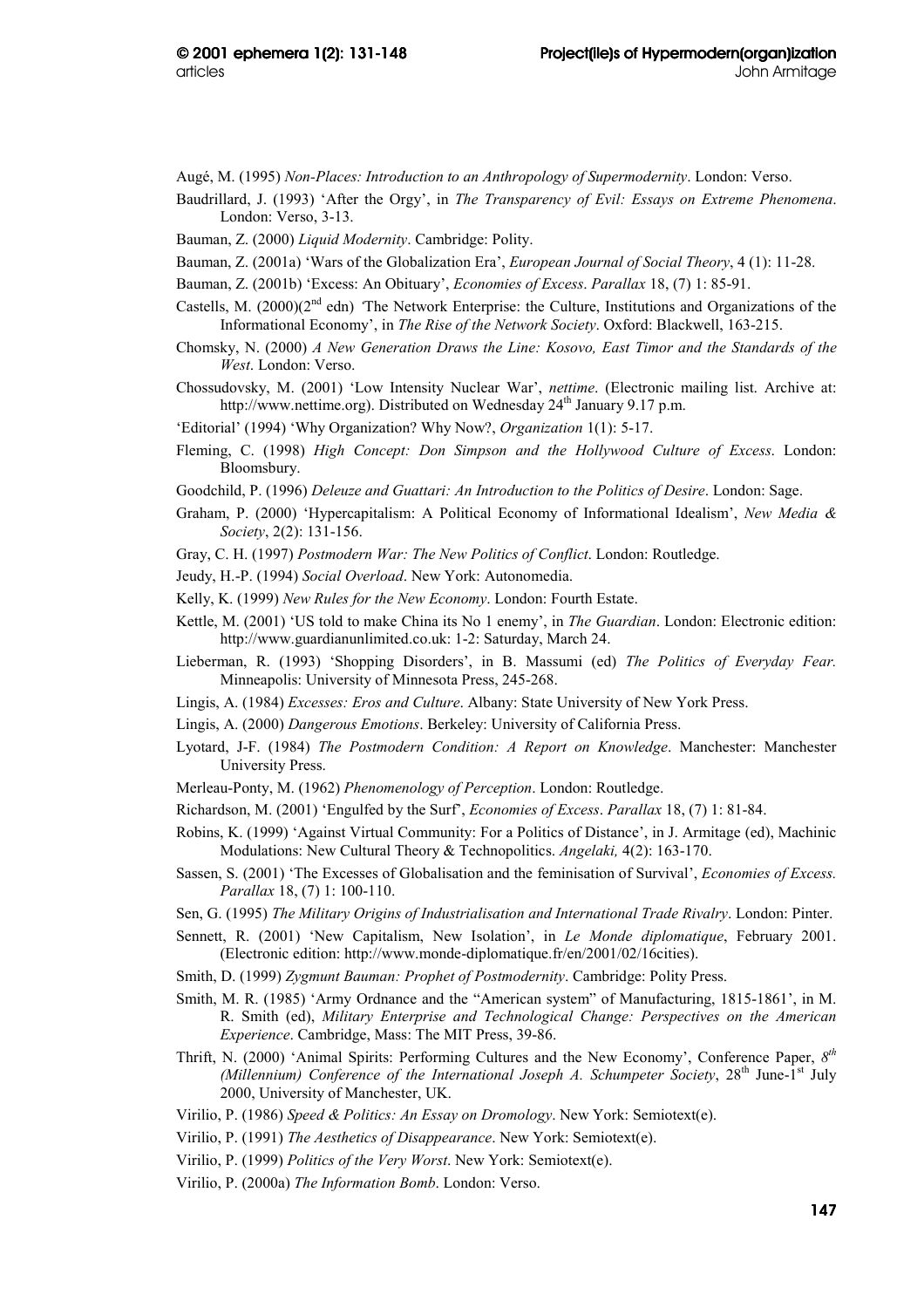|            | Virilio, P. (2000b) Strategy of Deception. London: Verso.<br>Virilio, P. (2000c) 'Un habitat exorbitant', <i>Architecture d'aujourd hui</i> , 328: 112-119.<br>Woods, L. (2000) 'Everyday War', in M. Miles (et. al.) (eds) The City Cultures Reader. London:<br>Routledge, 310-313.                                                                                                                                                                                                                                                                                                                                         |
|------------|------------------------------------------------------------------------------------------------------------------------------------------------------------------------------------------------------------------------------------------------------------------------------------------------------------------------------------------------------------------------------------------------------------------------------------------------------------------------------------------------------------------------------------------------------------------------------------------------------------------------------|
| the author | John Armitage is Head of Multidisciplinary Studies in the School of Social, Political and Economic<br>Sciences, University of Northumbria, UK. He is an associate editor of Theory, Culture & Society, a<br>member of the international editorial board of The Journal of Visual Culture and the editor of, most<br>recently, <i>Virilio Live: Selected Interviews</i> (2001, forthcoming).<br>Address: John Armitage, Head of Multidisciplinary Studies, Room 404, Northumberland Building,<br>School of Social, Political and Economic Sciences, University of Northumbria, NE1 8ST, UK.<br>Email: john.armitage@unn.ac.uk |
| discussion | To discuss this article, email ephemeraweb $\omega$ yahoogroups.com using the following subject line:<br>$1(2)$ Armitage – Hypermodern(organ)ization<br>To register with ephemeral discussion, visit http://www.ephemeraweb.org/discussion<br>The view the archive, visit http://groups.yahoo.com/group/ephemeraweb/messages<br>The discussion archive is also searchable by keyword and/or contributor.                                                                                                                                                                                                                     |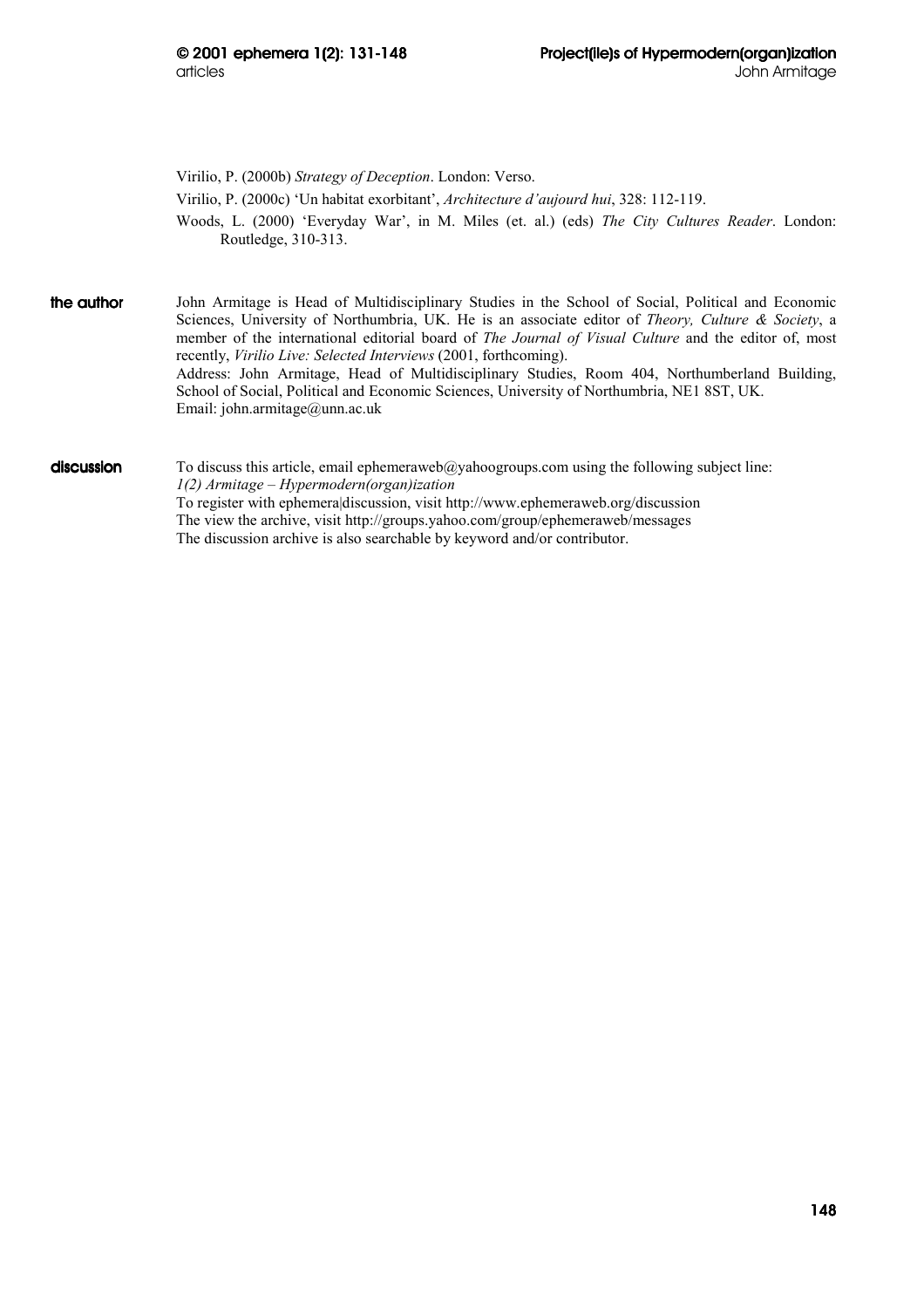## Informated Identities and The Spread of the **Word Virus**

Iain Munro

University of St. Andrews, UK

abstract abstract

This paper will focus on changes in the way people see themselves and the different practices emerging for constituting their subjectivity. These practices of subject formation will be examined through a number of different concepts. These concepts revolve around the ways in which our everyday practices and self conceptions are mediated by the new communications technologies. There is a utopian theme running through much that is written about the information revolution and its social and economic implications which begins with the work of McLuhan. This paper will attempt to expose the holes in this utopianism, with particular reference to the concept of identity. Castells' idea of 'project identities' that have arisen in protest against globalization will provide the starting point for the argument. From this point of departure other influences upon identity constitution within the information society will be explored including the concepts of informated identities, the incitement to discourse, the effects of the word virus, the rise of interactive docility and the champions of electronic utopias.

It has been claimed that psychoanalysis does not resolve problems but merely displaces them… We might say the same of technical and industrial progress. (Virilio, 2000: 37)

Compared with music all communication by words is shameless; words dilute and brutalize; words depersonalize; words make the uncommon common. (Nietzsche, 1968: 428)

#### Global Identities Global Identities

Perhaps the information age could be said to have commenced with the following declaration from Joseph Goebbels: "He who knows everything fears nothing" (Virilio, 2000: 62). Over the last few decades a lot has been made of the transition from industrial society to a post-industrial information society. The first great treatise on this movement was Marshal McLuhan's *Understanding the Media*, where he predicted that, "Under electric technology the entire business of man becomes learning and knowing" (1964: 69). But it has taken three decades for this message to be properly received in organization theory and management studies. The effect of electronic communications on the way we see ourselves and others is of a profoundly different kind from previous technological revolutions. McLuhan located this difference in the fact that previous technologies tended to serve as extensions of the human body whereas the electronic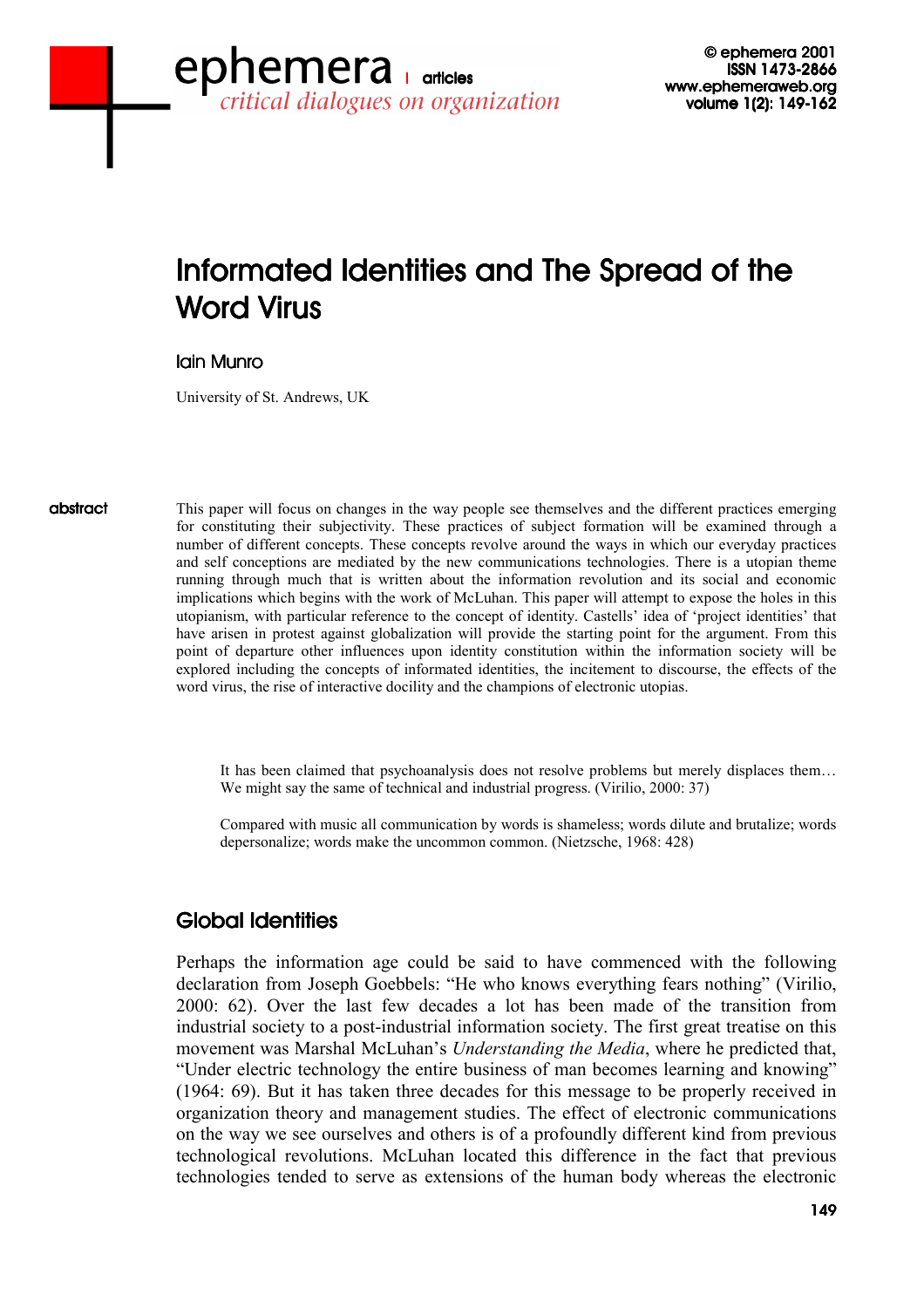revolution was more like an extension of the central nervous system. Today there is a diverse range of cybernetic technologies which operate in this way including the Internet, mobile phones, CCTV, as well as more mundane business applications such as Electronic Point of Sale systems and SAP. The Economist Intelligence Unit forecasts that the Internet will radically transform the way businesses operate over the coming years, and much of its research is devoted to these changes (www.eiu.com). These changes are not simply confined to commerce but are being experienced in all sorts of social arenas. Castells (1997) believes that we are at the dawn of a new network society, and the RAND corporation is even talking of a revolution in warfare called 'information warfare' (Arquilla and Ronfeldt, 1997).

Castells (1997) has proposed that the way people's identities are shaped are changing as a result of globalization and what he has termed 'informationalization'. He suggests that civil society serves less as a basis for identity construction because of the weakening powers of traditional social structures in an increasingly globalized world. For example, the institutions of the labour process and political process were very much a product of the first media age under modernity, but we are now undergoing changes in the postindustrial societies, with reduced union activity and falling numbers of voter during the electoral process. Instead, he suggests that old 'legitimizing identities' that formed the basis of civil society under modernity will be replaced by emerging 'project identities' which may form a new civil society under the new logic of globalization and the ever extending information networks. New cultural communes have been gaining popularity, which have developed hand in hand with globalization and have attempted to resist the power of globalization and uncontrolled informationalization (1997: 361). Amongst these he suggests are ecologists, feminists, religious fundamentalists, nationalists and localists. Ecological and feminist movements both provide opportunities for transforming the ways in which we see ourselves and the practices through which our identities are constructed. With the demise of patriarchal forms of organization, feminism may offer alternatives forms of familial relations and sexual identity. According to Castells, ecological movements are developing the idea that the world's peoples have a "new identity as a species" (1997: 127), which unites the species as under threat from ecological distaster. Castells' favourite group is probably the Zapatistas which he calls "the first informational guerrilla movement" (1997: 79). He likes this group not only for its support for some of the poorest most oppressed groups in Mexico, but for the way they harnessed the Internet itself to resist the effects of an oppressive global movement, NAFTA<sup>1</sup>.

The Zapatistas are particularly interesting since this movement shows that the distinction between economic war and information war is now far from clear. An insightful discussion of the relation between information war and economic war can be found in Desmond's (1997) analysis of the function of marketing. He shows clearly how a masculine and militaristic discourse is involved in marketing, and suggests that

<sup>1</sup> This form of warfare has proven particularly successful in Mexico where the Zapatista's leadership was able to address Mexico's parliament directly for the first time in March this year (*The Guardian*, March 29th 2001).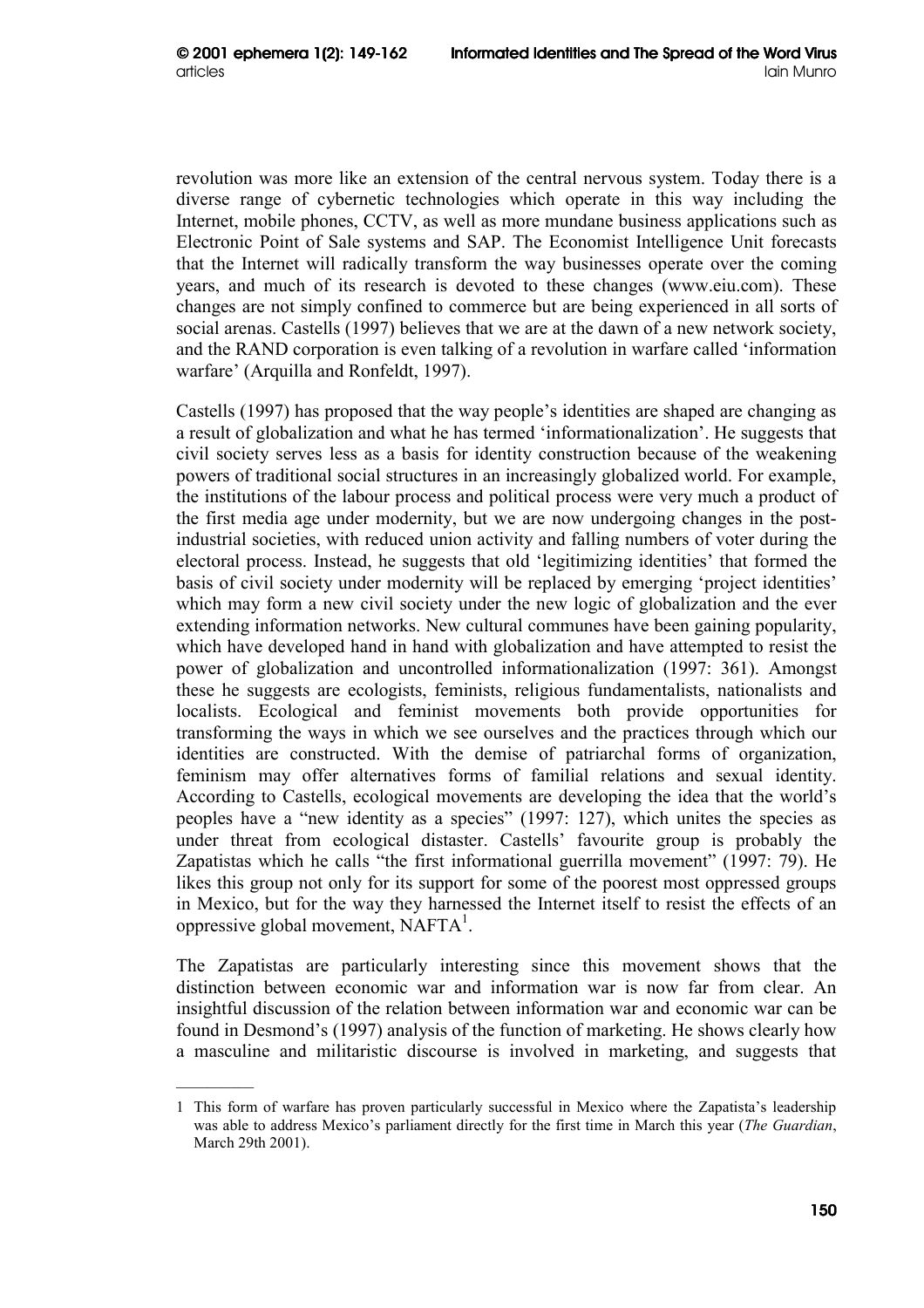feminist theory may be particularly suitable for highlighting this tendency. However, he also warns that some recent developments in marketing which appear in feminine guise, such as relationship marketing, are really just a form of information warfare being waged against radically other feminist identities. For Desmond, marketing is a form of warfare, where "the mind of the consumer forms the territory on which the battle is waged" (1997: 344). Paul Virilio has argued that each new war is fought with the latest technologies available, which today are the new information technologies. What is unusual about these technologies is that they are already a fundamental part of the economic infrastructure of the big Western powers. Virilio cites the Multilateral European Agreement on Investment as part of an overall movement by the World Trade Organization to deregulate national sovereignties, where the deregulation of markets goes hand in hand with the deregulation of strategic information. So information war and economic war merge together, "since each involves the same hegemonic ambition of making commercial and military exchanges interactive" (Virilio, 2000: 144).

#### Informated Identities

One of the first theorists to write about how information was transforming modern society was Theodore Adorno writing about the cultural shifts which lead to World War II. Adorno's understanding of the mass media was very much influenced by how the media operated to mobilize attitudes during the War, particularly in Germany. He stated that, "mass culture is an organized mania for connecting everything with everything else, a totality of public secrets. Everyone who is informed has his share in the secret, just as under National Socialism the privilege of esoteric blood-brotherhood was actually offered to everyone" (1991: 72). This mania for connecting everything to everything else has been taken to a new degree of intensity with the development of the Internet and the World Wide Web. And the shared secret has become a serious problem for governments who no longer have control over the public secrets and the nature of the groups to which one might belong. Governments express concern over the appearance of hate groups and criminal organizations on the web, but they are also rather keen on monitoring each and every citizen, by means such as the clipper chip and surveillance technologies installed within Internet Service Providers. This attitude is not just an expression of a centralized power but is clear in recent proposed legislation allowing employers to monitor employee emails. In this sense the power relations developing in the network society may be less centralized than in the more apparent hierarchical structures, but they still exist in more subtle and abstract forms (Munro, 2000).

One might say that in the information age we are becoming a society of informers and stool pigeons. This is exactly what Paul Virilio believes when he says that the information revolution is really a "revolution of generalized snooping" (2000: 62). William Burroughs says that in the age of information, informers are farmed like dairy cows, so swollen with information they have to be milked regularly (Burroughs, 1995). There is a strong economic argument for this, which has been stated over and over again in the management literature by the high priests of the knowledge society like Peter Drucker, and the gurus of knowledge management like Nonaka and Takeuchi (1995).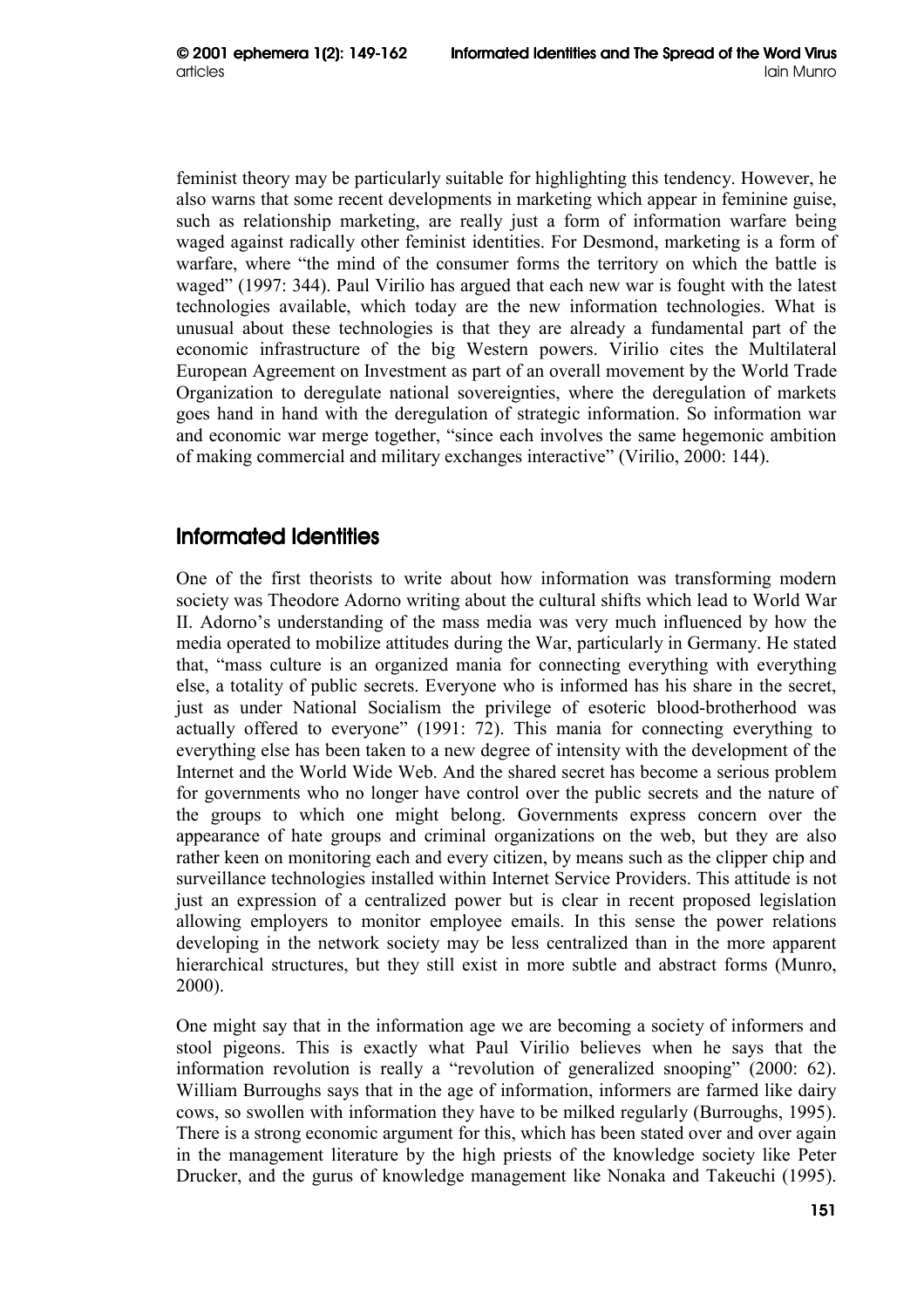Now that knowledge has become such a valuable commodity we must not waste a drop of it, and if possible it should be stored up in huge vats for later use (cybernetic networks of people and computers). Several decades before the dawn of this information age Adorno offered this advice as both an observation and a warning, "Those who have been thoroughly informed lend themselves to thorough utilization" (1991: 72). Today, of course, this is not seen as a warning but has become a mantra for the information age. It is likely that we will not have a clear idea of what the truly informed individual will look like until the nascent revolution in biotechnology is fully underway.

#### 'The Incitement to Discourse'

In his *History of Sexuality*, Michel Foucault (1981) pointed out that rather than repressing discourse, power may also offer an 'incitement to discourse'. Power can be repressive, it may operate through censorship, but before this it is also productive. The example he examines in his book is the confessional, a model which appears in a number of different social relationships, such as between priest and sinner, judge and criminal, parent and child, doctor and patient. However, this incitement to discourse may also be in other forms, and has taken on a very specific form with this new age of communication technologies. Perhaps it is best summed up in British Telecom's old advertizing slogan: 'It's good to talk.' Here talking has become a good in itself, the categorical imperative for the information society. Even back in the 60s McLuhan noted this increasing power of the language of the marketplace in the electronic media, "Marketing and consumption tend to become one with learning, enlightenment and the intake of information" (1964: 373). It is also clearly in operation in the Internet, much of which is becoming sponsored by advertizing. Communication and commerce are becoming ever more tightly bound together<sup>2</sup>.

One of the most interesting ideas to appear on the Internet in the year 2000 was the notion of the 'ideavirus' developed by marketing executive Seth Godin. Godin argues that crazes for products mirror the behaviour of diseases, especially venereal disease in the ways that they are spread by a promiscuous and energetic few. Once the ideavirus has taken hold in a small population it can then grow exponentially. To demonstrate his point, Godin released his book, *Unleashing the Ideavirus*, free on the Web, and within a few months of appearing in August 2000 it had been downloaded by over a million people (*The Observer*, 26 November 2000). Godin believes that traditional advertizing will disappear as the new media takes over and that word-of-mouth recommendations through the new media will replace this. Examples of this kind of marketing can already be seen in websites devoted entirely to reviewer's comments and Amazon which ranks its reviewers as well as its products. The ideavirus is really just a technological variation

<sup>2</sup> Perelman (1998) has also cited an abundance of evidence to show that advertizers frequently exert influence over newspaper editors with regard to the stories being run by their paper. This especially concerns the censorship of stories that might reflect negatively on the corporation's activities.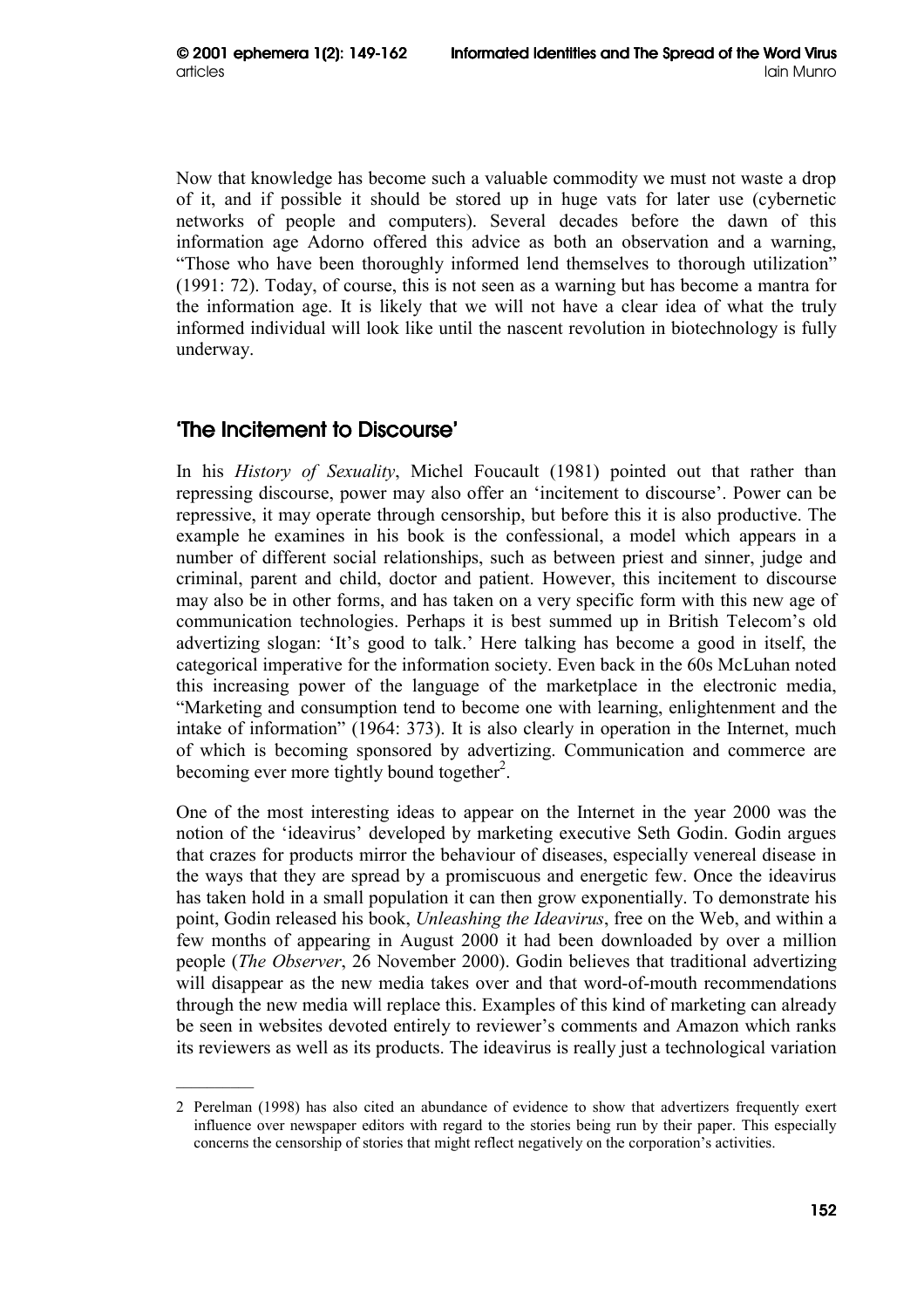of traditional word-of-mouth marketing, but this is greatly amplified by the power of new communications networks. In this new kind of marketing it will be important to identify the 'sneezers' who spread the word virus, and fertile places for the spread of contagion, such as schools or student unions (mirroring real viruses). Of course, Godin's approach is market orientated clap trap, but it is a significant innovation in the commodification of communication.

#### **The Word Virus**

 $\mathcal{L}_\text{max}$ 

"The word is a virus", said Burroughs (1986) and now it has found new means of spreading. According to Burroughs the word shares the same identifying feature of the virus, "it is an organism with no internal function other than to replicate itself" (1986: 47). Historically, there has always been a close relationship between disease and language, the ancient cultures of what is now Latin America were destroyed as much by the alien language which infected their culture as by the alien viruses the Conquistadors brought across the Atlantic with them. Burroughs claimed that, "The word itself may be a virus that has achieved a permanent status with the host" (1979: 141). Words are not merely interpreted by us, but have a direct physiological impact on us ('What do you think you're doing Iain?', 'Do what you're told Iain', 'You failed to qualify Iain', 'You passed Iain', 'Fuck you Iain', 'You're fired Iain', 'I love you Iain'…). They can make us sick, and weaken our immune systems. They are also contagious, the use of slogans being an obvious example, which has for many years been common knowledge amongst politicians and advertizing executives.

Nietzsche's (1994) genealogical studies of language are remarkably close to Burroughs on this point. Nietzsche attempted to show that there is a necessary relationship between training the body and the production of knowledge, the body must be made passive and sickly before it will be receptive to the absorption of knowledge. Even the self exists partly as a linguistic convention, 'I', and partly as a physical inscription through punishment<sup>3</sup>. It is the body that gets punished and made sick on behalf of the grammatical 'I'. So the host body must be made passive and sickly before the parasitic 'I' can thrive within it and further propagate itself.

Modern information technology has intensified the power of the word virus, it is spreading like never before, particularly the US English variant. A paradigmatic demonstration of this power was the spread of the 'I love you virus' last year. This virus was probably the most effective and damaging virus to infect the Internet since its inception. It has been estimated that it destroyed data on about 45 million computers worldwide, causing computer downtime the total cost of which is incalculable but may

<sup>3</sup> It is true that the grammatical 'I' functions on a purely indexical level as simply the subject of an action or statement. However, the material reality to which this refers has no fixed or necessary content. Nietzsche's studies expose the historical practices which have lead to certain contemporary moralistic and legalistic understandings of identity.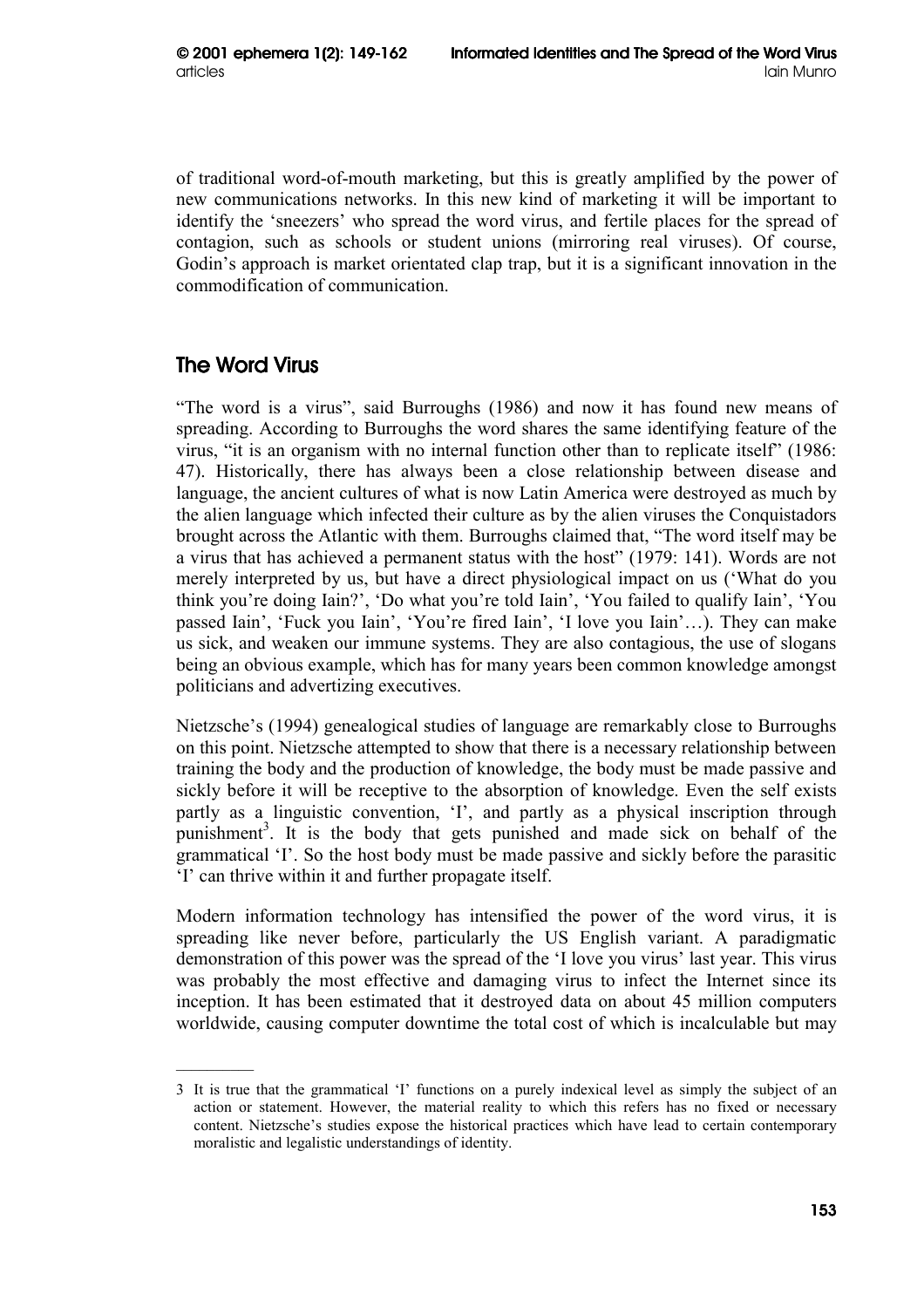have run into the \$100 millions (Stateman, 2000). This virus was particularly successful, not only because of its code, but because of the mechanism by which it spread, 'I love you'. This kind of virus, known as a 'worm', has many variants which depend largely upon the power of their name for their effect. Common names include, 'I LOVE YOU', 'Joke', 'Mothers Day Order Confirmation', 'Dangerous Virus Warning', 'Virus Alert', 'Important! Read carefully!' Dressed as good ideas, they know how to market themselves. They literally command you to open them and thereby become contaminated<sup>4</sup>.

#### **Interactive Docility**

 $\frac{1}{2}$ 

Mark Poster believes that the new technologies provide new opportunities for self development because of the increased levels of interactivity they allow. In his words: "Subject constitution in the second media age occurs through the mechanism of interactivity" (1995: 88). One might add that interactivity is an essential feature of subject constitution in any era, but that the nature of this interactivity changes. The first media age concerned one-way broadcasts such as newspapers, radio and television (the telephone was exceptional as a 2-way channel), whereas the second media age has led to a proliferation of lateral communications. However, one of the most striking features of the information revolution is its effect of massively amplifying mundane experiences. Anyone who doubts this need only sit for an hour on a train, and listen to the number of times such phrases as 'I'm on the train now' are spoken, a phrase rarely to be heard in the pre-mobile phone era. Perhaps it is the effect of all that battery radiation on the brain, though I suspect it is a feature of what Nietzsche termed the herd mentality. The absolute quintessence of this vacuity is to be found in an advert for a well known kind of beer, where a group of friends get in touch with each other by mobile calling to each other 'wassupp?' extended *ad nauseam*, rather than engaging in any real conversation. What such examples highlight is the nature of interaction that is encouraged by modern information technologies, which might best be termed 'interactive docility'. McLuhan observed this phenomena at the very beginning of the information revolution, stating that "electromagnetic technology requires utter human docility and quiescence of mediation such as benefits an organism that now wears its brain outside its skull and its nerves outside its hide. Man must serve his electric technology" (1964: 68). McLuhan's understanding of technology was heavily inspired by Samuel Butler's *Erewhon*, which conceived of mankind quite literally as the reproductive organs for machines.

The nature of this kind of interactive docility is to cut off creative activity. Indeed, this is a driving force behind the current cybernetic revolution. Cybernetics is a revolution in

<sup>4</sup> Some years ago, before the Internet took off, Rolland Barthes wrote a book of 'image repertoires' on the effect of the lover's discourse, and it could be argued that the virus would make a powerful new addition to this repertoire. In *A Lover's Discourse*, Barthes writes about the informer who furnishes the amorous subject with information about the loved being, he passes on these messages "like a disease" (1979: 139).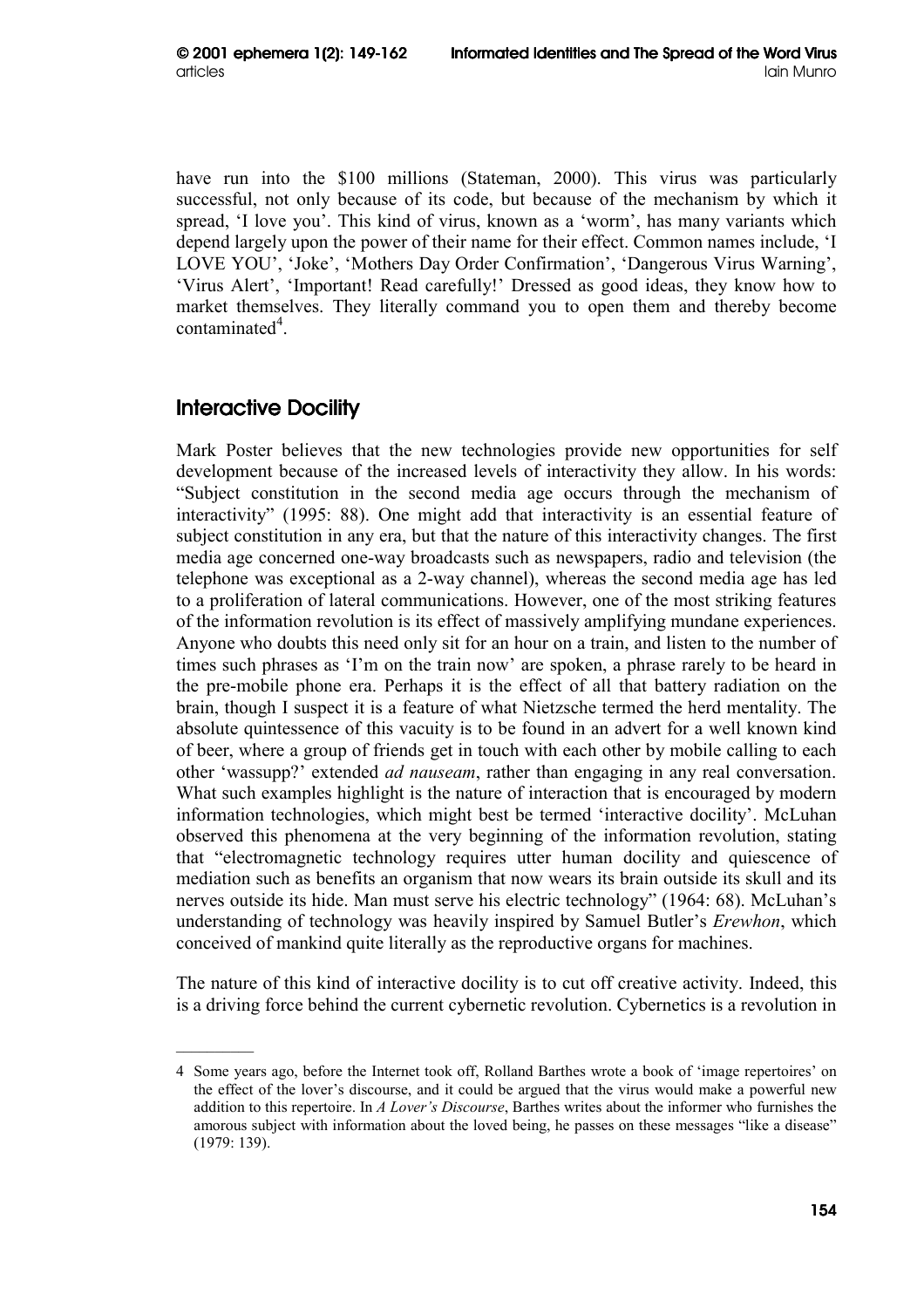feedback and adaptation, at the expense of experiment and creation. Paul Virilio describes the consequences of the communications revolution in the following terms: "every time we introduce a higher speed we discredit the value of an action, alienating our power to act for the sake of our power to react, which is another, less elevated name for what we currently term 'interaction'" (2000: 123). The most obvious example is that we have reduced the need for movement or travel which is, of course, the whole point of information technology. Recent examples where instant reactivity has been introduced into society include technologies such as Just In Time (JIT) management and Enterprise Resources Planning (ERP) software. One might also consider the management of consumers whereby loyalty cards and store cards integrate consumers more closely into the organization (they supply demand, as it were). Credit cards also provide this service with the mediation of banks and it is quite possible that it will not be long before cash completely disappears in favour of the more cybernetically adaptive credit cards. McLuhan was prescient yet again when he predicted the threat of the new technology to our concept of money (1964: 150), but whereas he foresaw a Star Trek like Utopia where money is no longer necessary, what has happened is an increasing cybernetic integration of money into our way of life.

### The Electronic Babel

Poster has emphasized the emancipatory potential of new information technologies like the Internet. He believes that, "the Internet seems to encourage the proliferation of stories, local narratives without any totalizing gestures and it places senders and addressees in symmetrical relations" (1995: 92). This may be true to a limited extent, but it appears to ignore the wider processes of globalization and standardization which make it possible. McLuhan had made a similar claim for the emancipatory potential of the new technology stating that computers should allow instant translation between different codes or languages and that, "The computer, in short, promises by technology a Pentecostal condition of universal understanding and unity" (1964: 90). McLuhan envisaged a new era of collective harmony and peace arising naturally from these technological developments. But, what we know now with the emergence of the Internet is that things are not translated from any language into any other, but from any language into US English. In fact, they are often not even translated by computer at all since US English has become the language of globalization, commerce and the Internet. Last year English was spoken for the first time by more people as a second language than by native English speakers.

A report on globalization by British Telecom is very revealing in this respect. This report shows how languages are fast disappearing, being replaced instead by the language of commerce. This is also another sign of increasing standardization, or as Nietzsche wrote, "words making the uncommon common" (1968: 428). BT is clearly concerned about the effects of globalization as suggested by research posted on its own website: "…up to half of the (approximately) 6,500 languages now spoken are already endangered or on the brink of extinction, and linguists estimate that a language dies somewhere in the world every two weeks. Much of the remaining linguistic diversity is carried by small communities of indigenous and minority people. In fact, some predict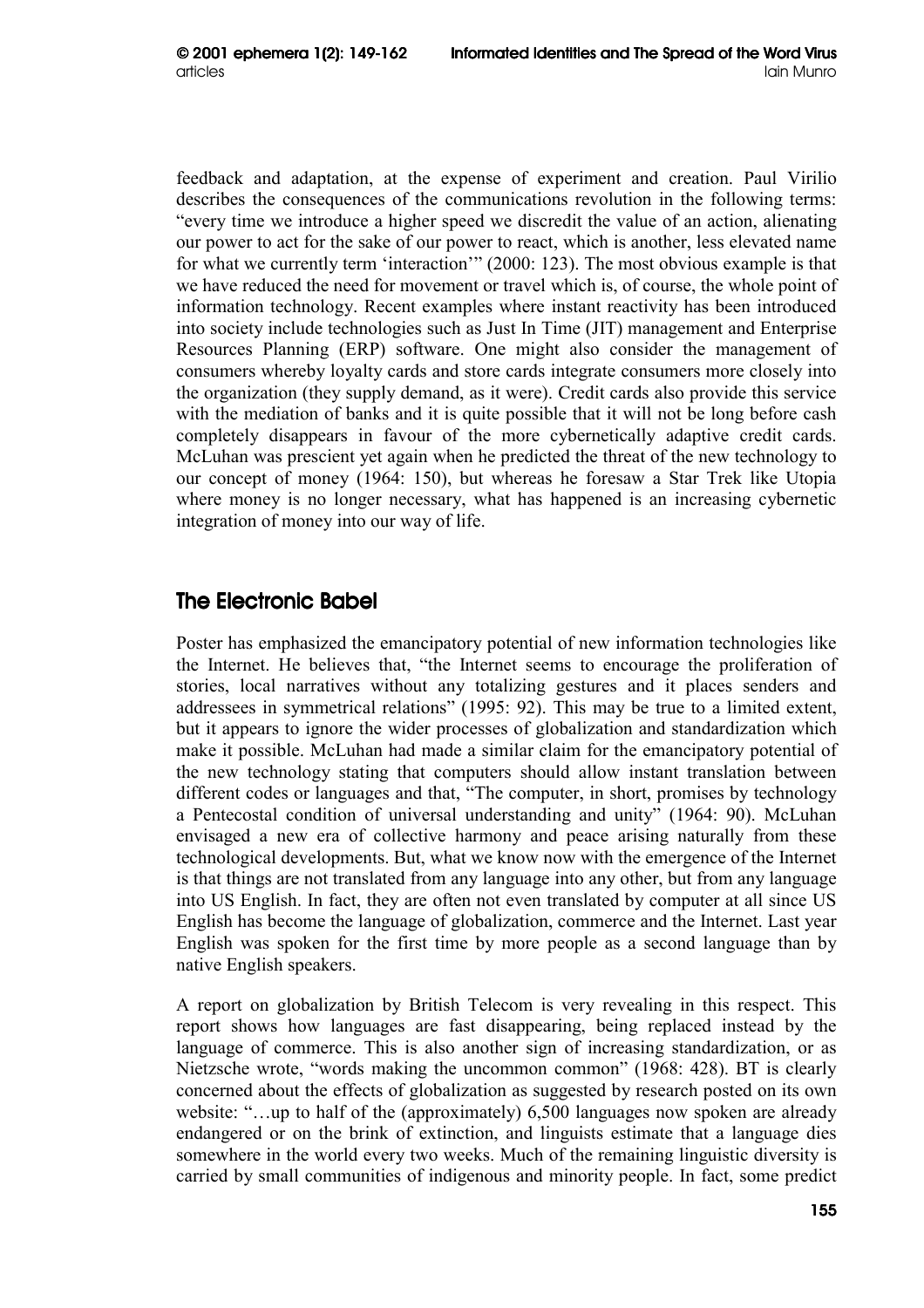that we may lose over 90 per cent of the world's languages during the next century. Already, more than a quarter of the world's population  $-1.7$  billion people – now speak English" (www.bt.com/world/sus\_dev/).

This section of BT's report concludes by stating somewhat blandly that, "The negative aspects of cultural imperialism and intolerance could be replaced with an understanding of our world-wide impacts and intrinsic inter-linkages, which are underpinned by our own cultural uniqueness." Everything in this conclusion seems to rest on the word 'could', which perhaps *could* have been put in bold typeface given its highly speculative nature. It also shows that although concerned, BT believes that the benefits outweigh the costs, with little need to do anything further about the matter. One might be tempted to suggest that this perspective is a little coloured by the nature of its business. The English word virus triumphs, contaminating more hosts than any other variant. It's good to talk - in English.

This thesis may be seen as an updated argument of what George Orwell (1949) termed 'Newspeak', a fictional form of the English language in which certain words were changed or removed to facilitate thought control. In this book the citizens of the totalitarian state of Ingsoc were given an impoverished vocabulary with which to speak and were bombarded instead with slogans such as, "War is peace. Freedom is slavery. Ignorance is strength". But whereas Orwell's Newspeak was imposed by a centralized socialist government, the spread of US English is a function of both the success of US information technology and the marketing methods of the huge capitalist enterprises which sell and use these technologies. Whereas the fictional Newspeak reduced the richness of language for expressly political purposes, the actual spread of US English and the subsequent disappearance of cultural diversity is being rationalized in economic terms, where 'freedom is the free market'.

#### E-topia: Electronic Utopias

 $\frac{1}{2}$ 

There is a strong Utopian theme underlying much of what is written about the information age which is present in works as diverse as Drucker, Zuboff, Poster and  $McLuhan<sup>5</sup>$ . McLuhan is probably the clearest in outlining this utopian message and it is in this work that the problems of this message are most apparent. Back in the early 1960s McLuhan believed that the new electronic media presented a serious challenge to the traditional hierarchies present in our societies. He stated that, "In an electric structure there are, so far as the time and space of this planet are concerned, no margins.

<sup>5</sup> It may be interesting to note that one of the founding fathers of modern cybernetics, Norbert Wiener, was somewhat ambiguous as to the uses of his theories. When writing about the second industrial revolution in electronic communication back in 1949 he stated the following problem: "In the long run, the deadly uninteresting nature of the repetitive task may make this [revolution] a good thing, and the source of the leisure which is necessary for the full cultural development of man on all sides. It may also produce cultural results as trivial and wasteful as the greater part of those so far obtained from the radio and the movies" (1950: 188).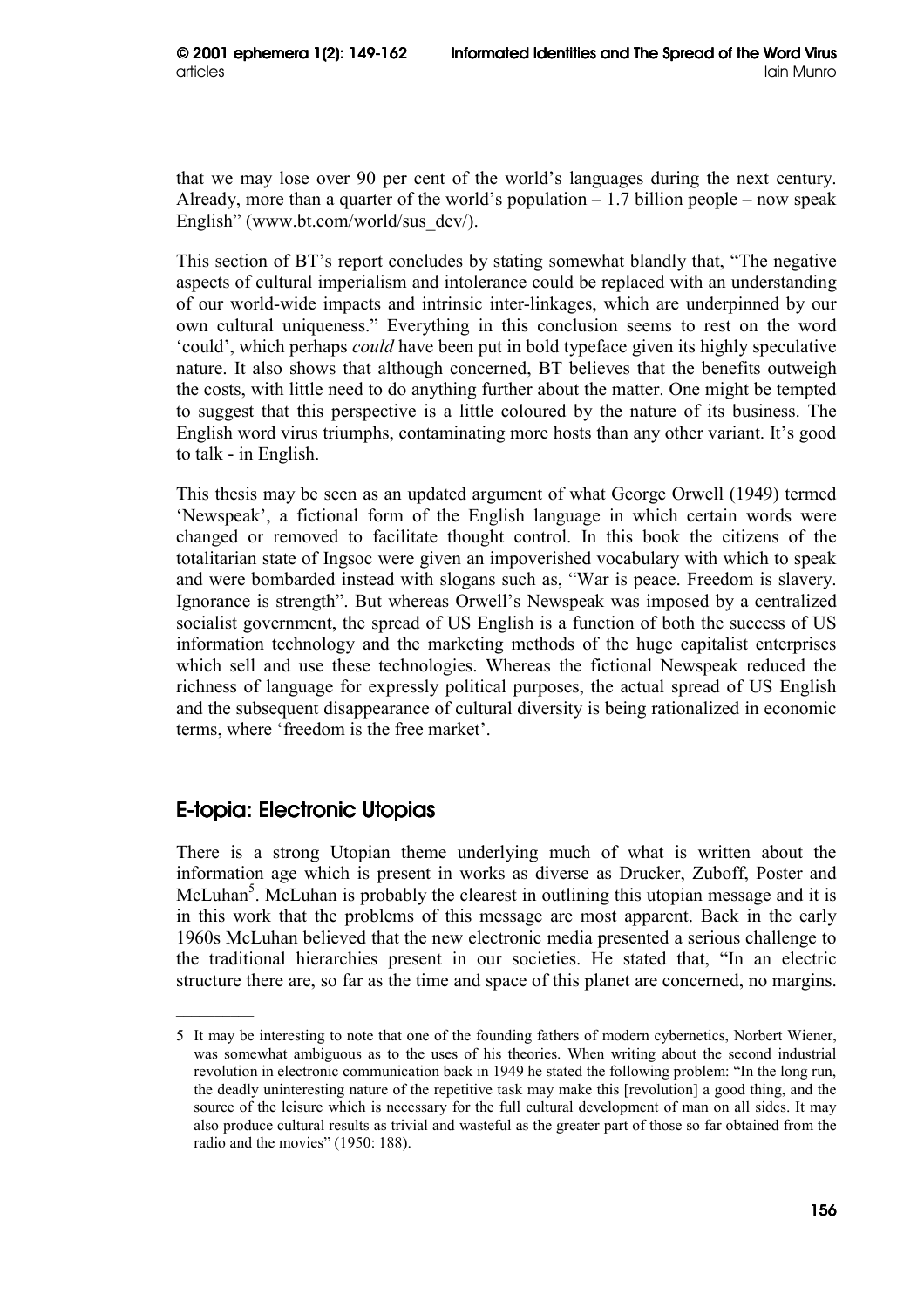There can, therefore, be dialogue only among centres and among equals" (1964: 291). McLuhan noted that the development of the telephone was the most powerful technology which challenged existing hierarchical structures at the workplace. The power of such lateral communication technologies lauded by McLuhan has recently been greatly intensified with the development of mobile phones and email. This argument is especially interesting when considering recent discussions of panoptic control in sociological books and journals, since McLuhan is suggesting that there is already a movement away from hierarchical observation and control which was such a dominant feature of the panoptic technologies in the Nineteenth Century. The fact is, however, that McLuhan was wildly utopian in his desire to see a technological liberation of mankind. This is attested to by recent legislation in the UK which will make it legal for employers to monitor their employees' emails (The Regulation of Investigatory Powers Bill). Anyone who has been given a mobile phone by their company or has worked in a call centre will know that the hierarchies have reasserted their power quite successfully by appropriating these new technologies. In fact, hierarchies may be seen in even the most horizontal and democratic communications. Elias Canetti (1973), for example, points out that in any dialogue there is an interrogator who requires a reply from the person being interrogated, which is a hierarchical relation even if it is mutually consensual. Hierarchies re-establish themselves within networks through issues of access, the use of passwords and concerns over security and encryption.

There may be a sense in which knowledge work has done away with the old division of labour and leaves man free to develop his full potential. This argument has been made quite forcefully by both McLuhan and, more recently, Zuboff. Zuboff has argued that in the informated organization, "Earlier distinctions between white and blue "collars" collapse" (1988: 393). The new type of work "requires more extensive participation of the human personality" (1988: 401), which takes more account of a person's emotions. Despite highlighting such positive aspects of the informated organization Zuboff does not build an entirely utopian picture of the future and suggests that management might attempt to reassert their hierarchical controls. McLuhan was far less bashful in this respect, announcing nothing less than the total spiritual transformation of humanity (1964: 72). McLuhan argued that, "Where the whole man is involved there is no work. Work begins with the division of labour and the specialization of functions and tasks... In the electric age the 'job of work' yields to dedication and commitment, as in the tribe" (1964: 149). The information age, therefore, heralds a new era of communal living reminiscent of pre-industrial tribal societies.

What these accounts fail to grasp, however, is the true nature of the division of labour and the alienation of the worker. Even in the information society the worker labours in order to get money so that s/he may meet his or her needs (though these be socially produced). The value of his or her labour is not equivalent to the value of the product of this labour since the latter is largely made up of surplus value which is absorbed by the capitalist. Note also that under the commodity relation the worker is alienated from the product of his or her labour (Marx, 1976: 716). Therefore s/he confronts the product of his or her labour as a commodity, as exchange value for a given quantity of congealed labour time, where the qualitative experience of this relationship is that of alienation. The commodity is something useful to them only to exchange, "For the owner, his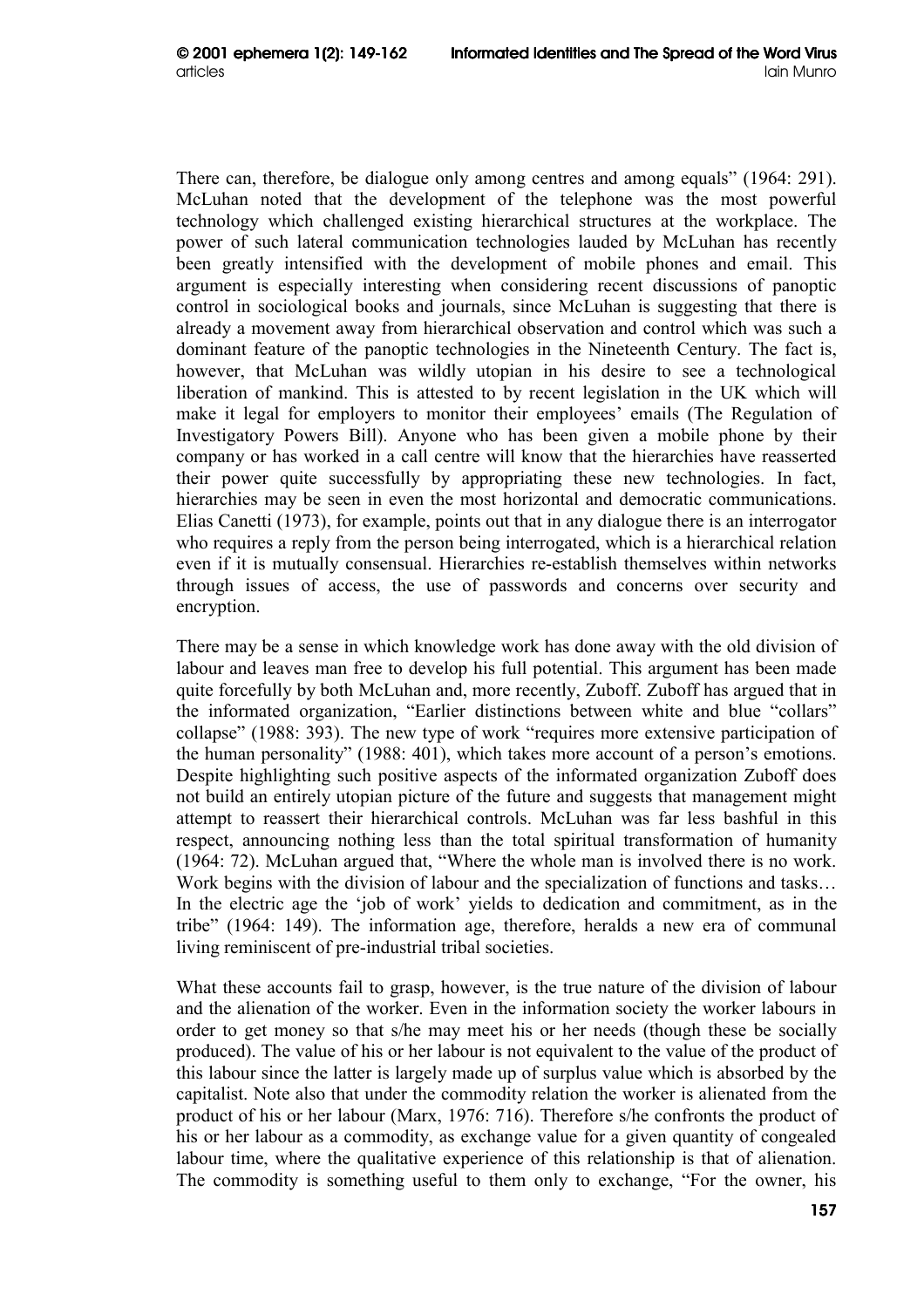commodity posses no direct use value. Otherwise he would not bring it to market" (Marx, 1976: 179). Zuboff explicitly states this in her discussion of knowledge: "The informated organization is a learning institution, and one of its principal purposes is the expansion of knowledge- not knowledge for its own sake (as in academic pursuit), but knowledge that comes to reside at the core of what it means to be productive" (1988, 395). A few pages later she is more forthcoming about exactly what she means by productive and value-adding knowledge: "cost, efficiency, quality, product development, customer service" (1988: 398). Here knowledge is defined purely in terms of useful, commodified knowledge, and productivity is defined purely in terms of the production of commodities, or exchange values. What Zuboff is describing when she discusses the new worker is nothing less the totally alienated worker, alienated even from his or her own thought and knowledge.

The concept of the commodity and that of information share many important similarities. For example, neither information nor the commodity can be defined simply in terms of being physical objects. Information may be defined as being abstracted from the physical world as a pattern underlying the order of that world (Wiener, 1950). Likewise, the commodity cannot be explained in terms of the material dimension of a product but in terms of a fetish, the crystallisation of so much labour power (Marx, 1976: 187). The commodity and information both lack a certain physical or corporeal quality, as Marx explained, "as soon as it [an object] emerges as a commodity, it changes into a thing which transcends sensuousness" (1976: 163). Another important commonality between information and the commodity is that both serve as a focal point of exchange. Wiener understands information in terms of energetic exchange when he adapts the second law of thermodynamics to say that information is actually exchanged with our environment as part of a process of entropic decay (1950: 22). Marx, on the other hand, defines the commodity as the basis for all economic exchange under capitalism when he states that the commodity is characterized by the amount of labour power (human energy) crystallised within it.

Despite these similarities Wiener believed that information was not a suitable basis for a commodity since, like entropy, information is not conserved when it is transmitted (1950: 129). Information differentiates itself as a commodity in that it has a certain nomadic quality, whereby it can move very rapidly between parties and when it is exchanged both parties may then possess it (this implies increasing entropy, as Wiener noted). Many of the problems surrounding the information society concern the attempts to domesticate information and knowledge, by means of security, passwords and access codes, encryption, intellectual property rights and so on. This is precisely the purpose of current management fads such as Knowledge Management, which pursues the domestication of hidden tacit knowledge. Certain contradictions are inherent within information economies most notable of which is the proliferation of barriers to the sharing of information (Perelman, 1998). Information is not a scarce resource in the usual economic sense because when exchanged, it need not leave the possession of the original owner. To compensate for this, an increased level of secrecy and the deployment of intellectual copyrights are being used to create an artificial scarcity in the market for information. Is it not ironic that the information age has witnessed such a sharp rise in the prices of academic journals? These trends are in stark contrast to McLuhan's early hopes for the information age where, "Men are suddenly nomadic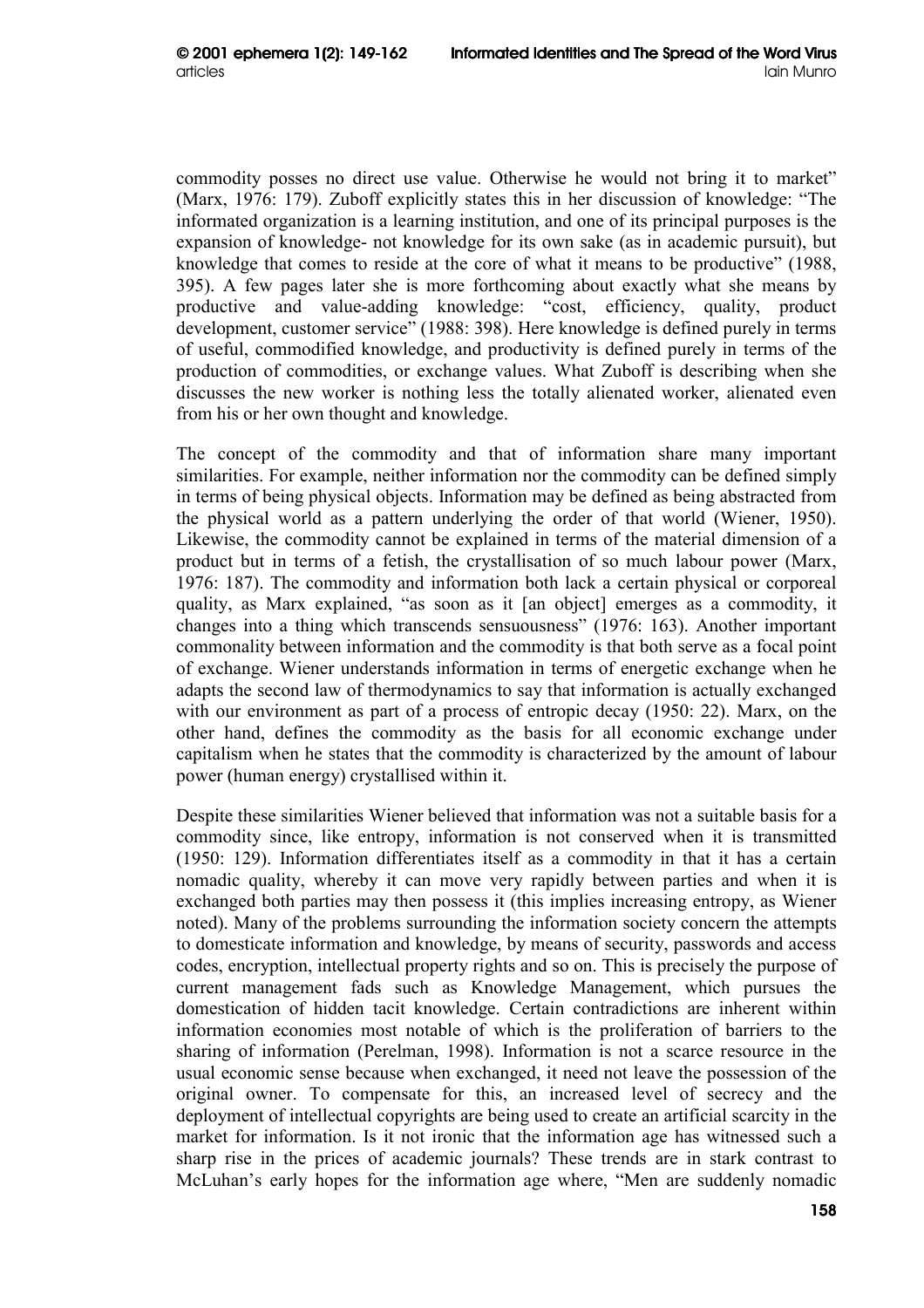gatherers of knowledge, nomadic as never before, informed as never before…" (1964: 381). In fact, the informed man has been domesticated like never before, although knowledge itself may be becoming nomadic like never before, hence the great efforts being made to make it visible, immobile and easily stored.

#### The Multiplication of Channels: the Information War Machine

This paper has shown how communication today tends to be seen as a good in itself, and has attempted to take issue with this view, particularly in terms of the loss of linguistic and cultural diversity and the increasing power of the market over our communication channels. This process of cultural homogenization and knowledge management can be summarized in terms of the different themes that were discussed above:

- The emergence of *project identities* to resist certain features of globalization.
- The increasing development of *informated identities*, which lend themselves fully to utilization as part of the forces of production in the more intensive information societies.
- The *incitement to discourse*, where communication is seen as a good in itself, and the medium of communication is increasingly subject to commodification.
- The *word virus*, especially the US English variant which, as the language of commerce, dominates the Internet to say nothing of international relations.
- *Interactive docility*, whereby human interaction is increasingly mediated by information technologies which integrate such interactions more fully within a cybernetic network of instant feedback and purely reactive adaptation.
- *Electronic Utopias*, which are peddled by the idealogues of the information age such as McLuhan, Drucker, Zuboff, and Nonaka and Takeuchi. These idealogues tend to hail the disappearance of hierarchies and expound the rise of the network organization, with scant thought given to the appearance of new more intrusive hierarchies (eg. the information rich, versus the information poor), and the reassertion of the divisions of labour in new forms (eg. call centres).

In all these cases, however, there is also the possibility for resistance to power and novel means of identity constitution. The technologies which have led to the commodification of communication have also seen the rise of new forms of resistance to such commodification. Take, for instance, Linux and the development of GNU copyleft for this software. This new form of copyright ensures that any programme under such a copyright must be passed on free of charge to its users and that any further modifications to such software are also subject to this form of copyright. The discussion of Castells' work at the beginning of this paper also mentioned a number of 'project identities' such as the Zapatista rebels in Mexico and the world wide ecological movement which emerged in response to some of the excesses of globalization. A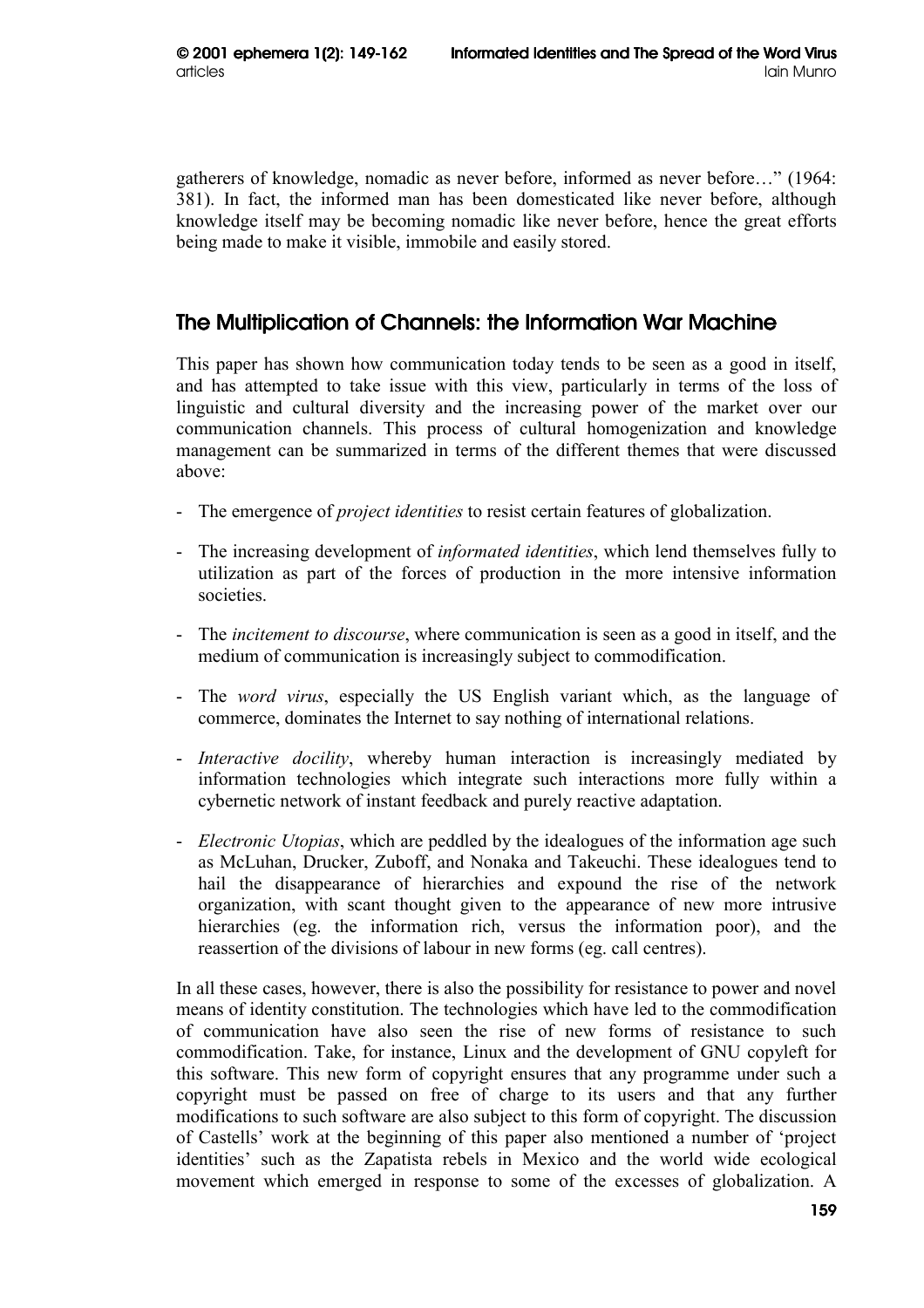$\frac{1}{2}$ 

myriad of groups are emerging that use the new media to orchestrate their movements, including groups as diverse as fuel protestors in the UK, the Slow Food Society in Italy (www.slowfood.com), Greenpeace International (www.greenpeace.org), Adbusters (www.adbusters.org) and so on. The extent to which these movements are effective vehicles for resistance in the face of global capitalism is contentious and will continue to be a matter for debate, what is undeniable however, is their effect in mobilizing previously untapped energies and creating novel identities as they do so.

Our identity is not given to us fully formed, but evolves through techniques of mnenomics, the mastery of language and our relationships with other people (Nietzsche, 1994). With each relationship there is an opportunity to develop a different aspect of the self, and in this sense the self is an ongoing project and very much a kind of virtual phenomenon. Stone has noted that the idea of a virtual self is not so alien as might be supposed since, "…we all change personae all the time to suit the social occasion, although with online personae the act is more powerful" (1992: 612). Nietzsche called man a "many souled animal" (1990: 47). The unconscious is comprised of various forces and passions, some dominating and others dominated, some active and creative and others reactive and turned in on themselves. The great genius of the human animal has been as an inventor of masks, where there is no true mask lying deep down orchestrating the others. Belief in one mask is merely dogma and idleness, cutting off the creative powers of the body ('one' being composed of many, but speaking as one or 'I'). It is no longer enough to be sincere (*sine cera* – without a mask). In Shakespeare's *Hamlet*, the foolish Polonius condemns his own son to a bloody death with the advice "This above all: to thine own self be true, and it must follow, as the day the night, Thou canst not then be false to any man." But it need not follow and the logic of his advice leads to his own undoing and later the death of his obedient son. The wily Odysseus provides a better model. When the blinded Cyclopes asks who wounded him so viciously, Odysseus hides behind the anonymity of his name calling after him "nobody did it" (the word for 'nobody' is almost identical to the name 'Odysseus' in the Greek)<sup> $\delta$ </sup>. The use of masks and the development of virtual personae can be seen in terms of an aesthetic, but this is not the same project that is driving the evolution of the Internet and other communication technologies.

So how can one avoid the worst of cultural homogenization and the dangers of what Nick Land (1995) has termed 'cyber psychosis'? There has been a limited recognition of the problem of protecting a person's identity on an institutional level, as manifested in concerns for the privacy of the individual and the formulation of data protection policies by both corporations and governments (Arge, 1999). Deleuze (1995) has suggested that resistance in the information age will likely take the form of gaps in the networks of communication, the ability to remain hidden and unrecorded. Of course, this can have severe penalties associated with being cut off from the consumer culture and the privileges of the information society. The pleasures offered to us by modern technology form habits which are very difficult to break. This is the price paid by

<sup>6</sup> A contemporary example of such an anonymous hero might be Subcommandante Marcos, the spokesperson for the Zapatsista rebels in Mexico.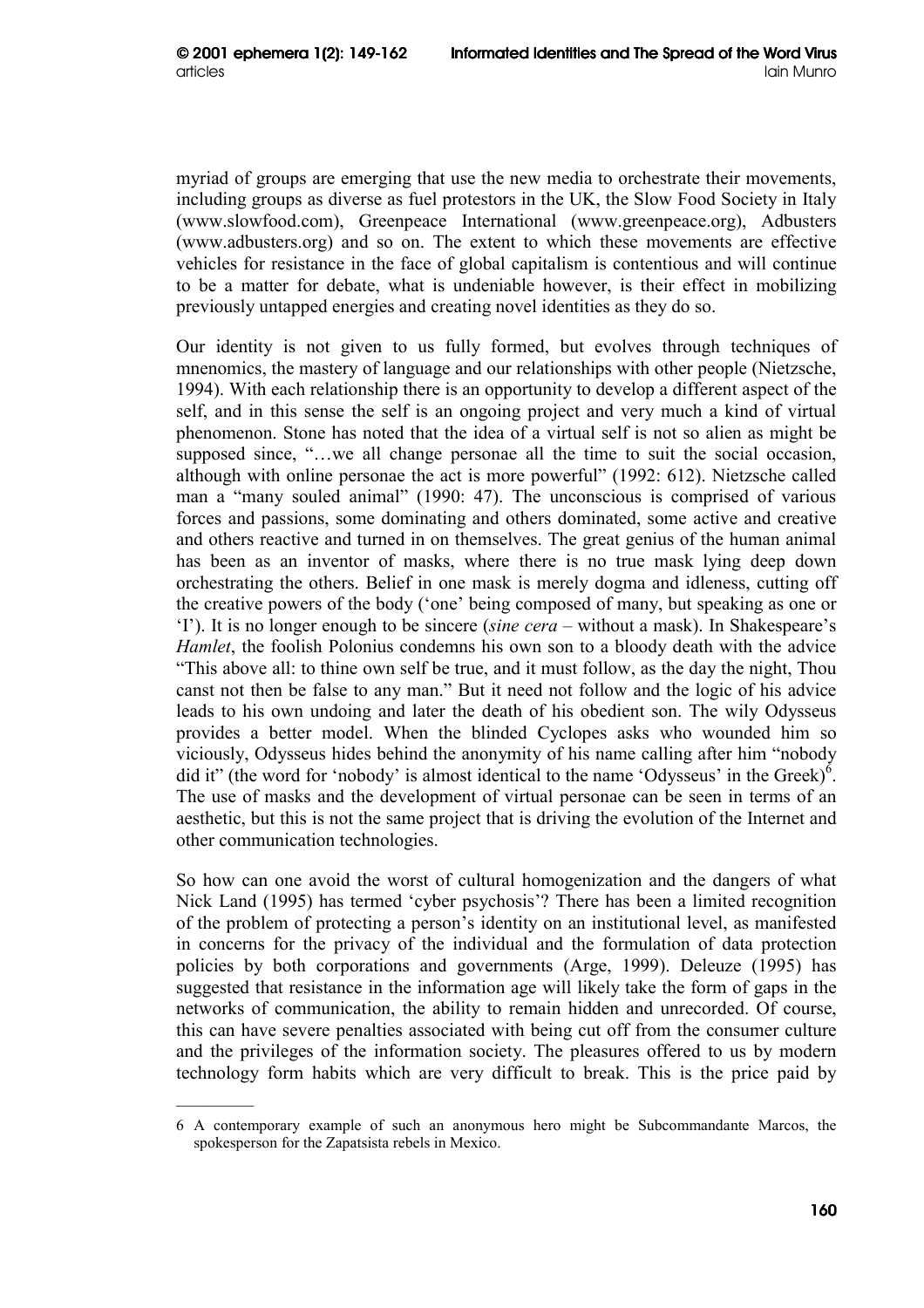nomads, being weak they must drop what they are doing and run with what they can carry, with luck their aggressors will perish in the act of pursuit.

The closing passage of Foucault's first book on sexuality show us that the idea of a liberated identity is extremely problematic (Foucault, 1981). The practices through which the individual emerged historically did not have liberation as their end. There is, however, the possibility that the self can become an aesthetic project independent from other normalizing influences involved in the construction of identity. As a question of technology Foucault said what is needed is "a differentiation of communication networks" in order to overcome the unifying and normalizing powers of our institutions (1988: 328). It could be argued that the proliferation of lateral communications does promote such differentiation, but this paper has attempted to highlight the possibility that such identity constitution has been increasingly domesticated by such technological commodification. To continue the viral metaphor proposed by Burroughs, perhaps it is a matter of cultivating your own local variants of the word virus, and developing methods of inoculation against infection from other more global strains.

- Adorno, T. ( 1991) *The Culture Industry: Selected Essays on Mass Culture*, edited by J. M. Bernstein. London: Routledge. references references
	- Arge, P. (1999) 'The Architecture of Identity: Embedding Privacy in Market Institutions', *Information, Communication and Society*, 2: 1-25.
	- Arquilla, J. and D. Ronfeldt (1997) *In Athena's Camp: Preparing for Conflict in the Information Age*. Washington: RAND National Defense Research Institute.
	- Barthes, R. (1979) *A Lover's Discourse*. London: Penguin.
	- Burroughs, W.S. (1995) *My Education: A Book of Dreams.* London: Picador.
	- Burroughs, W.S. (1986) *The Adding Machine: Selected Essays*. New York: Arcade Publishing.
	- Burroughs, W.S. (1979) 'The Electronic Revolution' in *Ah Pook is Here*. London: Calder.

Butler, S. (1970) *Erewhon.* London: Penguin.

- Canetti, E. (1973) *Crowds and Power*. London: Penguin.
- Castells, M. (1997) *The Power of Identity*. Oxford: Blackwell Publishing.
- Deleuze, G. (1995) *Negotiations*, trans. by M. Joughin. New York: Columbia University Press.
- Desmond, J (1997) 'Marketing and the War Machine', *Marketing Intelligence and Planning*, 15: 338-351.
- Foucault, M. (1981) *History of Sexuality: Volume 1*. London: Penguin.
- Foucault, M. (1988) *Michel Foucault: Politics, Philosophy, Culture*, (edited by L.D. Kritzman). London: Routledge.
- Godin, S. (2000) *Unleashing the Ideavirus.* www.ideavirus.com.
- Land, N. (1995) 'Meat (or How to Kill Oedipus in Cyberspace)', in M. Featherstone and R. Burrows (eds.) *Cyberspace, Cyberbodies, Cyberpunk*. London: Sage, 191-204.
- Marx, K. (1976) *Capital, Volume 1*. London: Penguin.
- McLuhan, M. (1964) *Understanding media: the extensions of man*. London: Routledge & Kegan Paul.
- Munro, I. (2000) 'Non-Disciplinary Power and the Network Diagram', *Organization,* 7: 679-695.
- Nietzsche, F. (1994) *On the Genealogy of Morality*, trans. by C. Diethe. Cambridge: Cambridge University Press.
- Nietzsche, F. (1990) *Beyond Good and Evil: Prelude to a Philosophy of the Future*, trans. R. J. Hollingdale. London: Penguin.
- Nietzsche, F. (1968) *The Will to Power*, trans. R. J. Hollingdale and W. Kaufmann. New York: Vintage.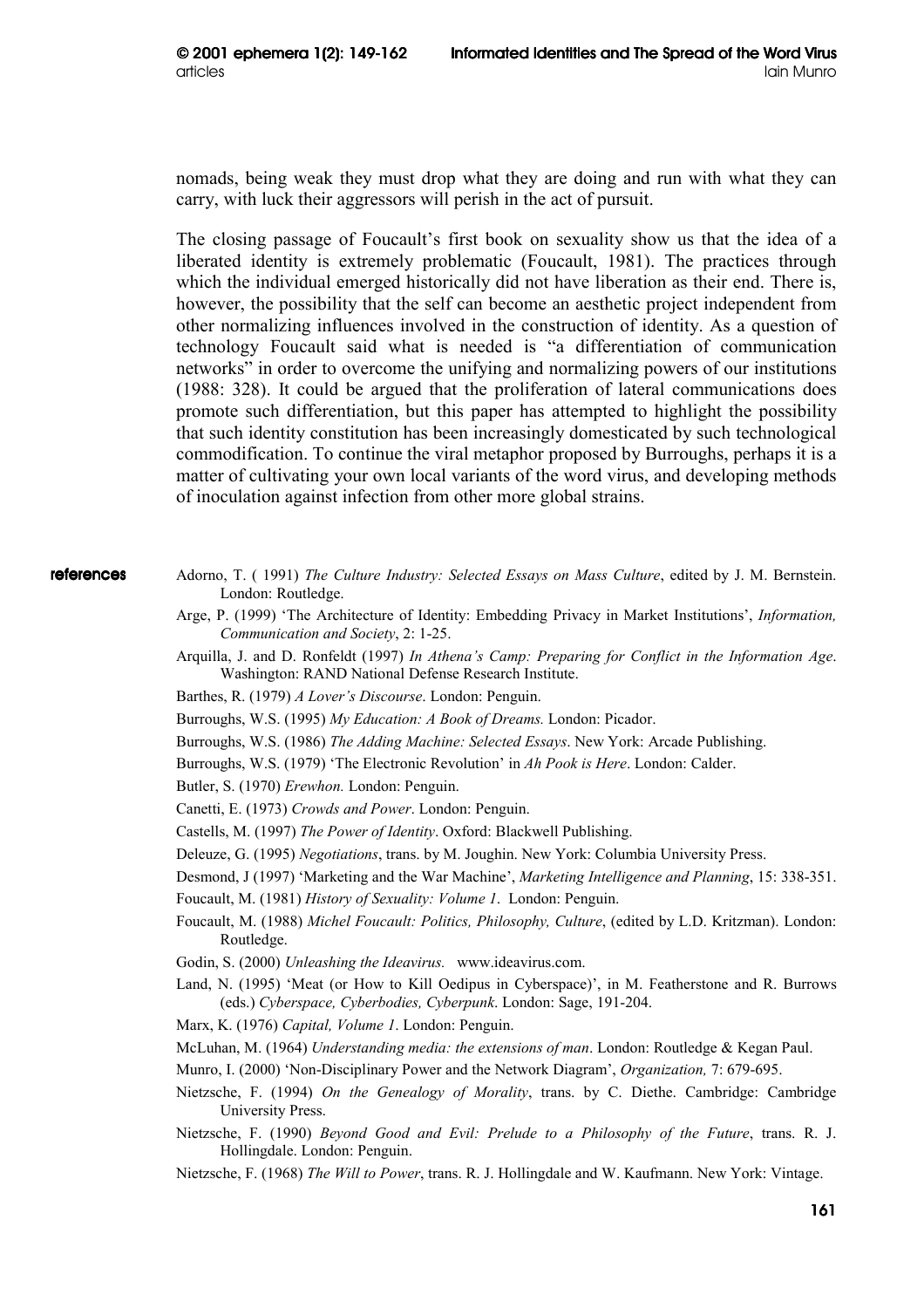- Nonaka, I. and H. Takeuchi (1995) *The Knowledge Creating Company: How Japanese Companies Create the Dynamics of Innovation*. Oxford: Oxford University Press.
- Orwell, G. (1949) *Nineteen Eighty-Four*. London: Penguin.
- Perelman, M. (1998) *Class Warfare in the Information Age*. London: Macmillan.
- Poster, M (1995) 'Postmodern Virtualities', in *Cyberspace, Cyberbodies, Cyberpunk*. in M. Featherstone and R. Burrows (eds.) London: Sage, 79-96.
- Stateman, A. (2000) Computer Viruses; Electronic Mail Systems; Public Relations Agencies, *Public Relations Tactics,* 7: 1-4.
- Stone, A. (1992) 'Virtual Systems', in *Incorporations*, in J. Crary and S. Kwinter (eds.) New York: Urzone, 608-625.
- Virilio (2000) *The Information Bomb*. London: Verso.

Exploitation and strife

- Wiener, N. (1950) *The Human Use of Human Beings: Cybernetics and Society*. Cambridge, MA: The Riverside Press.
- Zuboff, S. (1988) *In the Age of the Smart Machine: The Future of Work and Power*. Oxford: Heinemann Professional Publishing.

Iain Munro BSc (Hull), PhD (Hull). Previously worked in the Operational Research and Systems Group at the Warwick Business School, but currently: At St.Andrews he teaches suspicion of leaches, To rid management science of worker compliance, With a system of our own we shall no longer bemoan the author

> and a valueless life. Address: Department of Management, St. Katherine's West, The Scores, St.Andrews, Fife, KY16 9AL Email: im18@st-andrews.ac.uk

To discuss this article, email ephemeraweb@yahoogroups.com using the following subject line: *1(2) I.Munro – Informated Identities*  To register with ephemera|discussion, visit http://www.ephemeraweb.org/discussion The view the archive, visit http://groups.yahoo.com/group/ephemeraweb/messages The discussion archive is also searchable by keyword and/or contributor. discussion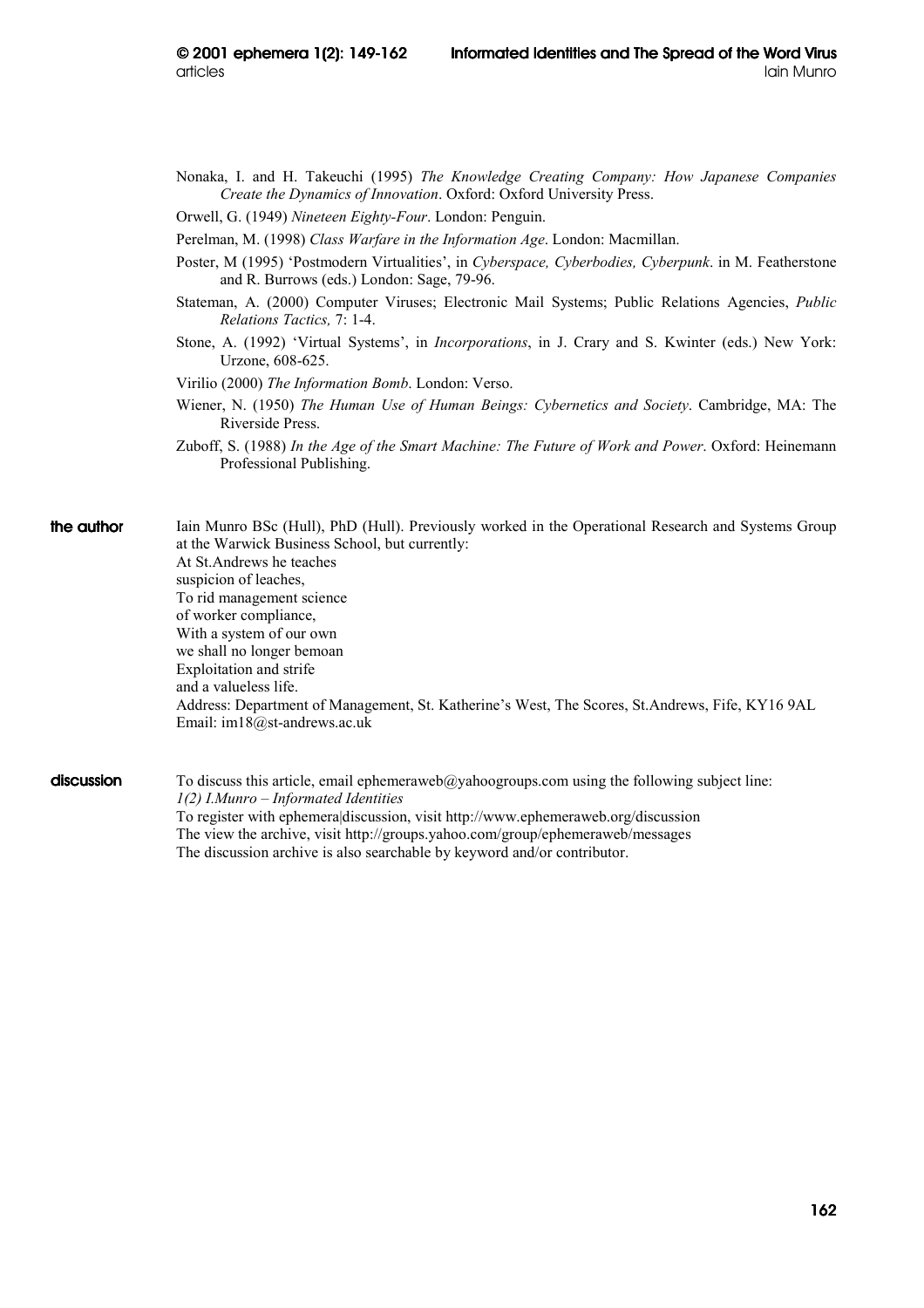$CDIICIICI$  and in notes from the field www.ephemeraweb.org

© ephemera 2001 © 2001 2001 ISSN 1473-2866 volume 1(2): 163-181

# 010501

Steffen G. Böhm

University of Warwick, UK

Mayday. Mayflies. Dialectical images. (Non-)organisation. Protest. Anti-globalisation. Movement. Antixxx. Green. Red. White. Non-colours. Diversity. History. Politics. (Neo-)liberal vs. radical democracy. Future. Hope. (Non-)violence. Global corporations. Notes from the streets. Boredom. Tiredness. Pessimism. Global action. Method of this project: literary montage. I needn't *say* anything. Merely show. I shall purloin no valuables, appropriate no ingenious formulations. But the rags, the refuse – these I will not inventory but allow, in the only way possible, to come into their own: by making use of them.<sup>1</sup> Quotes without quotations marks. Every text is a bricolage. The citations which go to make up a text are anonymous, untraceable, and yet *already read*: they are quotations without inverted commas.<sup>2</sup> The author is only a guest in his own text. Benjamin's *Arcades Project* as inspiration. Literary montage as political action. From a critical distance. Theory as practice. No authoritative commentary. Give voice to a multiplicity. Absence of a single centre. Articulation of plural elements. abstract abstract

> Someone must have traduced Joseph K., for without having done anything wrong he was arrested one fine morning.<sup>3</sup>

> Mayday, London, 2001: At least 65 people were arrested, including a 15-year-old boy, and up to 30 were taken to hospital. Among those arrested were people from Denmark, Poland, Belgium and the US.<sup>4</sup>

> Scene from the July Revolution. A woman donned men's clothing to fight alongside the others, and then afterward, as woman again, nursed the wounded who were lodged in the Stock Exchange.<sup>5</sup>

 $\frac{1}{2}$ 

<sup>1</sup> Benjamin, W. (1999) *The Arcades Project*. Cambridge, MA: The Belknap Press of Harvard University Press, 460 (emphasis in original).

<sup>2</sup> Barthes, R. (1977) *Image – Music - Text*, transl. Stephen Heath. New York: Hill and Wang, 160 (emphasis in original).

<sup>3</sup> Franz Kafka (1935) *The Trial*. London: Martin Secker & Warburg, 3.

<sup>4</sup> *Epolitix.com*, 2 May 2001, 10:30 AM.

<sup>5</sup> C.F. Tricotel, cited in Benjamin, W. (1999) *The Arcades Project*. Cambridge, MA: The Belknap Press of Harvard University Press, 713.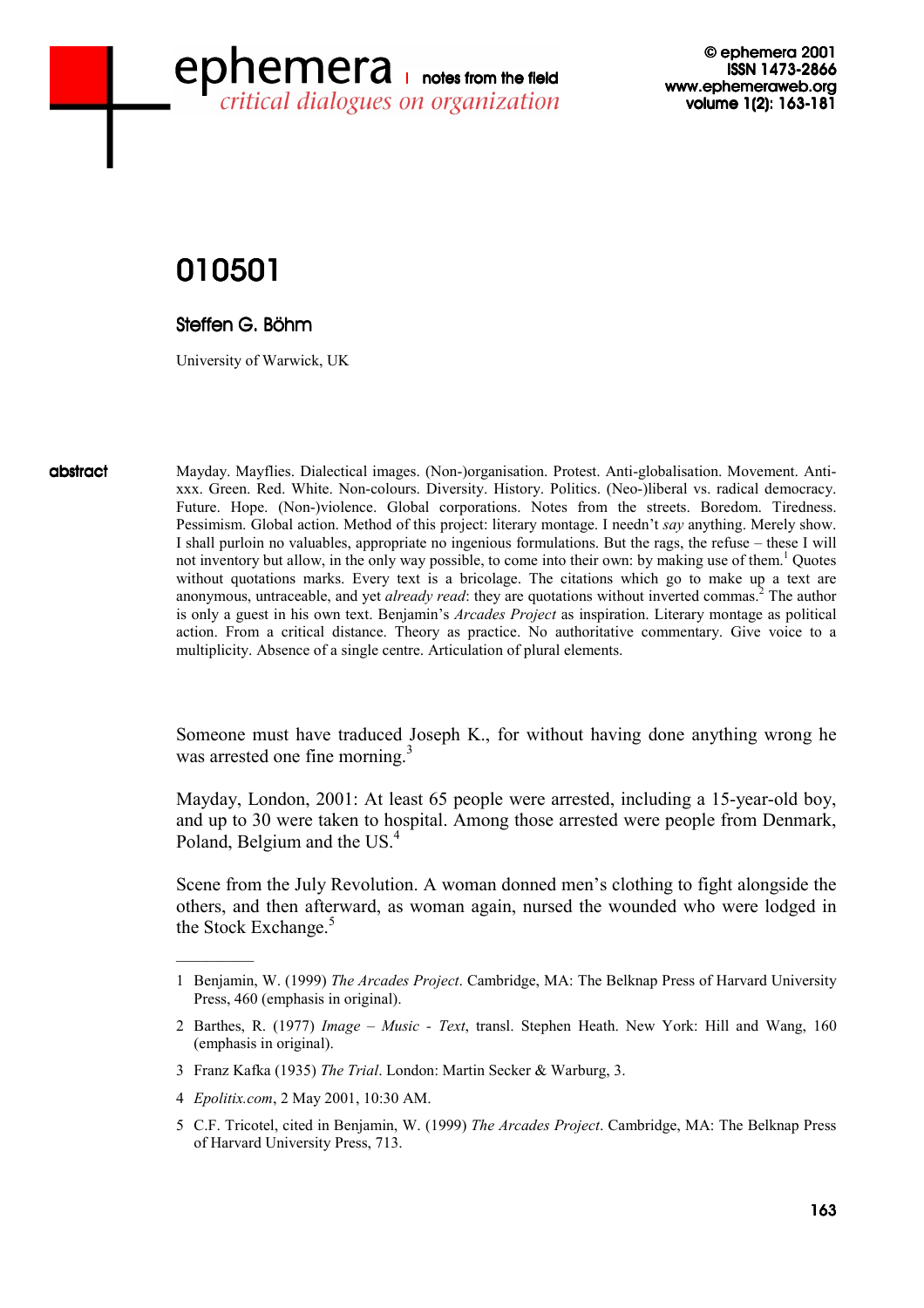Around 3000 protesters were engaged in running skirmishes with police in London's Oxford Street as they slowly dispersed late on Tuesday night. …London escaped with only minor damage as police hailed their operation, which had involved around 6000 officers, as a complete success … Damage was largely caused by protestors leaving both ends of Oxford Street - mainly centred on Tottenham Court Road where 20 windows were smashed. The rioters also attempted to set fire to the Tesco store in nearby Goodge Street while terrified staff were trapped inside. By the end of the day the body of protestors had been reduced to a hardcore of trouble-makers consisting of anarchists and the criminal elements that operate in the West End. The total cost for the day's mayhem has been estimated to be at around £20 million in lost trade, damage and police wages. Home Secretary Jack Straw praised the work of the Metropolitan Police in dealing with the rioters. "I congratulate all the police officers involved in the policing of yesterday's demonstrations in central London…" Straw said. The London mayor, Ken Livingstone, said: "The police have put in an excellent effort … The best protest is a massive peaceful demonstration. I hope that in the future people will contact us to talk about where they want to go and what they want to do."6

The prime minister, Tony Blair, has praised the Metropolitan Police's handling of May Day protests as dozens of protesters plan to sue the police for false imprisonment. The Mail claims that firms of solicitors are queuing up to cash in on civil liberties claims by protestors - with solicitors turning up at one of the police stations holding people arrested in the riots to offer their legal services.<sup>7</sup>

In the dialectical image, what has been within a particular epoch is always, simultaneously, 'what has been from time immemorial.' As such, however, it is manifest, on each occasion, only to a quite specific epoch – namely, the one in which humanity, rubbing its eyes, recognizes just this particular dream image as such. It is a this moment that the historian takes up, with regard to that image, the task of dream interpretation.<sup>8</sup>

"The organisers will not negotiate with the police, won't even contact them about the route they want," [Levingston] said. "For them the objective is the scenes of mayhem we saw last year. Now last year a lot of innocent people got caught up in that." Mr Livingstone expressed the hope that the numbers of demonstrators would remain low so the police could "concentrate on trying to identify the ringleaders who all got away last year". And he warned protesters that they would alienate people from the causes they were seeking to publicise. Mr Benn, who is retiring from parliament to go, as he put it, into politics, said that he supported past anti-capitalism demonstrations in Seattle because "they were warnings and something very good". "Every single progressive movement in history has been denounced as violent," he told GMTV. However he said

 $\mathcal{L}_\text{max}$ 

<sup>6</sup> *Epolitix.com*, 2 May 2001, 10:30 AM.

<sup>7</sup> *Epolitix.com*, 3 May 2001, 07:17 AM.

<sup>8</sup> Benjamin, W. (1999) *The Arcades Project*. Cambridge, MA: The Belknap Press of Harvard University Press, 464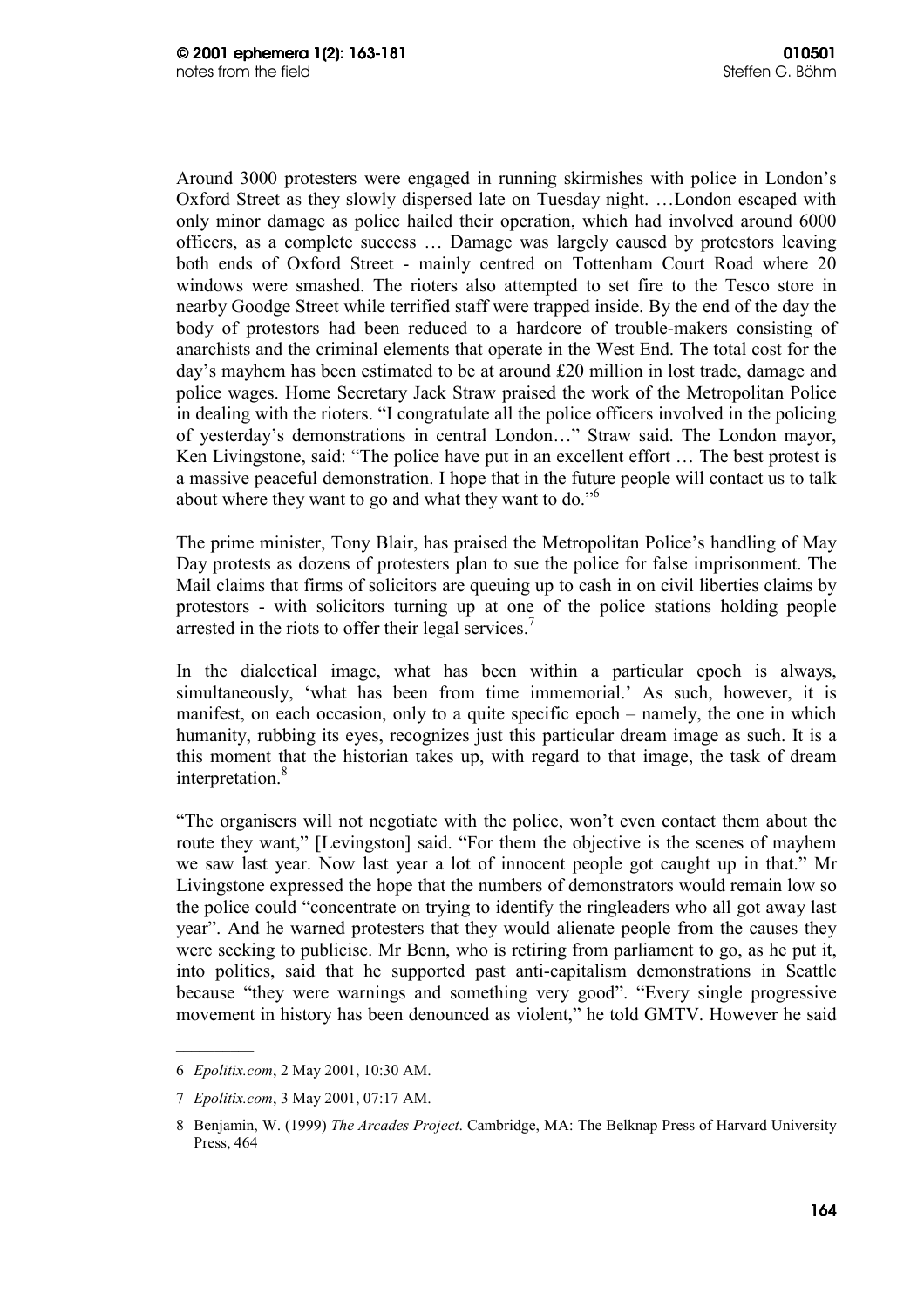that he accepted that any violence would distract people from the anti-capitalist cause he refused to denounce the protest.<sup>9</sup>

It is necessary…to broaden the domain of the exercise of democratic rights beyond the limited traditional field of 'citizenship'. As regards the extension of democratic rights from the classic 'political' domain to that of the economy, this is the terrain of the specifically anti-capitalist struggle. Against those champions of economic liberalism who affirm that the economy is the domain of the 'private', the seat of natural rights, and that the criteria of democracy have no reason to be applied within it, social theory defends the right of the social agent to equality and to participation as a producer and not only as a citizen.<sup>10</sup>

London mayor, Ken Livingstone, formerly known as "Red Ken" and a once a "champion of direct action", has been branded as a "a class traitor who must be taught a lesson" by anarchist May day militants angry at his support of the "zero tolerance" policing planned for anti-capitalist demonstrations.<sup>11</sup>

British "ant-capitalist" activists said to be planning disruptive May day demonstrations in London have been trained in US camps supported by the Body Shop's Anita Roddick<sup>12</sup>

07:30 Marylebone Station & Liverpool Street Station Critical Mass Bike Ride.

09:30 King's Cross Station: Giant Veggie Burger Giveaway: Meet at McDonalds at Kings Cross, corner of York Way.

10:00 Victoria Embankment Gardens: Peacenik in the Park: This is an autonomous event with no agenda.

11:00 / 12:00 Speaker's Corner, Hyde Park: Building Hotels on Mayfair. Ever wanted to build a hotel on Mayfair? Now's your chance.

12:00 Trafalgar Square: Feed The Birds. Mayday is the first day the birds are no longer being fed by the GLA.

12.00 Break the bank! Picket Coutts bank, the bank of Royalty and the seriously rich.

12.00-14.00 South London Mayday action against capitalism! To highlight the absurdity of the system we are organising an action in the form of a game.

13:00 44 West Cromwell St, (north of Earls' Court Tube): Protest against 'hoteliers' Accommodata Limited, profiteer contractors to the Home Office in 'housing' refugees.

13.00 A Beltane Celebration: with the Dionysian Underground and others.

13.00 Angel Crossroads: Protest Peacefully to Protect the Planet.

 $\mathcal{L}_\text{max}$ 

<sup>12:00</sup> Outside ULU, Malet Street Action Against Fees: Meet outside the University of London Union at noon to protest against Student Fees.

<sup>9</sup> *BBC*, 29 April 2001, 12:08 PM.

<sup>10</sup> Laclau, E. and C. Mouffe (1985) *Hegemony & Socialist Strategy*. London: Verso, 185.

<sup>11</sup> *Epolitix.com*, 20 April 2001, 07:13 AM.

<sup>12</sup> *Epolitix.com*, 19 April 2001, 07:34 AM.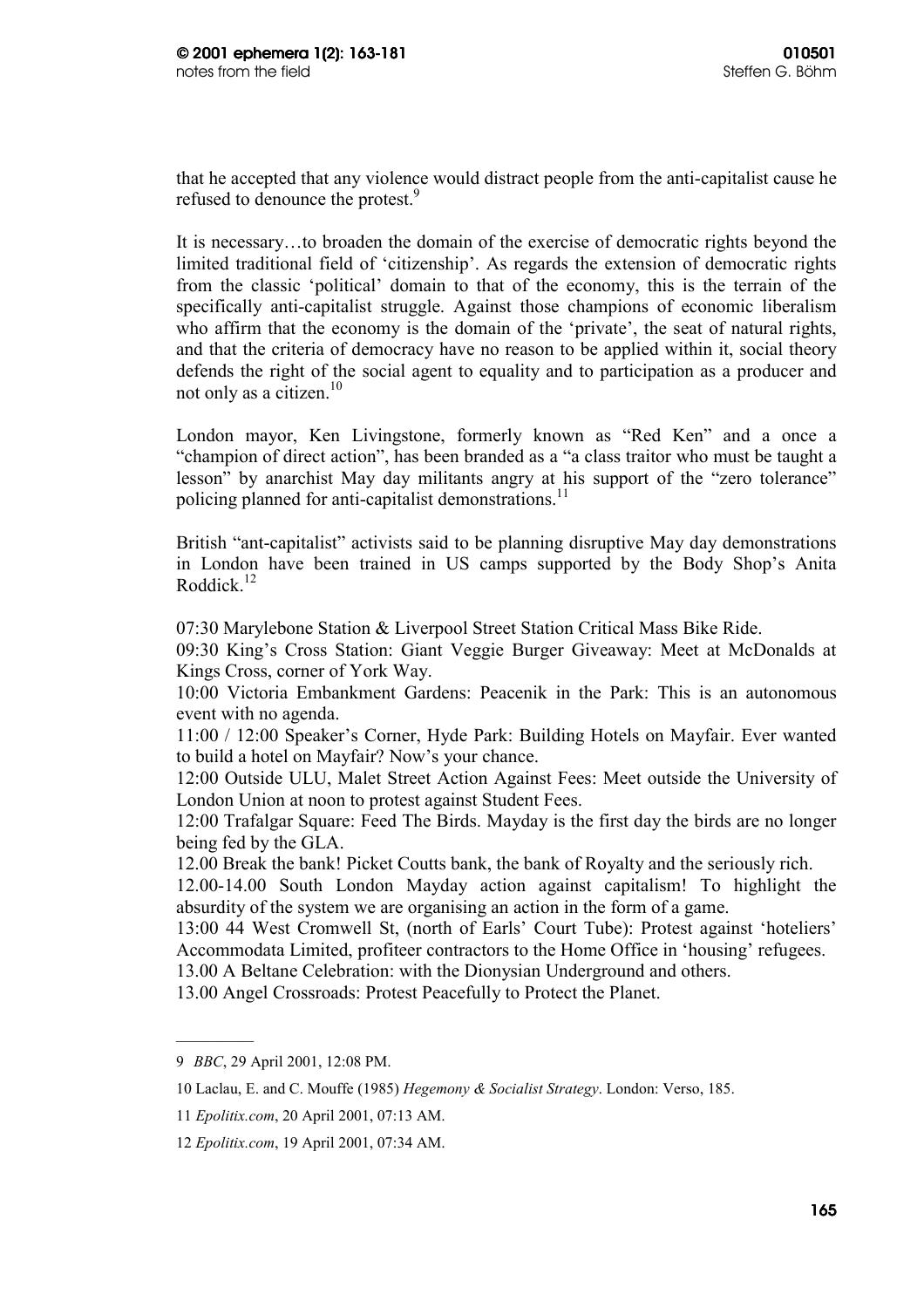14:00 HMP Pentonville, Caledonian Road, N7: Go directly to jail .... and show your solidarity with prisoners.

14:00 The World Bank offices, New Zealand, corner of Pall Mall & Haymarket: Street Theatre and protest to highlight Debt Issues.

14:00 Philip Hockley Furs, 20 Conduit Street, W1: Action Against the Fur Trade.

16:00 Oxford Street, Sale of the Century: Read the leaflet once it's distributed and watch out for the signal around 4pm; that's all we can say at this point!<sup>13</sup>

It is really imperative that we understand, in precisely its polemical bearing, the apotheosis of organization and of rationalism which the Communist party has to promote unceasingly in the face of feudal and hierarchical powers, and that we be clear about the fact that the movement itself comprehends mystical elements as well, although of an entirely different sort. It is even more important, naturally, not to confuse these mystical elements, which pertain to corporality, with religious elements.<sup>14</sup>

Organization of the state workshops by Thomas. 'It suffices to mention that Emile Thomas divided the workers into brigades and companies, and that their chiefs were elected by universal suffrage of the workers. Every company had its flag, and Emile Thomas made use, for this organization, of other civil engeneers and of students from the Ecole Polytechnique, who, through their youth, exerted a moral influence on the workers. … The national workshops before long became … the gathering place for all sorts of vagabonds and idlers, whose labor consisted exclusively in marching through the streets with their standard bearers, here and there mending the pavement or turning up earth, but on the whole – singing and shouting, ragtag and unruly – doing whatever came into their head. … One day, there suddenly appeared on the scene 600 actors, painters, artists, and agents, who together announced that, since the republic was guaranteeing work to all citizens, they too were putting forward their claim. Thomas made them inspectors.'…'Neither the mayors not the police commissioners, who had to sign the certificates attesting to the bearers' eligibility to work in Paris, could maintain the slightest control in view of the threats circulating against them. In their anxiety, they even gave certificates to ten-year-old children, who, with these in hand, presented themselves for admission to the national workshops.<sup>'15</sup>

From: Genoseize Therat Date: Mon Apr 30, 2001 7:45 am Subject: see you on the streets!

 $\frac{1}{2}$ 

<sup>13</sup> Organization of the Mayday protests in London: www.maydaymonopoly.net

<sup>14</sup> Benjamin, W. (1999) *The Arcades Project*. Cambridge, MA: The Belknap Press of Harvard University Press, 699.

<sup>15</sup> Sigmund Engländer, cited in Benjamin, W. (1999) *The Arcades Project*. Cambridge, MA: The Belknap Press of Harvard University Press , 701.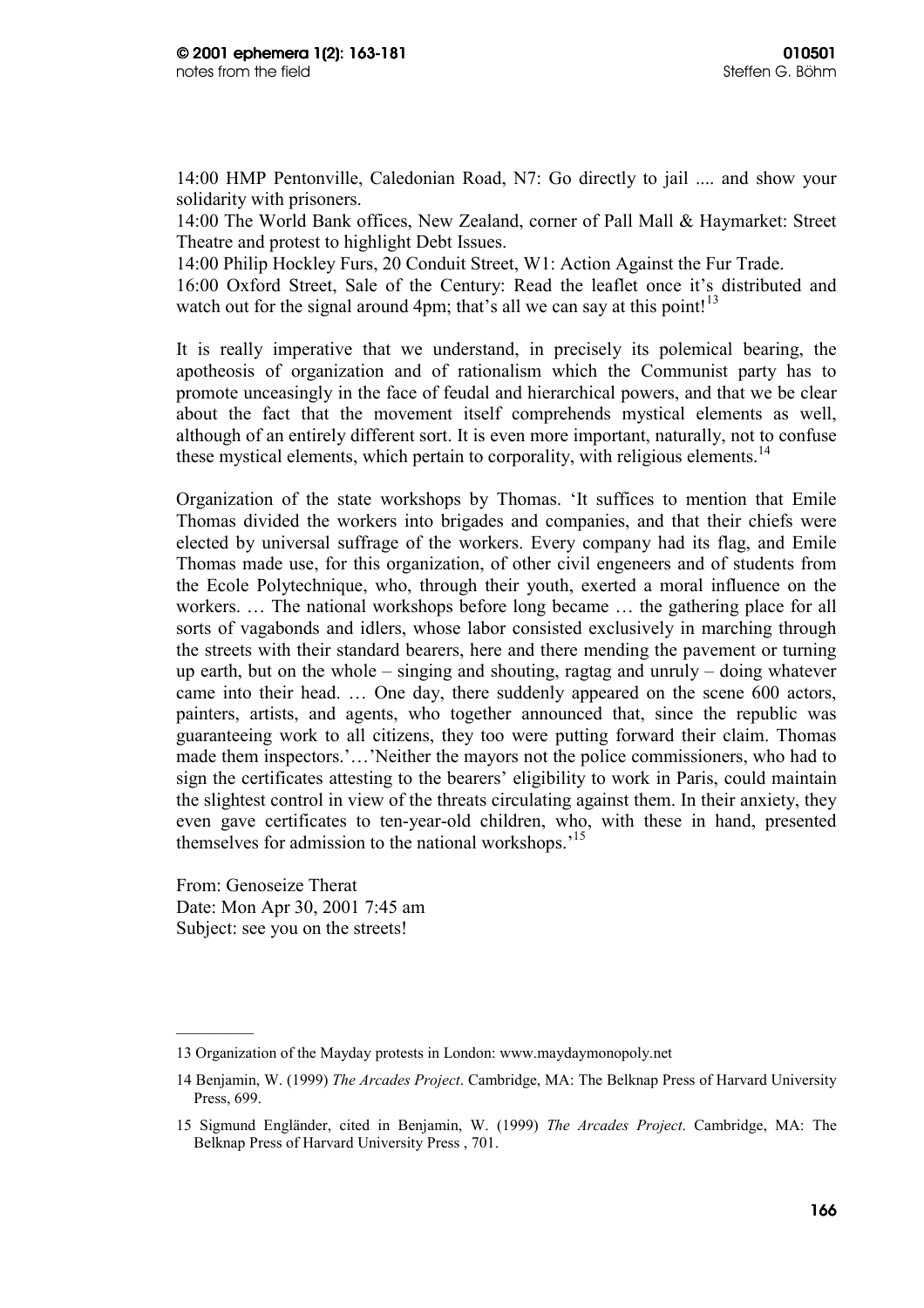Well this is the last chance I'll get to post til after Mayday, so best of luck everyone. Keep a cool head, remember what you are fighting for and let it inspire you in your struggles. $16$ 

'Street warfare today has its own technique; it was perfected, after the armed takeover of Munich, in a curious little confidential work published with great secrecy by the government in Berlin. One no longer advances through the streets; they are left empty. A path is opened within the interiors of houses, by breaking through walls. As soon as one has taken a street, one organizes it; lines of communication are laid through the holes in the walls, while, to prevent the return of the adversary, one immediately mines the conquered ground. …Perhaps the clearest sign of progress, here, is that one need not concern oneself at all with sparing houses or lives. Compared with civil wars of the future, the episode of the Rue Transnonain will seem quite  $\ldots$  innocent and archaic."<sup>17</sup>

Nine people have appeared in court in connection with Tuesday's anti-capitalism protests in central London. Six who were accused of violent disorder were remanded in custody by Horseferry Road Magistrates Court until May 10. The other three defendants were remanded on bail. One was accused of drugs possession. Another faced two charges of violent disorder and criminal damage. A woman had her case of violent disorder adjourned until June 14. Yesterday, 13 people appeared before Bow Street Magistrates Court in connection with the protest.<sup>18</sup>

Faure Perez, 21, of Forest Hill, south-east London, was fined £100 with £50 costs for failing to remove a cyclist's mask when challenged as he protested in Trafalgar Square. The police can demand that people remove masks under the Public Order Act. Brian Kennedy, defending, said: "He asked for proof that the provision existed and was not given any... There were photographers around and if there was trouble he didn't want to be pictured in the papers because people might think he had caused the trouble." But magistrate Christopher Pratt said: "You were wearing the mask to conceal your identity and that's the reason why police wanted you to remove the mask." Nicholas Gray, 32, of Southwark, south-east London, was remanded on bail to June 20 after pleading not guilty to failing to remove his cap and sunglasses. Peter Zephar, 28, of Shepherd's Bush, west London, and Godson Chigbu, 33, of Lambeth, south London, were both remanded on bail to June 19 after they denied assaulting police officers. Chigbu shouted: "Power to the people" as he left the court.<sup>19</sup>

Once again the cops proved brutal as they bashed their shields and batons against unprotected people. Then the horses were brought forward to further intimidate and

<sup>16</sup> Email message posted to the mayday monopoly discussion group at groups.yahoo.com/group/maydaymonopoly.

<sup>17</sup> Dubech and d'Espezel, cited in Benjamin, W. (1999) *The Arcades Project*. Cambridge, MA: The Belknap Press of Harvard University Press, 700.

<sup>18</sup> *Ananova*, 3 May 2001, 04:35 PM.

<sup>19</sup> *The Guardian*, 3 May 2001, 2001.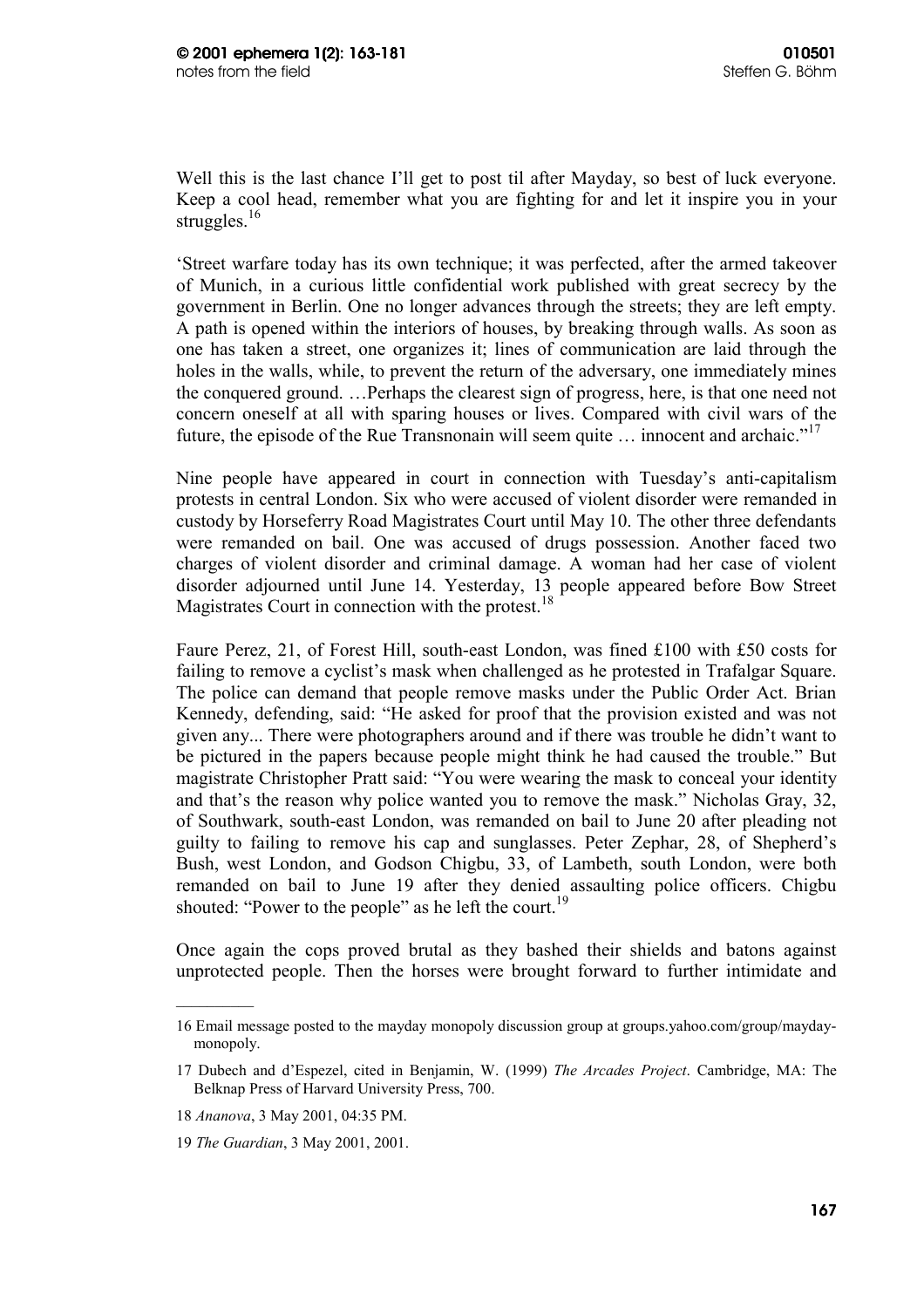scare the people. They continued to push until nearly half the intersection was ours. But not for long. The cops countered with a brutal and cruel push of their own, swinging repeatedly with their batons and jabbing people with their shields and forcing their horses to move forward nearly trampling many of the people. Further pushes were attemted to retake the intersection, but all unsuccessful. Before long, people began to realize that cops had blocked off the north end of Holles St. by Cavendish Sq. thus trapping us on Holles St. People turned and marched to the north end and attempted to push there, but again, unsuccessfully. So there we were, penned in around 4:30- 4:45pm... until 7:45pm. Skirmishes broke out as people tried to force there way through the lines, but the cops wouldn't have it. Bottles were hurled along with whatever else people had in hand, from sticks to cop hats. Spraypaint cans were emptied on the walls and storefronts. People danced to the samba band. Demonstrators climbed to the tops of the store awnings and danced and displayed various items from bus stop signs to a cop jacket with the words 'fuck the pigs' spraypainted on it. A window was smashed on a storefront on the northwest end of the street amidst cheers and the cops quickly moved in front of it so as to form a u-shape with their line. A CCTV camera on one of the awnings was kicked repeatedly until it dangled by its wires and then, insistent on destroying the camera altogether and encouraged by the crowd, a man dangled from the wires with hopes of ripping it out. This attempt failed. Someone atop the awning pulled out a lighter and tried to burn the wire but this failed as well. Handed a knife, he cut through the wire as sparks flew and successfully detached the camera as the crowd erupted in celebration. The camera was then thrown off the awning with hopes of busting it. Also thrown off were large metal plates from atop the awning. Someone then continuously threw the CCTV camera at the storefront window but it wouldn't shatter. Police, upon seeing this and hearing the crowd react in celebration, moved in and sealed off the whole western sidewalk of Holles St. Soon, the intersection was surrounded and full of around 500 people, and somebody in the crowd was yelling "sit down! Sit down! They won't hurt us if we sit down!" Most people sat down. After about half an hour, one line of police started moving backward, and the other forward, and started herding us along, until we got to the corner of Great Titchfield Street, where they stopped for a while. They seemed acutely aware that everyone knew that it was a feeble excuse to temporarily imprison us without good cause. $20$ 

Episode of the February Revolution. On the twenty-third, at eleven o'clock in the evening, a fusillade on the Boulevard des Capucines: twenty-three dead. 'The corpses are immediately paraded through the streets in a masterly, romantic *mise en scène*. … From time to time another worker, positioned behind the cart, raises this lifeless body with a muscular arm and  $-$  his torch all the while emitting sparks and flakes of fire  $$ casts his savage gaze over the crowd, shouting, 'Vengeance! Vengeance! They are slaughtering the people!' 'To Arms!' respond some voices; and the corpse falls back into the bottom of the cart, which continues on its way.'<sup>21</sup>

<sup>20</sup> How Earle Martin experienced the Mayday protest in London: www.maydaymonopoly.net

<sup>21</sup> Cited in Benjamin, W. (1999) *The Arcades Project*. Cambridge, MA: The Belknap Press of Harvard University Press, 699.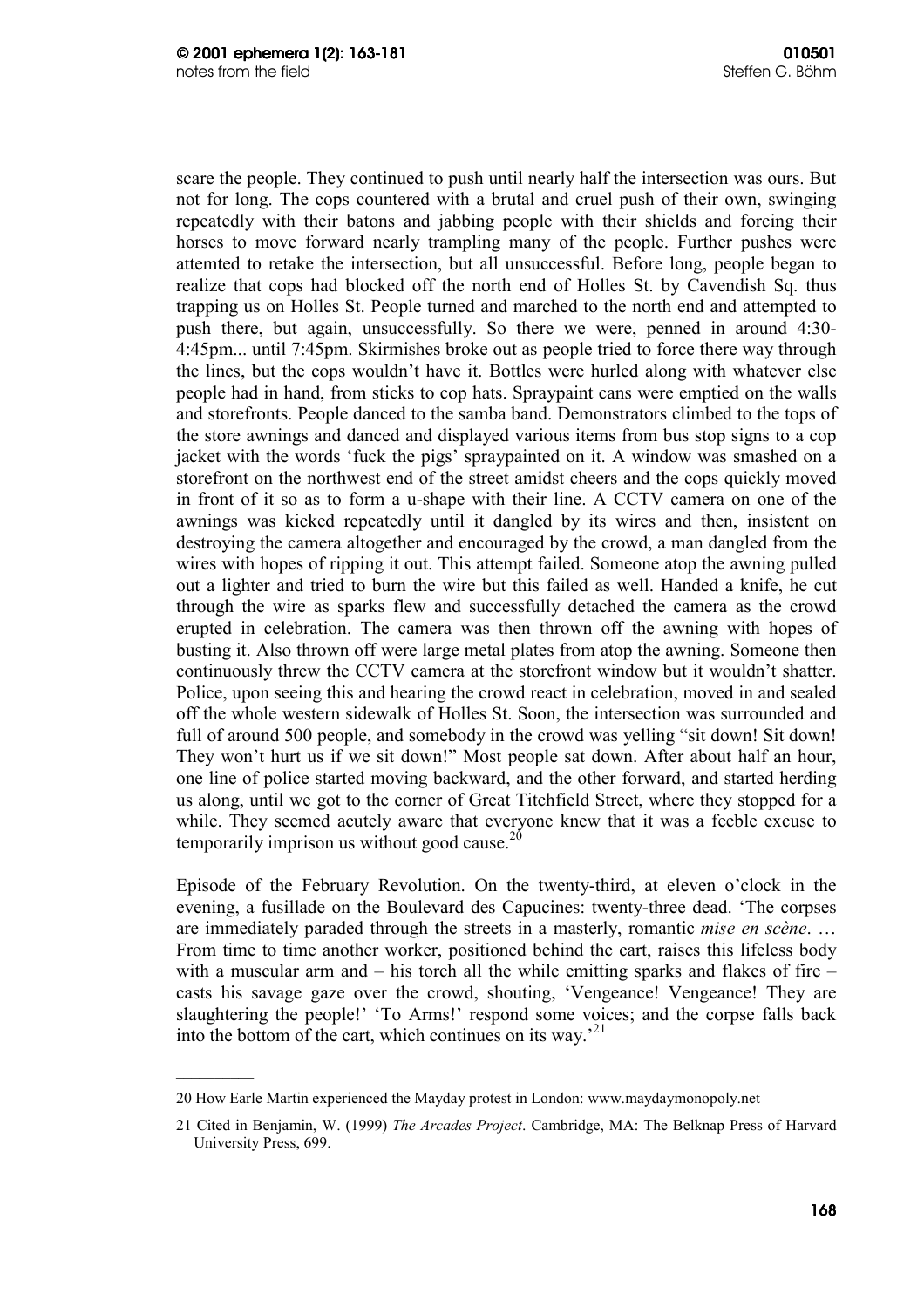Trades unionists for a real May Day: We, activists who have worked within the framework of the "official" trade union and labour movement for many years, declare solidarity with the "globalise resistance" demonstration outside the World Bank offices and other "May Day Monopoly" events. We share the organisers' aim of "reclaiming May Day as a day of celebration for all those struggling against capitalism and globalisation". We support the demonstrators against the fantastic frenzy of aggression being whipped up by the police, much of the media and the Mayor of London, Ken Livingstone. The announcement of a "zero tolerance" policing policy and a campaign of preventive arrests is a brazen abuse of civil liberties. Livingstone's call in his Evening Standard article (23.4.01) for police to arrest anyone "whose intention it is to engage in criminal activities" (how will they be selected?!) is shameful. It is an incitement to officers who have no sympathy for progressive causes to abuse the powers given them by Labour's dictatorial Criminal Justice Act – as Livingstone knows perfectly well. The publication of photographs of people "suspected" by police of "intending" to cause violence – by newspapers with a pathetic or non-existent record of exposing capitalism's monstrous, daily destruction of people and environment – is witch-hunting, not journalism. The establishment's paranoic reaction to the movement against global capitalism, and the indifference or hostility of most "official" labour organisations, is symptomatic. Instead of embracing the passionate enthusiasm with which a new generation are confronting the evils of an immoral society, they shudder in fear. We welcome that enthusiasm with open  $\text{arms}$ .<sup>22</sup>

The people's flag is deepest red, It shrouded oft our martyred dead, And ere their limbs grew stiff and cold, Their hearts blood dyed its every fold. Then raise the scarlet standard high. (chorus) Within its shade we'll live and die, Though cowards flinch and traitors sneer, We'll keep the red flag flying here.

Look round, the Frenchman loves its blaze,

The sturdy German chants its praise,

In Moscow's vaults its hymns are sung

Chicago swells the surging throng.

It waved above our infant might,

 $\frac{1}{2}$ 

When all ahead seemed dark as night:

It witnessed many a deed and vow,

We must not change its colour now.

It well recalls the triumphs past, It gives the hope of peace at last; The banner bright, the symbol plain, Of human right and human gain.

<sup>22</sup> Email message posted to the mayday monopoly discussion group at groups.yahoo.com/group/maydaymonopoly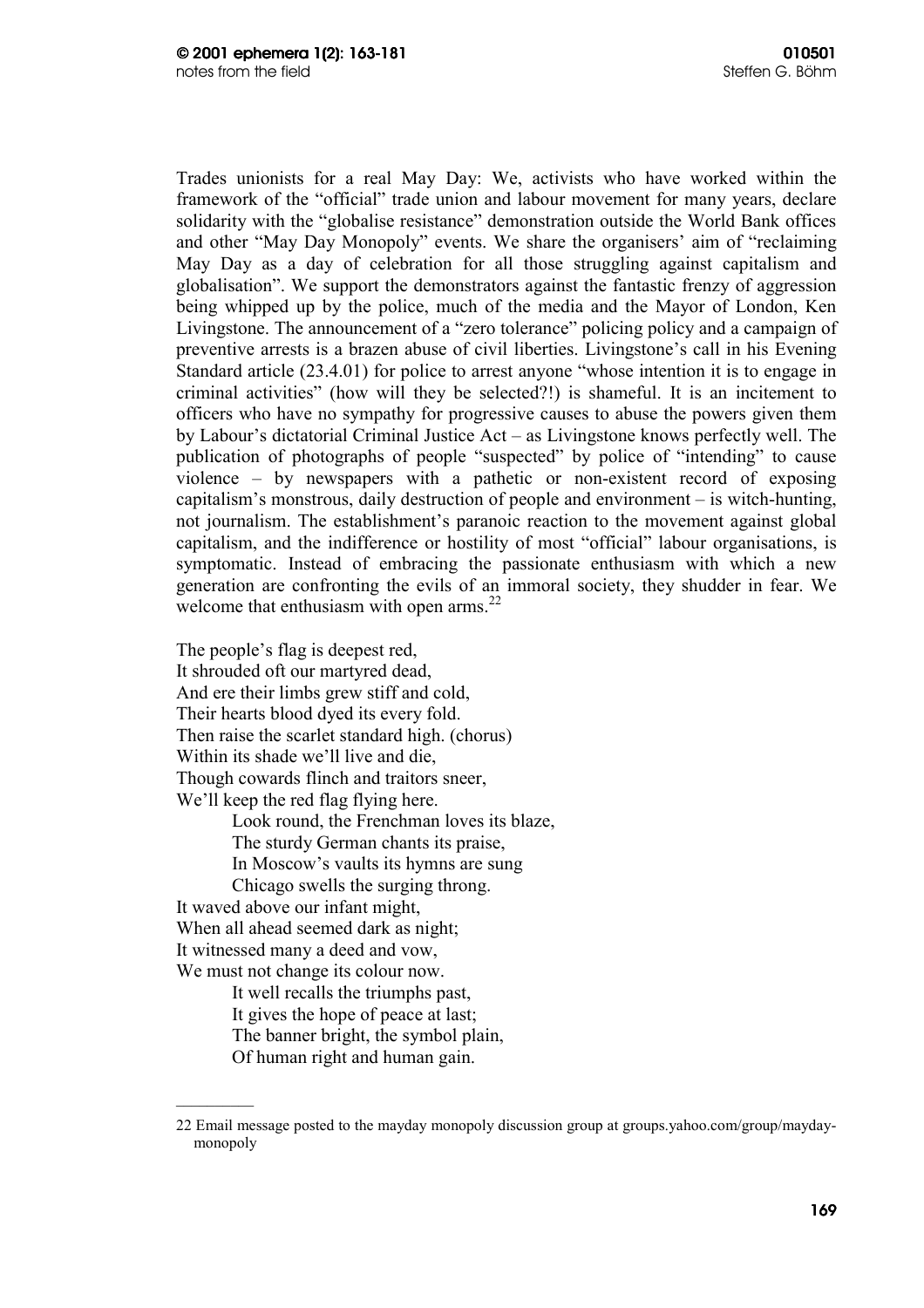It suits today the weak and base, Whose minds are fixed on pelf and place To cringe before the rich man's frown, And haul the sacred emblem down.

> With heads uncovered swear we all To bear it onward till we fall; Come dungeons dark or gallows grim, This song shall be our parting hymn.<sup>23</sup>

From: Ian

Date: Sun Apr 29, 2001 6:31 pm

Subject: [mayday-monopoly] Green party.

> Here's a new hobby: spot the liberal-left fall over themselves to condemn Mayday.

> > Darren Johnson, Leader of the Green Group on the Greater London Assembly, said: "For protest to be genuinely non-violent, the organisers need to stress from the outset that only non-violent behaviour will be acceptable. The May Day organisers have not done this." See what happens when the Green party gets a few seats in the Europarliament and the GLA. They wouldnt have been so eager to come out with this drivel when they were completely out in the cold. I hope anyone who toyed with the idea of voting for them because some of their ideas are ok will now see they would be wasting their time. Now they have a foot in the establishment theyll throw everything they have to out of the door in order to appear "respectable". Bye now, Ian.<sup>24</sup>

The fact that Reclaim The Streets has not been involved in the logistical planning for this year's MayDay has been seen by the corporate media as a split in the movement. But there are many groups and affiliations, each with their own analysis and focus, who all oppose the globalisation and the oppression of the capitalist system. MayDay belongs to each and every one of us. Around the world, social movements do not need to reconcile all their diverse ideas, just embrace the universal desire for change. Thus our aim is that everyone, everywhere should feel empowered to take part in building a future where we all take responsibility for an equitable continuation of life on this planet. Large actions, small actions, kitchen sink actions - who cares, as long as we continue to make them happen? ... Our group will not, however, have some journalist's definitions of organisation , or "fluffy" or "spiky" imposed upon it; neither will it fall for attempts to drive a wedge between it and other groups, nor will it fail to support those individuals or other groups subject to vilification and harassment. The violence of capitalism is 24/7, 365 days a year, and one day is as good as another for taking action towards real change. $25$ 

 $\mathcal{L}_\text{max}$ 

<sup>23 &#</sup>x27;The Red Flag' by Jim Connell.

<sup>24</sup> Email message posted to the mayday monopoly discussion group at groups.yahoo.com/group/maydaymonopoly.

<sup>25</sup> Statement by Reclaim the Streets posted at www.gn.apc.org/rts/.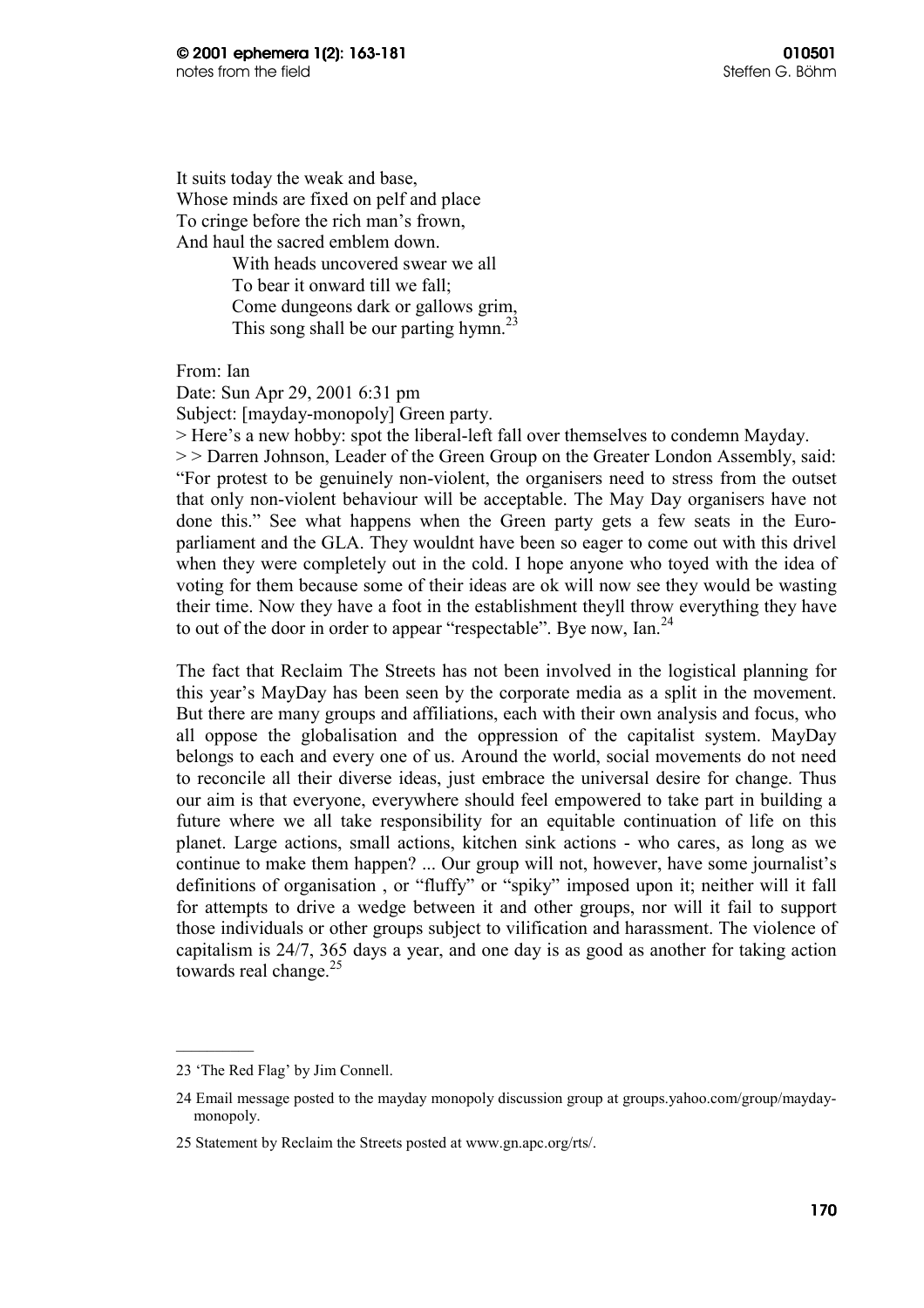$\frac{1}{2}$ 

'Nothing of the general movements, nothing of the great clashes, but rather a succession of details which can never form a whole.<sup>26</sup>

*Victoria, Canada*: This year marked the first MayDay march in Victoria in many years. Approximately 100 Socialists, Anarchists, Trade Unionists, and Wobblies…The theme of March was the call for a six hour work day (with no reduction in pay).

*Montreal, Canada*: This year in Montreal, radical activists answered the international appeal of "May Day", May 1st. They organised a colourful and voluntarily "calm" demonstration in Westmount, the richest neighbourhood not only in Montreal, but in all of Canada.

*Czechoslovakia*: On one side of the cordon stood a unit of riot police armed with shields and batons and making a number of forceful arrests; on the other side a group of anarchists chanting slogans such as "fascists", "Gestapo", "police state", throwing a few plastic bottles and here and there wielding sticks or plastic pipes...

*Copenhagen, Denmark*: As part of the global day of action against capitalism, 1,000 activists in Copenhagen demonstrated against the neo-liberal exploitation of the majority of the world's population.

*Finland*: Demonstration and a carnival against capitalism. The day started with a demonstration "For Humanity, Against Capitalism". Over 500 people marched through Helsinki city centre…

*France*: Following the call for an other global day of action against capitalism on Mayday, some radical left activists organized an anticapitalist demonstration in the center of Dijon, France, on April 28th.

*Germany*: The Left/Liberal newspaper TAZ writes that among the 400 arrested at the "Revolutionary May 1st Demonstration" in Berlin, is a policeman from Leipzig. He was not on duty, but on a holiday when by coincidence he saw the demonstration pass by. Police attacked the demonstration and as usual didn't hesitate to rough up innocent bystanders. Our tourist from Leipzig got so angry when riot-cops hit him, that he joined the demonstrators who defended themselves throwing stones, bottles and other portable stuff. According to the police the policeman had thrown a bottle at a water-canon when he was arrested. This year's revolutionary 1st of may demo was 10.000 persons strong (there was also a separate Marxist-Lenininist-Maoist demonstration of some 2000 people. Fascists mobilised 1000 demonstrators earlier that day in Hellersdorf outskirt and were intensely protected by cops against antifascist).

*Wellington, New Zealand*: A successful and unique Carnival against Capitalism organised by local anarchist group the Committee for the Establishment of Civilisation was held on May Day in Wellington. Overall, probably over 500+ people attended the combined events of the day…

*Spain*: The march (about 1500 activists) moved up Passage De Gracia - the economic centre of Barcelona -. Hardcore, hooded, scarfed-up graffiti and superglue artists hit every building, including the Stock exchange, Deutshe Bank and Macdonalds, while blue-boiler-suited, white masked, flyposter teams re-invented advertising.

<sup>26</sup> J.-J. Nescio, cited in Benjamin, W. (1999) *The Arcades Project*. Cambridge, MA: The Belknap Press of Harvard University Press, 713.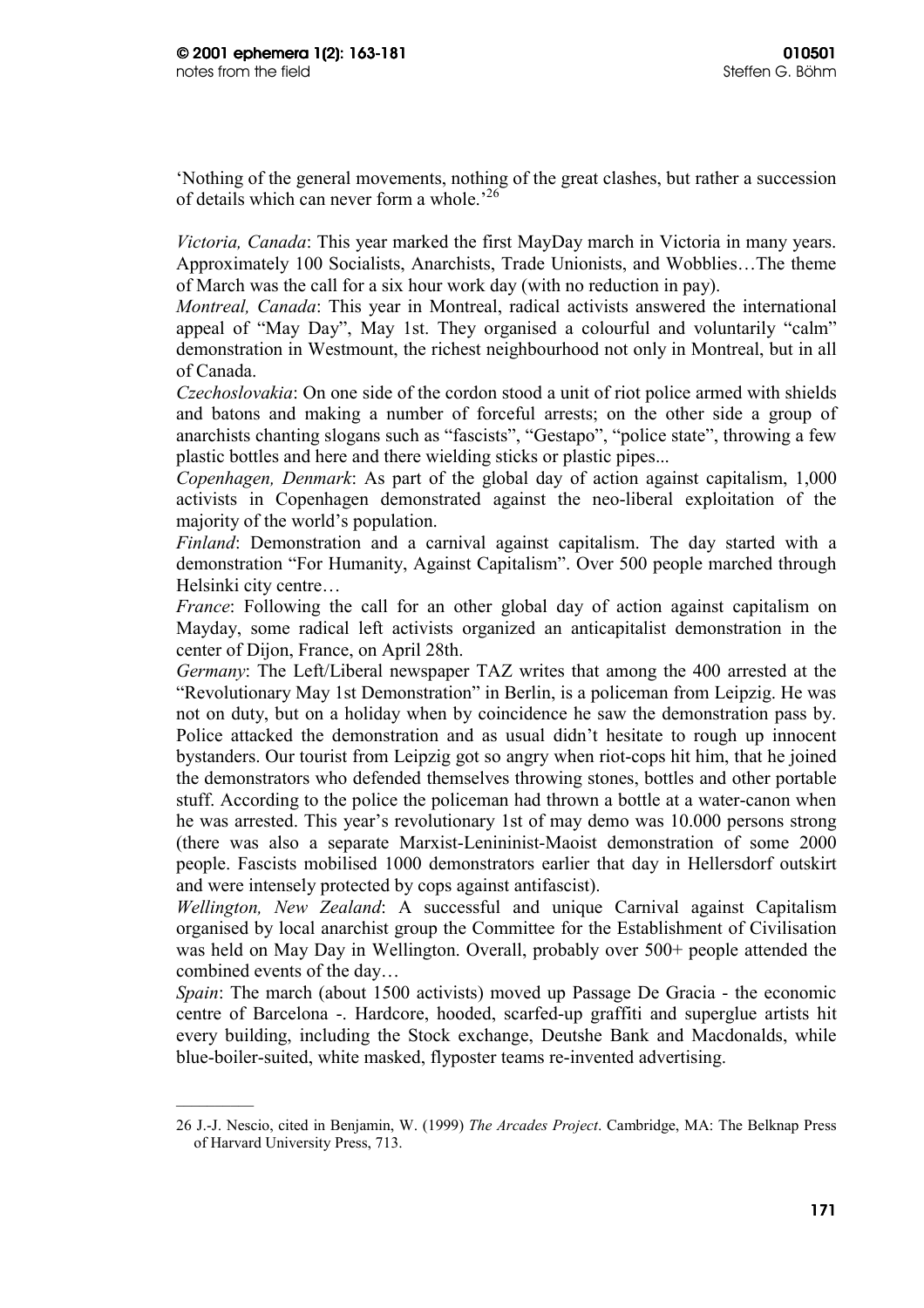*Boston, USA*: As part of the Mayday 2000 Global Day of Action, over 200 anarchists, environmentalists, workers, students, and assorted radical left activists descended on Boston's Financial District in a spirited and disruptive celebration against capitalism. *New York, USA*: On Saturday, May 6 about 75 revelers celebrated a bright summer -like day by "reclaiming" the streets of downtown Huntington, Long Island, rousing shoppers out of their usual consumer slumber. $27$ 

The favorite readings of the working-class tailor are the histories of the Revolution of 1789. He likes it when these texts develop the idea that this revolution was a good thing, and that it improved the condition of the working class. He is inspired by the aura of drama lent to men and events by several famous authors. …Not perceiving that the principal cause of his social inferiority lies within himself, he likes to think that these men are the models for those who, in forging a new progress, will preserve him from all kinds of calamities. $28$ 

The 21st Century has witnessed the rise of mass demonstrations against multinational corporations and the free market. In the past 18 months, protesters from a diverse range of interest groups have been drawn to Prague, Seattle and Quebec City…There seems to be little to unite the disparate groups that typically turn out to protest against globalisation, yet at least environmentalists, anti-vivisectionists and anti-roads protesters each have their own defining cause. But what of the anarchists, to whom the constraints of government are pure anathama? What do they believe in? Michael, an anarchist helping co-ordinate the London May Day Collective, says May Day is a chance for protesters to highlight their concerns about the profits-before-people motive. "We believe in including people, allowing them to organise for themselves how they want to live. "The whole process of globalisation excludes people from having their say, it limits their choices." When the IMF steps in to shore up the economies of Asian nations, he says, the conditions attached force local input out the window. But the activists have no intention of putting up an alternative to capitalism for fear of robbing others of their voice, Michael says. "As anarchists, we believe people have to be involved in discussing what alternatives might work for them, without prescribing the options. For this reason, we distance ourselves from doctrines such as Marxism, which impose a strict set of rules."29

Why anti-capitalism? Capitalism is the name of the system which rules our lives. It is a system in which a few rich people control and exploit the rest of us. Other ways of living are possible based on cooperation and equality. They have been given many names, including anarchism, communism and ecology. This festival has chosen 'anticapitalism' to embrace the diversity of these different traditions and to stress that we do

 $\frac{1}{2}$ 

<sup>27</sup> The global Mayday activities in 2000; reports by participants, posted at www.ainfos.com and summarised at www.pcworks.demon.co.uk/magazine/newhomepage.htm

<sup>28</sup> F.Le Play, cited in Benjamin, W. (1999) *The Arcades Project*. Cambridge, MA: The Belknap Press of Harvard University Press, 699.

<sup>29</sup> *BBC*, 26 April 2001, 12:36 PM.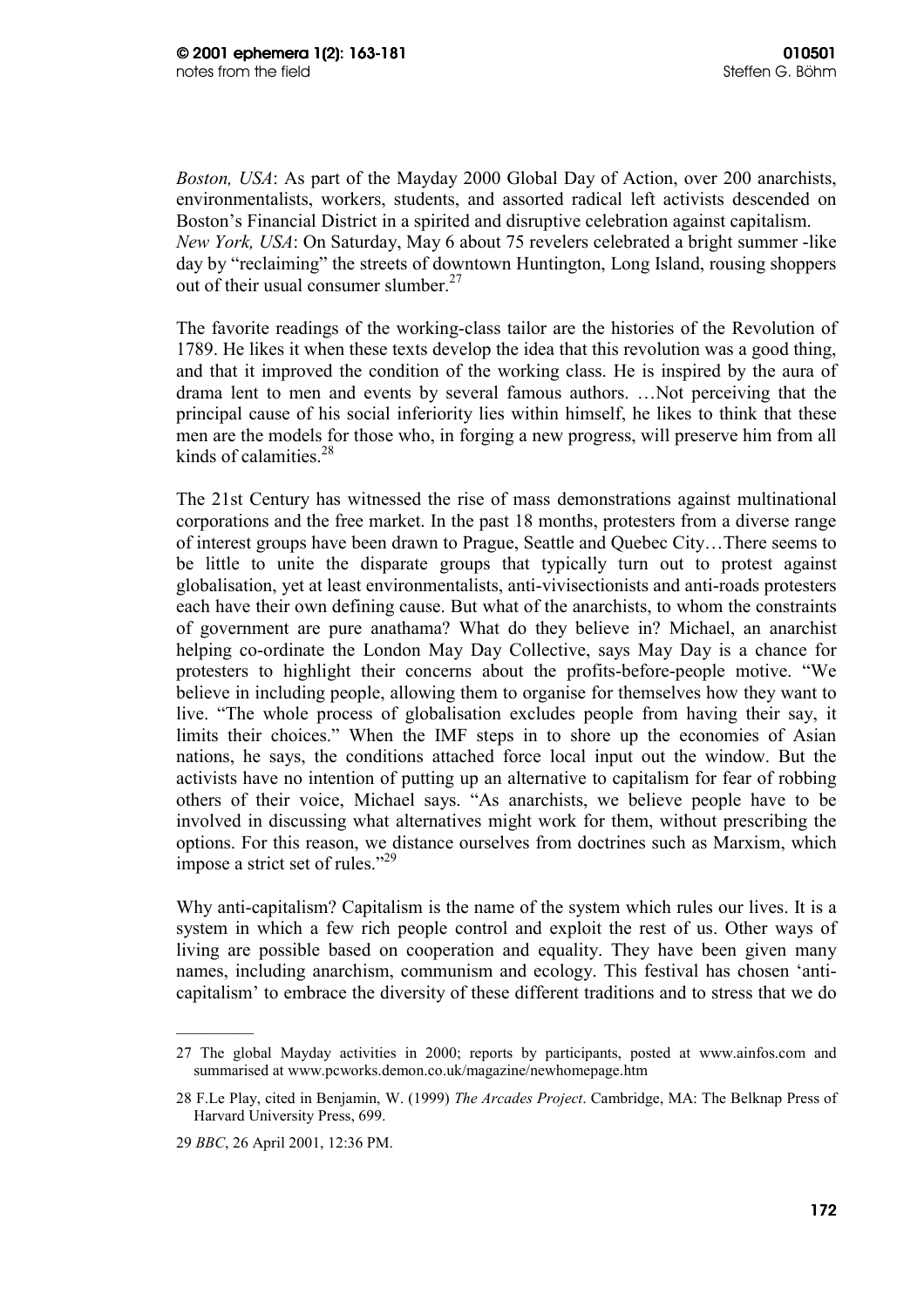not have all the answers but need to seek solutions together. Imagine what we could do if we replaced capitalism with a system based on our needs and desires, not their profits.30

What is Globalise Resistance? Globalise Resistance is an emerging worldwide force uniting peoples and organisations against the growth of global corporations. Environmentalists, anti-capitalists, debt campaigners and many disparate groups have show through the results of Seattle and Prague that a new global movement is emerging against self-serving profit hungry global corporations and the IMF/WTO institutions, and that a new world can be possible. This website's purpose is to unite Irish people and organisations who want to get involved in the struggle. $31$ 

The game of monopoly is one of accumulation, making it perfect for our times. The aim is for each player to make profits through the sale of a single commodity - land - and to expand their empire. In real life one single commodity generates all profits - our labour power. Since labour power cannot be separated from people, we are literally bought and sold in the market place. To prevent stagnation, capitalism must constantly expand. Thus we must also consume as well as produce. Originally invented as The Landlord Game, to expose the parasitic role of landlords, it was repackaged as Monopoly in the USA at the height of the great depression, as a sop to be sold to those workers who were being laid off and losing their livelihoods, a distraction from the reality of capitalist poverty. Such distractions may have got more sophisticated - TV, the internet, holidays abroad, flashy cars etc - but our exploitation continues unchecked. As capitalism is a social relation between classes its continuation requires the participation of both exploiters and exploited. By continuing the repetitive cycle of work and consumption we reproduce this alien mode of production. We are therefore our own jailers. However, since capitalism is opposed to human needs and desires, there is a constant struggle between those of us who produce and the bosses who reap the rewards. Capitalism is a global system, with the rule of the market imposed everywhere, usually by force. Hence the destruction of indigenous cultures. $32$ 

International Human Rights Community Condemns Nike's Inaction on Labour Rights Abuses. Nike's refusal to end labour abuses in its suppliers' factories will be documented today in an open letter signed by more than 40 human rights and labour groups from around the world. The letter will be presented to NIKE's Annual Shareholders' meeting in Hilversum, Netherlands. On-site investigations reveal evidence of:

\* physical and verbal abuse of workers in Nike factories in Vietnam and El Salvador;

\* the Indonesian military being employed by a Nike contractor to intimidate workers during wage negotiations;

<sup>30</sup> www.freespeech.org

<sup>31</sup> www.ingenious.ie/~gwalsh/resist/whatis.html

<sup>32</sup> www.maydaymonopoly.net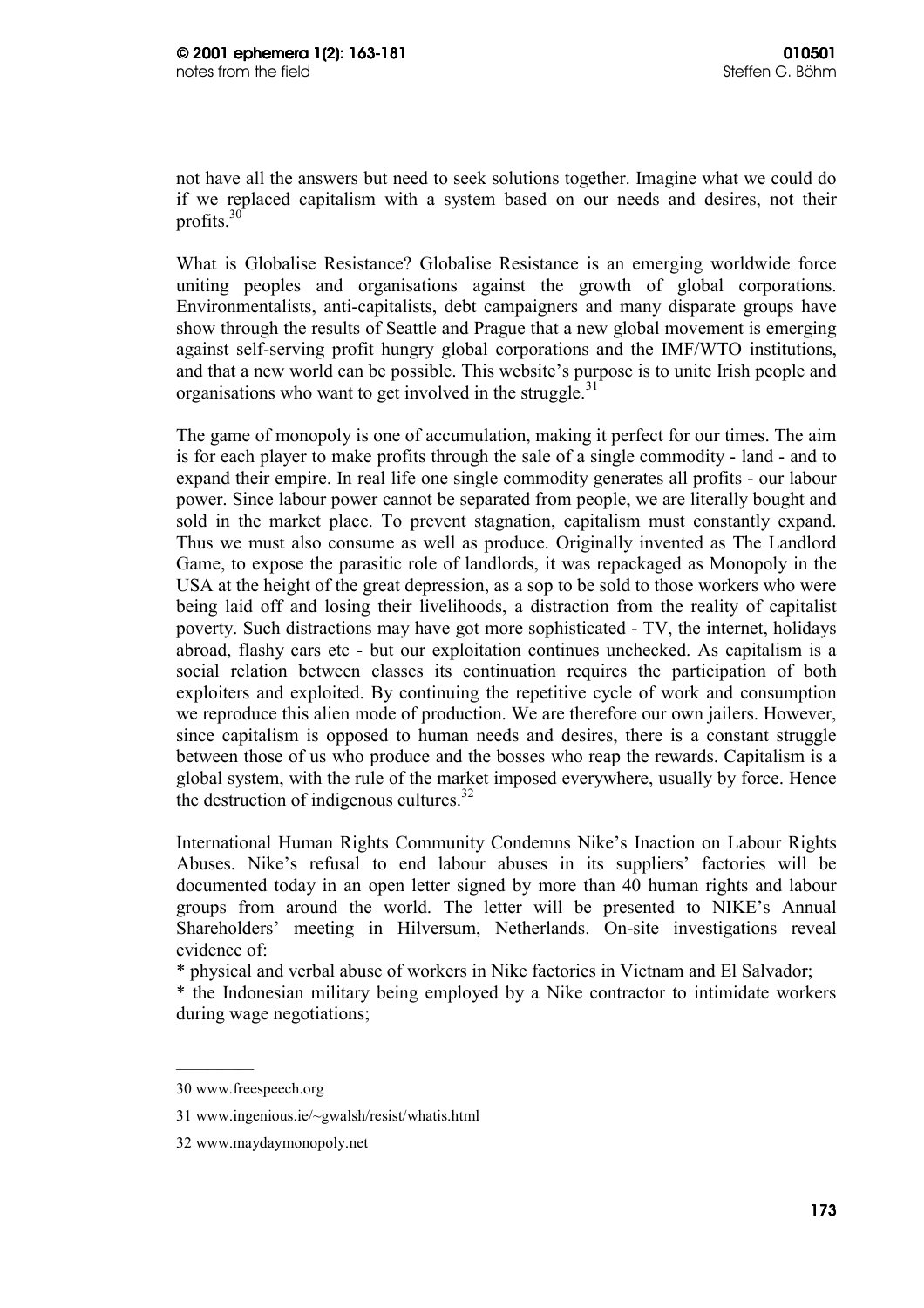\* Nike refusing to reinstate Vietnamese workers who have been humiliated and dismissed for talking to journalists;

\* workers being sacked for trying to organise unions in Nike factories in El Salvador, Thailand and Indonesia;

\* severe fire hazards in a Nike factory in China.

The joint letter was motivated by frustration at Nike's continued failure to match its rhetoric with action.

"NIKE responds to its human rights abuses of its workers with cynicism, denial and concealment," says Bob Jeffcott of the Toronto-based Maquila Solidarity Network.

"Personally, I am very angry with Nike for their endless lies. The reality of what is going on should be disclosed to the world," says Alice Kwan of the Hong Kong Christian Industrial Committee.

"Nike is a great pretender. They know the reality in Indonesia, they know it well, but forever they always keep in silence; they never show their concern for the labour situation or condition," says Ara Tibi from the Indonesian human rights group SISBIKUM.

The letter calls on Nike to reinstate all workers who have been fired for organizing unions or talking to journalists; ensure workers are paid a living wage for a standard forty hour week; publish the addresses of all its suppliers factories and put in place a credible system for monitoring conditions in those factories.

Representatives of the Clean Clothes Campaign in the Netherlands will attempt to read the letter aloud during Nike's Shareholders' Meeting. The meeting is being held in Nike's new European headquarters in Hilversum, the Netherlands starting at 4:00 pm, Wednesday, September 22.<sup>33</sup>

William Wood, 9 years old, 'was 7 years 10 months old when he began to work'. He 'ran moulds' (carried ready-moulded articles into the drying-room, afterwards bringing back the empty mould) from the very beginning. He came to work every day in the week at 6 a.m., and left off at about 9 p.m. 'I work till 9 o'clock at night six days in the week. I have done so for the last seven or eight weeks.' Fifteen hours of labour for a child of 7! J. Murray, 12 years of age, says: 'I turn jigger and run moulds. I come at 6. Sometimes I come at 4. I worked all night last night, till 6 o'clock this morning. I have not been in bed since the night before last. There were eight or nice other boys working last night. All but one have come this morning. I get 3 shillings and sixpence. I do not get any more for working at night. I worked two nights last week.' Fernyhough, a boy of 10: 'I have not always an hour (for dinner). I have only half an hour sometimes: on Thursday, Friday, and Saturday.'<sup>34</sup>

<sup>33</sup> www.geocities.com/Athens/Acropolis/5232/

<sup>34</sup> Karl Marx (1976) *Capital, Volume 1*, trans. Ben Fowkes. London: Penguin, p.354 quoting the Children's Employment Commission, First Report, etc., 1863, Appendix, pp. 16, 19, 18.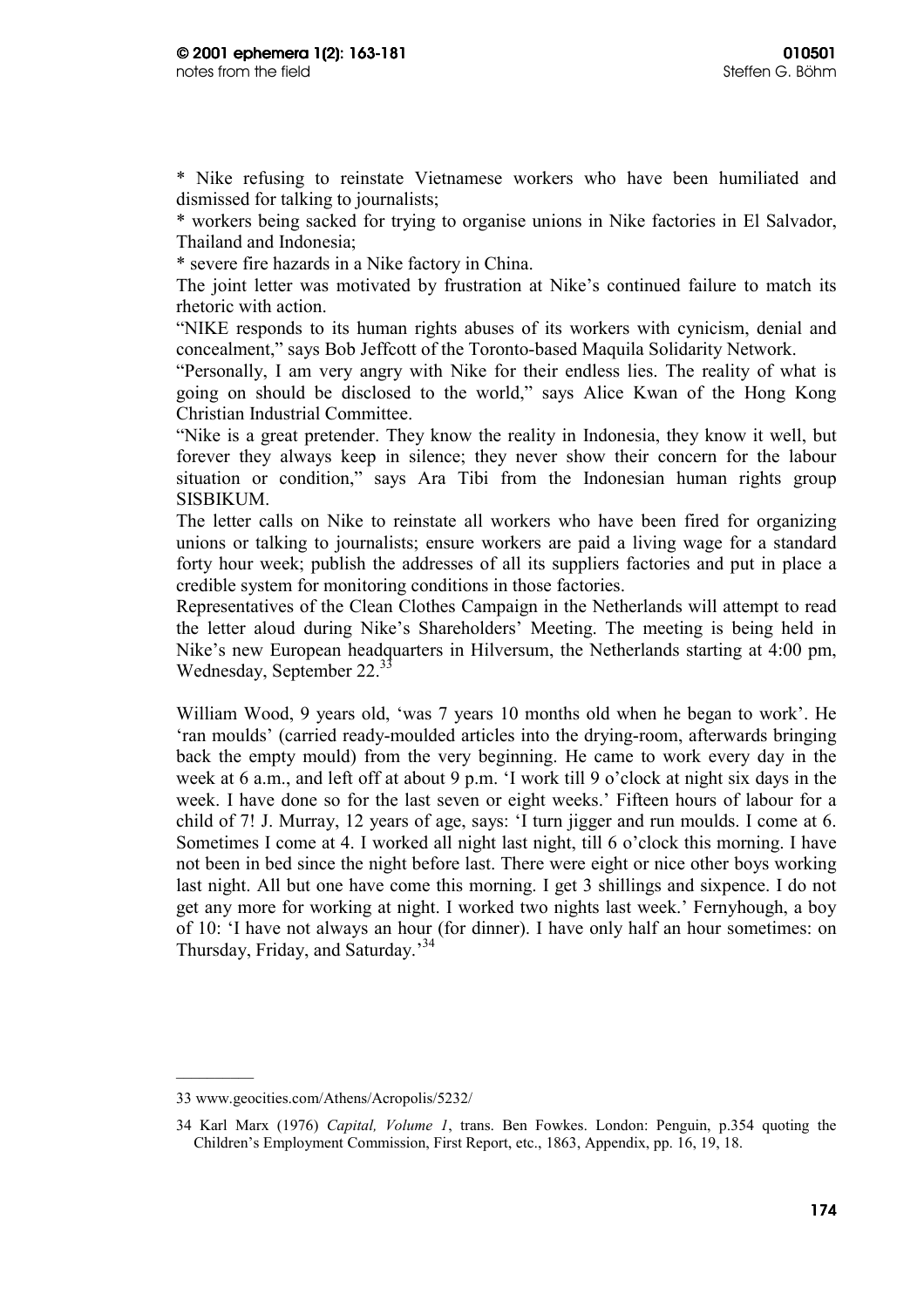$\frac{1}{2}$ 

Being a dialectician means having the wind of history in one's sails. The sails are the concepts. It is not enough, however, to have sails at one's disposal. What is decisive is knowing the art of setting them.<sup>35</sup>

fitter happier more productive comfortable not drinking too much regular exercise at the gym (3 days a week) getting on better with your associate employee contemporaries at ease eating well (no more microwave dinners and saturated fats) a patient better driver a safer car (baby smiling in the back seat) sleeping well (no bad dreams) no paranoia careful to all animals (never washing spiders down the plughole) keep in contact with old friends (enjoy a drink now and then) will frequently check credit at (moral) bank (hole in wall) favours for favours fond but not in love charity standing orders on Sundays ring road supermarket (no killing moths or putting boiling water on the ants) car wash (also on Sundays) no longer afraid of the dark or midday shadows nothing so ridiculously teenage and desperate nothing so childish at a better pace slower and more calculated no chance of escape now self-employed concerned (but powerless) an empowered & informed member of society (pragmatism not idealism) will not cry in public less chance of illness tyres that grip in the wet (shot of baby strapped in back seat) a good memory still cries at a good film still kisses with saliva no longer empty and frantic like a cat

<sup>35</sup> Benjamin, W. (1999) *The Arcades Project*. Cambridge, MA: The Belknap Press of Harvard University Press, 473.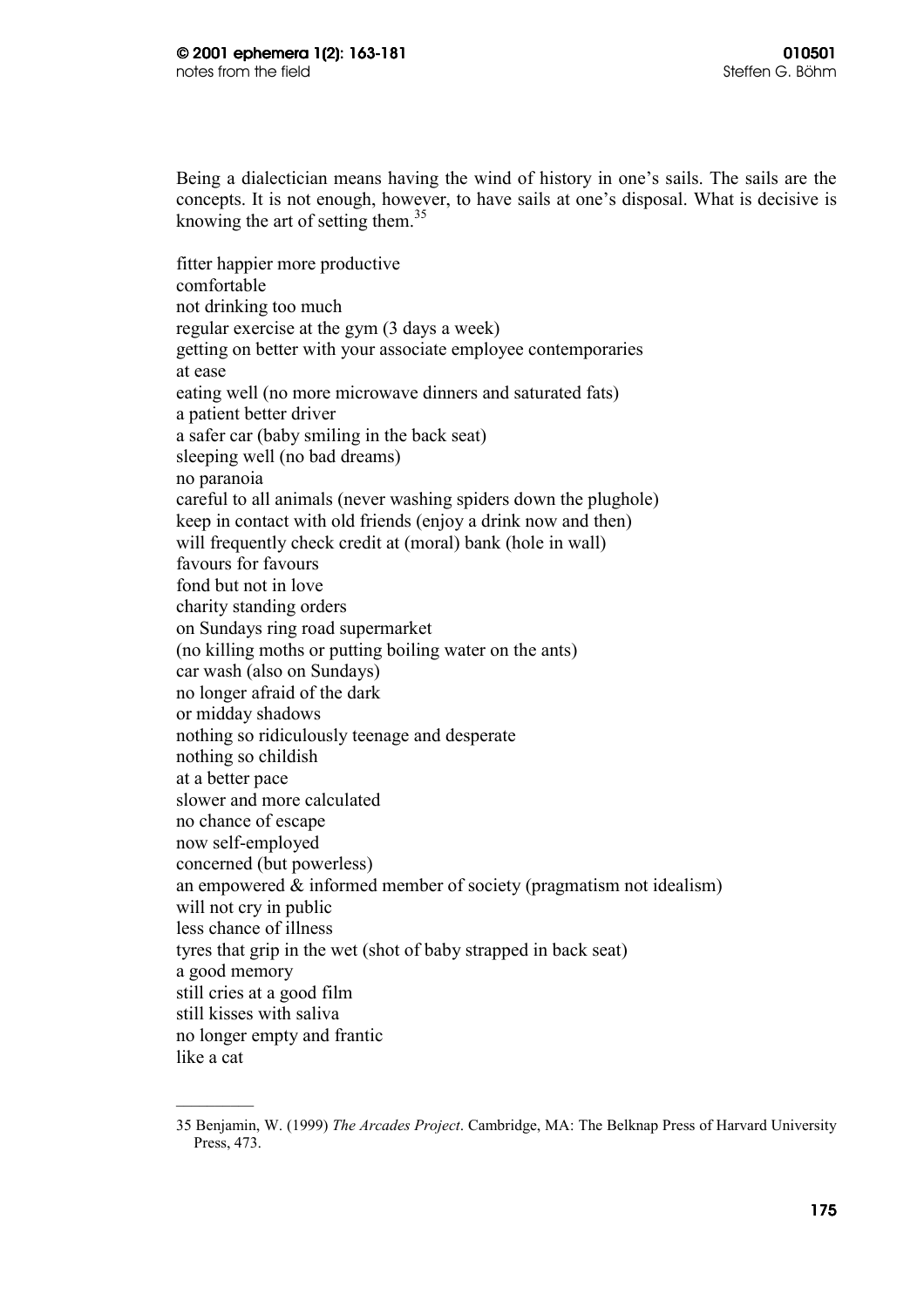notes from the field Steffen G. Böhm

tied to a stick that s driven into frozen winter shit (the ability to laugh at weakness) calm fitter, healthier and more productive a pig in a cage on antibiotics<sup>36</sup>

The concept of progress must be grounded in the idea of catastrophe. That things are "status quo" *is* the catastrophe. It is not an ever-present possibility but what in each case is given. Thus Strindberg (in *To Damascus?*): hell is not something that awaits us, but this life here and now.<sup>37</sup>

It is important that "once upon a time" it was like that. We can do it again. We need independent working class politics. No collaboration with government and bosses. Real solidarity with fellow workers in struggle, not a blinkered sectional outlook. We still need a further reduction in working hours, without loss of pay, to make work for the unemployed. We need revolutionary politics. That means politics that can lead us towards a genuine socialism where freedom knows no limit other than not interfering with the freedom of others. A socialism that is based on real democracy - not the present charade where we can choose some of our rulers, but may not choose to do without rulers. A real democracy where everyone effected by a decision will have the opportunity to have their say in making that decision. A democracy of efficiently coordinated workplace and community councils. A society where production is to satisfy needs, not to make profits for a privileged few. Anarchism.<sup>38</sup>

It is clear…that a left alternative can *only* consist of the construction of a different system of equivalents, which establishes social division on a new basis. In the face of the project for the reconstruction of a hierarchic society, the alternative of the Left should consist of locating itself fully in the field of the democratic revolution and expanding the chains of equivalents between the different struggles against oppression. *The task of the Left therefore cannot be to renounce liberal-democratic ideology, but on the contrary, to deepen and expand it in the direction of a radical and plural democracy*<sup>39</sup>

May 1 1886 saw 340,000 workers striking all over the United States demanding an 8 hour day. In Chicago alone, 80,000 came out and there a number of anarchist militants

<sup>36</sup> Radiohead (1997) 'fitter happier', on *OK Computer*. London: Parlophone.

<sup>37</sup> Benjamin, W. (1999) *The Arcades Project*. Cambridge, MA: The Belknap Press of Harvard University Press, 473 (emphasis in original).

<sup>38</sup> www.ainfos.ca

<sup>39</sup> Laclau, E. and C. Mouffe (1985) *Hegemony & Socialist Strategy*. London: Verso, 176 (emphasis in original).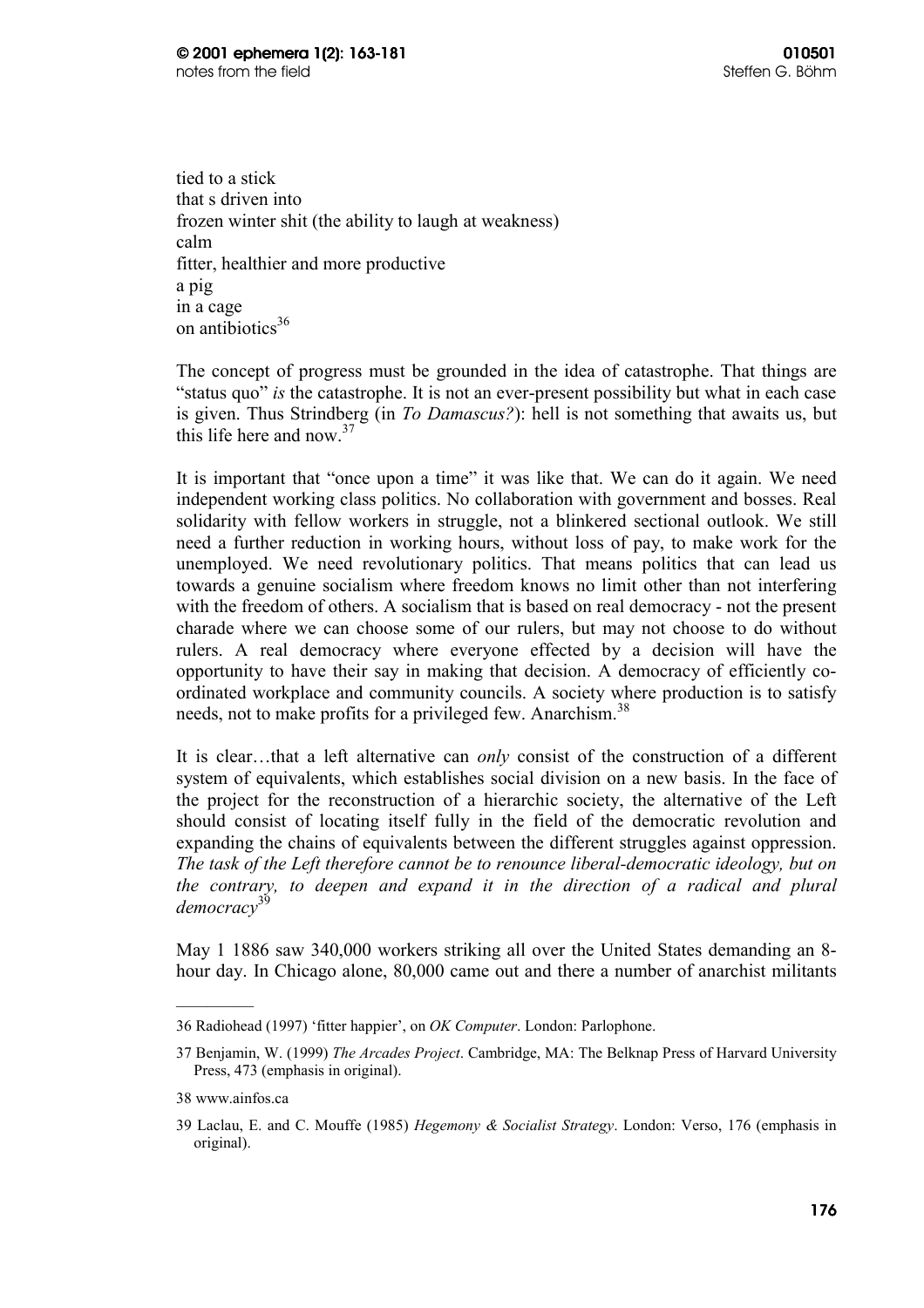agitated inside the movement. The following Monday, the police fired on strikers at the McCormick Harvester works and six workers were killed. The next day a protest meeting at Haymarket Square was broken up by the police. In the following confusion, a bomb was thrown at the police, killing one outright and fatally wounding 7 others. Evidence came to light later that the bomb had been thrown by a police agent. The bosses, however, used this incident to victimise leading working class militants and attempt to break the movement.<sup>40</sup>

1919 - Germany: From April 29 to May 2, Munich: Government forces crush in blood the Republic of the Councils of Bavaria. Resistance results in many hard-fought street battles. Many resistors are summarily executed, leaving more than 700 dead.<sup>41</sup>

It's not that what is past casts its light on what is present, or what is present its light on what is past; rather, image is that wherein what has been comes together in a flash with the now to form a constellation. In other words, image is dialectics at a standstill. For while the relation of the present to the past is a purely temporal, continuous one, the relation of what-has-been to the now is dialectical: is not progression but image, suddenly emergent. – Only dialectical images are genuine images (that is, not archaic); and the place where one encounters them is language. $^{42}$ 

02.05.1989: Unofficial May Day demonstration in Prague. 1000 take part. Stanislav Devaty, Charter 77 is arrested, along with BBC Central Europe correspondent, Misha Glenny. He is released in Prague in the evening. He says he was hit on the face, had his arms twisted and tape recorder smashed on the ground. Hungary begins to dismantle the Iron Curtain, at the instigation of Foreign Minister Gyula Horn. 10 000s march through Warsaw, ending with a meeting to support Solidarity candidates in next month's elections.<sup>43</sup>

Up to 500,000 demonstrators chanting slogans and waving banners marched through half a dozen East German cities last night to keep up pressure for political reform. The flood of refugees leaving for the West through Czechoslovakia continued. By last night, 23,000 East Germans had arrived in West Germany from Prague since Saturday. The biggest demonstration was in Leipzig where hundreds of thousands of people, some shouting 'the Berlin Wall must go', surged on to the streets in driving rain to call for free elections and unlimited freedom of travel. More than 135,000 people rallied in other cities, including Schwerin, Halle, Cottbus, Dresden and Karl-Marx-Stadt.<sup>44</sup>

<sup>40</sup> www.freespeech.org

<sup>41</sup> www.ainfos.ca

<sup>42</sup> Benjamin, W. (1999) *The Arcades Project*. Cambridge, MA: The Belknap Press of Harvard University Press, 462.

<sup>43</sup> www.centraleurope.org.uk

<sup>44</sup> *The Guardian*, 7 November 1989.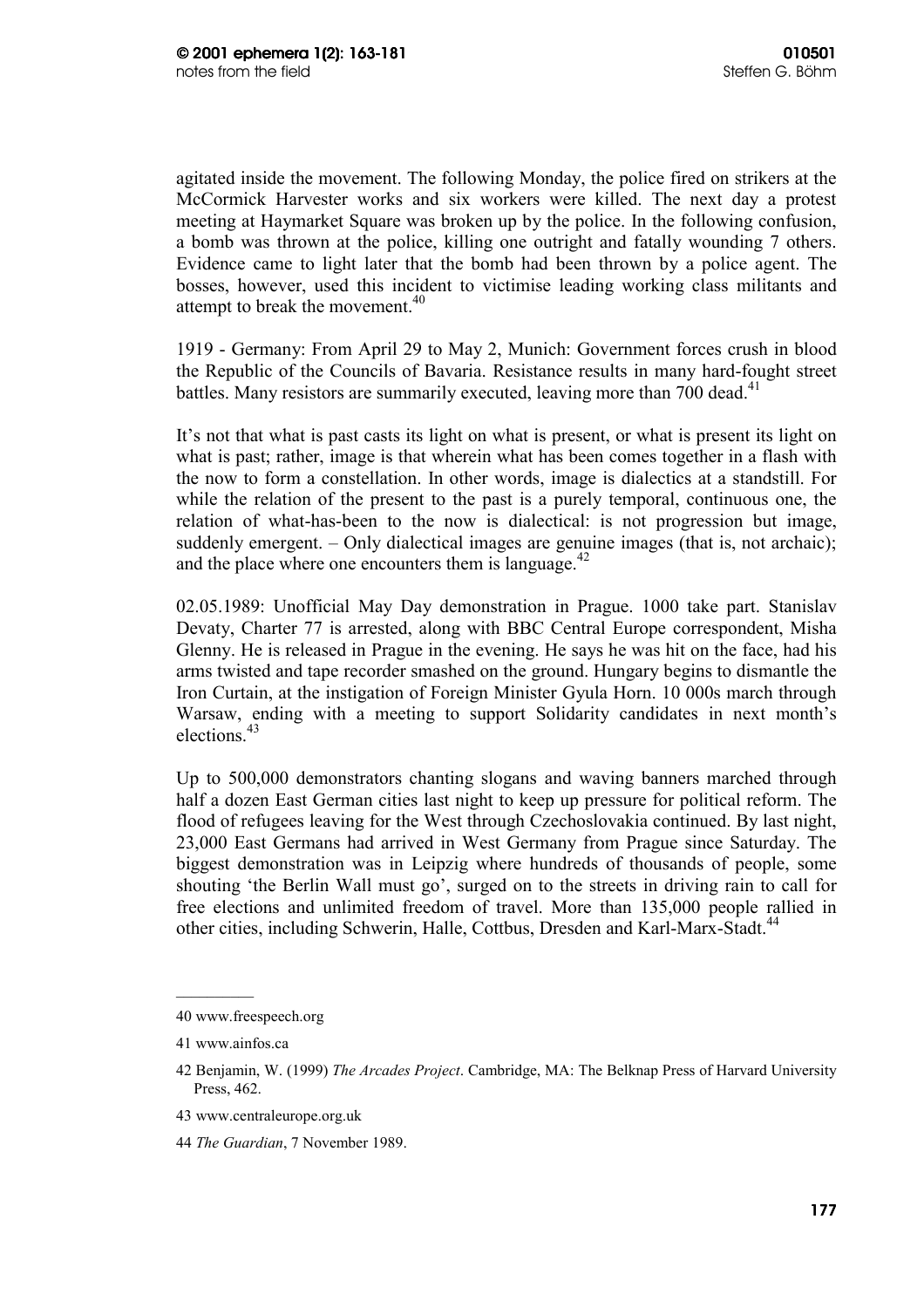Revolution is a drama perhaps more than a history, and its pathos is a condition as imperious as its authenticity.<sup>45</sup>

Rabble of the faithless, the soulless, the rootless, Who want to wipe out every art and industry, To crush underfoot the cult of the Cross, And drown in an ocean of blood and flames - Its waves have risen round the flanks of Paris - Temples, palaces, priests, peoples, and kings!<sup>46</sup>

John Zerzan doesn't have a car, a credit card or a computer. He lives a quiet life in a cabin in Oregon and has sold his own blood plasma to make ends meet. So why does corporate America think he is the Antichrist? "It's the effort to understand and do away with every form of domination, and that involves questioning very basic institutions, including the division of labour and domestication upon which the whole edifice of civilisation and technology rests ... If you took away division of labour and domestication you might have something pretty close to what obtained for the first two million years of the species, during which there was leisure time, there was quite a lot of gender equality and no organised violence - which doesn't sound too bad. They say: 'Oh, you want to be a caveman.' Well, maybe that's somewhat true." ... "The idea of technology being a neutral, discreet thing and whoever is in charge can use it this way or that way, that's really missing the point. It's inseparable from the system, it's the incarnation of the system and it's always been that way. You can't take a totally alienating technology and use it for anything except more alienation, more destructive impact on every level from the psyche to the rest of the biosphere. Globalisation is a kind of buzz word at the moment and once again the lefties have come up with a soft core thing. Globalisation is nothing new; what's happening now is just the latest round of excesses." He does not, he says, "throw out all of Marx, the class struggle, all that we take for granted". But he includes in his condemnation "liberals, Marxists, members of left parties, Noam Chomsky, the anarchist left, the syndicalists, the Wobblies, all those people who think technology is fine and it just depends on how you use it and that there's nothing wrong with development and the industrial system, it just depends who's running it." $47$ 

There are really two varieties of globalisation: élite globalisation (which we oppose) and grassroots globalisation (which we promote). The top-down globalisation is characterised by a constant drive to maximise profits for globe-spanning corporations. It forces countries to 'open up' their national economies to large corporations, reduce social services, privatise state functions, deregulate the economy, be 'efficient' and

 $\frac{1}{2}$ 

<sup>45</sup> Blanqui, cited in Geffroy, L'Enfermé, cited in Benjamin, W. (1999) *The Arcades Project*. Cambridge, MA: The Belknap Press of Harvard University Press, 470.

<sup>46</sup> Edouard d-Anglemont, L'Internationale, cited in Benjamin, W. (1999) *The Arcades Project*. Cambridge, MA: The Belknap Press of Harvard University Press, 698.

<sup>47</sup> *The Guardian*, 18 April 2001.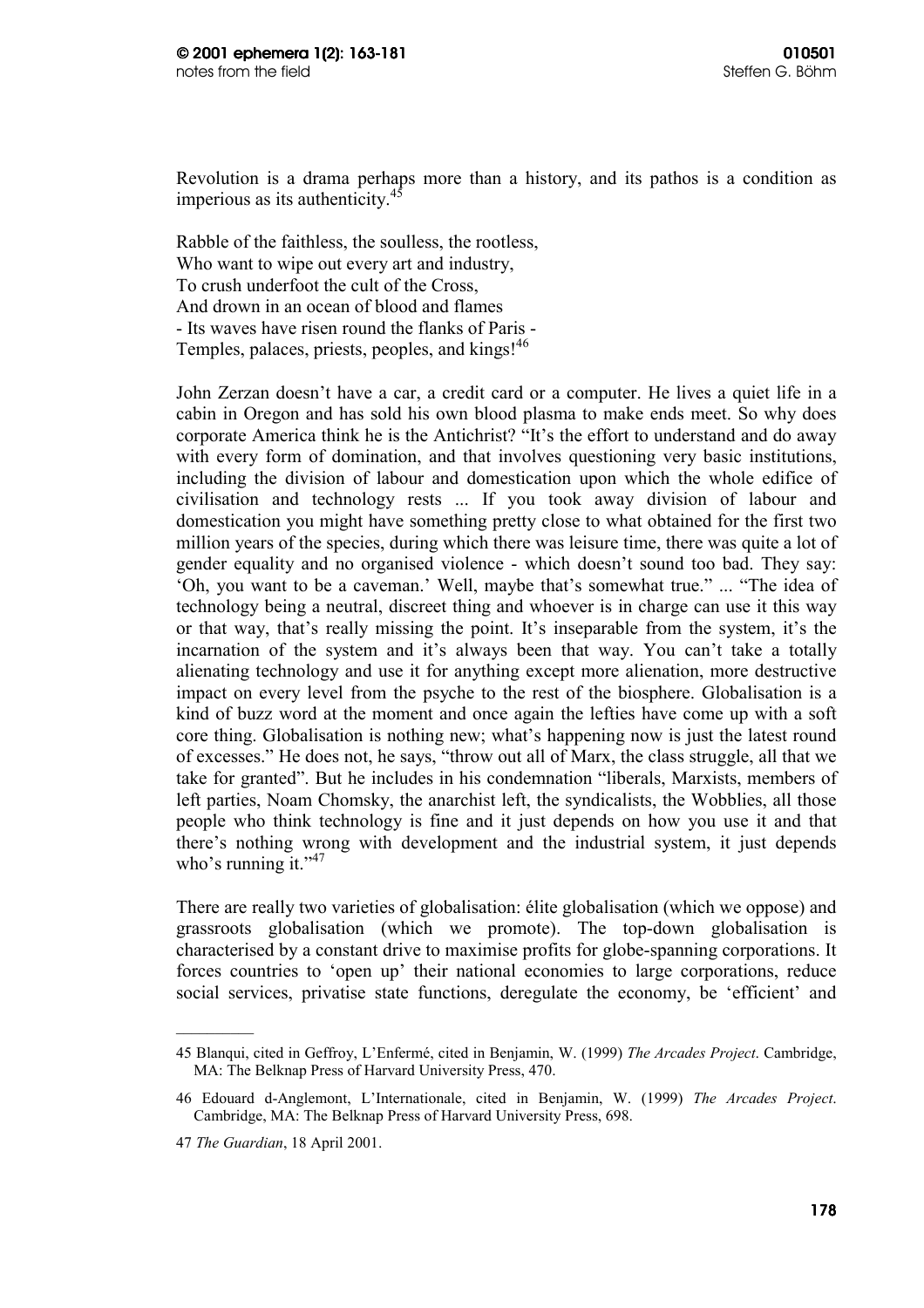competitive, and submit everything and everyone to the rule of 'market forces'. Because markets move resources only in the direction of those with money, social inequality has reached grotesque levels. But there is another kind of globalisation that centres on life values: protecting human rights and the environment. Grassroots globalisation comprises many large and growing movements: the fair trade movement, microenterprise lending networks, the movement for social and ecological labelling, sister cities and sister schools, citizen diplomacy, trade union solidarity across borders, worker-owned co-ops, international family farm networks, and many others … Even George Soros, the billionaire financier, admits: 'Markets basically are amoral.'48

'[G]lobalization' is not a new phase of capitalism, but a 'rhetoric' invoked by governments in order to justify their voluntary surrender to the financial markets and their conversion to a fiduciary conception of the firm. Far from being – as we are constantly told – the inevitable result of the growth of foreign trade, deindustrialization, growing inequality and the retrenchment of social policies are the result of *domestic political decisions* that reflect the tipping of the balance of class forces in favour of the owners of capital.<sup>49</sup>

From: classwarrior1926

Date: Sun Apr 29, 2001 8:11 pm

Subject: Re: Anarchist Origins of Mayday

All I can say is good job anarchism deals with the issues of patriachy then isn't it..isn't it such a wonderfully liberational philosophy anarchism? All these other sectional philosophies pale into insignificance in comparison with it..ah, for an anarchic future, freedom to all the opressed!!!..though since anarchy can trace its root to the taoists in china, did withes predate it?..dunno but with anarchy you are guaranteed freedom!! Embrace the truly libertarian philosophy!! For True Freedom Through Anarchy!  $CW1926^{50}$ 

In the absence of actual information about the May Day demonstrations they echo the self-fulfilling prophecy of the police - violent thugs have taken over and peaceful protesters are staying away, with the result that "ordinary people" and "families" will be too frightened to attend. A relentless media campaign over the past few weeks, coupled with increasingly aggressive police announcements, is plainly intended to divide anticapitalist activists and criminalise protest. But "ordinary people" and "families" are the anti-capitalist movement. We are part of society, not apart from it. We are your neighbours, the people you sit next to on the bus, in the park, in the housing office.<sup>51</sup>

<sup>48</sup> Kevin Danaher, *The Observer*, 29 April 2001.

<sup>49</sup> Pierre Bourdieu and Loic Wacquant (2001) 'NewLiberalSpeak: Notes on the new planetary vulgate', *Radical Philosophy*, 105: 2 (emphasis in original).

<sup>50</sup> Email message posted to the mayday monopoly discussion group at groups.yahoo.com/group/maydaymonopoly.

<sup>51</sup> *The Guardian*, 16 April 2001.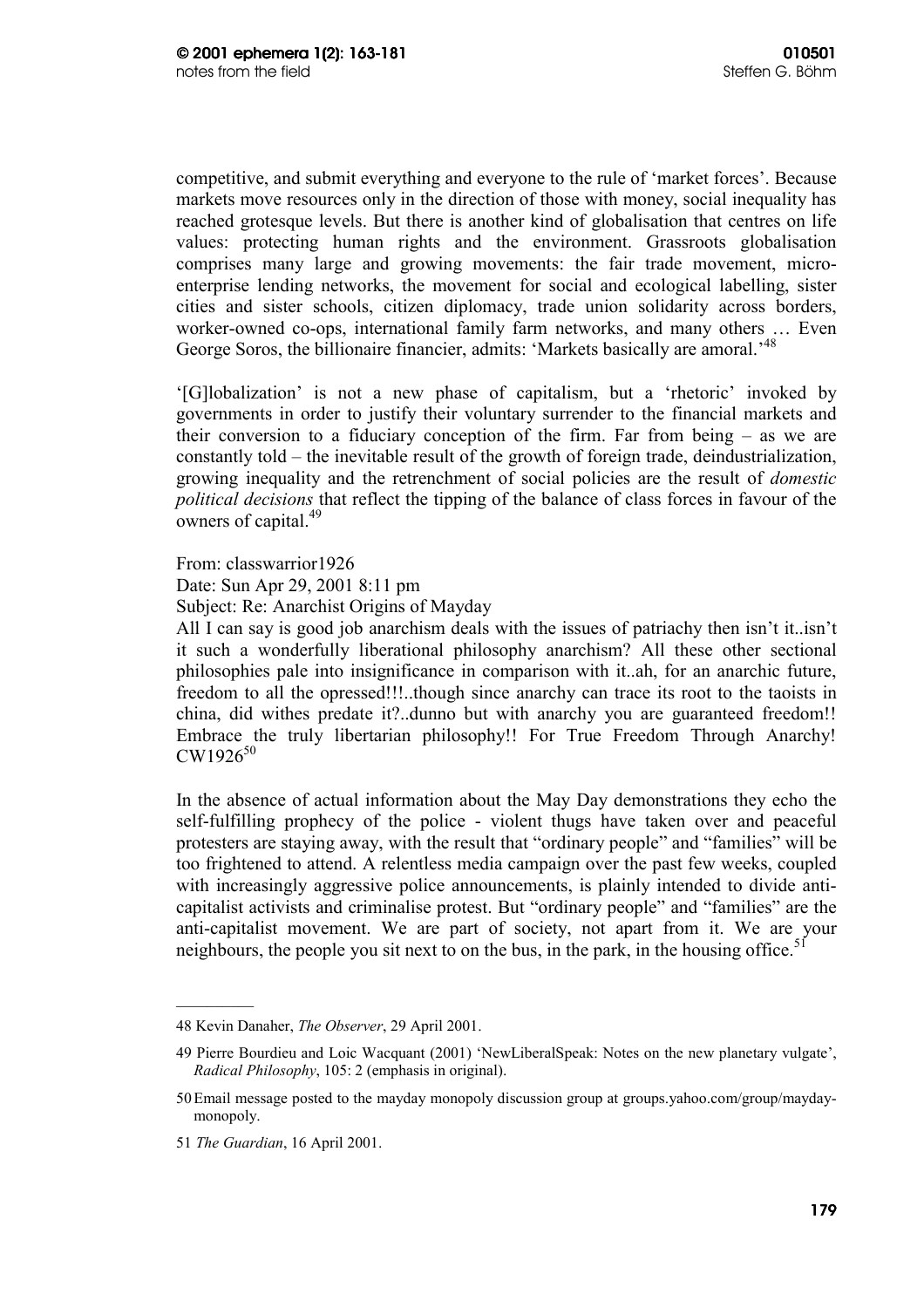The police have demonised May Day since the very first demonstrations were called in the 1880s, and if the police want a fight they're sure to get one, but that's not the point of the protest. The anti-capitalist movement is a broad coalition, and the wider the police's net is cast, the more "ordinary" people are caught in it. We have something to say and we're not frightened to make our voices heard.<sup>52</sup>

The idea of turning London into a life-sized Monopoly board on May Day sounded like a great idea to me. The most familiar criticism lobbed at modern protesters is that they lack focus and clear goals such as "Save the trees", or "Drop the debt". And yet these protests are a response to the limitations of single-issue politics. Tired of treating the symptoms of an economic model - under-funded hospitals, homelessness, widening disparity, exploding prisons, climate change - there is now a clear attempt to "out" the system behind the symptoms … Let's call it McProtest, because it's becoming the same all over … [O]ne of the greatest challenges of living in the high consumer culture that was protested against in London yesterday, is the reality of rootlessness. Few of us know our neighbours, talk about much more than shopping at work, or have time for community politics. How can a movement be accountable when communities are fraying? Within a context of urban rootlessness, there are clearly moments to demonstrate, but perhaps more importantly, there are moments to build the connections that make demonstration something more than theatre. There are times when radicalism means standing up to the police, but there are many more times when it means talking to your neighbour. The issues behind Tuesday's demonstrations are no longer marginal. Yet something is gravely wrong when the protests still seem deracinated, cut off from urgent daily concerns. It means that the spectacle of displaying a movement is getting confused with the less glamorous business of building one.<sup>53</sup>

There is the pin-up girl of the anti-globalisation movement, Naomi Klein, the author of the international bestseller *No Logo* which has itself become the international logo of the anti-globalisation movement. Miss Klein rages about how distinctive regional identities are being obliterated by a bland remote multinational homogeneity - and she does it through a column in Canada's *Globe And Mail*, reprinted in *The Guardian*. 54

The logic of democracy is not a logic of the positivity of the social, and it is therefore incapable of founding a nodal point of any kind around which the social fabric can be reconstituted. But if the subversive moment of the logic of democracy and the positive moment of the institution of the social are no longer unified by any anthropological foundation which transforms them into the fronts and reverse sides of a single process, it follows clearly that every possible form of unity between the two is contingent, and is therefore itself the result of a process of articulation. This being the case, no hegemonic

<sup>52</sup> Jim Bradley, letter to *The Guardian*, 16 April 2001.

<sup>53</sup> Naomi Klein, *The Guardian*, 3 May 2001.

<sup>54</sup> Mark Steyn, *Sunday Telegraph*, 22 April 2001.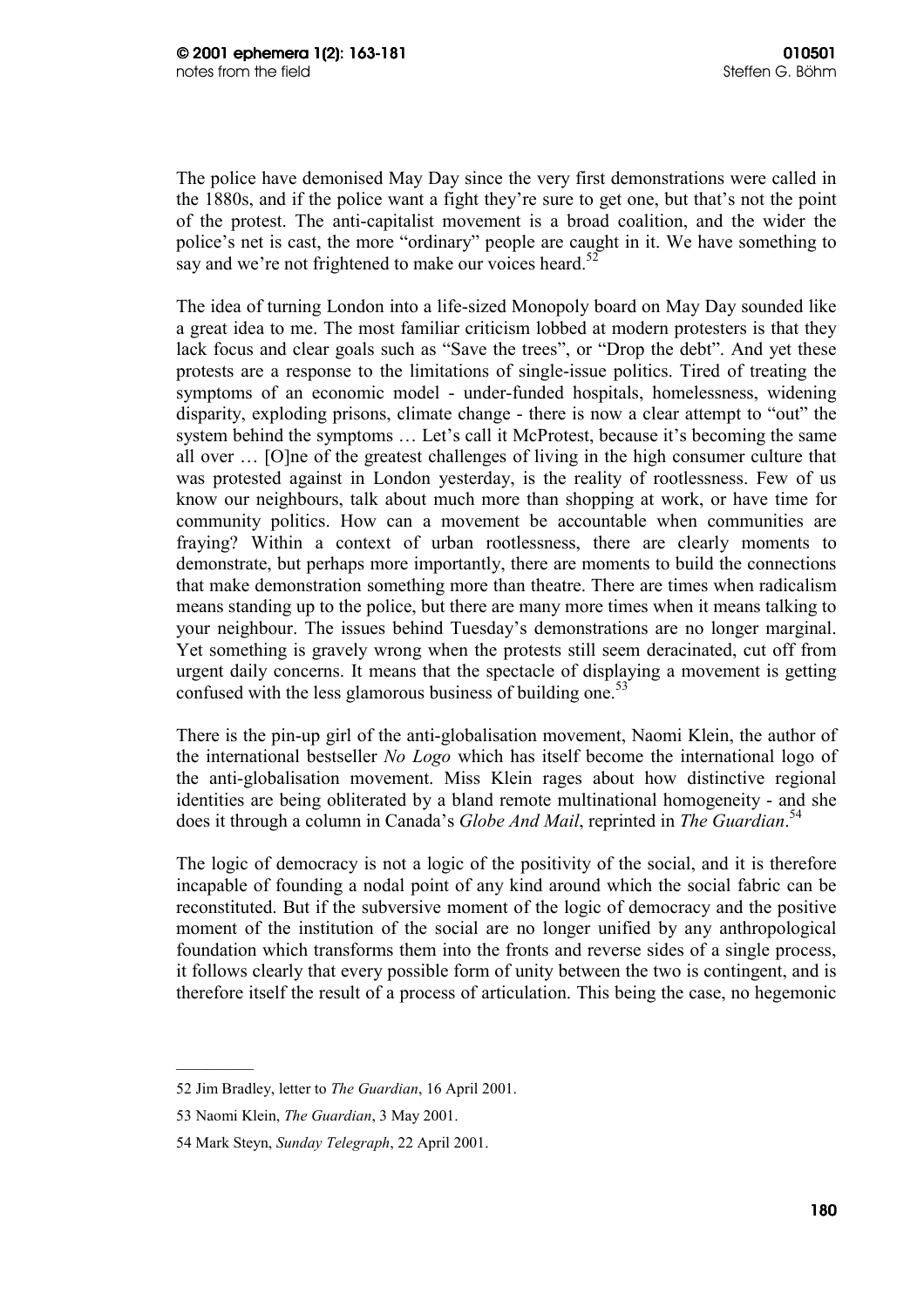project can be based exclusively on a democratic logic, but must also consist of a set of proposals for the positive organization of the social.<sup>5</sup>

To put it plainly, much as I like expressing myself in images…: your life as apes, gentlemen, insofar as something of that kind lies behind you, cannot be farther removed from you than mine is from me. Yet everyone on earth feels a tickling at the heels; the small chimpanzee and the great Achilles alike.<sup>56</sup>

discussion

To discuss this article, email ephemeraweb@yahoogroups.com using the following subject line: *1(2) Bohm - 010501* 

To register with ephemera|discussion, visit http://www.ephemeraweb.org/discussion The view the archive, visit http://groups.yahoo.com/group/ephemeraweb/messages The discussion archive is also searchable by keyword and/or contributor.

 $\frac{1}{2}$ 

<sup>55</sup> Laclau, E. and C. Mouffe (1985) *Hegemony & Socialist Strategy*. London: Verso, 188-189.

<sup>56</sup> Franz Kafka, *A Report to an Academy*.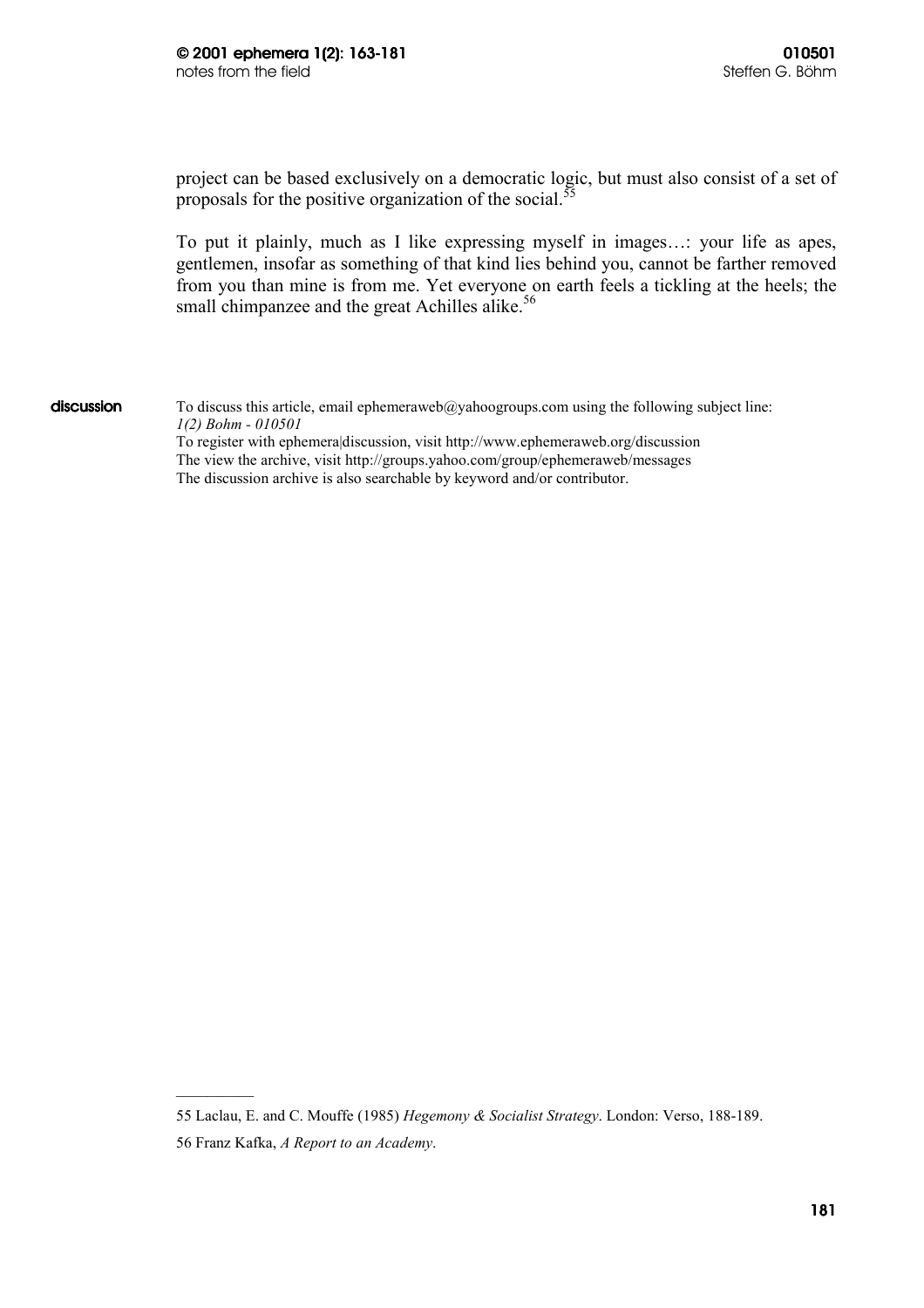### www.ephemeraweb.org<br>critical dialogues on organization volume 1(2): 182-189 ephemera

© ephemera 2001 © 2001 2001 ISSN 1473-2866 volume 1(2): 182-189

# **Mastering the Major Discourse**

### Oliver C. Speck

University of North Carolina at Wilmington, USA

review of:

**Buchanan, I. (2000)** *Deleuzism: A Metacommentary***. Durham: Duke UP.**  (PB: pp.269, US\$ 17.95, ISBN 0-8223-2548-9)

**Rajchman, J. (2000)** *The Deleuze Connections***. Cambridge, MA: MIT Press.**  (PB: pp.176, US\$ 14.95, ISBN 0-262-68120-X)

 "Great books are written in a kind of foreign language." This quote from Proust has been used by nearly all commentators on the work of Deleuze, and indeed, it brings out the common trait in the many works by him. His oeuvre, as has also been pointed out by nearly all commentators, consists of commentaries on the works of other philosophers and artists. Nevertheless, Deleuze's peculiar ways of working with these texts make him a highly original and notoriously difficult thinker. Instead of adding another layer of commentary, Deleuze gains insight by looking at the intersection of seemingly opposite, or opposed, ideas. Instead of showing how a preceding philosophy might have influenced another, he thinks with these texts to demonstrate what will always be new in them. These ways of reading amount to a style that is characterized neither by the loaded buzzwords of pseudo-philosophy nor by the idiosyncrasy of poetry. Like T.E. Lawrence, a writer Deleuze admires, Deleuze *becomes* the object of his study, without attempting to *be* the author under consideration. As Deleuze explains: "Lawrence speaks Arabic, he dresses and lives like an Arab, even under torture he cries out in Arabic, but he does not imitate the Arabs, he never renounces his difference, which he already experiences as a betrayal" (Deleuze, 1997a: 117). This movement, the becoming which always recognizes difference, is not one of imitation but of 'minorization,' as Deleuze calls it. Deleuze does not mix two or more discourses, he makes a new use of a given discourse. Deleuze, Beckett and Kafka share a similar strategic program, "they make the language take flight, they send it racing along a witch's line, ceaselessly placing it in a state of disequilibrium, making it bifurcate and vary in each of its terms, following an incessant modulation" (Deleuze, 1997a: 109).

The problem for a reader of Deleuze is not the minor language, not immediately that is, but first to master the major discourse in order to see where Deleuze handles it differently. This is exactly why the outstanding commentaries on Deleuze have been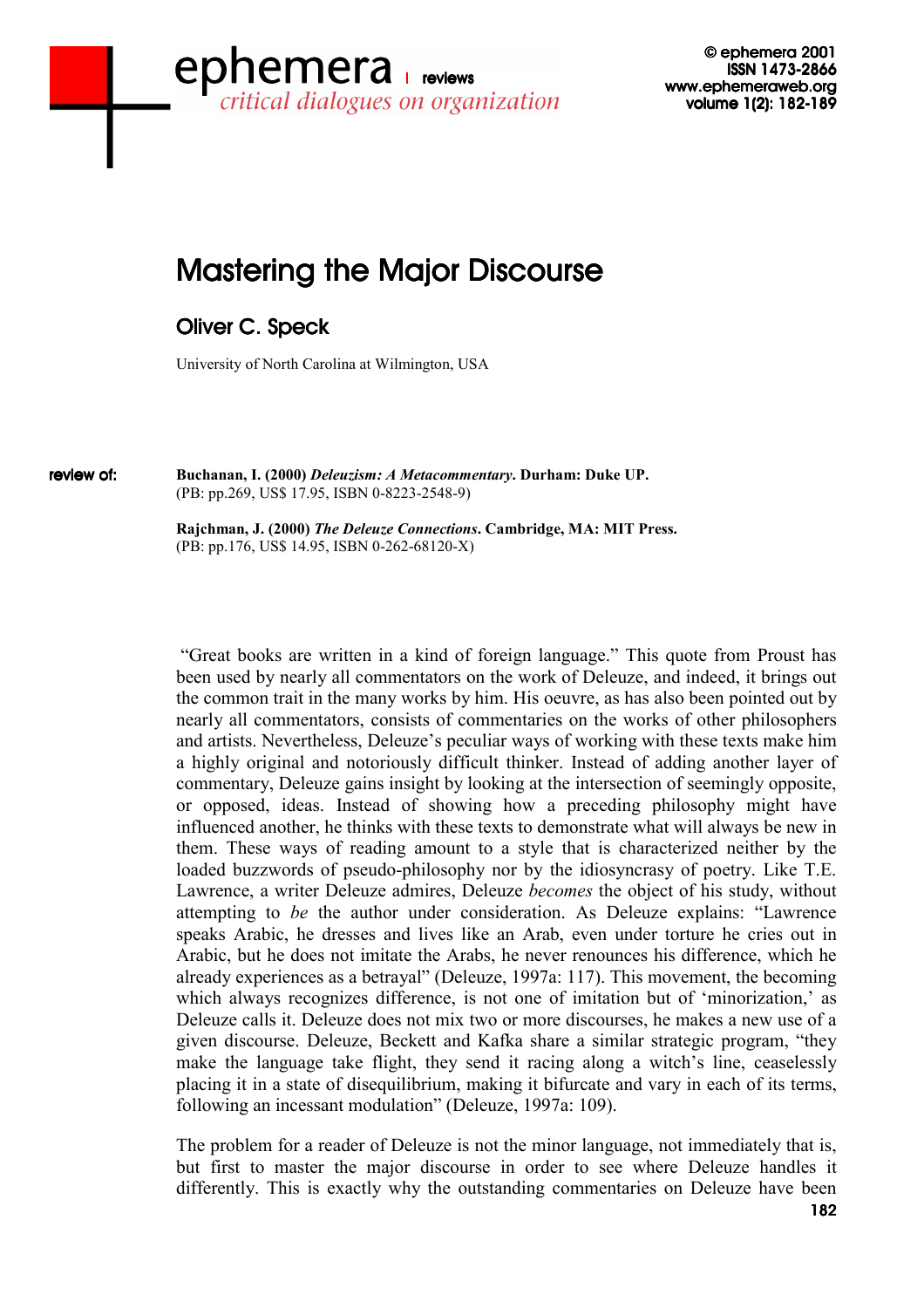written by specialists in the field in question. For example, one of the best books on Deleuze is *Gilles Deleuze's Time Machine* by D.N. Rodowick. Rodowick, a film scholar, limits himself to a study of the two cinema books by Deleuze. A thorough knowledge of Bergson, film history, *auteur*-theory and semiotics is necessary to grasp the radicalism of Deleuze's notion of extracting concepts of cinema and taking these concepts to do philosophy. To put it blandly: it is always preferable to read a novel in the original language. However, if one doesn't speak this language fluently, it is hard to judge where and how the text deviates from the normal, the 'major' usage.

A book that sets out to provide an introduction to Deleuze should therefore follow two strategies. It should think with Deleuze, just as Deleuze works with other texts – becoming Deleuze and acknowledging difference from him - and provide a translation of the above mentioned 'strange or foreign language' for those of us who do not master it. This makes the declared goal of John Rajchman's book, *The Deleuze Connections*, look promising: "This book is thus a map meant for those who want to take up or take on Deleuze philosophically as well as those engaged in what Deleuze called the 'nonphilosophical understanding of philosophy'"(p. 5). However, instead of thinking with Deleuze, Rajchman sounds like a pedantic academician, seeking to press Deleuze back into a major narrative. He mentions names and concepts, without ever enlightening his declared target audience about what they mean in his opinion. Words are put in quotation marks and it is not clear if this indicates a quote, a reference, or stands in for a 'so-called.' The following sentence is a typical example of Rajchman's convoluted style:

We are accustomed to enclosing empiricism within the 'analysis' of Russell's logic, and opposing to it the historicism or metaphysics of the Continent, perhaps counting the holism of Quine as a correction of its 'protocol' in Viennese philosophy. (p.18)

The quote is also an example of Rajchman's penchant for namedropping, whose unnecessary showiness is undermined by the insufficient editing evident in the embarrassing misspelling of 'Weltanschauung' and, twice, of 'Rechtsstaat.' Indeed, one wishes for a better proofreader for his manuscript.<sup>1</sup> Not only does he mention some things twice,<sup>2</sup> Rajchman often quotes without giving a proper source. The important word 'noology' appears on page 35 without reference or quotation marks. It would have been helpful to note that it can be found in *A Thousand Plateaus* in the chapter on the 'War Machine', where its meaning is explained (Deleuze and Guattari, 1987:  $374-75$ ).<sup>3</sup> Another practice, which is conventional in the dominant academic discourse, is to refer to the English edition of a work cited, and in case of one's own or revised translation

 $\frac{1}{2}$ 

<sup>1</sup> Apart from these embarrassing misspellings, the text changes between 'Riegel' and 'Reigel', 'Liebniz' and 'Leibniz' and the postface to Beckett's Quad is not listed in the list of works cited but quoted later.

<sup>2</sup> It is mentioned twice, that the title of Samuel Butler's *Erewhon* is an anagram of nowhere/now here, while the word 'Urdoxa' appears several times without being explained. The same sentence is printed in the text and the footnote: Rorty and "his youthful enthusiasm for Whitehead" (p. 19/n.10). This is a typical mistake of 'cut and paste' and symptomatic of the sloppy editing.

<sup>3</sup> Why John Rajchman spells it 'noo-ology', I can't tell.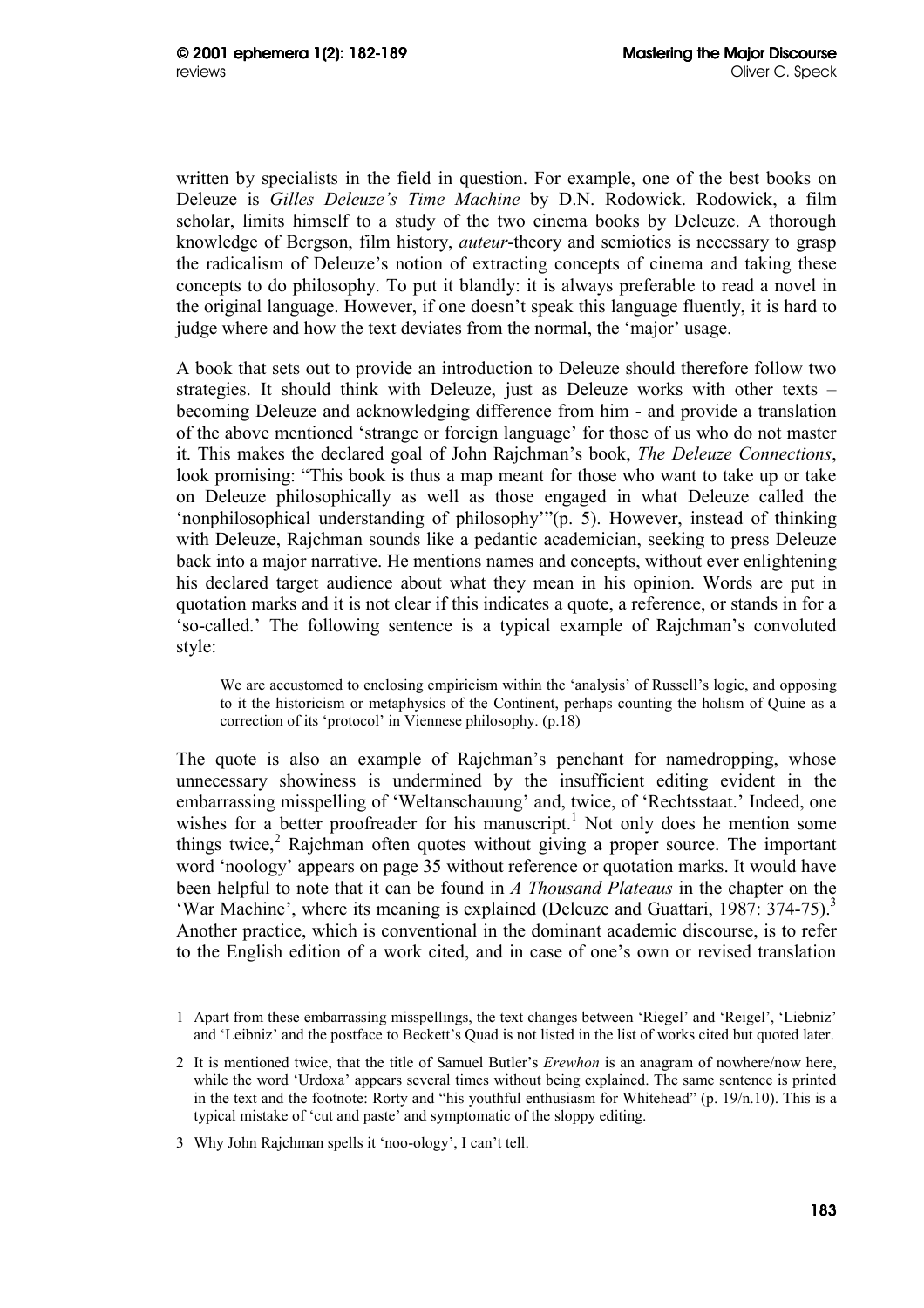$\mathcal{L}_\text{max}$ 

mark it as such. Rajchman refers only to the French editions of Deleuze's works, often without page numbers, while he quotes Foucault mostly from English editions.

Maybe Rajchman's book is not intended for interested 'nonphilosophical' readers? Maybe it is intended for those of us who read Deleuze in French and can identify the numerous quotes that appear without source? The sloppiness in the editing mirrors a far greater flaw: Rajchman jumps to conclusions without making it possible to follow his argument. Indeed, one could suspect an intentional blurring of sources to make criticism impossible. A typical example is a discussion of Deleuze's relation to modern art, where several of Gilles Deleuze's ideas are conflated. Rajchman rightly detects a moment of violence in the event of art:

What then would it mean to think of art or the work of art in its relation to such violence? Developing some ideas of Blanchot, Foucault had tried to understand the 'madness' peculiar to the modern work as a kind of 'absence d'oeuvre,' a kind of 'un-work'; in this way he rediscovers his own view of the anonymity of discourse as a condition or event, or the emergent of something new. Deleuze himself often refers to this attempt, developing it in his own way – he talks about making vision or language stutter, as if speaking in a foreign tongue saying '...and, and, and' rather than 'is.' But Deleuze never wanted to make a theology out of such 'absence,' as though it were the mark of some Law; for him it was a matter of multiplicity or construction [*sic*] multiplicity, not of some transcendental void or emptiness. (p.124)

A footnote that appears after the first sentence in the above quoted paragraph refers to an article by Foucault in the French edition of *Dits et Ecrits*. It would have been more interesting for the reader to see in another footnote where, according to Rajchman, Deleuze "often refers to this attempt". It would have helped to clarify what "this attempt" actually is. Though Foucault is quoted throughout Rajchman's book, the complicated intellectual and personal relationship between Foucault and Deleuze, and Deleuze's commentary on Foucault (cf. Deleuze, 1999) are not mentioned. The equally fascinating figure of the writer/critic Maurice Blanchot, who influenced both Foucault and Deleuze, is just mentioned *en passant*. 4 Blanchot, quoted on numerous occasions by Deleuze (Deleuze and Guattari, 1991: 59), develops the notion of an outside (*dehors*) that is paradoxically not exterior (*extérieur<sup>5</sup>* ). Foucault interprets Blanchot's notion in an article, which shows the affinity between these three thinkers (Foucault 1990). It is this 'dehors', the limit and the base for thinking, that can also be found in works of art and in philosophy: "Perhaps this is the supreme act of philosophy: not so much to think *the* plane of immanence as to show that it is there, unthought in every plane, and to think it in this way as the outside and inside of thought, as the not-external outside and the not-internal inside – that which cannot be thought and yet must be thought…" (Deleuze and Guattari, 1994: 59). Here, the programmatic distinction between art and philosophy, formulated by Deleuze and Guattari in *What is Philosophy?* is very helpful.

<sup>4</sup> Rodowick, who does mention the influence of Blanchot, cites the source and thus gives his readers the opportunity to follow up on this important resource (cf. Rodowick, 1997: 229, n.3).

<sup>5</sup> Deleuze and Guattari, 1991: 59: "Le dehors non extérieur." Engl. Ed. (Deleuze and Guattari, 1994: 60): "the not-external outside and the not-internal inside."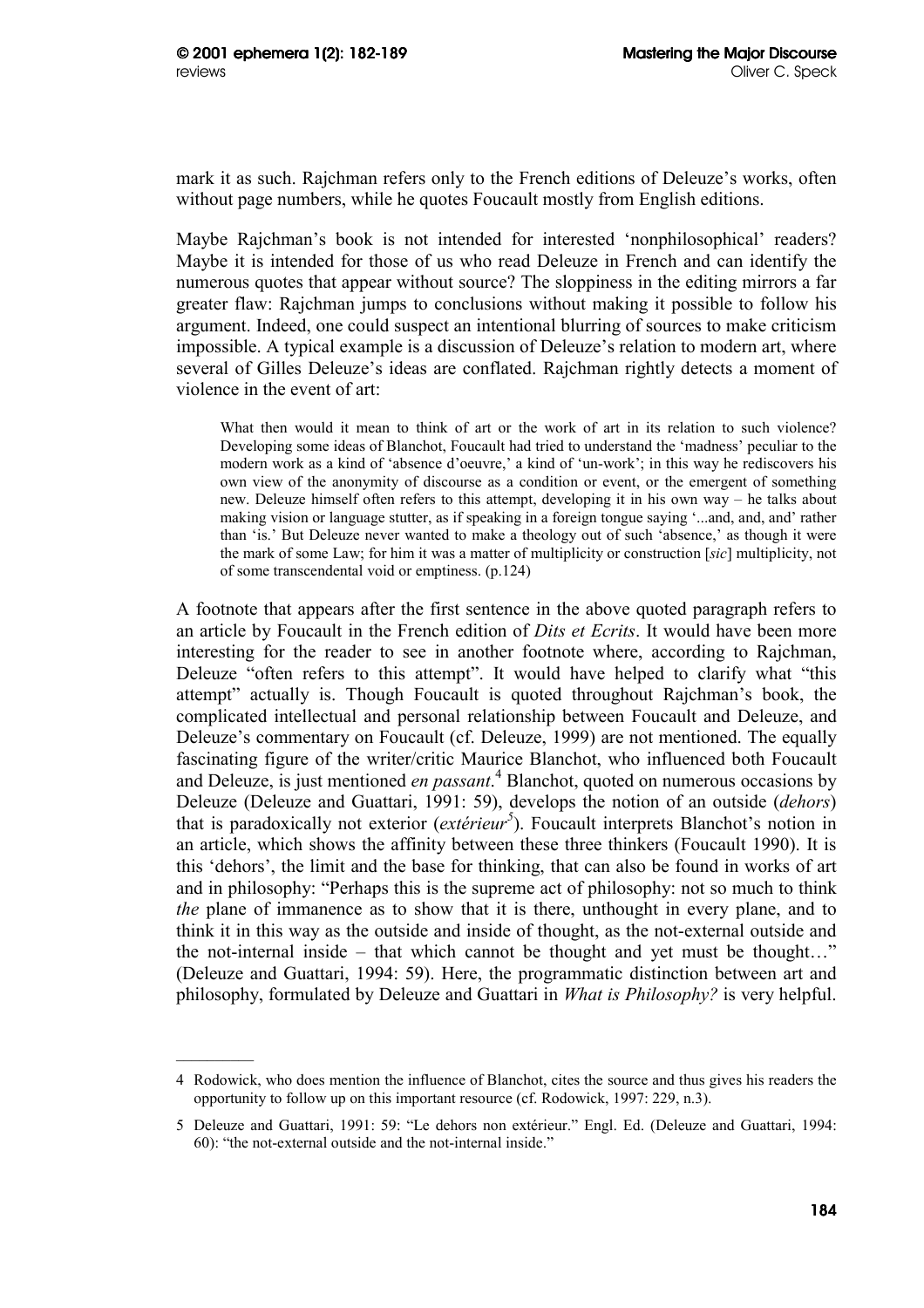$\frac{1}{2}$ 

It is aesthetic experience and not philosophy that opens up a *dehors*, which is a field of virtuality, a field we were not willing or able to think of as such up to now.

But let us go back to the paragraph by Rajchman quoted above: It would be interesting to know where Deleuze "talks about making vision or language stutter". Looking at the article 'He Stutters' in *Essays Critical and Clinical* by Deleuze we find the sentence Rajchman probably paraphrased: "a great writer is always like a foreigner in the language in which he expresses himself, even if this is his native tongue." (Deleuze, 1997b: 109) It refers not to the absence of an oeuvre but to the creative process of minorizing a language. Rajchman seems to misunderstand this concept entirely when, earlier in his book, he mentions that one has "to invent a minor language" (p.80, again without source). However, according to Deleuze, what these authors do "is invent a *minor use* of the major language within which they express themselves entirely" (Deleuze, 1997b: 109).<sup>6</sup> Deleuze's own emphasis in this quote makes it clear that the difference is crucial to him. The process is linked to the becoming that is never an imitation of a certain mode of existence, but rather an exhaustion of all possible modes within the major language. Deleuze's great essay on Beckett, 'The Exhausted', might give an even clearer idea of how Deleuze looks at language. Since Rajchman mentions the same essay later in the same paragraph, let us assume the reference of 'vision and language' is to Deleuze's discussion of *Quad*, Beckett's short plays for television. Here, Deleuze shows a way to the outside/dehors by exhausting the form of language. Deleuze distinguishes three languages: Language I is an "atomic, disjunctive, cut and chopped language". Language II is a language of 'voices', a language "that no longer operates with combinable atoms but with blendable flows" (Deleuze, 1997c: 156). Language III, "which is no longer a language of names or voices but a language of images, resounding and coloring images", (Deleuze, 1997c: 161) is the impossible image that remains when all possible permutations are exhausted. This empty image, "one that is nothing but an image", is foremost an exhaustion of form and not a construction of multiplicity.

The second part of Rajchman's sentence ("…as if speaking in a foreign tongue saying '...and, and, and' rather than 'is'") is, as it turns out, another unattributed quote from Deleuze. After stating in an interview that traditional philosophy depends on the unifying verb 'to be' Deleuze says that "'and…and…and…' is precisely a creative stammering, a foreign use of language, as opposed to a conformist and dominant use based on the verb 'to be.'" In French 'et' - meaning 'and' - and 'est' ('is') are homophones, which the translator of the interview dutifully notes. This 'and' - the 'et' that marks an absent 'est' - can create a link between the most adversary concepts; it is "diversity, multiplicity, the destruction of identities" (Deleuze, 1995: 44). The creation of multiplicities, then, is attempted through the exhausted 'et…et…et' that bears the visible absence of the 'est…est…est' and *thus* destroys the ontological inventory of homogenized beings in favor of a multiplicity of links.

<sup>6</sup> Italics in the text. "Major and minor languages … qualify less as different languages than as different usages of the same language" (Cf. Deleuze, 1997d: 244).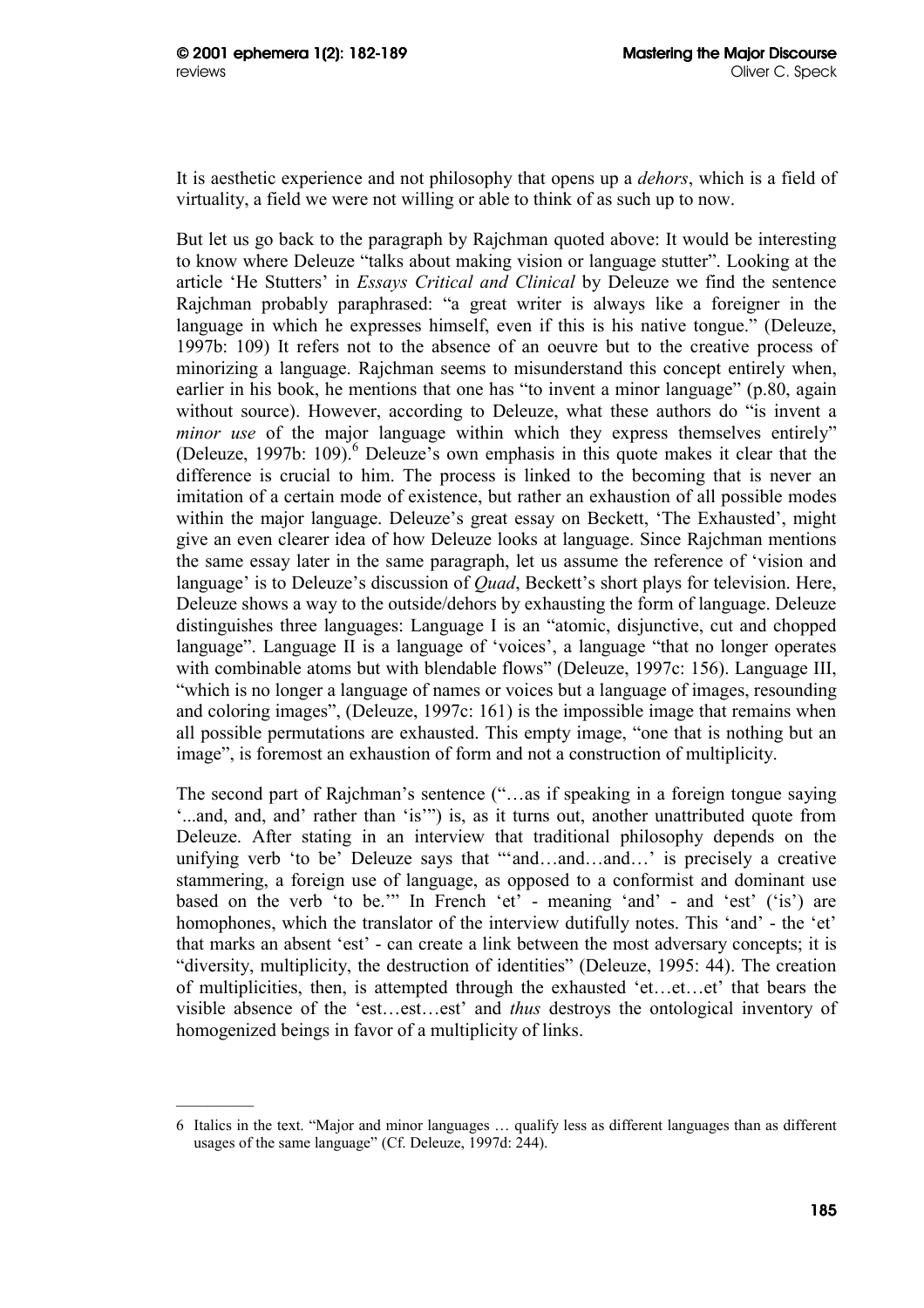*The Deleuze Connections* by John Rajchman does not fulfill its promise. Instead of creating connections within and between works by Deleuze or connections between Deleuze and other thinkers, the book associatively mentions Deleuze's and others' concepts without establishing any link. Rajchman's *Deleuze Connections* looks like a typescript from a graduate lecture class, hastily edited under the 'publish or perish' pressure of a big American university. It displays the typical mix of jargon, namedropping and a conflation of ideas, disguised as new insights, combined with the refusal to provide sources. The problem with books like this is that they make it difficult to engage critically with the argument, and thus fall short of an engagement with Deleuze.

*Deleuzism: A Metacommentary* by Ian Buchanan lays out a clear program. The book is divided into two parts, 'Deleuzism' and 'Applied Deleuzism', and provides source material. But *Deleuzism* is not just a piece of standard academic scholarship. Buchanan reads with and through Deleuze. To do this, he relies mainly on two authors. He refers often to *Gilles Deleuze: An Apprenticeship in Philosophy* by Michael Hardt. In part Buchanan's work reads like a second volume to Hardt, who concentrates mostly on Deleuze's earlier works. However, where Hardt reads Deleuze's work mainly as an alternative project to Hegel, Buchanan offers his readers an ally for reading Deleuze that seems at first surprising. His reference is to the Marxist critic Frederic Jameson, especially to his books *Postmodernism, or, The Cultural Logic of Late Capitalism* and *Late Marxism: Adorno, or, The Persistence of the Dialectic* (cf. Jameson, 1997). While the style of writing (and thinking, one might add) of Deleuze and Jameson cannot be further apart, they share a curiously similar analysis of the phenomenon of postmodernity.

Jameson's approach describes the problem of postmodernity as a loss of 'memory', whose functioning as foundational structure is no longer possible.<sup>7</sup> Instead, a nostalgic momentum of space is evoked. The Past as collective experience cannot be lived anymore, because it is no longer bound to a historical subject or a time. $8$  Gilles Deleuze would not contradict Jameson on that point - we live in a capitalist culture without memory, where everything we claim to remember is (re-)constructed by ourselves. Rather, Deleuze gives the argument a different slant: We are creating our memory only in the form of a realization of the possible, because we have lost our connection to the virtual, a fundamental momentum of memory and time. Deleuze would thus agree with the claim that we have lost our ability to remember. Collective memory as rootedness, which in modernity could be re-constructed as authentic experience, is no longer possible. According to Deleuze, the basic function of memory is Virtuality. With a notion reminiscent of Benjamin, he states that we no longer remember what did *not* happen. This virtual archive, not to be confused with what was possible, has its own reality. The virtual concerns an event that did not happen, but that exists in a virtual world.

<sup>7</sup> I paraphrase the first sentence of the introduction to Jameson (1991).

<sup>8</sup> Apart from Jameson's *Postmodernism, or, The Cultural Logic of Late Capitalism* from 1984, see here especially the chapter on film: 'Nostalgia for the Present'.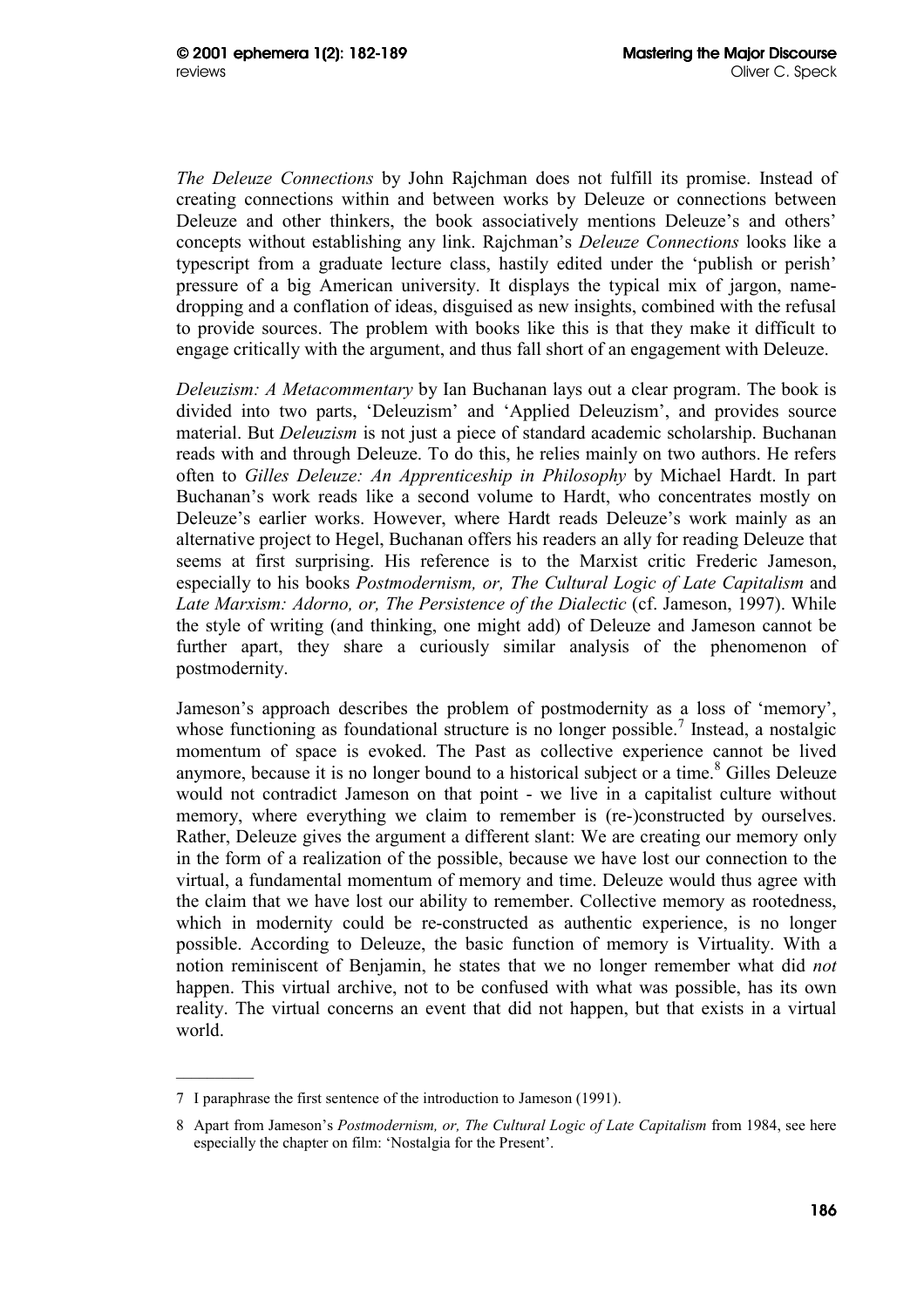The act of remembering is, in the words of Deleuze, always a 'genuine creation'. He writes:

Such is the defect of the possible: a defect which serves to condemn it as produced after the fact, as retroactively fabricated in the image of what resembles it. The actualization of the virtual, on the contrary, always takes place by difference, divergence or differentiation. Actualization breaks with resemblance as a process no less than it does with identity as a principle. (Deleuze, 1994: 212)

Following Kierkegaard and Pascal, Deleuze points out in the seventh chapter of his book on the movement-image, that a choice in the Actual results in the typical notion of an outside power, forcing somebody a certain way or another. The crucial difference of the Virtual to this pseudo-choice by force is reflection. Since the Virtual is not opposed to the possible, this Virtual choice can be remembered. Even if out of duty or some other motive one chooses the wrong path, the other way still exists as what Deleuze calls "a mode of existence" (Deleuze, 1986: 114).

Curiously, Buchanan completely leaves out the discussion of the virtual and memory, (re)constructing instead "the set of presuppositions logically prior to everything Deleuze ultimately says, but never actually expressed by  $\lim - \lim$  double" (p.10). This plane, which Buchanan calls 'Deleuzism', is where Deleuze comes closest to Marx. To support his theses, Buchanan first draws a comparison with Deleuze's contemporaries. He then points out the closeness of Deleuze and Guattari to the Anti-Hegelianism of Marx, drawing his examples mostly from *Anti-Oedipus*.

Buchanan's argumentation is very careful. He always makes clear when his interpretation differs from received comments on Deleuze, interjecting an "it is my belief that" or "I want to suggest." Although this might not always lead to a smooth writing style, it does make *Deleuzism* a very 'user-friendly' book. For example, when Buchanan in his last chapter openly states his tactics for reading Deleuze, a fruitful discussion can develop: "… I needed to conceive Deleuze's work as a whole and posit an outside, then read one in relation to the other, which is precisely a dialectical procedure. This is exactly … what Deleuze himself does" (p.194). The "base of thinking" mentioned earlier, the "not-external outside and the not-internal inside", has indeed a relationship to the whole of a piece of art. However, it can be argued that Deleuze tries to avoid the concept of totality and instead uses, among other means, the already mentioned process of an exhaustion to come closer to this unthinkable base of Philosophy, what Deleuze describes, already quoted above, as "that which cannot be thought and yet must be thought."

To show his method at work, Buchanan provides a reading of *Blade Runner* in Deleuzian terms and a reading of the Bonaventure Hotel, which is a revisiting of Frederic Jameson's famous essay *Postmodernism, or, the Cultural Logic of Late Capitalism*. Here, Buchanan brings together in a surprising turn Jameson's processoriented concept of Utopia and the Deleuze and Guattari notion of Schizophrenia.

<sup>[</sup>I]t is Jameson's practice to bracket schizophrenia as a critical and/or aesthetic term, whereas Deleuze and Guattari posit it as an unmediated ground, so to bring the two together involves a substantial epistemological shift. Utopia would have to be supposed an immanent concept for it to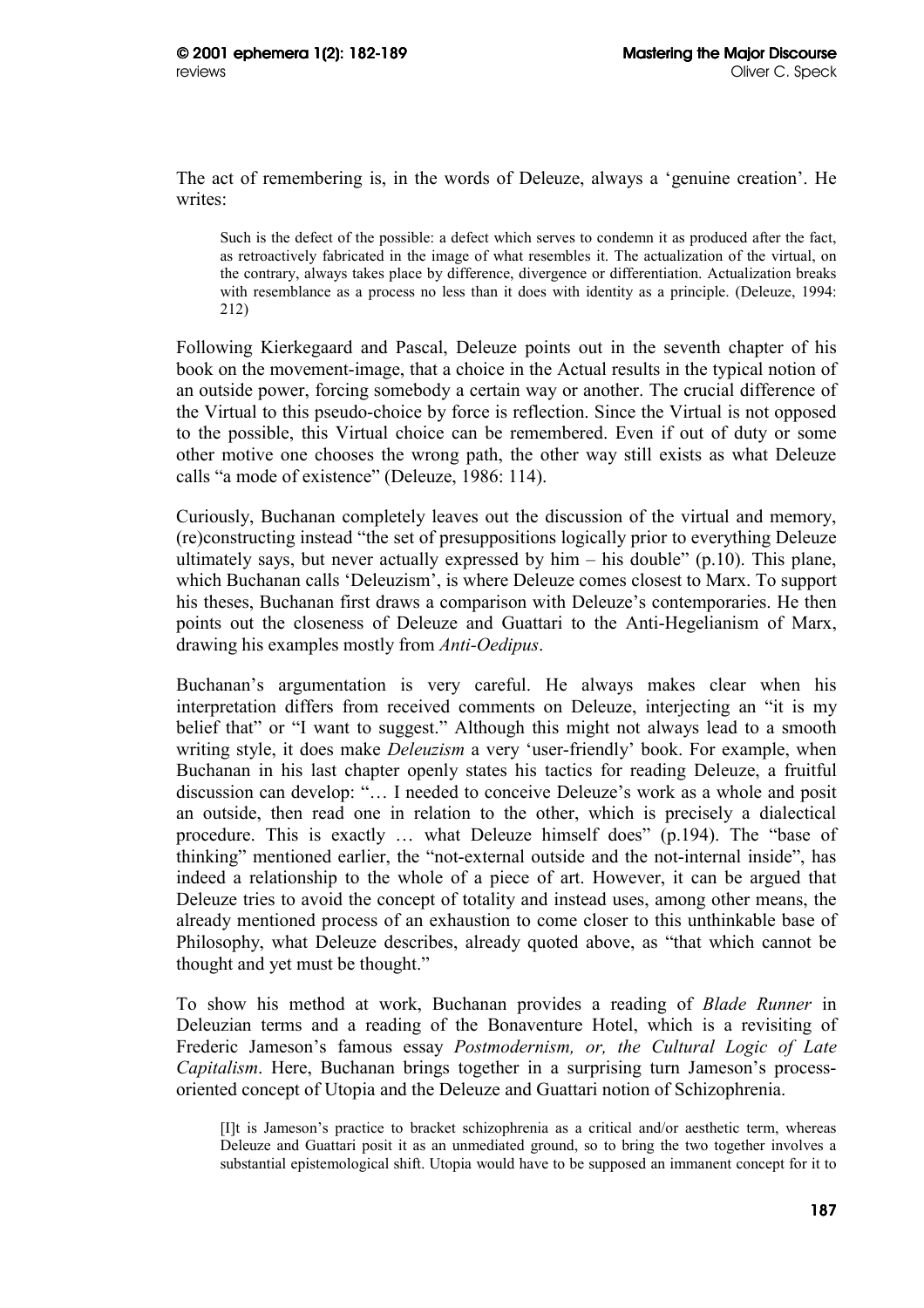be properly equivalent to Deleuze and Guattari's schizophrenia, and this is exactly what I take it to be. (p.165)

The question Buchanan poses could thus be formulated as "What is the plane of 'Deleuzism'?" The answer would be to perform the unachievable, utopian task of reading Deleuze with Jameson and Jameson with Deleuze at the same time. Whether this plane of mutual reading needs to be called 'dialectic' is open for discussion.

The fortunate reader is one who does not need any introduction to Deleuze, but who can indulge in Deleuze's fascinating insights without any secondary sources. But this reader would have to possess the enormous knowledge Deleuze has about every subject he comments on. To best appreciate the radical nature of Deleuze's thought one ought to approach his work with sound preparation in the given field. For example, reading the two books Deleuze wrote on cinema is not fruitful unless one is steeped in the discourse of film history and theory. His writing performs a breaking free from the conventions he writes about, and to fully understand the breaking free, one must understand the conventions. The reader, too, must be willing to break with convention if his thinking is to have any affinity with Deleuze, but, paradoxically, this affinity precedes the encounter with Deleuze.

A book that sets out to introduce the work of Gilles Deleuze must be mindful of the reader's experience, or predicament, and thus has to demonstrate how Deleuze manipulates the major discourse, how he *minorizes* it. Before reading Ian Buchanan, *Deleuzism: A Metacommentary,* I recommend reading Michael Hardt, *Gilles Deleuze: An Apprenticeship in Philosophy*. A person interested in Film Studies and the fascinating concept of virtuality will most likely prefer *Gilles Deleuze's Time Machine* by Rodowick. The books by Hardt, Buchanan and Rodowick are traditional scholarly books, with plenty of footnotes and references. Their approach of reading with and through Deleuze seems to me more promising – and more 'Deleuzian' – than an essayistic attempt to sound like or mimic Deleuze.

#### references references

- Deleuze, G. (1999) *Foucault*, trans. S. Hand. London : Athlone.
- Deleuze, G. (1997a) 'The Shame and the Glory: T.E. Lawrence', in *Essays: Critical and Clinical*, trans. D.W. Smith and M.A. Grotto. Minneapolis: University of Minnesota Press, 115-125.
- Deleuze, G. (1997b) 'He Stutters', in *Essays: Critical and Clinical*, trans. D.W. Smith and M.A. Grotto. Minneapolis: University of Minnesota Press, 107-114.
- Deleuze, G. (1997c) 'The Exhausted', in *Essays: Critical and Clinical*, trans. D.W. Smith and M.A. Grotto. Minneapolis: University of Minnesota Press, 152-174. (This postface to the French edition of 'Quad' is added to the English edition of *Essays: Critical and Clinical*.)
- Deleuze, G. (1997d) 'One less manifesto', in T. Murray (ed.) *Mimesis, Masochism & Mime: The Politics of Theatricality in Contemporary French Thought*. Ann Arbor: University of Michigan Press, 239- 258.
- Deleuze, G. (1995) 'Three Questions on Six Times Two', in *Negotiations 1972-1999*, trans. M. Joughin. New York: Columbia University Press, 37-45.
- Deleuze, G. (1994) *Difference and Repetition*, trans. P. Patton. New York: Columbia University Press.
- Deleuze, G. (1986) *Cinema 1: The Movement-Image*, trans. H. Tomlinson and B. Habberjam. Minneapolis: University of Minnesota Press.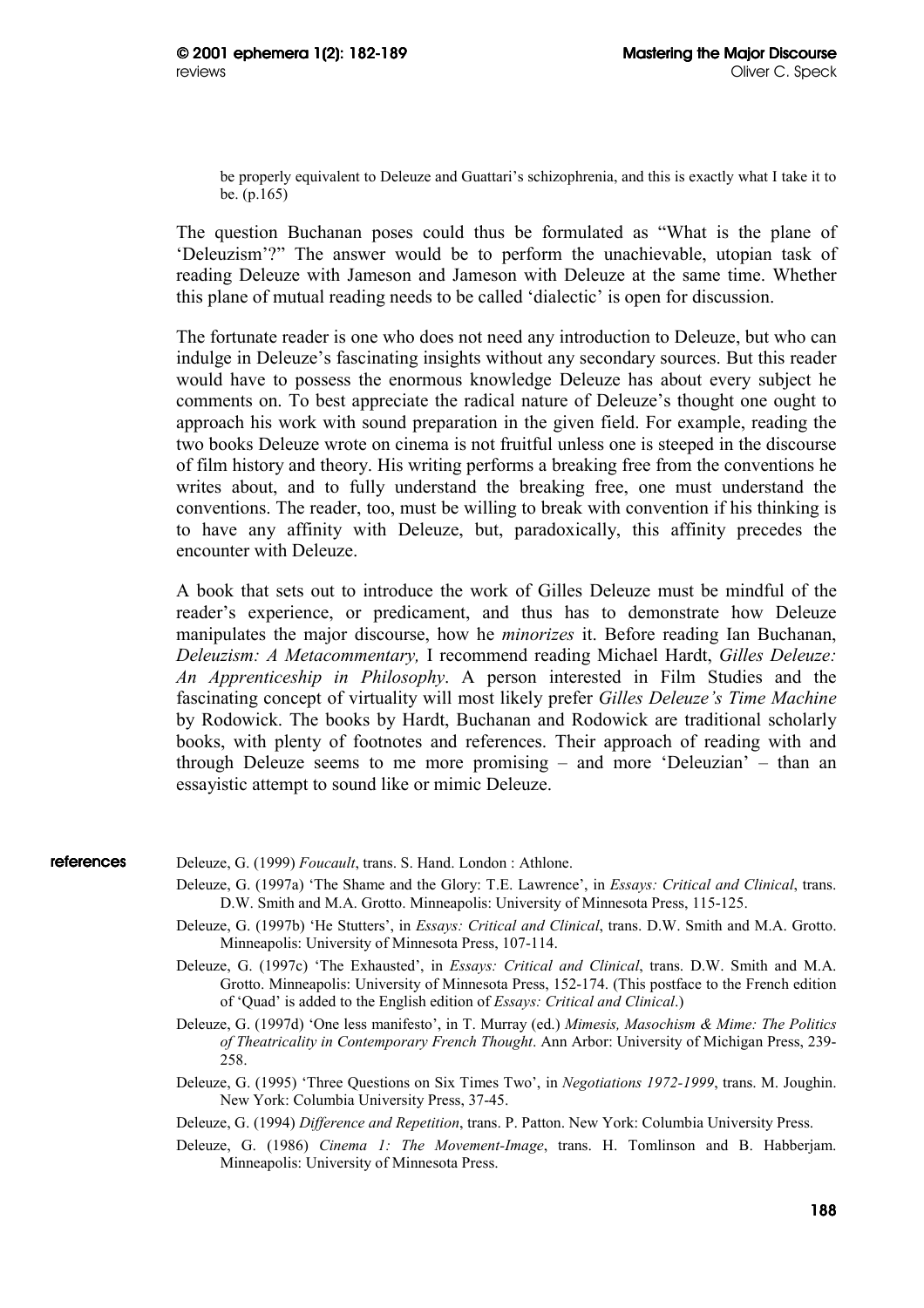- Deleuze, G. and F. Guattari (1994) *What is Philosophy?*, trans. H. Tomlinson and G. Burchell. New York: Columbia University Press.
- Deleuze, G. and F. Guattari (1987) A *Thousand Plateaus: Capitalism and Schizophrenia*, trans. Brian Massumi. Minneapolis: University of Minnesota Press.
- Foucault, M. (1990) 'Maurice Blanchot: The Thought from the Outside', in *Foucault/Blanchot*, trans. Jeffrey Mehlman and Brian Massumi. New York: Zone Books, 9-58.
- Hardt, M. (1993) *Gilles Deleuze: An Apprenticeship in Philosophy*. Minneapolis: University of Minnesota Press.
- Jameson, F. (1991) *Postmodernism, or, The Cultural Logic of Late Capitalism*. Durham, NC: Duke University Press.
- Jameson, F. (1997) 'Marxism and Dualism in Deleuze', *South Atlantic Quarterly*, 96:3, Summer 1997, 393-416.

Rodowick, D.N. (1997) *Gilles Deleuze's Time Machine*. Durham, NC: Duke University Press.

Currently, Oliver C. Speck is Assistant Professor of German at the University of North Carolina at Wilmington. His dissertation, which was published as a book, is entitled 'The Forbidden Look: The Problem of Subjectivity in Film' (*Der unter-sagte Blick: Zum Problem der Subjektivität im Film.* St. Ingbert: Röhrig, 1999). Oliver Speck's current research concentrates on Rainer Werner Fassbinder's reference to and uses of a variety of media and genres. An article on the topic has been published. Address: University of North Carolina at Wilmington, Department of Foreign Languages and Literatures, 601 South College Road, Wilmington, NC 28403. Email: specko@uncwil.edu the author

To discuss this article, email ephemeraweb@yahoogroups.com using the following subject line: *1(2) Speck - Mastering the Major Discourse*  To register with ephemera|discussion, visit http://www.ephemeraweb.org/discussion The view the archive, visit http://groups.yahoo.com/group/ephemeraweb/messages The discussion archive is also searchable by keyword and/or contributor. discussion discussion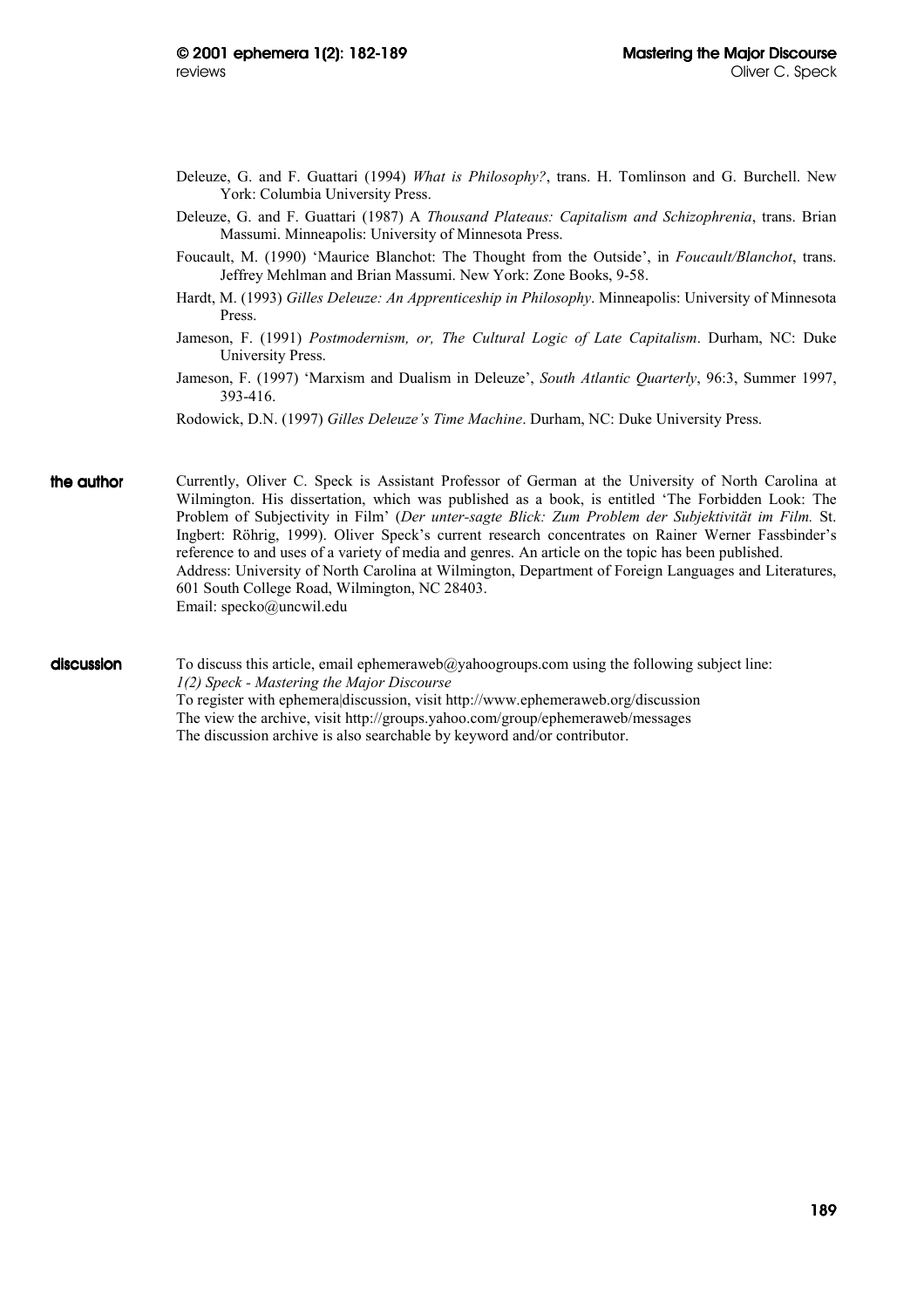## www.ephemeraweb.org<br>critical dialogues on organization volume 1(2): 190-194 ephemera reviews

© ephemera 2001 © 2001 2001 ISSN 1473-2866 volume 1(2): 190-194

# Beyond the Panopticon?

Peter Fleming

University of Melbourne, Australia

**Ackroyd, S. and P. Thompson (1999)** *Organizational* **Mis***behaviour.* **London: Sage.**  (PB: pp.224, £17.99, ISBN 0803987366) review of:

> After a long hiatus the issue of worker resistance is now back on the research agenda for those who critically study work and organization. Ackroyd and Thompson's book *Organizational Misbehaviour* attempts to address the serious neglect of employee opposition in analyses of organization over the last ten years or so. Building and expanding upon their influential *Sociology* article, 'All Quiet on the Workplace Front?' (Thompson and Ackroyd, 1995), they make a serious attempt to revive the notion of the recalcitrant worker whilst ferociously criticising the many so-called radical studies that have prematurely heralded the demise of resistance in the contemporary workplace.

> Ackroyd and Thompson use the term 'misbehaviour' to describe the many forms of worker resistance and opposition that they argue is still widespread in most organizations. They define worker misbehaviour as including the widest range of behaviour – "from failure to work very hard or conscientiously, through not working at all, deliberate output restriction, practical joking, pilferage, sabotage and sexual misconduct" (Ackroyd and Thompson, 1999: 1-2). In other words, misbehaviour is all of those things that employees do at work but are not supposed to do. The term 'misbehaviour' is being employed ironically here, with not a little smidgin of sardonic humour. They take the position of managerial authority and then undermine its gaze by portraying worker recalcitrance as a legitimate and valid mode of conduct practiced by men and women who find themselves caught within webs of domination and exploitation. Under these conditions, in which so many working people find themselves today, there is an irrepressible drive to self-organize, maintain some meaningful selfdetermination and find ways to break the rules.

> Organizational misbehaviour, according to the authors, consists of a number 'appropriations', whereby workers regain control over a sphere of their working lives that had previously been governed by their employers. This is an excellent way of approaching the subject because rather than resistance being conceived as a negative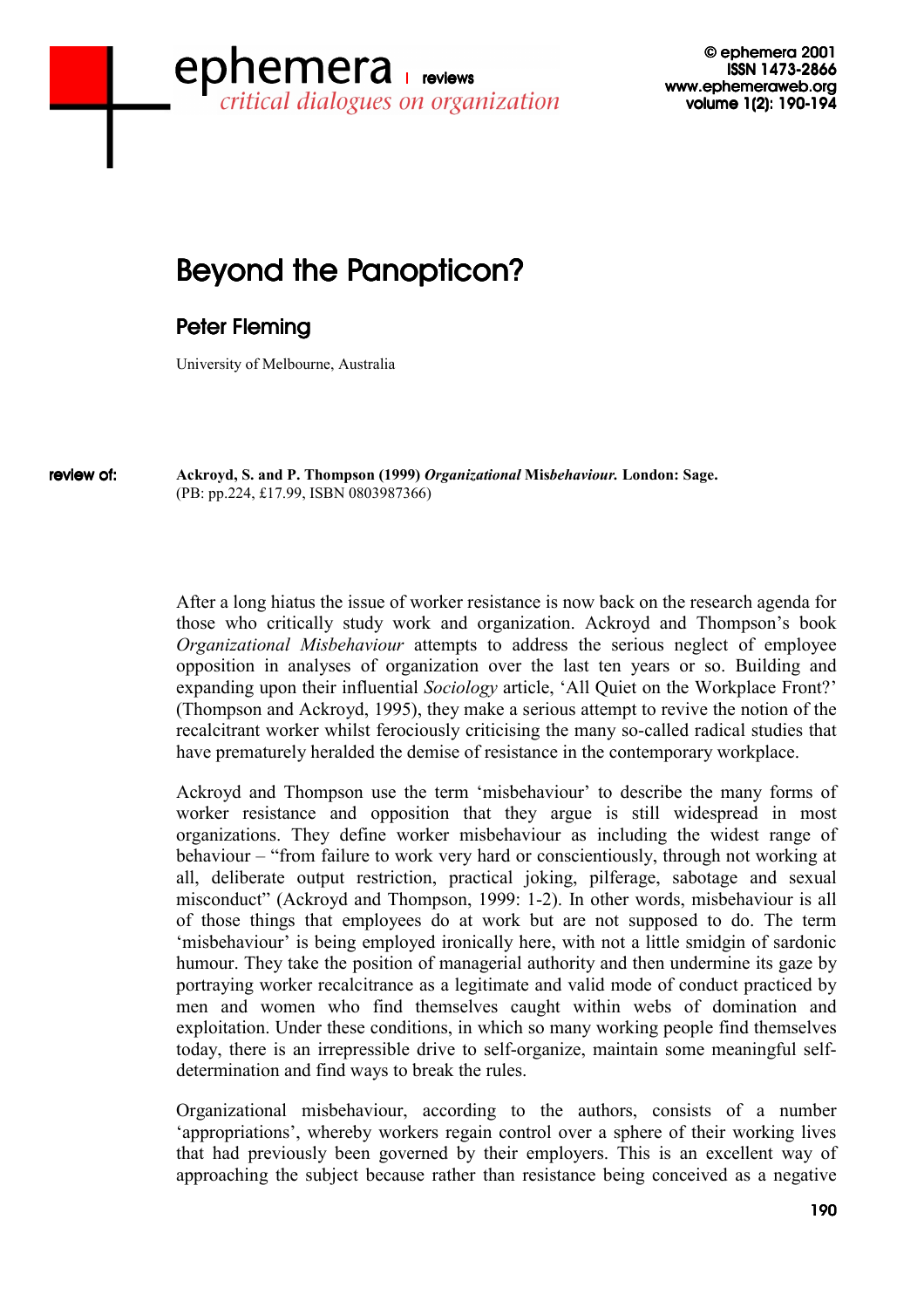reaction to power the authors instead frame misbehaviour as an *active* set of practices that attempt to recover a degree of autonomy at work. Workers not only resist domination following a managerial manoeuvre but also take the initiative, taking the lead on various political issues. The book goes on to classify these appropriations into four types: the appropriation of time (time wasting, absenteeism), the appropriation of work (effort bargaining, soldiering), the appropriation of product (theft, fiddling) and the appropriation of identity (joking, sex games, class solidarity). These classifications are very broad ranged and refreshingly multi-dimensional. They offer the immediate advantage of expanding upon our traditional conceptions of resistance. In the past, research has tended to privilege overt, open and collective practices of dissent such as strikes, picketing and other forms of industrial action. But with the inclusion of the last category, in particular, a whole new realm of workplace practice is rendered visible as modalities of resistance that were ignored in the past. Resistance at the level of identity has tended to take a back seat to more 'material' practices of opposition (perhaps reflecting the concerns with Fordism and industrialism). However, because power now targets the very selves of workers via corporate culture engineering and self-managing teams, we must look at how identity becomes an important site of misbehaviour. We now find that opposition may be covert, subjective, subtle and sometimes unorganized (not to be confused with disorganized). This does not necessarily mean that such practices are any less effective, because in the age of stringent team normalisation and 'identity cleansing' the logic of resistance has shifted. Take the authors interesting comments regarding humour and irony:

Ironic, sardonic and satirical commentary on management initiatives have become in the current context significant forms of misbehaviour. Management today has an interest in trying to incorporate the sentiments of its employees and to harness their goodwill by doing so. (Ackroyd and Thompson, 1999: 103)

Such an acknowledgment of the diverse forms of misbehaviour is undeniably timely, but there is little discussion regarding the ways in which these forms of resistance interact with each other. Collinson (1992, 1994) for example, argued that resistance through counter-identities unwittingly prevented workers from challenging their secondclass status because irony, humour and the rest tended to give workers an illusionary sense of elevation and thus secured their consent to domination. On the other hand, we could imagine that cynicism and class-consciousness would be important companions to other forms of rebellion, supporting rather than impeding dissent. Such complexities and overlapping could have been explored a little more in the book.

A good deal of the book seems to be geared toward reprimanding the organization studies literature for being oblivious to the many ways in which workers resist power. The organization behaviour literature, for example, seems to see organizations as one big happy family, with benevolent managers giving rational orders and workers faithfully obeying. Such a picture, maintains the book, is outright misleading and misses much of what goes on in today's workplaces. If we are to gain a richer and more accurate understanding of how people work together then it is argued that we should keep the abiding politics of misbehaviour in mind. The dark underside of organizational life is of as much importance (if not more) to consolidating our understandings of contemporary workplaces as the saccharine 'everything's OK' narrative that many textbooks and journals invariably foist upon readers.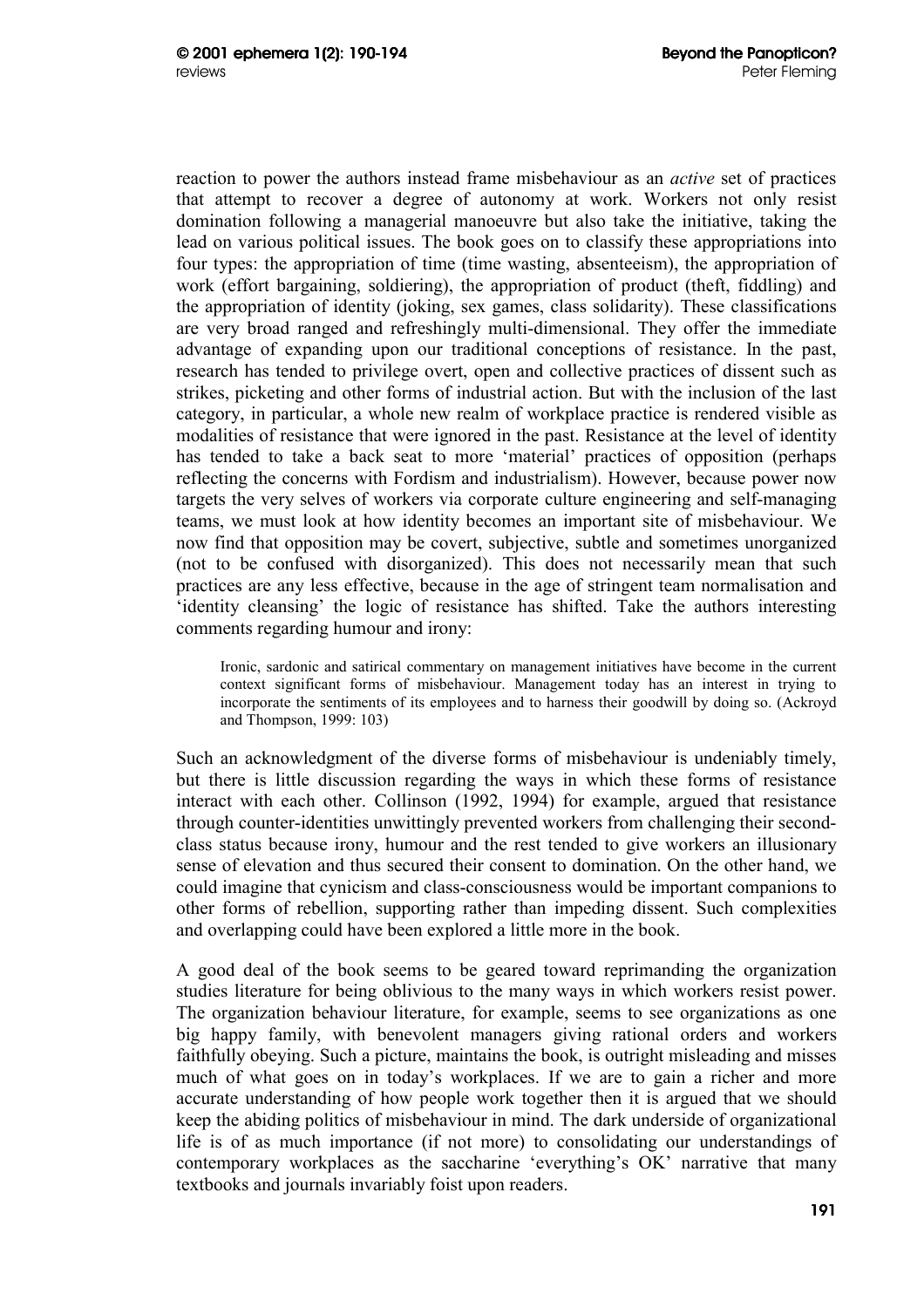By far the most vitriolic comments, however, are reserved for those who write under the rubric of critical organization studies. And here, Ackroyd and Thompson really have an axe to grind. They quite rightly point out that much of the research on corporate culture engineering, surveillance, team normalisation, JIT etc. tends to take a position that is over-deterministic and dangerously totalising. That is, one is sometimes left with the impression that workers are merely passive clones of the corporate machine who are unable to think for themselves or resist. They argue that Sewell and Wilkinson (1992), Deetz (1992), Townley (1993; 1994), Willmott (1993), Barker (1993), Smith and Wilkinson (1995) and Casey (1995, 1999), for example, naively overstate the extent and effectiveness of new management practices and in doing so write worker resistance out of the picture. They lament, "writers are approaching their subject with the assumption that management has become – for the first time in its history – really effective in controlling behaviour" (1999: 6). Worker resistance features little in this stream of research not because it was not there but because of the obsessive preoccupation these authors seem to have with system integration and reproduction. As a result, the ways in which power is challenged, reversed and fails is left entirely out the picture, frustrating Ackroyd and Thompson no end.

Ackroyd and Thompson lay much of blame for this state of affairs with the Foucauldian perspective and its increasing dominance in critical organization studies. In the last chapter of the book (a rough reproduction of their 1995 article) they formulate their key argument that the Foucaudian approach in organization studies has succeeded wonderfully in explaining how workers are controlled (the docile and useful body) but has failed miserably in explaining how they resist and exercise their agency against and around various forms of domination. Even though they concede that Foucault does give a cursory mention of resistance in his analyses of power, the authors of this book hint that there still seems to be a totalising tendency inherent in his approach and this is why the aforementioned studies inspired by his work spend so little time studying worker misbehaviour. They write of Foucault:

…there is the problem that power is everywhere and nowhere, the impression can be given that it is a force from which there can never be any escape. Resistance is part of the formal picture, but is under-theorised and the dice is loaded against it…in the desire to avoid explanations at the level of the subject, human agency gets lost in the constitution of the subject solely through discourse… (Ackroyd and Thompson, 1999: 157-158)

In rightly admonishing a particular group of Foucaudian organization scholars for forgetting about resistance, the authors make the rather rash, and I would say specious, accusation that the texts of Foucault leave little room for resistance because they 'see power everywhere, and therefore it is inescapable.' Of course, this is an outlandishly absurd misrepresentation of Foucault's position on power and resistance and such sloppily contrived caricatures tend to mar the final pages of their book. I do not remember reading in any of Foucault's texts that 'power is everywhere' or that resistance is about 'escaping power' or that because power totally saturates us we 'cannot resist'. I am by no means defending the Foucauldian perspective because I would agree with Ackroyd and Thompson that his work is probably not the most useful to understand contemporary work organization – however, you must have a good understanding of his texts before you critique them in such a pugnacious manner and the authors do not convince the reader that they have such an understanding. Moreover,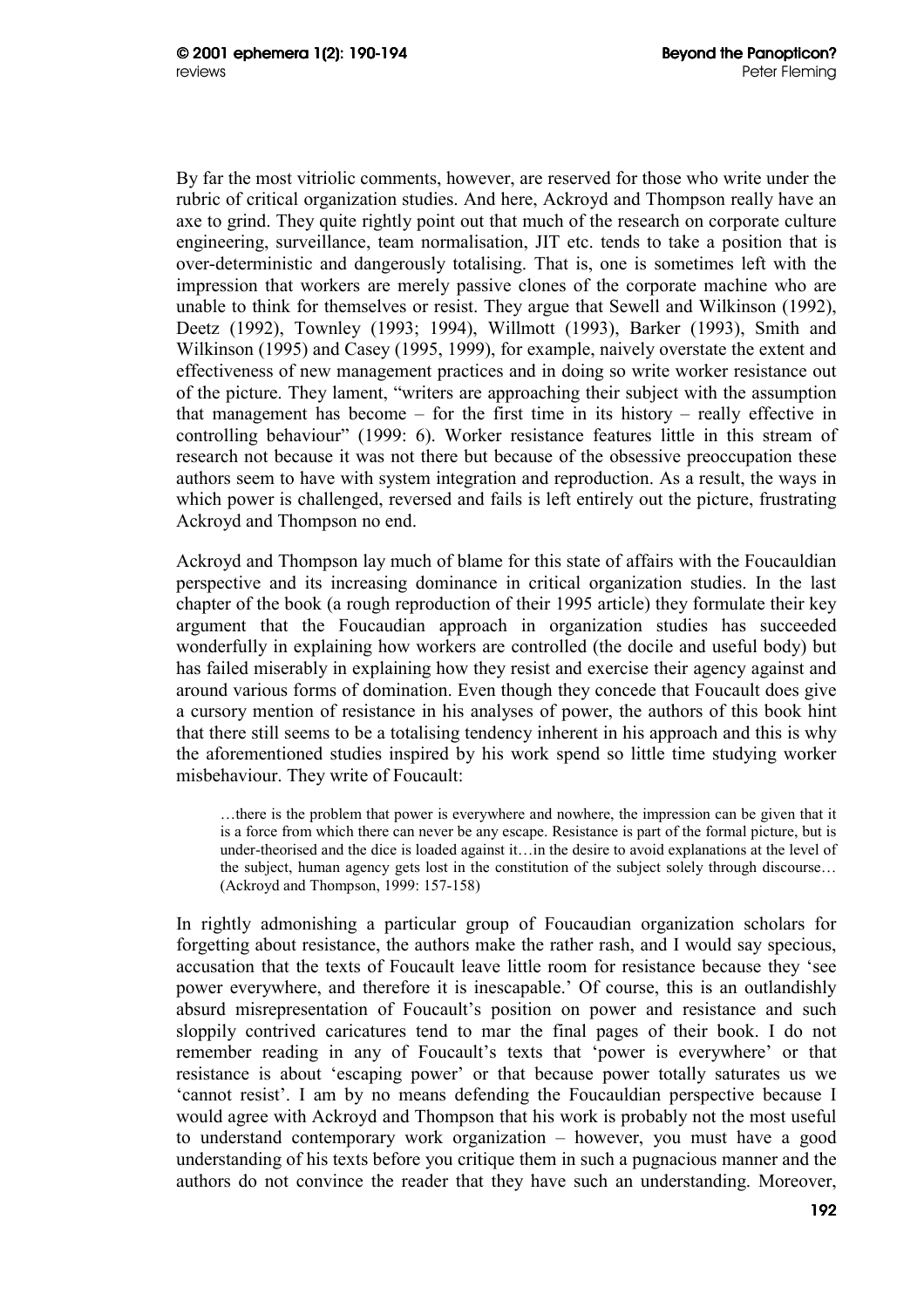what about the important books in the field of organization studies that *do* draw upon Foucault to talk about resistance persuasively? Jermier, Knights and Nord's (1994) *Resistance and Power in Organizations* attempts to formulate a Foucauldian approach to resistance in the workplace but receives scant mention in this book. Dorinne Kondo (1990) writes at length about workplace resistance in a Foucauldian vein in her extremely influential *Crafting Selves* and receives no mention whatsoever. Why the glaring omissions?

Despite these shortcomings the authors do make a good case for thinking a little more seriously about resistance and workplace misbehaviour. The book is concisely written, thoroughly researched and exhibits a healthy empathy for workers, which much 'critical' research sadly lacks today. The argument and analysis is organized in a manner that is both sophisticated and accessible and it makes a worthwhile contribution to the study of contemporary organizations.

#### references references

Ackroyd, S. and P. Thompson (1999) *Organizational Misbehaviour*. London: Sage.

- Barker, J. R. (1993) 'Tightening the Iron Cage: Concertive Control in Self Managing Teams', *Administrative Science Quarterly,* 38: 408-437.
- Casey, C. (1995) *Work, Self and Society: After Industrialism*. London: Routledge.
- Casey, C. (1999) '"Come, Join Our Family": Discipline and Integration in Corporate Organizational Culture', *Human Relations*, 52 (2): 155-178.
- Collinson, D. (1992) *Managing the Shopfloor*. London: Sage.
- Collinson, D. (1994) 'Strategies of Resistance' in J. Jermier, D. Knights, and W. Nord (eds.) *Resistance and Power in Organizations*. London: Routledge.
- Deetz, S. (1992) 'Disciplinary Power in the Modern Corporation' in M. Alvesson and H. Willmott (eds.) *Critical Management Studies.* Sage: London.
- Jermier, J., D. Knights and W. Nord (eds.) (1994) *Resistance and Power in Organizations*. London: Routledge.
- Kondo, D. (1990) *Crafting Selves: Power, Gender and Discourse of Identity in a Japanese Workplace*. Chicago: University of Chicago Press.
- Sewell, G. and B. Wilkinson (1992) 'Someone to Watch Over Me: Surveillance, Discipline and the Justin-Time Labour Process', *Sociology*, 26(2): 271-289.
- Smith, S. and Wilkinson, B. (1995) 'No Doors, No Offices, No Secrets: We are Our Own Policemen' in S. Linstead, R. Grafton-Small and P. Jeffcutt (eds.) *Understanding Management*. London: Sage.
- Sprouse, M. (ed.) (1992) *Sabotage in the American Workplace*. San Francisco: Pressure Drop Press.
- Thompson, P. and Ackroyd, S. (1995) 'All quiet on the workplace front?: A critique of Recent Trends in British Industrial Sociology', *Sociology*, 29: 615-633.
- Townley, B. (1993) 'Foucault, Power/Knowledge, and its Relevance for Human Resource Management' *Academy of Management Review*, 18: 518-545.
- Townley, B. (1994) *Reframing Human Resource Management: Power, Ethics and the Subject at Work*. London: Sage.
- Willmott, H. (1993) 'Strength is Ignorance; Slavery is Freedom: Managing Cultures in Modern Organizations', *Journal of Management Studies,* 30(4): 515-552.

Peter Fleming researches contemporary organisations in the Department of Management at Melbourne University, Australia. He is currently studying subjectivity and resistance in corporations that attempt to manage the culture of workers. An important aspect of this project involves defining what we mean by the author